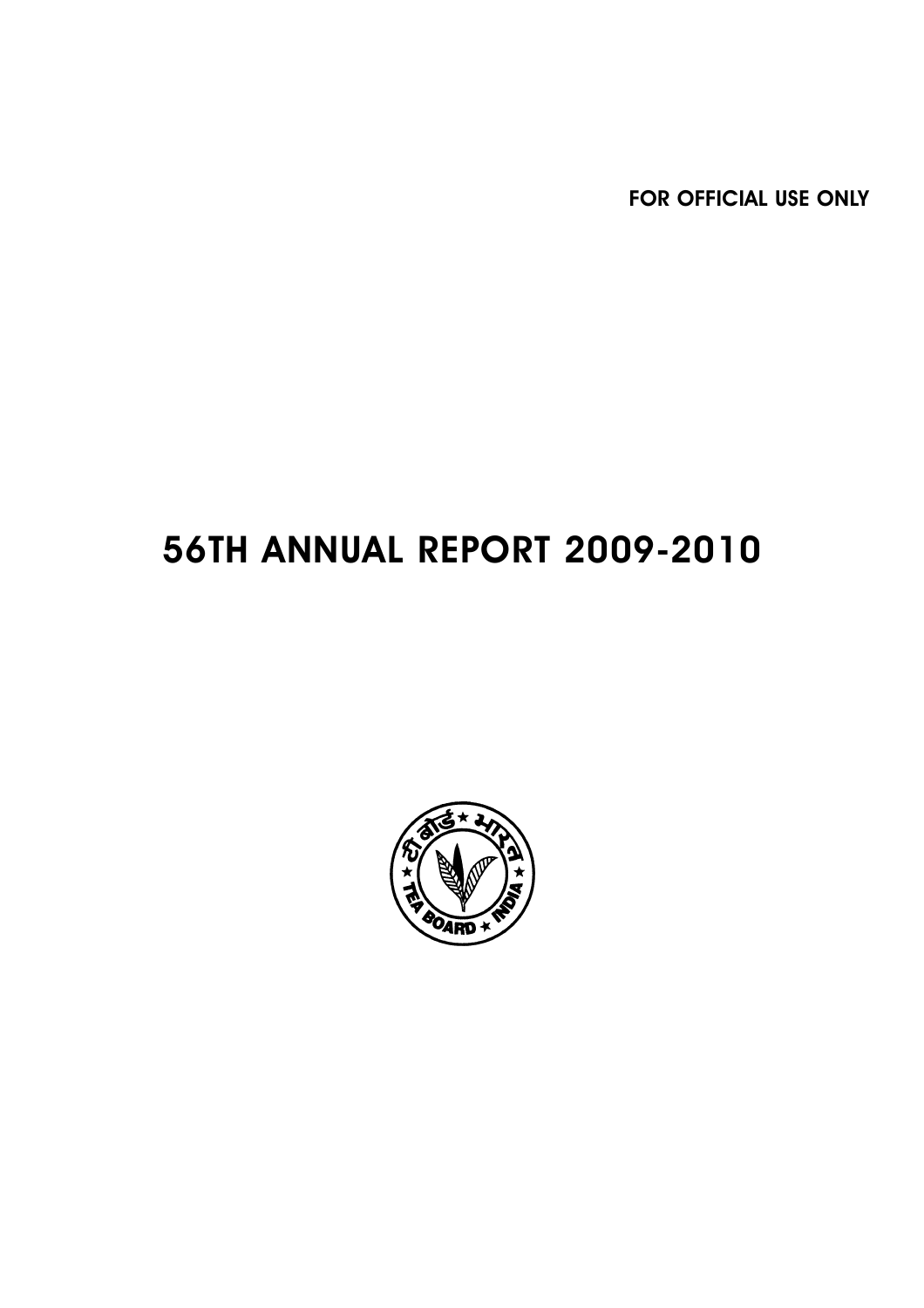

| Project - 1                                                                       |           |
|-----------------------------------------------------------------------------------|-----------|
| Entomology                                                                        | 28        |
| Pathology                                                                         | 28        |
| Project - 2                                                                       |           |
| Construction of Hi-Tech Tea Factory at Coonoor                                    | 29        |
| <b>Project - 3: Analysis of Gene Expression</b>                                   |           |
| During phytopathogenic stress in tea                                              |           |
| using transcriptomic approach                                                     | 29-30     |
| <b>Project - 4:</b> Studies on residues of pesticides                             |           |
| And heavy metals in Tea                                                           | 30        |
| <b>Project - 5: TRA Projects</b>                                                  |           |
| Establishment of chain of quality testing                                         |           |
| Laboratories and strengthening of Existing                                        |           |
| Analytical facilities at regional centres and                                     |           |
| at Tocklai                                                                        | $30 - 31$ |
| Project - 6 :                                                                     |           |
| Development of alternative strategies for                                         |           |
| Management of Tea Mosquito Bug and                                                |           |
| Blister blight disease in tea plantation of<br>North Bengal, India                | 31        |
| Project: 7                                                                        |           |
| Sustaining Soil Productivity - Some strategies 31-32                              |           |
| Project - 8                                                                       |           |
| Studies of heavy metals - Phase-II                                                | 32        |
| Project - 9                                                                       |           |
| Development of Methodologies for the                                              |           |
| Extraction of food grade secondary                                                |           |
| Metabolites from Tea and upscaling the                                            |           |
| Methods for commercial purpose                                                    | 32-34     |
| Project-10                                                                        |           |
| Biotic & Abiotic stress analysis for Devel-<br>opment of stable quality genotypes | 34-35     |
| Project - 11                                                                      |           |
| Molecular basis of stress linked bio-                                             |           |
| Chemical changes during processing                                                |           |
| Of Tea Shoots and their relation to the                                           |           |
| Quality of Made Tea                                                               | 35-36     |

| Project - 12<br>Establishing a pesticide residue testing                                             |           |
|------------------------------------------------------------------------------------------------------|-----------|
| Laboratory                                                                                           | $36 - 37$ |
| Project - 13                                                                                         |           |
| Current pest problem in Tea of North Bengal                                                          |           |
| and their possible management studies                                                                | 37        |
| Project - 14                                                                                         |           |
| Studies on drought in tea areas of Dooars and                                                        |           |
| Terai in respect of soil properties, physiology and<br>yield with a view to schedule irrigation in a |           |
| cost effective way                                                                                   | 37        |
| Project - 15                                                                                         |           |
| Study the biochemical aspects of tea                                                                 |           |
| processing in respect of ctc as well as                                                              |           |
| green tea manufacture                                                                                | 37        |
| Project - 16                                                                                         |           |
| Evaluation of the health beneficiary effects<br>of tea products and modulatory role of               |           |
| tea flavonoids on emphysematous lung                                                                 |           |
| damage for the formulation of a high                                                                 |           |
| potency tea tablet.                                                                                  | 37-39     |
| Project - 17                                                                                         |           |
| Standardization of process parameters for                                                            |           |
| machinery development in withering, maceration,<br>rolling, fermentation and drying of tea.          | 39-40     |
| Project - 18                                                                                         |           |
| Corpus creation of measureable physical                                                              |           |
| parameters of indian tea                                                                             | 40-41     |
| Project - 19                                                                                         |           |
| Nitrogen minsralization of organic matter in                                                         |           |
| acidsoils of tea (camellia sinensis I.) in orthern                                                   |           |
| districts of west bengal                                                                             | 41        |
| Project - 20                                                                                         |           |
| Development of phosphate solubilizing<br>biofertilizer for tea (camellia sinensis I.)                |           |
| in acid soils of north bengal                                                                        | 42        |
| <b>CHAPTER - 6</b>                                                                                   |           |
| <b>Tea Promotion</b>                                                                                 |           |
| Introduction                                                                                         | 43-44     |
| Activities from India                                                                                | 44-45     |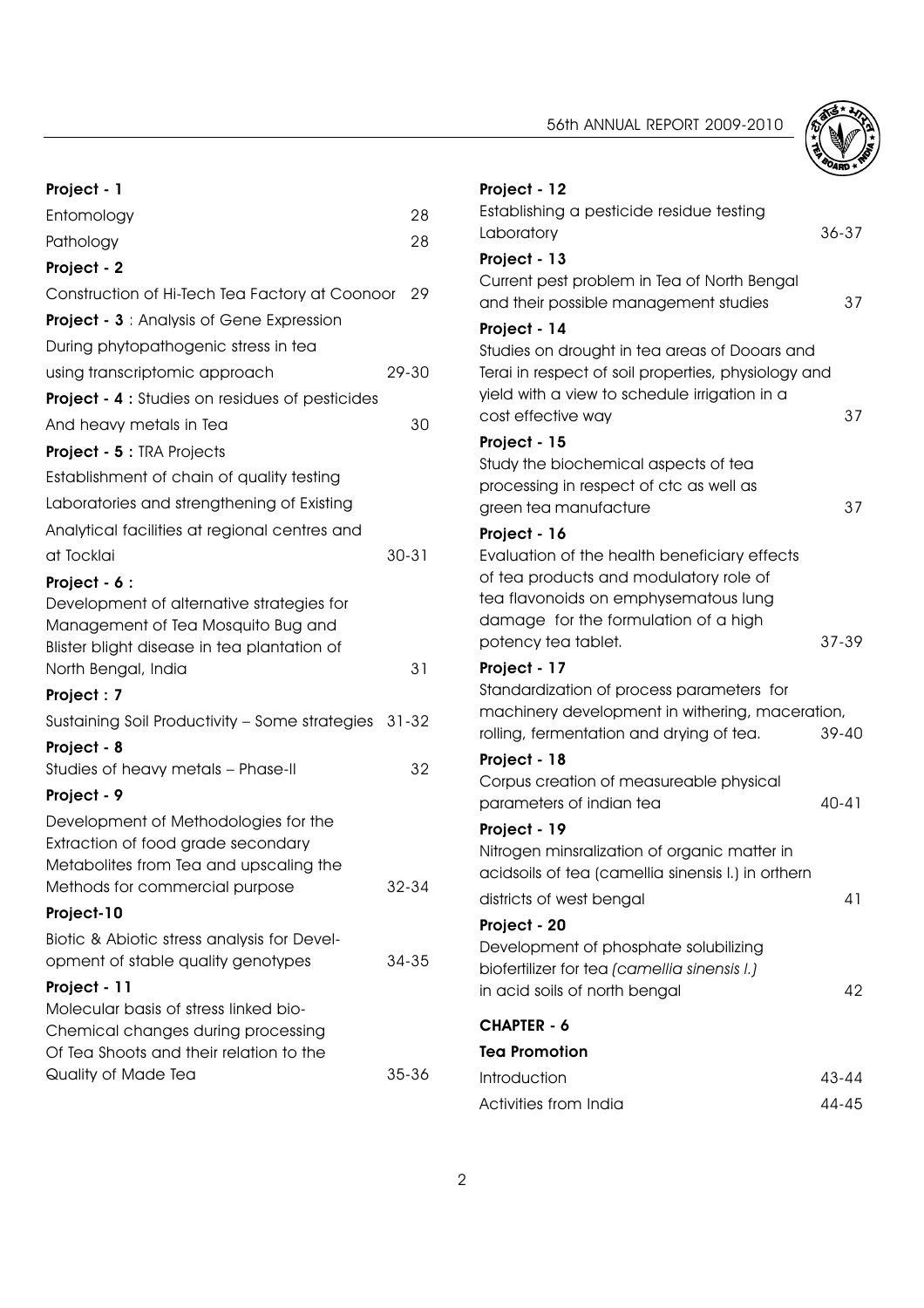

| Intellectual Property Rights Protection for      |       |
|--------------------------------------------------|-------|
| Indian Tea Achievements 2009-10                  | 45    |
| Participation in International Fairs/Exhibitions |       |
| from Head Office                                 | 46    |
| Generic Promotion of tea in India                | 46    |
| Production of Publiticity Materials and          |       |
| Gift items                                       | 47    |
| Tea Promotion in India                           | 47    |
| Delegation/Visitors from abroad                  | 47    |
| Delegations/Deputations from India               | 47-48 |
| Export of tea from India to some major           |       |
| destinations                                     | 49    |
| Overseas                                         |       |
| London Office                                    | 50-52 |
| UK                                               | 52    |
| Germany                                          | 52    |
| France                                           | 52    |
| <b>UK Tea Council</b>                            | 52    |
| German Tea Association/Tea Council               | 52    |
| <b>Moscow Office</b>                             | 52-53 |
| Fair & Exhibitions                               | 53    |
| Russia                                           | 53    |
| Kazakhastan                                      | 54    |
| Ukrain                                           | 54    |
| Dubai Office                                     | 54-55 |
| <b>UAE</b>                                       | 55    |
| Dubai Tea Trading Centre                         | 55    |
| Arab Republic of Egypt                           | 56    |
| Iran                                             | 56    |
| Tunisia                                          | 57    |
| Morocco                                          | 57    |
| Yemen                                            | 57    |
| Sudan                                            | 57    |
| Market Analysis                                  | 58    |
| <b>USA and Canada</b>                            | 58    |
| Tea Consumption Pattern                          | 58-59 |

| US Tea Council & Association                         | 59    |
|------------------------------------------------------|-------|
| <b>Tea Council of Canada</b>                         | 59    |
| Australia                                            | 59    |
| Japan                                                | 59    |
| CHAPTER-7                                            |       |
| Licensing                                            |       |
| Introduction                                         | 60    |
| Exporter's Licence                                   | 60    |
| Distributors' Licence                                | 60    |
| Tea Waste Licence                                    | 61    |
| Registration-cum-Membership Certificate(RCMC) 61     |       |
| Tea (Marketing) Control Order                        | 61-63 |
| Registration of Tea Manufacturing Unit               | 63    |
| Registration of Auction Organiser/Auction Brokers 63 |       |
| Status on E-Auction                                  | 63-65 |
| <b>Registration of Buyers</b>                        | 65    |
| Certificates of Origin issued towards export         |       |
| of Darjeeling tea                                    | 65    |
| Registration of Manufactures of tea with             |       |
| <b>Added Flavour</b>                                 | 65    |
| Extension/Replacement Planting Permit                | 66    |
| The Position of Permit issued during 2009-10         | 66    |
| Permission for Planting Tea                          | 66    |
| Tea Warehouse Licence                                | 67    |
| <b>CHAPTER - 8</b>                                   |       |
| <b>Statistics</b>                                    |       |
| Introduction                                         | 68    |
| Publication                                          | 68    |
| Techno-Economic Survey                               | 68    |
| Monitoring of Tea Prices                             | 68    |
| <b>CHAPTER – 9</b>                                   |       |
| <b>Labour Welfare</b>                                |       |
| Introduction                                         | 69    |
| Objectives                                           | 69    |
| Health                                               | 69-70 |
|                                                      |       |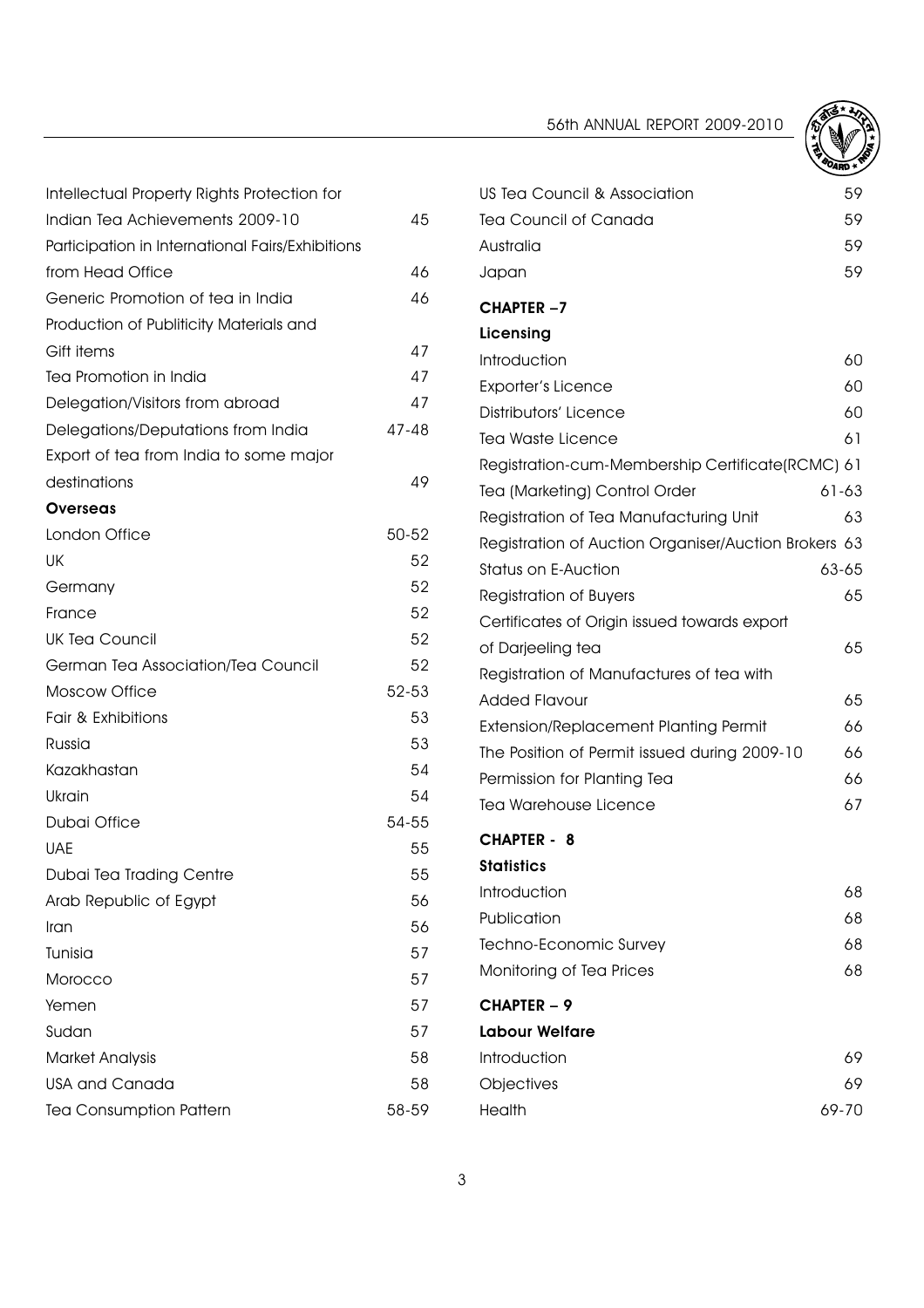

| <b>Education</b>                                                   | 70-71 |
|--------------------------------------------------------------------|-------|
| Institutions provided with financial<br>assistance during the year | 71    |
| Admission in Jalpaiguri Polytechnic Institution                    | 72    |
| Scouting and guiding                                               | 72-73 |
| Sports                                                             | 73    |
| Training                                                           | 73    |
| CHAPTER - 10.                                                      |       |
| Hindi Cell                                                         |       |
| Introduction                                                       | 71    |

| Introduction                                          | 74 |
|-------------------------------------------------------|----|
| Compliance of Sec.3(3) of O.L. Act 1963               | 74 |
| Purchase of Hindi Books                               | 74 |
| Correspondence in Hindi                               | 74 |
| Report in Hindi                                       | 74 |
| Organising Hindi Workshop                             | 74 |
| Hindi Training                                        | 74 |
| <b>Organising Hindi Week</b>                          | 74 |
| Publication of in-House Journal                       | 74 |
| Annual programme for transacting the official         |    |
| work of the union in hindi                            | 75 |
| Meeting of OLIC of The Board                          | 75 |
| Provision for Bilingual Computer                      | 75 |
| Incentive Scheme for use of Hindi in official work 75 |    |
| Quarterly Progress Report                             | 75 |
| Inspection of Regional Offices                        | 75 |
| Inspection of Parliamentary Committee on O.L.         | 75 |
| Special Achievement                                   | 75 |
|                                                       |    |

## CHAPTER - 11

| Human Resource Development | 76 |  |
|----------------------------|----|--|
|----------------------------|----|--|

## CHAPTER – 12

| Supply              |       |
|---------------------|-------|
| Fertilizer          | 77-78 |
| <b>Others</b>       | 78    |
| <b>CHAPTER - 13</b> |       |
| Vigilance Cell      | 70    |

| <b>CHAPTER - 14</b>                                                                                               |       |
|-------------------------------------------------------------------------------------------------------------------|-------|
| Report on Legal Cell (RTI Act 2005)                                                                               | 80    |
| <b>ANNEXURES</b>                                                                                                  |       |
| Annexure - I                                                                                                      |       |
| List of the Board Members for the Period from<br>26.08.2008 to 31.03.2011                                         | 81-82 |
| Special invitees of the Board                                                                                     | 82    |
| Annexure - II                                                                                                     |       |
| Composition of the Standing Committees<br>for the year 2008-2011 (upto 31.03.2011)                                | 83-84 |
| Annexure - III                                                                                                    |       |
| Addresses of Tea Board Offices in<br>India and Abroad                                                             | 85-86 |
| Annexure - IV                                                                                                     |       |
| Expenditure Statement under Research<br>Schemes during 2008-2009                                                  | 87    |
| Annexure - V                                                                                                      |       |
| Schemewise Disbursement Separate Pool<br>under the Board's Labour Welfare Activities<br>During the year 2008-2009 | 88    |
|                                                                                                                   |       |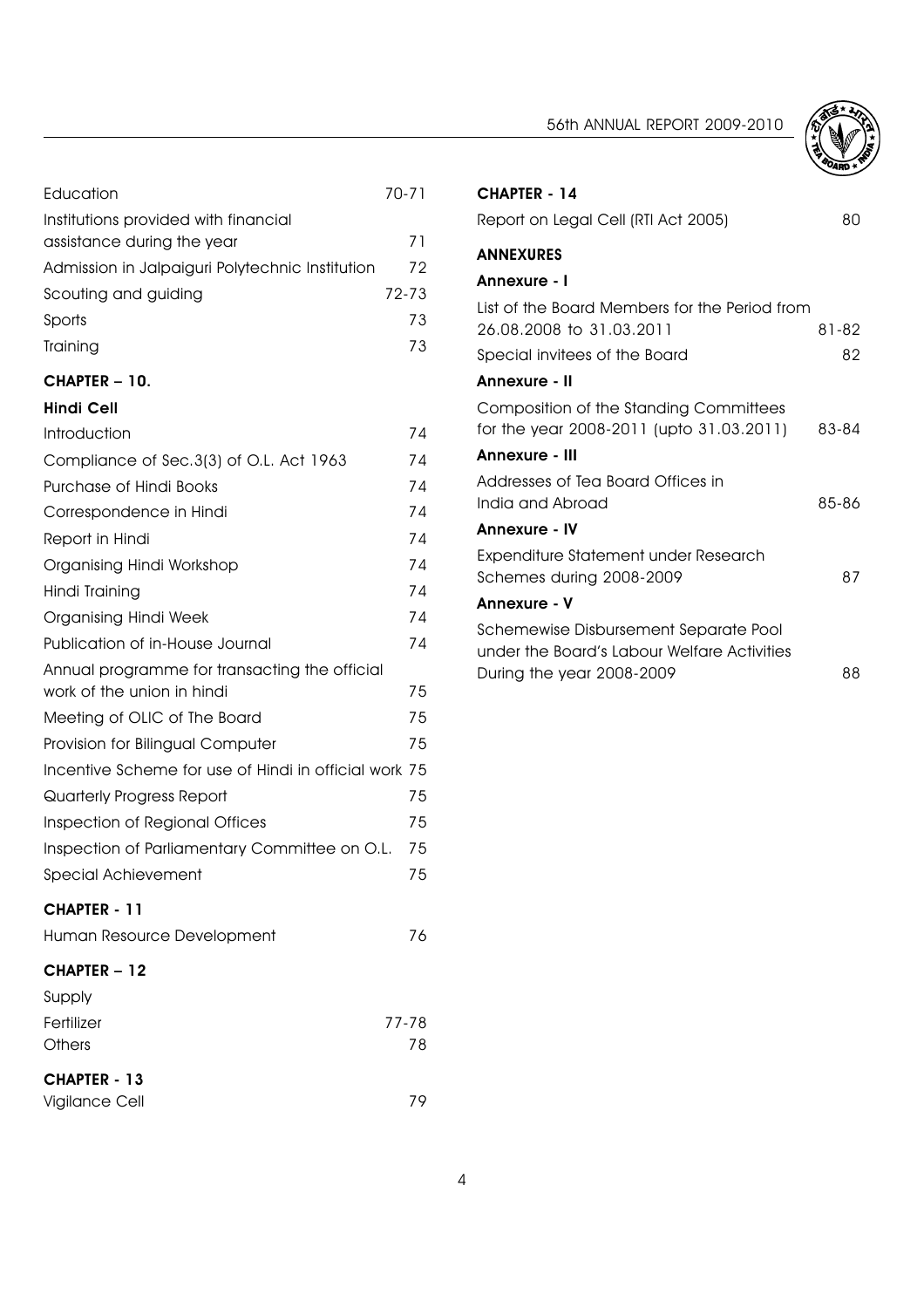

# ORGANISATIONAL SET-UP & FUNCTIONS

## Constitution of the Board

Tea is one of the industries, which by an Act of Parliament comes under the control of the Union Govt. The present Tea Board, set up under section 4 of the Tea Act, 1953, was constituted on 1st April 1954. It had succeeded the Central Tea Board and the Indian Tea Licencing Committee which functioned respectively under the Central Tea Board Act, 1949 and the Indian Tea Control Act, 1938 which were repealed. The activities of the two previous bodies had been confined largely to regulation of tea cultivation and export of tea as required by the International Tea Agreement then in force and promotion of tea consumption. The present Tea Board is charged with the overall development of the tea industry in India.

## Organisation of the Board:

The Board consists of a Chairman and 30 members appointed by Government of India representing the different sections interested in the industry. The Board is reconstituted every three years. The list of current members of the Board (2008-09 to 2010-11) is annexed (Annexure-1)

## Tea Board- Composition

- 3 members represent Parliament
- 8 members represent owner of tea estates
- 6 members represent govt. of principal tea growing states
- 2 members represent dealers including exporters and internal traders of tea
- 5 members represent labour union
- 2 members represent manufacturers of tea
- 2 members represent consumers
- 2 members represent other interests

The following are the standing committees of the Board:

- 1. Executive Committee
- 2. Export Promotion Committee
- 3. Labour Welfare Committee and
- 4. Development Committee

## Executive Committee

This committee comprising 9 members including Chairman deals with the administrative matters of the Board.

## Export Promotion Committee

This committee comprising of 7 members including Chairman advice Board on export promotion issue and monitors implementation of various promotional schemes being implemented by the Board.

## Labour Welfare Committee

This committee comprising of 9 members including Chairman advise Board on issues relating to labour welfare measures which are not covered under the Plantation Labour Act, 1951. This committee guides the Board in implementation of various welfare schemes for the benefit of the plantation workers and their wards.

#### Development Committee

This committee comprising of 7 members including Chairman advise the Board on issues relating to improvement in tea production and productivity and this Committee is responsible for overseeing the various developmental schemes run by the Board.

## Functions of Tea Board:

Briefly the primary functions of the Tea Board are as under:

- a) Rendering financial and technical assistance for cultivation, manufacture and marketing of tea.
- b) Export Promotion.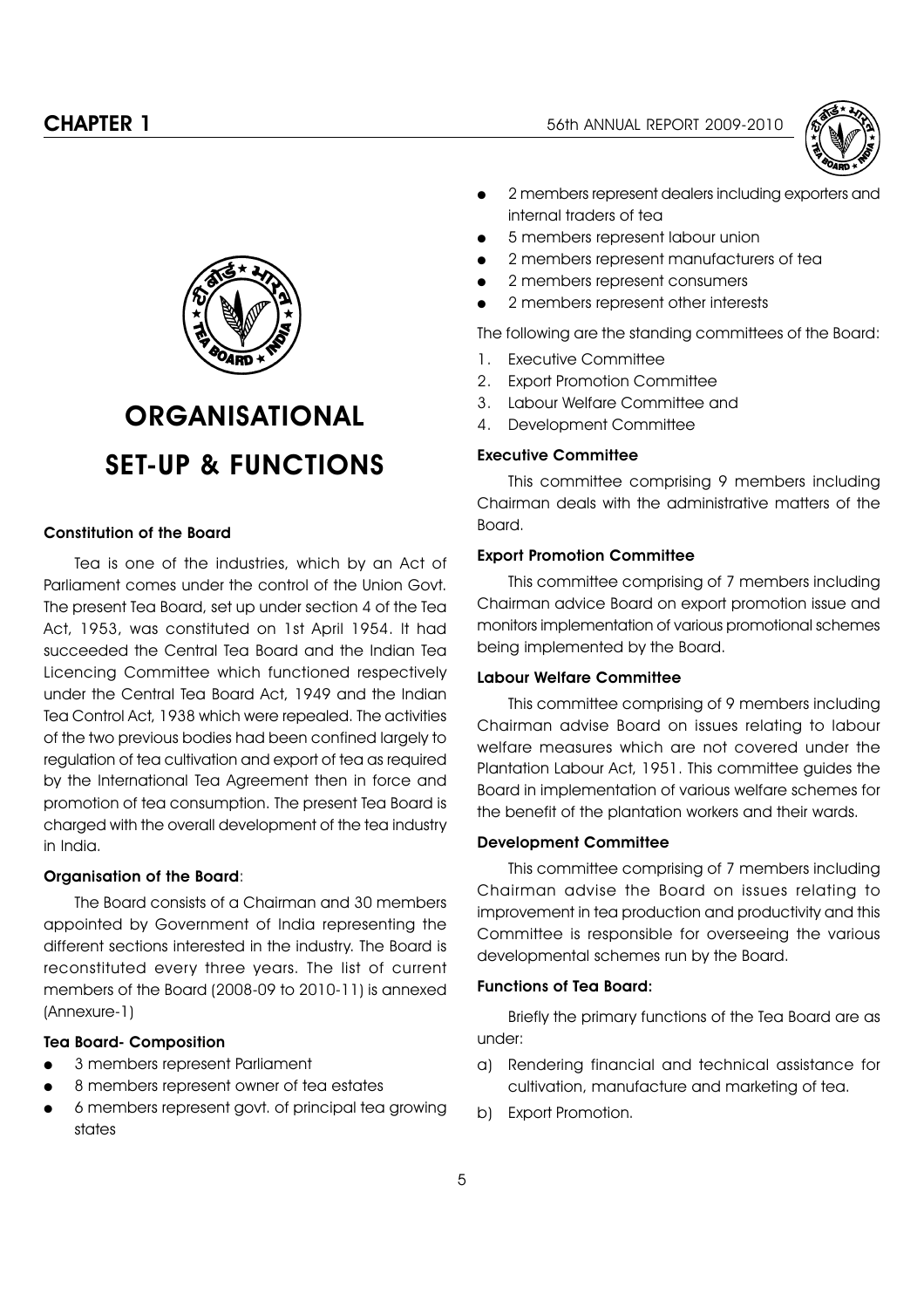

- c) Aiding Research and Development activities for augmentation of tea production and improvement of tea quality.
- d) Extend financial assistance to the plantation workers and their wards through labour welfare schemes.
- e) To encourage and assist both financially and technically the unorganised small growers sector.
- f) Collection and maintenance of Statistical data and publication
- g) Such other activities as are assigned from time to time by the Central Government.

#### Source of Funds:

Funds for the aforesaid functions are made available to the Board by the Government through Plan and Non-Plan Budgetary allocations.

The Non-Plan funds are being used exclusively for the administrative and establishment charges for which cess levied on tea is the major source. Funds for all other activities mentioned above are met from Plan Budget allocation.

#### Tea Cess:

Cess is levied on all teas produced in India under Section 25(1) of the Tea Act, 1953. The said Act provides for levying cess upto 50 paise per kilogram of tea

produced in India. Currently, however, the cess is collected at the rate of 30 paise per kg. except Darjeeling teas for which only 12 paise per kg is levied. The Cess at present is collected by the Central Excise Department and credited to the Consolidated Fund of India after deducting the expenses of collection. Funds are released by the Central Government in favour of Tea Board from time to time on the basis of the sanctioned budget after due appropriation by the Parliament.

## Administrative Set-up :

The head office of the Board is located in Kolkata, West Bengal and it is headed by Chairman and being assisted by Deputy Chairman based in Kolkata and two Executive Directors who are stationed at Guwahati and Coonoor. The Board has sixteen (16) offices within India and three (3) abroad located in the following places:

#### Offices within India :

Agartala, Chennai, Kochi, Coonoor, Dibrugarh, Guwahati, Jalpaiguri, Jorhat, Kottayam, Kurseong, Mumbai, New Delhi, Palampur, Silchar, Siliguri and Tezpur. Overseas offices :

London, Dubai, and Moscow. All these foreign offices of the Board are designed to undertake the various promotional measures to boost up export of Indian tea. These offices also act as a liaison office for interaction between importers of Indian tea of the respective regions

The Regional/Sub-Regional Offices which are under the direct control of Holpar Exports are located as Indian Exporters. follows :

| Offices under direct<br>control of Head office | Offices under Executive<br>Director, Guwahati | Offices under<br>Executive Director, |
|------------------------------------------------|-----------------------------------------------|--------------------------------------|
|                                                |                                               | Coonoor.                             |
| New Delhi                                      | Guwahati                                      |                                      |
| Mumbai                                         | Silchar                                       | Coonoor                              |
| Siliguri                                       | Jorhat                                        | Chennai                              |
| Palampur                                       | Dibrugarh                                     | Kochi                                |
| Kurseong                                       | Tezpur                                        | Kottayam                             |
| Jalpaiguri                                     | Agartala                                      |                                      |

## Tea Board Research Centre.

The Darjeeling Tea Research & Development Centre is located at Kurseong under the charge of a Project Director.

#### Functional activities of the Head Office:

### i. Departments:

a) The Secretariat headed by Secretary looks after Establishment / administrative works and co-ordinates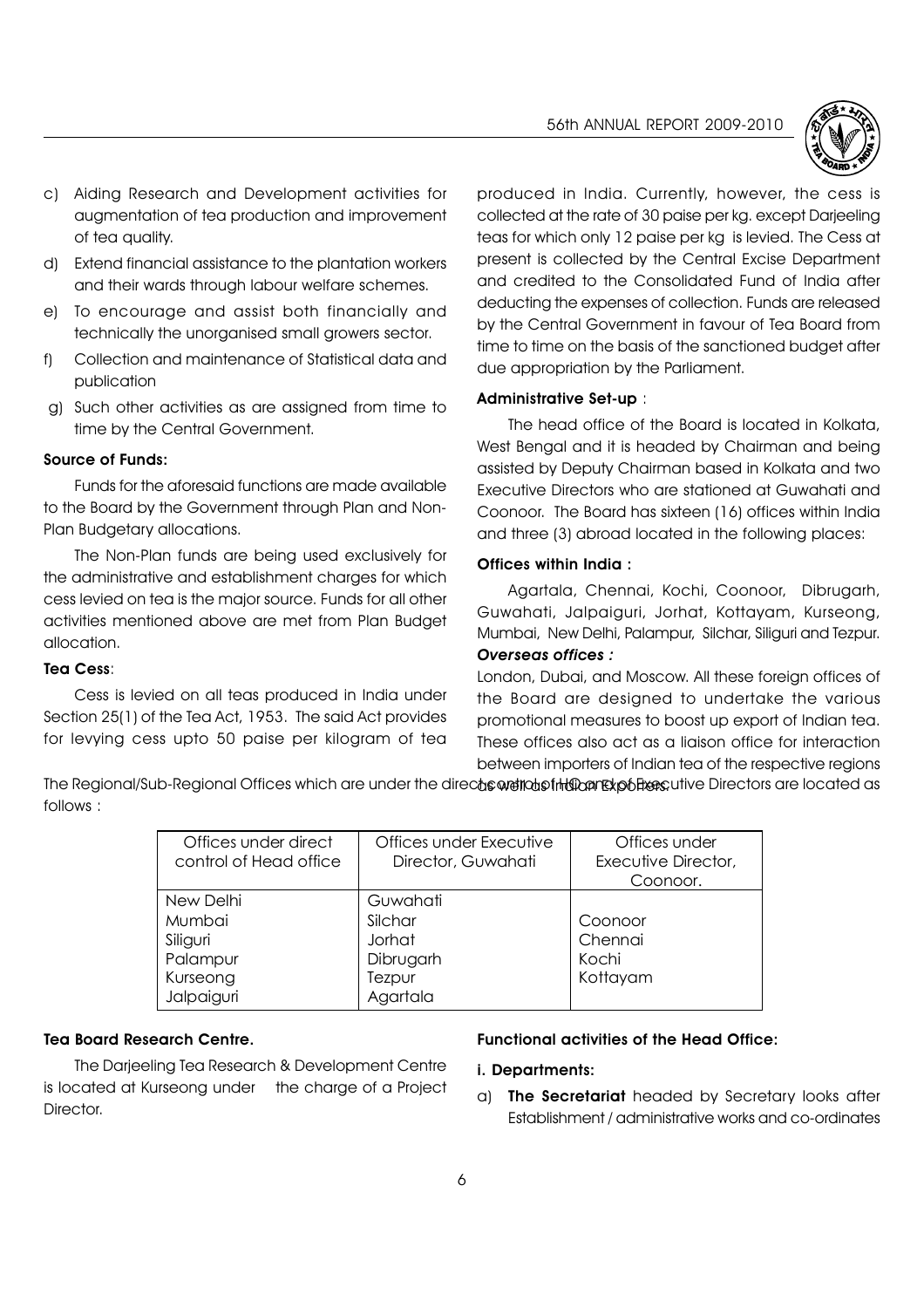

with the various departments of the Board's office.

- b) The Finance wing headed by Financial Advisor and Chief Accounts Officer is responsible for the maintenance of accounts, release of financial assistance to tea gardens and internal audit.
- c) The Development Directorate headed by the Director of Tea Development is responsible for formulation and implementation of various developmental schemes and rendering assistance to the industry in the procurement, distribution and movement of essential inputs.
- d) The Promotion Directorate headed by the Director of Tea Promotion looks after the works relating to Marketing and Promotion of tea in India and abroad.
- e) The Research Directorate headed by the Director of Research is responsible for co-ordination of tea research carried out by the different tea research institutions in the country and monitoring the functions of the Tea Board's own Research Station.
- f) The Licensing Department headed by the Controller of Licensing is responsible for issue of licenses, to tea producers\*, manufacturers, exporters, brokers, auction organisers & monitoring of the movement of "Tea Waste"

\*Permission & Registration of Tea Estates /Gardens (Section 12 of the Tea Act, Rule 30,30A,30B,31 of Tea Rule 1954)

Monitoring and regulating Tea Waste and Tea Warehouses (Section 30 of the Tea Act and Tea (Waste) Control Order 1959)

Regulating and Monitoring Tea Manufacturer, Tea Auctioneers and Tea Brokers (Section 30 of the Tea Act read with Tea (Marketing) Control Order 2003.

- g) The Labour Welfare Department headed by Welfare Liaison Officer looks after the work relating to implementation of welfare schemes of the Board, which are not covered under the Plantation Labour Act, 1951.
- h) The Statistics Department headed by the Statistician is responsible for the collection of statistics relating to tea area, production, export and all other related

data and carrying out techno-economic surveys of various tea growing areas in the country including cost studies.

- i) Hindi Cell headed by the Hindi Officer is responsible for the implementation of the provisions of Official Languages Act and various related measures.
- j) Darjeeling Tea Research and Development Centre: The Board has its own Tea Research Centre at Kurseong. In this Centre, field as well as laboratory experimentations are carried out on specialised topics of replantation, young tea management, crop physiology, clonal selection, bio-pesticides, residual toxicity, fertility status and nutrition uptake of tea, flavoury components and manufacturing technique of flavoury tea etc. DTR&DC also publishes a number of scientific papers and technical bulletins as part of transfer of technology besides undertaking advisory visits to tea estates.

## Salient features of the services being rendered by Tea Board:

The activities undertaken during the year under report by the aforementioned departments are given elsewhere. Brief summary of the services being extended by the Board to the industry is given below:

#### Tea Development:

In order to bring about overall improvement in tea productivity and production and creation of better tea processing facilities for qualitative improvement of the product, a number of financial assistance schemes are operated by the Board. The interests of all the sectors ie. large, medium and small plantations are given due consideration.

Like any other industry, some tea units also face sickness from time to time and the affairs of such tea gardens are looked into in terms of the provisions under the Tea Act. Besides financial assistance, fiscal incentives by way of Tax concession (Section 33 AB of Income Tax Act) for better working of the tea gardens are considered by the Board.

One of the thrust areas for development is the small grower sector. Keeping in view the lower productivity of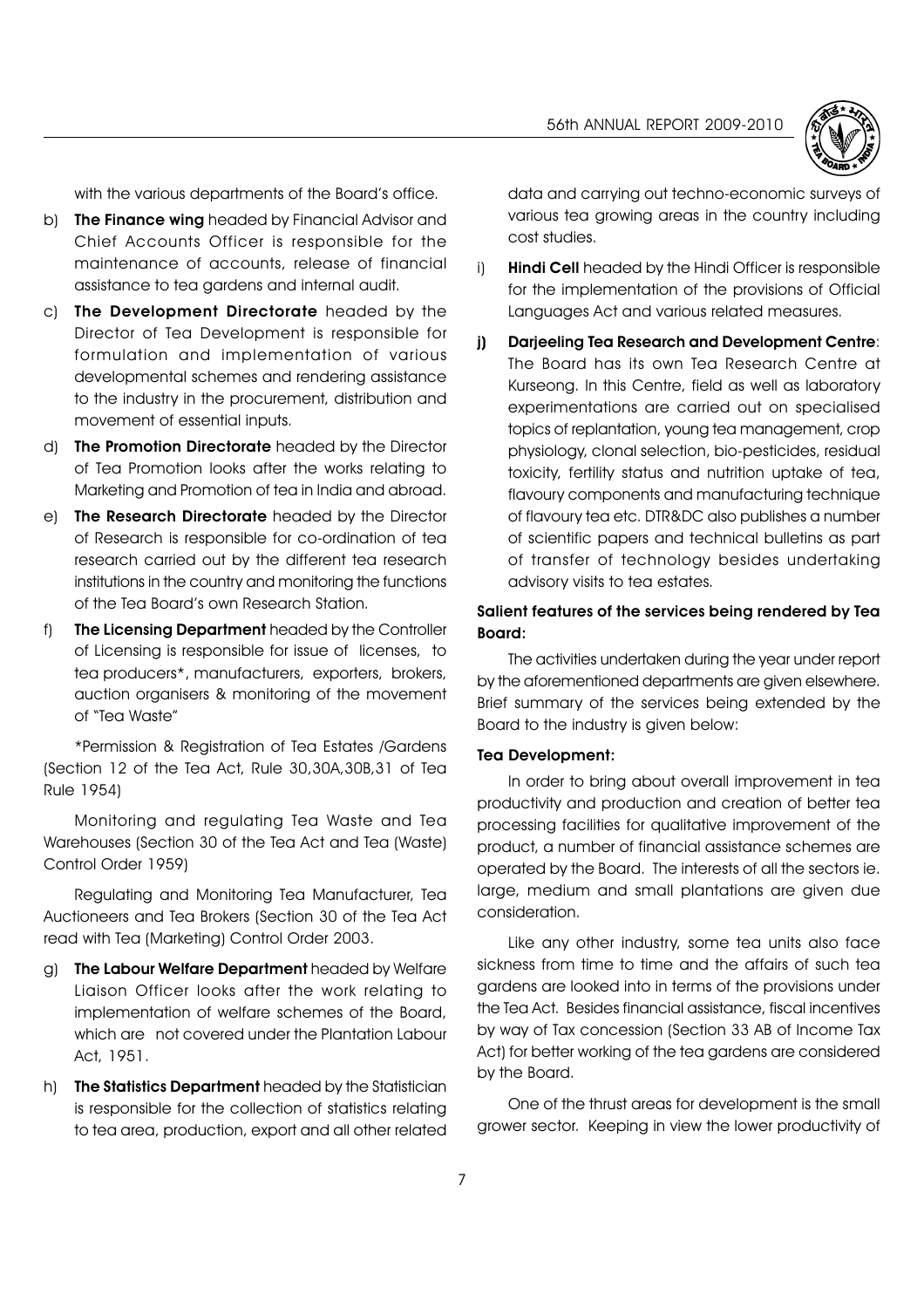

the small units, the Board has been extending financial assistance towards various developmental measures such as Training and Demonstration on improved methods of tea cultivation, setting up of tea nurseries for supply of planting materials at subsidised costs, study tours for the growers to visit various tea growing areas.

## Tea Research:

Research is an essential input for development of tea industry. Traditionally, the research on tea is being carried out by the industry itself. Tocklai Experimental Station of Tea Research Association (TRA) and Tea Research Foundation of UPASI in South are the two important centres of research for tea in the country. Tea Board is maintaining a Research centre at Kurseong to look into specific requirements of Darjeeling tea. Some work is also undertaken by IHBT at Palampur and Himachal Pradesh Krishi Viswa Vidyalaya (HPKVV) in regard to the problems of Hilly area of Kangra region.

Tea Board provides substantial Grant-in-aid to TRA, UPASI-TRF, HPKVV, and Assam Agricultural University (Jorhat) for carrying out research and extending advisory service to the tea gardens. In addition to grant in aid, both TRA and UPASI TRF are given grant under plan schemes for undertaking various R& D Schemes.

In order to extend the research findings at the door steps of the tea gardens, both TRA and UPASI-TRF have a good network of advisory centers. UPASI is also running a KVK exclusively for supporting the causes of small growers in the South India.

To develop technical manpower in the North Eastern States, financial assistance is being provided by the Board towards imparting training on tea culture by TRA to the persons nominated for training by the state governments. Tea Board also provides grants-in-aid to different universities and technical institutions such as Indian Institute of Packaging, CFTRI for undertaking research on specific projects covering those items which are not included in the programme of research of the TRA and UPASI-TRF.

National Tea Research Foundation (NTRF) has been established with financial contribution from the tea industry and NABARD to strengthen research activities and to launch schemes on new and diversified fields of research.

In addition to conducting and promoting research, multifarious technical matters relating to alternate tea packaging, ISO/PFA specifications, quality barriers, development of specialised products, bio/eco teas etc are handled by the Research Directorate of the Board. The Board is being represented by the Director of Research in various technical committees on tea research.

#### Labour Welfare:

Tea Board has been extending support towards certain Labour welfare measures to tea plantation workers and these measures are confined to those which are not covered under the Plantation Labour Act and Rules there under. The welfare measures of the Board are in the form of grant of educational stipend to the wards of the garden workers for pursuing studies above primary stage as well as providing financial assistance for construction/extension of school building, purchase of Ambulance and medical equipments for specialized treatment etc.

## Tea Promotion:

Tea Board's promotional work is generally carried out through its foreign offices currently located at London, Dubai and Moscow. While the promotional activities are confined to popularise Indian tea with emphasis on promoting teas in value-added form like packet, tea bags and instant tea, Tea Board also extends support to popularise tea as a beverage through Tea Councils in foreign countries, namely, U.K. and Germany. Besides, Tea Board has successfully launched three distinct logos viz: Darjeeling, Assam and Nilgiris to popularize the teas from these origins.

The activities of the overseas offices include:-

- participation in international fairs and exhibitions, particularly food and beverage events.
- Field sampling at specialty stores /super markets.
- Media publicity.
- Buyer –seller-meets.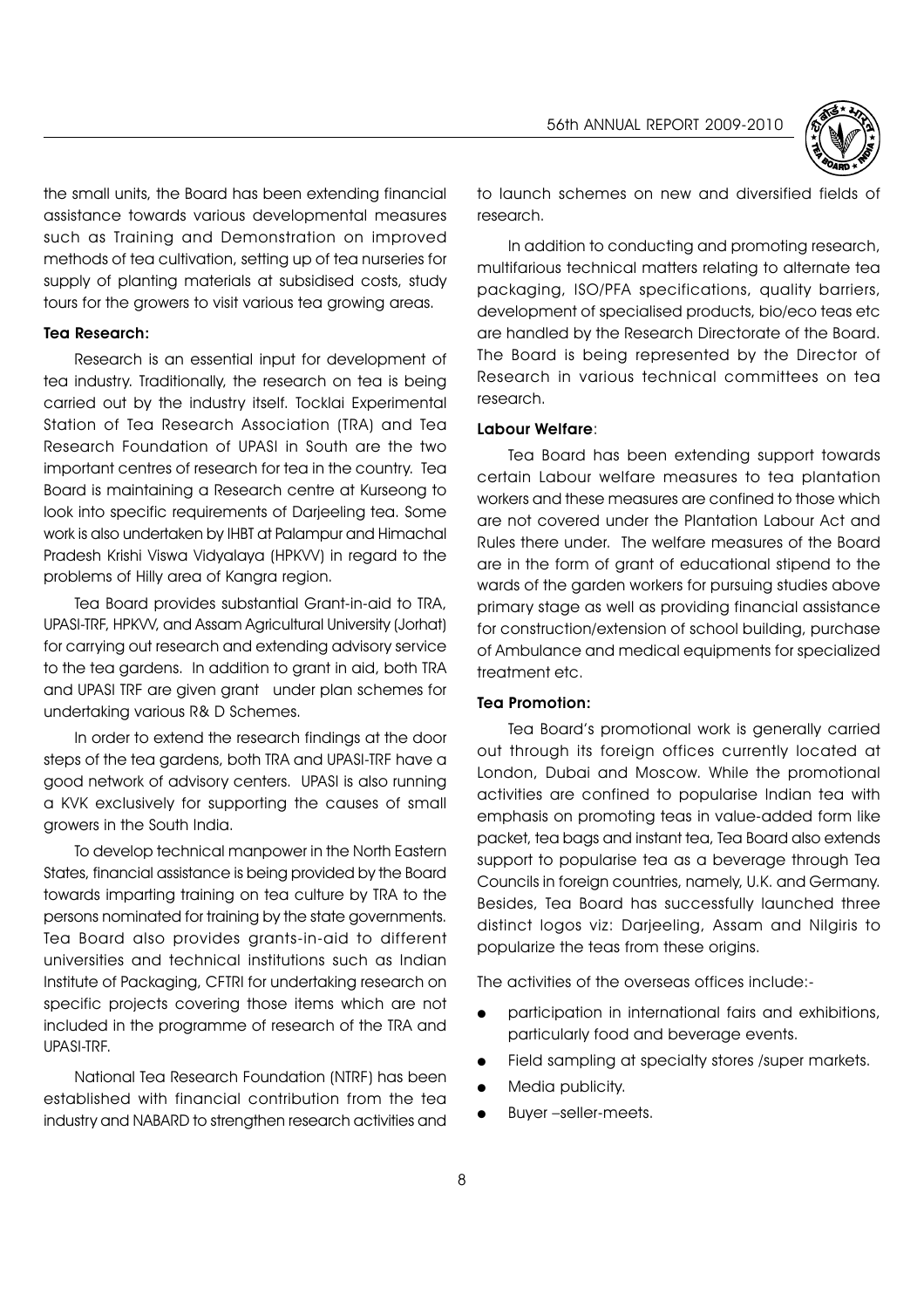

- Providing promotional support to Indian exporters/ foreign importers of value added teas in their promotional and marketing efforts.
- P.R. activities to establish closer link between importer and exporter
- Exchange of tea delegations between India and

importing countries.

## Man-Power of Tea Board

The total man-power of the Board as on 31.03.2010, in all categories/groups in India and abroad including deputationists was 645. The breakup of existing strength of the Officers and Staff Members under different categories in offices of the Board in India and abroad

| SI.<br><b>No</b> |                                                 | Group<br>A | Group<br>B | Group | Total |
|------------------|-------------------------------------------------|------------|------------|-------|-------|
| 01               | Head Office*                                    | 28         | 108        | 215   | 351   |
| 02               | Regional/Sub-Regional Offices                   | 17         | 77         | 186   | 280   |
| 03.              | Officers on deputation to Tea Board             | 09         |            |       | 09    |
| 04.              | Officers on deputation to other<br>organization |            |            | 02    | 02    |
|                  | Total                                           | 54         | 185        | 403   | 642   |

#### **Table**  $\div$  **1**as shown in the Table - 1. Groupwise man power of the Board in India and abroad as on 31/3/2010 :

\* including deputationists to Tea Board

## Number of India-based Officials in Board's Offices abroad under different cadres (as on 31.03.2010)

|                 | London | Dubai | <b>Moscow</b> | Total |
|-----------------|--------|-------|---------------|-------|
| $Group-A$       |        |       |               |       |
| Director of Tea |        |       |               | 03    |
| Promotion(Gr.I) |        |       |               |       |

## Scheduled Castes, Scheduled Tribes and Other Backward Class

|              | SC  | <b>ST</b> | <b>OBC</b> | <b>Total</b> |
|--------------|-----|-----------|------------|--------------|
| Group 'A'    | 08  | 02        | 03         | 13           |
| Group 'B'    | 34  | 07        | 07         | 48           |
| Group 'C'    | 63  | 18        | 16         | 97           |
| <b>Total</b> | 105 | 27        | 26         | 158          |

## Recruitment Drive

During the year recruitment was made to fill up the following positions:

Group 'A" -  $1$ , Group-'B' –  $1$ ,

Group 'C' – 22 ( including five stenographers )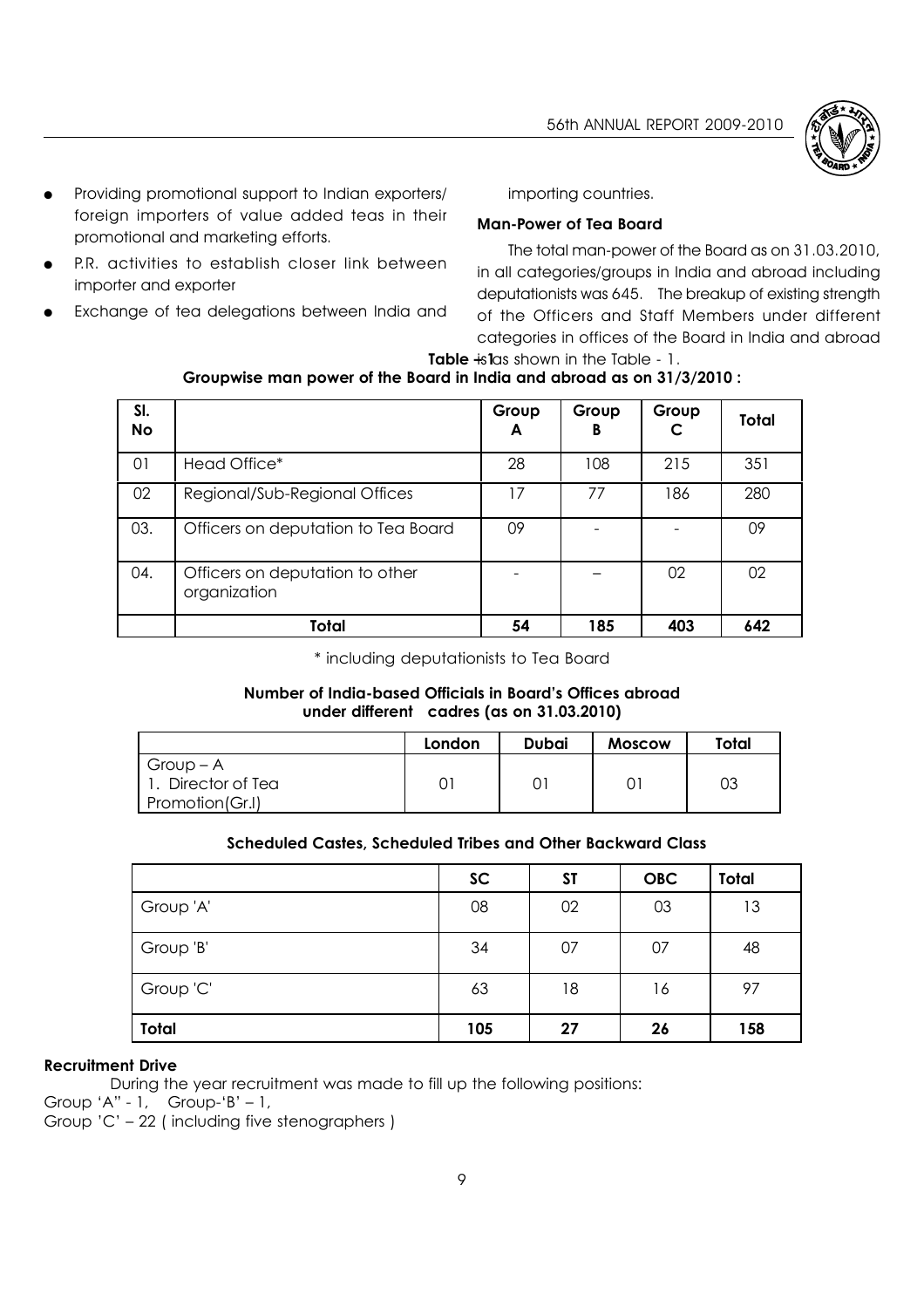

## Changes in administration during the year under review:

- 1. Shri Rajeev Roy, IP&T(AFS) joined as F.A. & C.A.O. on 18.05.2009.
- 2. Shri M. M. Bhattacharjee retired as Assistant Secretary on 31.05.2009.
- 3. Shri S. K. Das took over the charge of Assistant Secretary w.e.f. 08.06.2009.
- 4. Shri Gagnesh Sharma joined as DDTD(Plant) w.e.f. 15.07.2009
- 5. Shri T. K. Dey was promoted as Sr. Accounts Officer on 31.07.2009.
- 6. Shri Chinmoy Bandopadhyay was promoted as Controller of Licensing on 20.08.2009
- 7. Shri A. Rajan was promoted as Statistician on 31.08.2009.
- 8. Shri Chandrachur Dasgupta was promoted as R.O.(Econ.) on 01.09.2009.
- 9. Shri J. K. Das was promoted as Joint Controller of Licensing on 07.10.2009.
- 10. Shri S. C. Biswas promoted as DTP Gr-II w.e.f. 05.11.2009
- 11. Shri H. Gurumurthy promoted as W.L.O.(S) w.e.f. 05.11.2009.
- 12. Shri P. K. Lahiri, Ex-Secretary repatriated to his parent department w.e.f. 16.11.2009.
- 13. Shri Kaushik Halder, WBCS(Executive) joined Tea Board as Secretary on 07.12.2009 on deputation from Govt of West Bengal
- 14. Shri S. K. Das retired as Assistant Secretary on 31.12.2009.
- 15. Shri S.S. Namboori was promoted as Assistant Secretary on 01.01.2010.
- 16. Smt. Nandini Dutta promoted as DDTP w.e.f. 01.01.2010.
- 17. Shri Biman Gogoi promoted as Accounts Officer at Board's Guwahati Office w.e.f. 24.02.2010

18. Shri D. Halder retired as Dy. Director of Tea Development on 28.02.2010.

## Deaths:

The following officers have passed away during the year under report:

- 1. Shri M. Paramanantham, Controller of Licensing, expired on 09.07.2009
- 2. Smt. Anindita Ray, DTP Gr-II expired on 16.03.2010.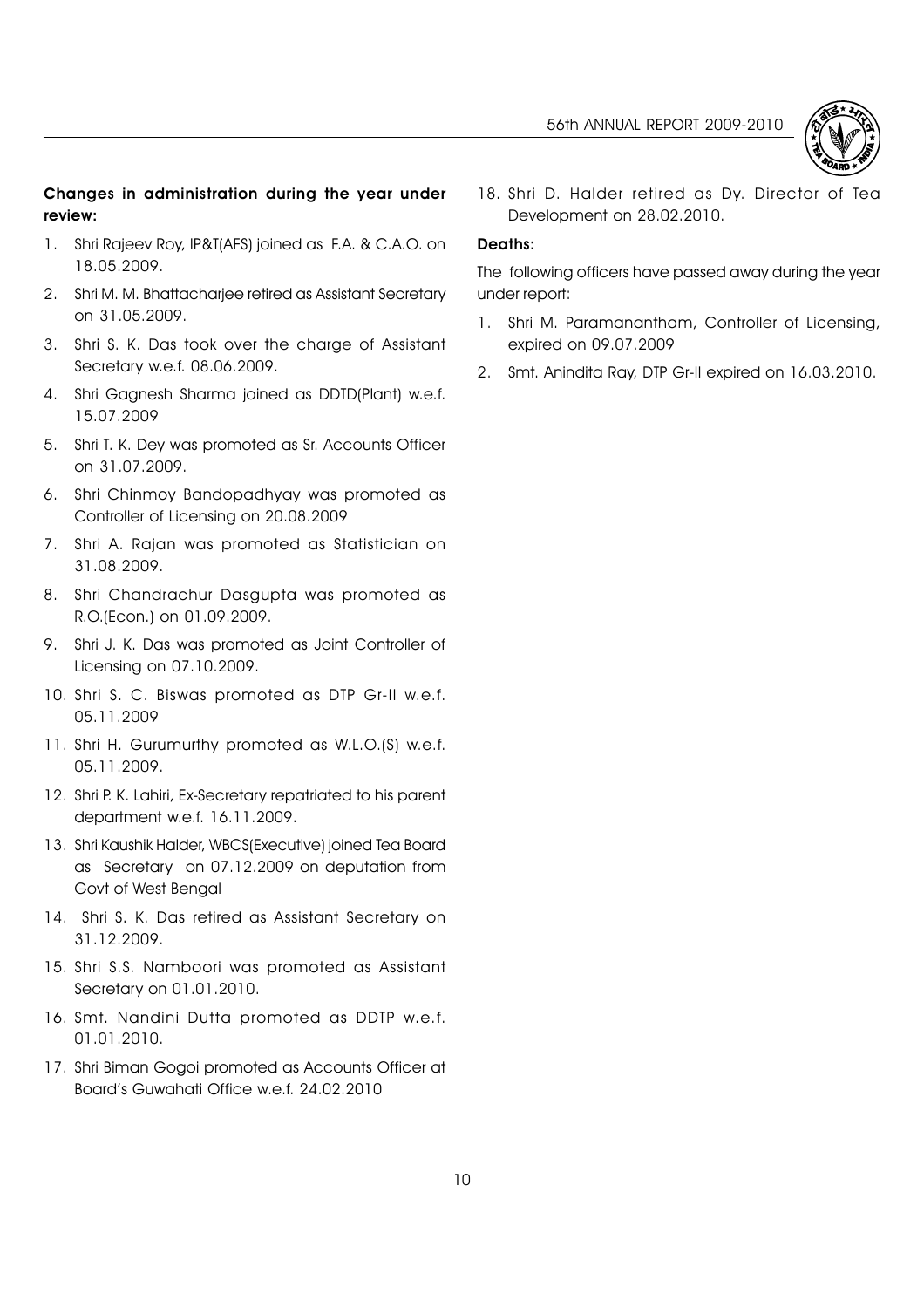

## BROAD OVER VIEW OF THE GLOBAL AND INDIAN TEA SCENARIOS

#### Global Tea Scenario

Tea is one of the most popular and widely consumed hot beverages the world over. Today cultivation of tea is spread over all the continents except North America with wide range of agro-climatic conditions between 42'N (Georgia) and 35'S latitude (Argentina). More than 30 countries grow tea. The estimated global production is 3800 million kg of which 43% is exported. With the world consumption around 3700 million kg the global production and absorption remain finely balanced with production little ahead of demand. Being an agricultural commodity whose production is bound to fluctuate due to vagaries of nature, the prevailing difference between production and demand is well below any reasonable limits.

Amongst tea producing countries, the principal producers are India, China, Sri Lanka, Kenya and Indonesia. These five countries account for 77% of world production and 80% of global exports.

During the course of last five decades, many new entrants have joined the tea family, notable among them are African countries like Kenya, Malawi and Turkey etc. During the last decade the Vietnam and China have made rapid strides and emerged as the prominent forces to reckon with in the international market.

The average per head consumption of tea varies

widely from country to country. While it is more than 2 kg in Ireland and the U.K. and around 1 kg in Sri Lanka and Pakistan, it is only 800 grams in India. Despite per head consumption being one of the lowest in the world, the total consumption in India, due to its population size, is the largest. This distinct position is in sharp contrast with other producing countries, which hardly have any strong domestic demand.

Over the last 10 years, there has been a relative decline in production of black teas and green tea production has more than doubled from 692 m.kgs in 1998 to 1490 m.kg in 2007, mainly due to a huge expansion in China. While the black tea production remained static around 2300 million over the last decade, the entire increase in global production over the past ten years is accounted for by the Green Tea. This could be attributed to the scientific studies linking green tea drinking with reduced cancer risk.

## The latest studies have established that black teas too have the same healthy properties as that of green tea.

Since 2001 China's production has grown by 464 m.kgs i.e 8.8% cumulative annual growth. Because of this steady growth, India's position has been pushed to 2 nd place since 2006 when China's production exceeded India's for the first time in the last 110 years.

#### Indian Tea Scenario

Tea cultivation on commercial scale was first started in Assam in 1839. Thereafter, it was extended to other parts of the country between 50's and 60's of the 19th century. However, owing to certain specific soil and climatic requirements its cultivation was confined to only certain parts of the country.

In most regions, a good proportion of the land within the grant area of the estates supports jungle which provides fire wood, bamboo and thatch and also space for the grazing of cattle and other amenities needed by rural communities. In the planting regions the gardens or estates with their large resident labour population do constitute such rural communities.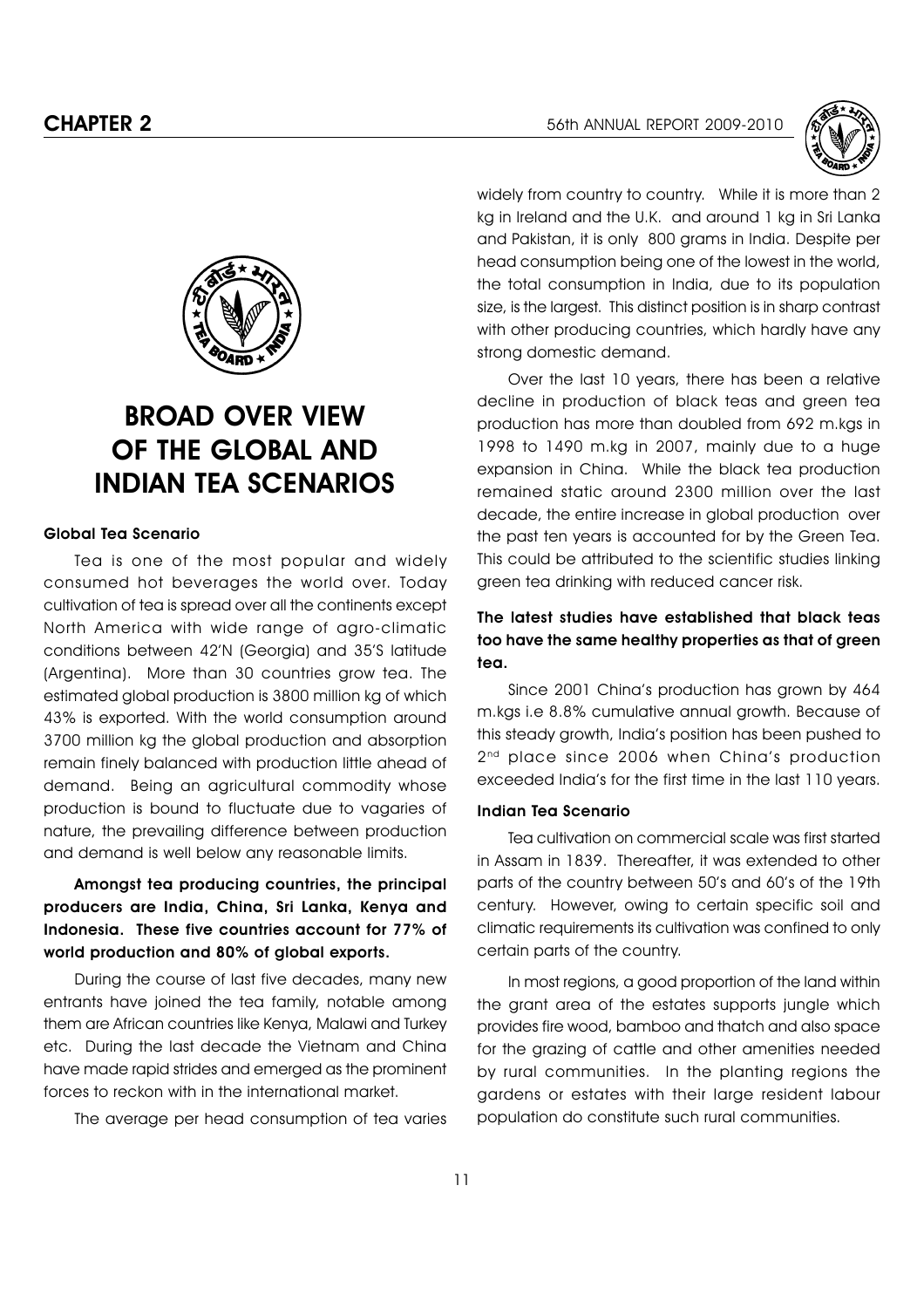

Major tea areas of the country are concentrated in Assam, West Bengal, Tamil Nadu and Kerala. The other areas where tea is grown to a small extent are Tripura, Himachal Pradesh, Uttar Pradesh, Bihar and Karnataka. Of late, some of the non-traditional states like Arunachal Pradesh, Manipur, Nagaland, Orissa and Sikkim have taken up tea growing. Other areas where efforts are underway to take up tea cultivation are Mizoram, Meghalaya, Kumaon Hills in Uttarakhand, North Cachar Hills and Karbi Aunglong in Assam, Chamba and Mandi districts in Himachal Pradesh. Assam and West Bengal together account for 75% of the total tea produced in India. India produces some of the world's finest tea. The low temperature in the hills of Darjeeling aids production of the famous Darjeeling tea. Assam teas are well known for their strong, brisk and full bodied liquor and the Nilgiri teas are famous for their delicate flavour, strength and brightness. Other areas, with their diverse agro climatic conditions produce medley of tea suited to many different tastes. The characteristics of each region are distinct, which sets them apart from one another in many different ways.

Today, tea industry is one of the oldest agro-based well organized industries in India. The tea industry provides direct employment to more than a million workers of whom a sizable number are women. Temporary workers are also engaged in large numbers during the plucking season.

The tea plantations are not just economic production units, but rather social institutions, which control the lives of their resident work force to a large extent. The plantations do not just offer employment; they are also responsible for providing housing, water, welfare and many other facilities that affect the daily lives of workers. The labour cost, therefore, is the largest cost overhead accounting for about 60% of the total cost of production of Indian tea. Most of the employees come from socially and economically weaker sections of the society and majority of the employees are women who work and reside in an ideal

industrial community. Their livelihood is directly linked with the prosperity of the tea industry. It is, therefore, of the utmost importance that the tea industry must grow not only to fulfil its primary function of producing a wholesome beverage for the domestic and overseas consumer, but also to fulfil its social obligations in sustaining and improving the well being of all those who are dependent on its fortunes.

India has played a dominant role in the global tea trade. Even today, despite a fluctuating share in world exports, India is a key source for tea as well as the largest market.

The difficult situation faced by the industry due to steep decline in prices during seven year period from 1999 to 2006 clearly brought out the vulnerable areas of the industry which needs to be addressed for guarding against recurrence of such eventualities and also achieve sustainable global competitiveness and sustainable livelihood to millions of people employed in tea plantations. During the recession as many as 130 gardens were closed or abandoned or suspended their operations for some time. With the gradual improvement in tea prices from 2008 onwards, majority of closed tea gardens have been reopened. As on 1st April 2007 there were 33 closed tea gardens in India and two more were closed down subsequently taking the total to 35. Out of these twenty-one have been reopened and fourteen remain closed as of 31<sup>st</sup> March 2010. Nine of these were in West Bengal, the other five in Kerala.

Due to agricultural nature of the operations, long gestation period and unstable prices of tea; the industry has rather fluctuating trends. The situation is not likely to undergo any sea change in the future. The movement of tea prices in the past has shown brief periods of boom followed by longer periods of depression. Because of this cyclical nature of production and profitability it is important for the industry to set aside a portion of the profit earned in during the boom period for meeting the needs during the rainy days.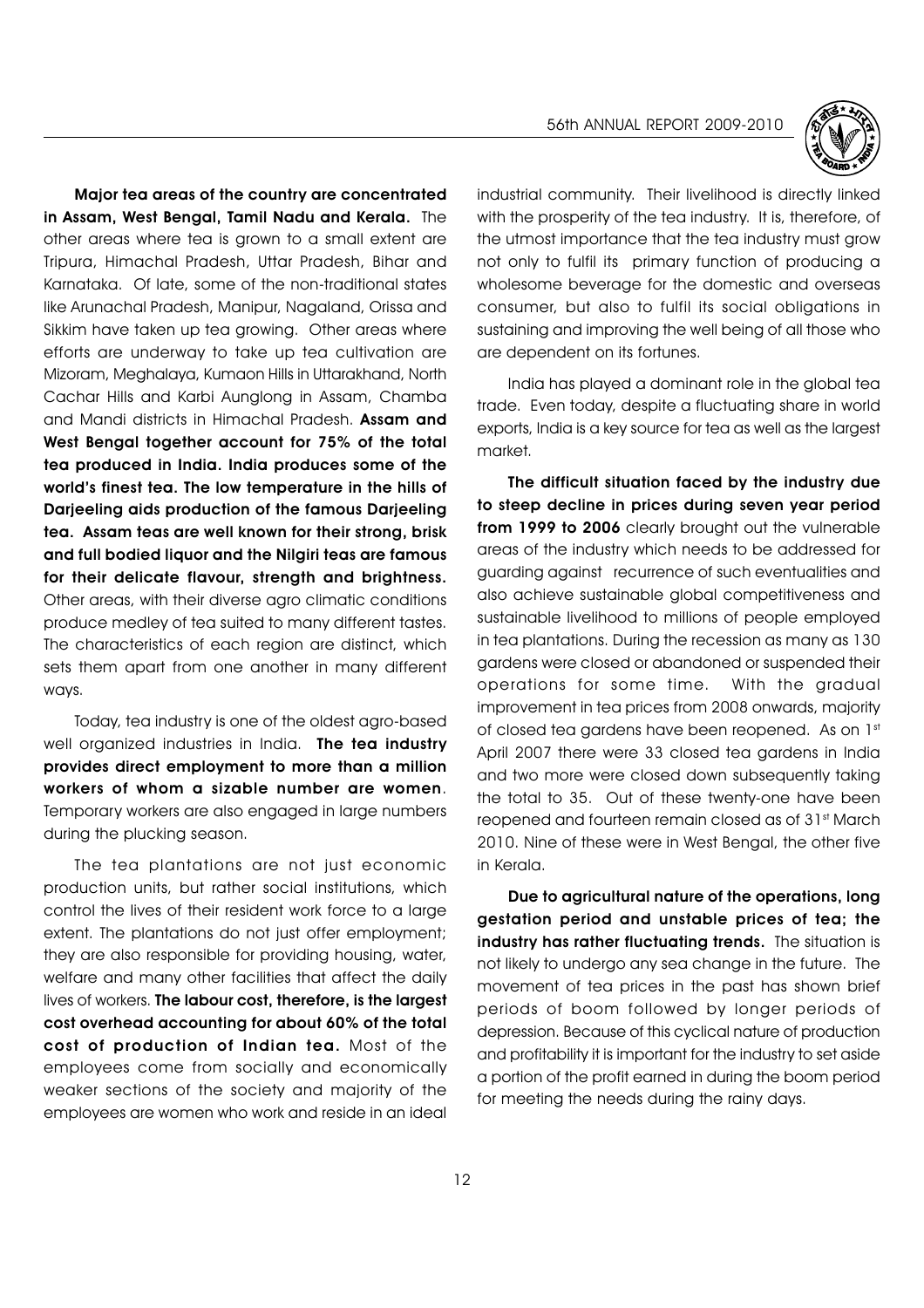

Experts who have been engaged to study the root causes for the closure of tea gardens in several parts of the country during the recession have reported that those gardens were inherently weak and suffer from low productivity and lack of investment on developmental activities. It is, therefore, of importance that suitable packages for raising the productivity with cost effectiveness suiting to the conditions of under / less developed sectors are devised and put in place quickly.

## A major problem for the Indian tea industry is the problem of ageing and senile bushes.

At present more than 2.12 lakh hectares constituting a substantial chunk of Indian tea gardens are in the 'end of economic life' age category because of which the industry is gradually running down in vitality and productivity and is faced with a high cost of production. Unless effectively countered now, the situation can endanger the prospects of keeping the plantations in a state of maximum vigour.

Success in meeting the challenges of future will not only depend upon renovation of the field assets but also upon putting the R&D on a sound footing - financially, organizationally and managerially. The primary expectation of the industry from the research institutes is to continuously develop appropriate technology suiting to the demands of the industry and disseminate the same. Research, therefore, requires backing from well spread, fine tuned, efficient extension services, covering different regions and all segments of the industry. Presently the small and the medium size producers are not getting adequate technical support. It would, therefore, be necessary for the research institutes to set up a dedicated extension service exclusively for the benefit of small and medium producers.

The emergence of the small sector over the past 10-15 years had assumed a form of a socio-economic movement and served as vehicle for social transformation in the N.E region as well as in North Bengal and Bihar state. It has also opened up avenues

for setting up of new tea factories in the Small scale Industry sector leading to generation of employment in the tea industry. Today, this tiny sector is accounting for 26% of the total production of India. The major strength of this sector lies in the young and most productive age of the plantations of reasonably high clonal composition, low cost of production and the youth segment of the entrepreneurs with receptiveness to new and improved agro-techniques. Much of the success of the tea industry in both Kenya and Sri Lanka is linked to the growth of the small holder sector over past few decades. Interestingly the size of the production from the small sector in Kenya and Sri Lanka are at par with the volume of tea produced by the small growers in India. One of the major problems faced by the small growers in India is the inadequacy of the technical guidance because of the scattered nature of the holdings.

## 2009-10 in perspective:

## The Global Tea Situation

The year under review witnessed international tea prices bouncing back even surpassing the highs attained in 2008. (Table-1)The hike in tea prices during the year was primarily driven by almost unprecedented drop in production due to unfavorable weather in world's big three tea producing countries (Table-2), proving once again that climate-related swings in production are the key determinants of the global supply-demand balance. However, return of normal weather patterns in the most tea producing regions towards the last quarter eased the tight global tea market situation, alleviating pressure of world tea prices. The fact that demand for tea has remained relatively robust despite economic downturn, has strengthened the belief that prices will remain firm-even when production returns to more normal levels. With the stock depleted in the major importing countries and consumption growth in China and India, it was optimistically expected that prices will not sink back to its previously depressed levels.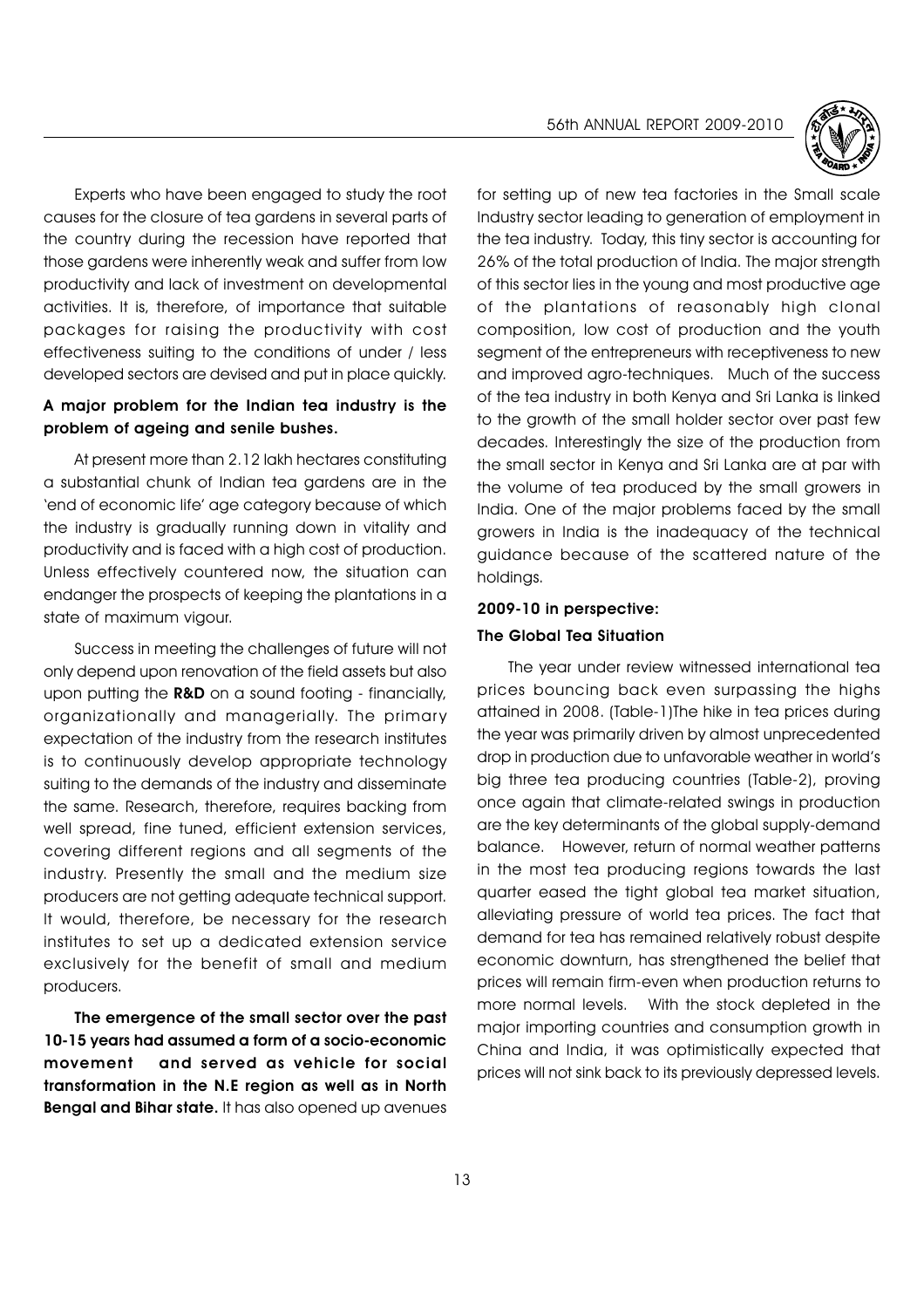

| <b>Auction Center</b> |                          | 2008   | 2009   |
|-----------------------|--------------------------|--------|--------|
| Kolkata               | $\cdot$                  | 103.11 | 122.90 |
| Guwahati              | $\cdot$                  | 93.02  | 108.14 |
| Siliguri              | $\lambda$                | 85.28  | 104.77 |
| Kochi                 | $\overline{\phantom{a}}$ | 71.45  | 88.69  |
| Coimbatore            | $\cdot$                  | 63.74  | 79.29  |
| Coonoor               | $\overline{\phantom{a}}$ | 63.49  | 75.38  |
| Chittagong            | Taka                     | 110.99 | 136.93 |
| Colombo               | <b>Rs</b>                | 306.55 | 362.76 |
| Jakarta               | US \$c                   | 150.85 | 182.49 |
| Mombasa               | US \$c                   | 218.00 | 229.00 |
| Limbe                 | US \$c                   | 137.19 | 158.32 |

## Table-1 Increase in tea prices during 2009 in respective currencies per kg

Source; ITC annual Bulletin of Statistics 2010

#### Table-2. Decline in tea production in major black tea producing countries ( in Million Kgs.)

| Country   | 2008   | 2009   | Decrease over 2008 |
|-----------|--------|--------|--------------------|
| India     | 980.82 | 979.00 | -1.82              |
| Sri Lanka | 318.70 | 289.78 | $-28.92$           |
| Kenya     | 345.82 | 314.19 | -31.63             |

Source; ITC annual Bulletin of Statistics 2010

While the global tea production increased by 71 million Kgs (Table-3), the entire production was on account of surge in production of green tea in China(Table-3). During 2009, 61% of global production was black tea and 31% was green tea with the balance consisting of other types of teas. Of

the total crop, 38% was CTC and 23% Orthodox. The overall production of green tea recorded an increase of 6%. Since 2005, global production had gone up by 14% with the main thrust coming from China (an increase of 45%).

|           | 2008    | 2009    | Increase/decrease over 2008 |
|-----------|---------|---------|-----------------------------|
| Green Tea | 1162.29 | 1235.86 | 73.57                       |
| Black Tea | 2702.66 | 2700.23 | $-2.43$                     |
| Total     | 3864.95 | 3936.09 | 71.14                       |

## Table-3: World's Total Product mix ( in Million Kas.)

Source; ITC annual Bulletin of Statistics 2010

## Exports:

The exported share of global crop plummeted to 39.5% during 2009(Table-4) primarily as a result of significant decline in production in Kenya and Sri Lanka owing to unfavorable weather conditions concurrently. Total exports were plummeted by approximately 99 million Kgs compared to

2008. Total global imports for consumption recorded a decline of 5.3% during the year reflecting reduced share of global crop that was exported in 2009, coupled with cash flow issues of some buyers brought about by the increased prices. However, green tea imports have remained stable over the past 3 years.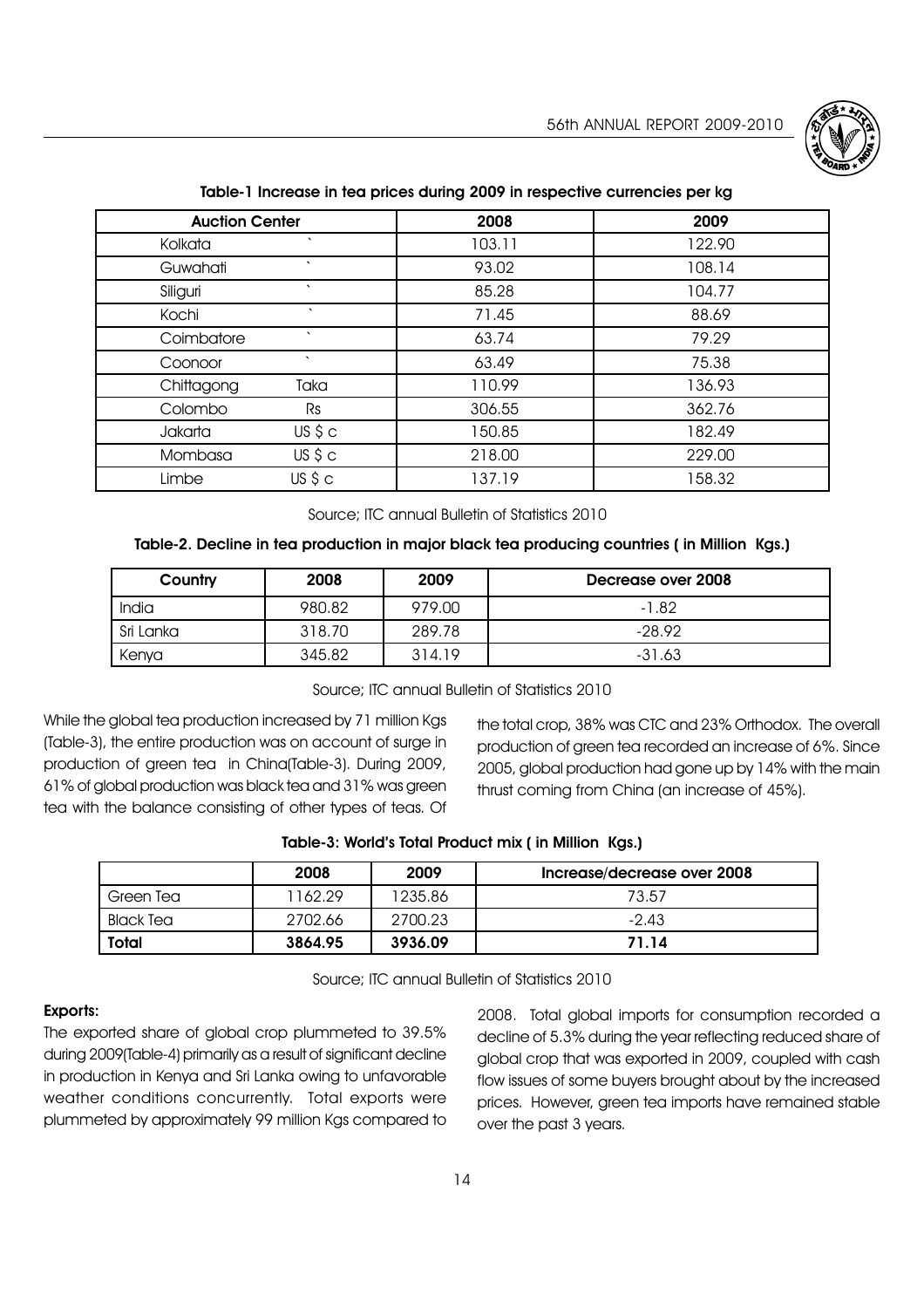

## Table-4 Global Exports and imports for consumption ( in Million Kgs.)

|                        | 2008    | 2009      |
|------------------------|---------|-----------|
| <b>Exports</b>         | 1653.06 | 1554.43   |
| % of Global production | 42.8%   | $39.5 \%$ |
| <i>Imports</i>         | 1551.80 | 1461.10   |

Source; ITC annual Bulletin of Statistics 2010

#### 2009-10 in perspective: The Indian Tea Situation

#### **Production**

During the calendar year 2009 the production declined marginally by 1.83 m.kg over the previous year mainly due

to drought in south India in the first quarter of the year. However, in the financial year, with improved weather conditions, the production had increased by 18.41 m.kg when compared to previous year. The details of production of tea in India during the last three years are given in Table-5

#### Table-5. Production of Tea in India during the last 3 years(in Million Kgs)

| Calendar<br>Year | <b>North</b><br>India | South<br>India | All<br>India | <b>Financial</b><br>Year | <b>North</b><br>India | South<br>India | All<br>India |
|------------------|-----------------------|----------------|--------------|--------------------------|-----------------------|----------------|--------------|
| 2007             | 764.74                | 221.69         | 986.43       | 2007-08                  | 758.27                | 228.75         | 987.02       |
| 2008             | 733.92                | 246.90         | 980.82       | 2008-09                  | 734.03                | 238.74         | 972.77       |
| $2009$ (E)       | 734.87                | 244.13         | 979.00       | 2009-10 (E)              | 734.38                | 256.80         | 991.18       |

(E) – Estimated and subject to revision,

## Exports:

The export volume of tea from India during the calendar year 2009 was down by 5.22 m.kg over 2008 but was up by 22.79 m.kg in the financial year 2009-10 when compared to previous year. However, in value terms the export earnings and the unit price per kg of tea exported have registered significant increase over previous year. The details of exports during the last three years are given in Table-6

| Calendar<br>Year | Qty.<br>(M.Kgs.) | Value<br>Crs | U.P.<br>/Kg) | Financial<br>Year | Qty.<br>(M.Kgs) | <b>Value</b><br>Crs) | U.P.<br>/Kg) |
|------------------|------------------|--------------|--------------|-------------------|-----------------|----------------------|--------------|
| 2007             | 78.75            | 810.11       | 101.26       | 2007-08           | 185.32          | 888.68               | 101.91       |
| 2008             | 203.12           | 2392.91      | 117.81       | 2008-09           | 190.64          | 2381.79              | 124.94       |
| 2009             | 97.90            | 2785.85      | 140.77       | 2009-10           | 213.43          | 3038.69              | 142.37       |

#### Table-6. Exports of Tea from India during the last 3 years

The improvement in exports during 2009-10 was due to increase in export to Russian Federation, Iraq, Kazakhstan, USA, Afghanistan, Poland, Pakistan and UAE as compared to last year. The details of exports over the last three years in different forms are given in Tables 7 to 10.

| Year    | Quantity (M.Kgs.) | Value (<br>Crs. | Unit Price (<br>/Kg) |
|---------|-------------------|-----------------|----------------------|
| 2007-08 | 163.48            | 1467.08         | 89.74                |
| 2008-09 | 168.93            | 1876.03         | 11.05                |

2009-10 183.27 2328.73 127.07

|  |  |  | Table-7. Exports of Bulk Tea from India during the last 3 years |  |  |  |  |
|--|--|--|-----------------------------------------------------------------|--|--|--|--|
|--|--|--|-----------------------------------------------------------------|--|--|--|--|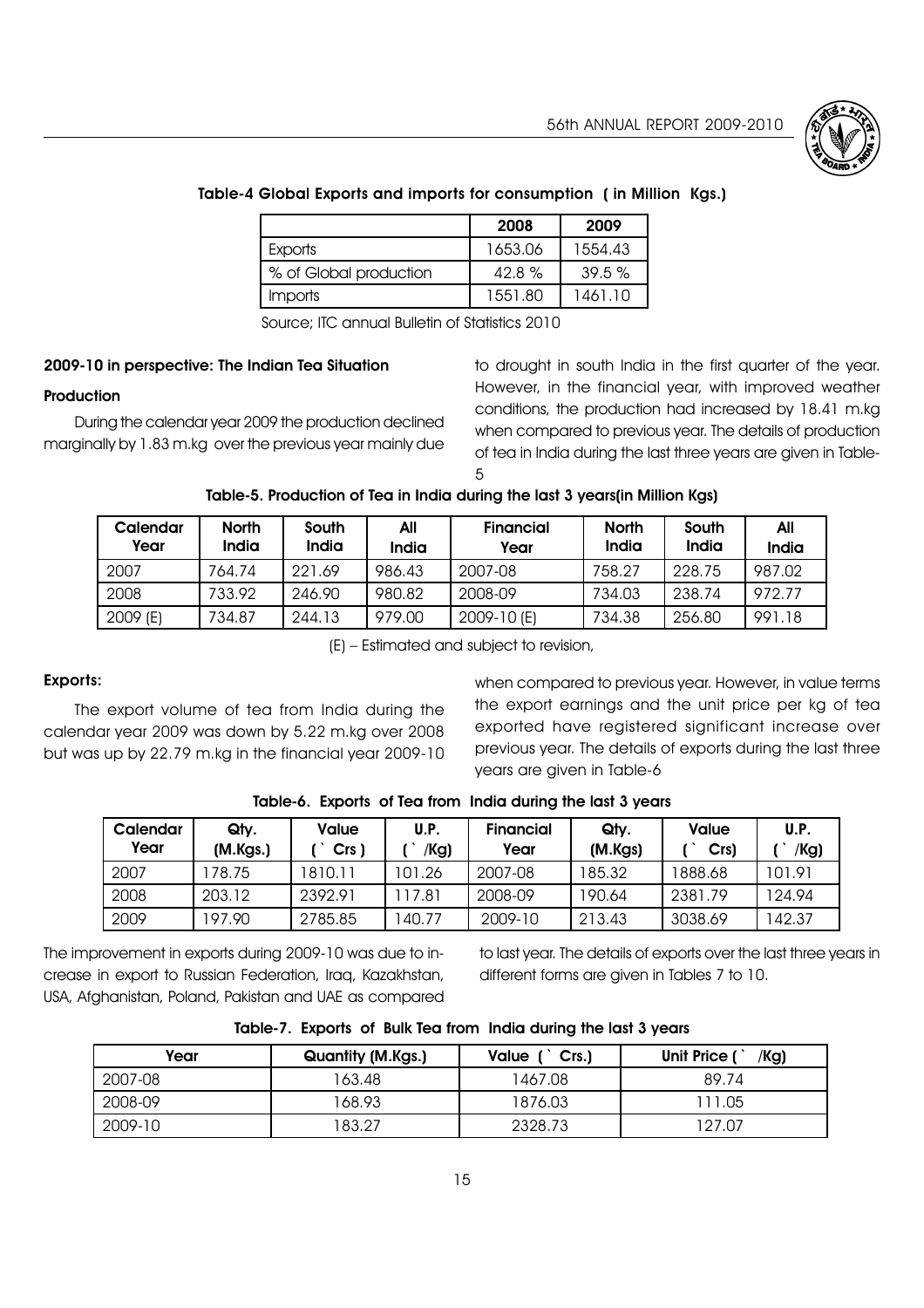

| Year    | Quantity (M.Kgs.) | Crs.<br>Value ( | <b>Unit Price (</b><br>/Kg) |
|---------|-------------------|-----------------|-----------------------------|
| 2007-08 | 10.14             | 131.91          | 130.05                      |
| 2008-09 | 10.26             | 162.18          | 158.12                      |
| 2009-10 | 17.72             | 297.11          | 167.65                      |

|  |  |  |  |  |  |  | Table-8. Exports of Packet Tea from India during the last 3 years |  |
|--|--|--|--|--|--|--|-------------------------------------------------------------------|--|
|--|--|--|--|--|--|--|-------------------------------------------------------------------|--|

| Year    | Quantity (M.Kgs.) | Value í<br>Crs. | /Kg)<br>Unit Price ( |
|---------|-------------------|-----------------|----------------------|
| 2007-08 | 8.66              | 195.24          | 225.46               |
| 2008-09 | 8.64              | 248.44          | 287.67               |
| 2009-10 | 9.50              | 295.10          | 310.50               |

|  | Table-10 Exports of Instant Tea from India during the last 3 years |  |  |  |
|--|--------------------------------------------------------------------|--|--|--|
|  |                                                                    |  |  |  |

| Year    | Quantity (M.Kgs.) | <b>Value</b><br>Crs. | Unit Price (<br>/Kg) |
|---------|-------------------|----------------------|----------------------|
| 2007-08 | 3.04              | 94.45                | 311.10               |
| 2008-09 | 2.81              | 95.14                | 338.57               |
| 2009-10 | 2.94              | 117.75               | 400.09               |

## Primary Marketing:

During 2009 out of the total tea produced, 53% of was sold through public auctions, 4% was directly exported through forward contract and the remaining 43% was sold through ex-garden private sale. While the sale through forward contract hovered around 4%, the sale through ex-garden private sale in 2009 was up by 3% when compared to 2008 with corresponding decline in auction sales. The mode of disposal of tea over the last three years and the average price fetched in public auctions are shown in Table-11 & 12 .

| Year    | Qty. of tea sold through<br><b>Auction</b> | Ex-garden export under<br>forward contract | Ex-garden<br>private sale |
|---------|--------------------------------------------|--------------------------------------------|---------------------------|
| 2007    | (52.13)<br>514                             | (5.17)<br>5                                | (42.70)                   |
| 2008    | (55.66)<br>546                             | (4.59)<br>45                               | 390 (39.75)               |
| 2009(E) | (52.91)<br>$518*$                          | (4.29)                                     | 419 (42.80)               |

|  |  |  | Table -11 Mode of disposal of Tea produced India |  |
|--|--|--|--------------------------------------------------|--|
|--|--|--|--------------------------------------------------|--|

(Volume in Million Kgs. Figures in brackets denote % to the total production)

E-estimated.

\* Electronic Auction system was introduced in all the auction centers in India and 194 million kgs of teas were sold thorough this system during the year 2009-10.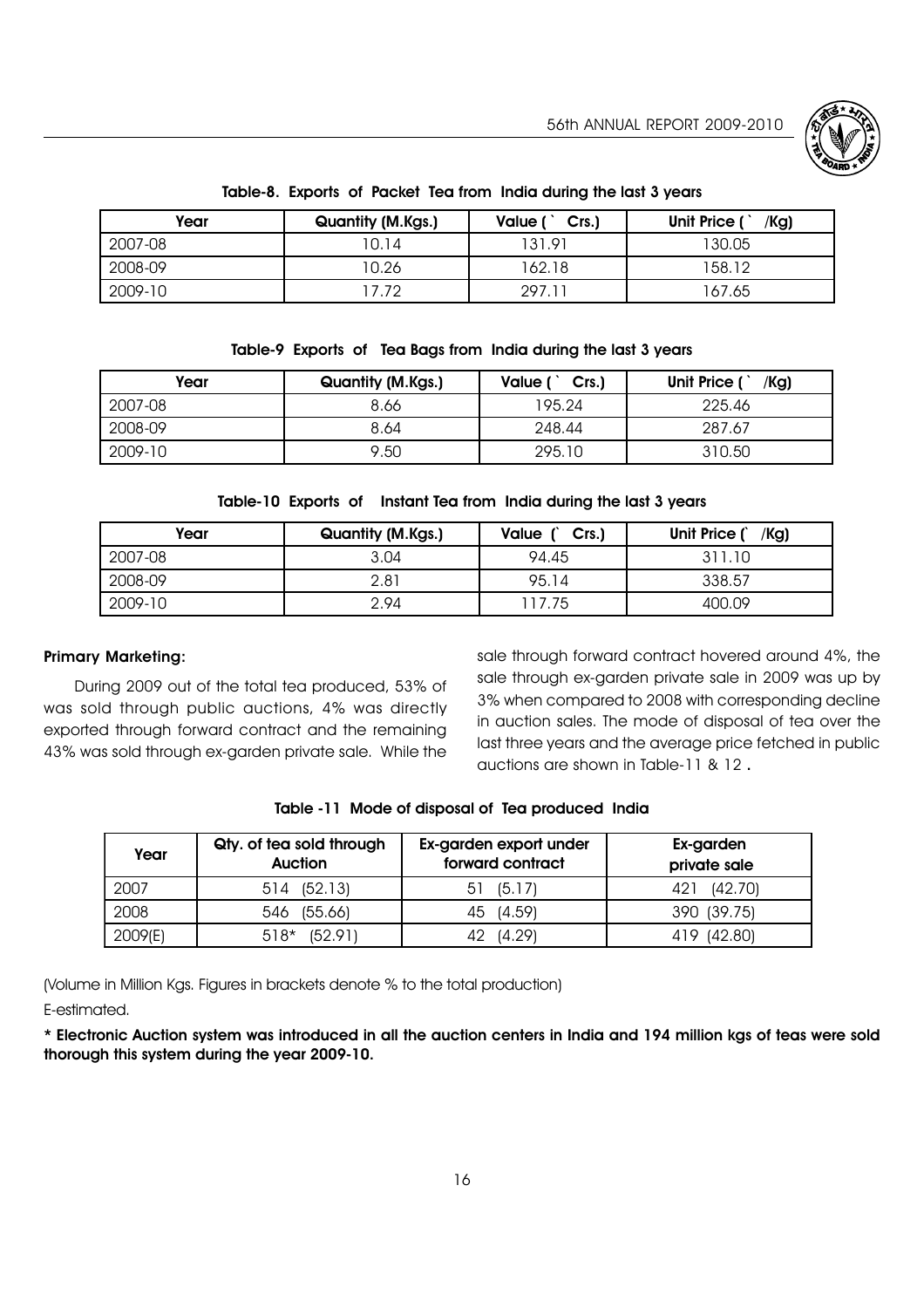

## Table-12 Average price ' per kg of tea sold through Auctions

## Domestic Consumption :

The internal consumption of tea for the year 2009 was around 819 M.Kgs. as against 802 M.Kgs in 2008 an increase of 17 M.Kgs over 2008.

## Taxes & Duties:

Excise Duty :16% ad-valorem on Instant Tea falling under heading 2101.20

Export Duty: Nil on tea exported from India at present

Import Duty: Nil on teas imported for the purpose of re-export by Export Oriented Units (EOU) and Special Economic Zone (SEZ) units.

Teas imported for domestic markets would attract Basic import duty of 100% plus 10% surcharge plus special additional duty of 4% on basic duty and surcharge (w. e. f. 1st March, 2002).

Concessionary rate of 7.5% basic duty plus other normal surcharges apply to imports from Sri Lanka up to a volume of 15 M Kgs per calendar year.

| Calendar<br>Year | <b>North</b><br>India | South<br>India | All<br>India | <b>Financial</b><br>Year |
|------------------|-----------------------|----------------|--------------|--------------------------|
| 2007             | 73.37                 | 49.70          | 67.27        | 2007-08                  |
| 2008             | 95.27                 | 66.27          | 86.99        | 2008-09                  |
| 2009             | 114.86                | 81.03          | 105.60       | 2009-10 (P)              |
| P.Provisional    |                       |                |              |                          |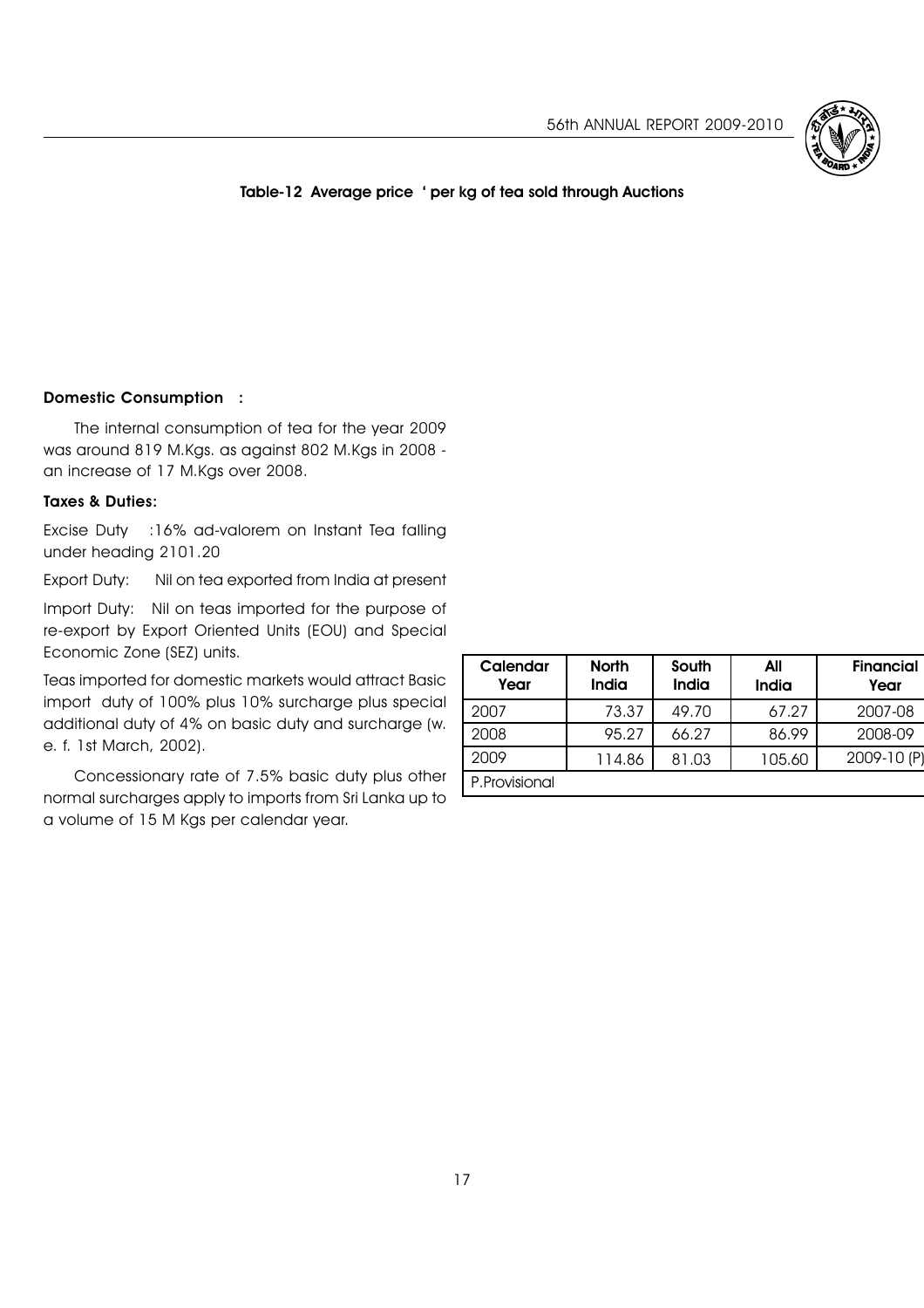

FINANCE

#### Introduction :

As per Sections 25 and 26 of Tea Act the proceeds of tea cess levied and collected by Central Exercise Department on all teas made in the country get credited to the Consolidated Fund of India and the Central Government as deemed necessary provide non-plan funds to the Board under Annual Budget of Ministry of Commerce & Industry. The rate of cess has been enhanced with effect from 1st April, 1997 and at present is charged on Darjeeling and other than Darjeeling varieties of made teas  $@$   $`$  0.12 per kg and  $@$  0.30 per kg respectively in terms of the enabling provision contained in Section 25 of the Tea Act.

 The other major sources of income of the Board are grants, subsidy and loan released to it by the Government of India under Section 26 A of the said Act. The Board also has some other minor sources of revenue such as fees on licenses, interest on loans and advances and miscellaneous receipts such as sales of liquid tea, sales of green leaves, sale of application forms and other publications etc.

Thus, all funds available to the Board under Sections 26 and 26 A of the Tea Act are routed through the medium of the Annual Union Budget. Such funds are then applied to the functions of the Board as enshrined in Section 10 of the Tea Act subject to the delegation of financial powers of the Government and/or under the provision of the Act and subordinate legislation thereto.

As indicated above the Budget of the Board comprises of two constituent elements Viz. Non-Plan and Plan.

#### CESS PROCEEDS

The estimated collection of cess during the year under review was 2954 lakhs. During the year 2009- 2010, an amount of Government towards proceeds of cess under Section 26 of the Tea Act, 1953 as non-plan contribution to the Tea Board.

## RESEARCH & DEVELOPMENT GRANTS

During the year 2009-2010, a sum of was received from Government towards Research and Development Grants for old and ongoing schemes and new schemes under Section 26A of the Tea Act.

## SPECIAL FUND (ASIDE)

2010, an amount of 2500 lakh was released by the<br>
Government towards proceeds of cess under Section 26<br>
of the Tea Act, 1953 as non-plan contribution to the Tea<br>
Board.<br> **RESEARCH & DEVELOPMENT GRANTS**<br>
During the year 200 During the year 2009-2010, a sum of 2800 lakh<br>was received from Government towards Research and<br>Development Grants for old and ongoing schemes and<br>new schemes under Section 26A of the Tea Act.<br>**SPECIAL FUND (ASIDE)**<br>During During the year an amount of 50.00 lakh was received from the Govt. towards Grant-in-aid under Special Fund-ASIDE for setting up of Quality Control Laboratory with the objectives of testing pesticide residue, bio-fertiliser and bio-pesticides etc.

## SPECIAL FUND (MAI)

`

During the year an amount of 6.35 lakh was received from the Govt. towards Grant-in-aid under Special Fund-MAI for opening of Tea Marketing Centre at Cairo, Egypt.

## SPECIAL FUND (A.E.D)

During the year an amount of 406.00 lakh was received from the Govt. towards Grant-in-aid under Special Fund-A.E.D for providing fund to both TRA and UPASI for certain identified items.

## **SUBSIDY**

 A sum of 9000 lakhs was received from Government towards subsidy during the year under Section 26A of the Tea Act.

## LOAN CORPUS FUND

During the year under review no amount was released by the Government under Section 26A of the Tea Act towards Loan Schemes.

## SPECIAL PURPOSE TEA FUND

During the year, an amount of 1500.00 lakh was received from Govt. towards SPTF Capital Fund.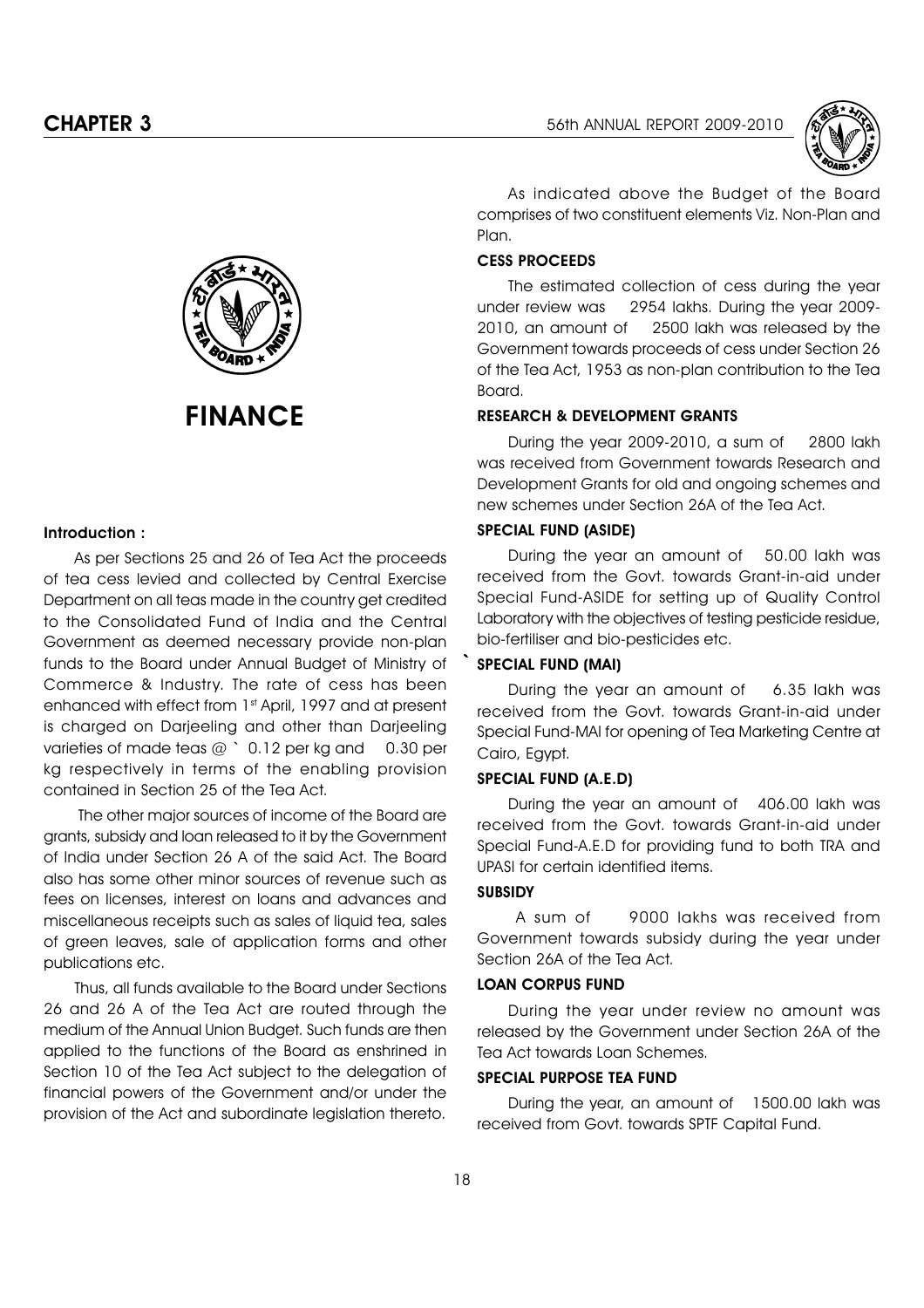

Receipts during the year 2009-2010 under different heads of Non-Plan were as under:

A. Receipts

 $($  in lakh)

Contd. C

D. Expenditure - Subsidy ( ` in lakh)

B. Expenditure - (non-plan) ( ` in lakh) Non-plan expendiutre during the year 2009 -10 was as under

| <b>E. SPECIAL FUND (AED)</b>                                                                          |        | in lakh)              |
|-------------------------------------------------------------------------------------------------------|--------|-----------------------|
| Research                                                                                              |        | 383.30                |
| Total                                                                                                 |        | 383.30                |
|                                                                                                       |        |                       |
| <b>Cilimed dia consection 6t26PQT ArresorAct</b>                                                      |        |                       |
|                                                                                                       |        | 5100                  |
| 12232228888842802533<br>27411 10.010 10.11231                                                         | Ш      |                       |
|                                                                                                       |        |                       |
| <b>、シアンプアンディアングスマスメントアングランジングスインスプラン</b><br><b>CORPORAT FRONTO</b>                                    | Ш<br>ш | <b>UNAIA</b><br>.ו זה |
|                                                                                                       |        |                       |
| MORMMU VACADE AN ADA<br>MY A CAPITALING MORE IN BUILDING W<br>$\sqrt{2}$                              |        |                       |
| kan Seki mantribi ition to Now Ponsion Schome<br>1988 1981 1988 1989 101 11 11 12<br>ו ואי ב          |        |                       |
| יומווטווטו ו וכפס וכטווגכט טו טל<br><del>Grant</del>                                                  | п п    |                       |
| BIEN READELLARE PARA<br><b>GRAMPIGRStiftMiFres</b>                                                    |        | 128646                |
| <del>roan scheme</del><br><u>rum iy culug idild</u>                                                   |        | ۰ш                    |
| RASADIO<br>:rant R<br><b>Antro</b><br>החוב<br>ποτα                                                    |        | TЛ.                   |
| Research Grant - Darjeeling Tea Research &                                                            |        | 12.00                 |
| Dev. Centre, Kurseong<br><b>-I. EXPENDITURE SPECIAL PURPOS<u>E</u> TEA FUND (CA<mark>PITA</mark>L</b> |        |                       |
| <b>Princhich i</b> ea Research & Dev. Centre,                                                         |        |                       |
| Kuiseong (Regular)                                                                                    |        | in Idkm               |
|                                                                                                       |        | 1500.00               |
| W <b>otal</b> hop/Seminar                                                                             |        | 1500200               |
| <b>PO'FAP EXPENITURE ON PLAN DURING THE YEAR</b>                                                      |        | 100.00                |
| $\operatorname{I2FC}/\operatorname{W}$ orkshep F + G )<br>11749.93 lakh                               |        | 3.86                  |

|  |  | C. Expenditure - Research & Development Grant |  |
|--|--|-----------------------------------------------|--|

 $\left($ in lakh)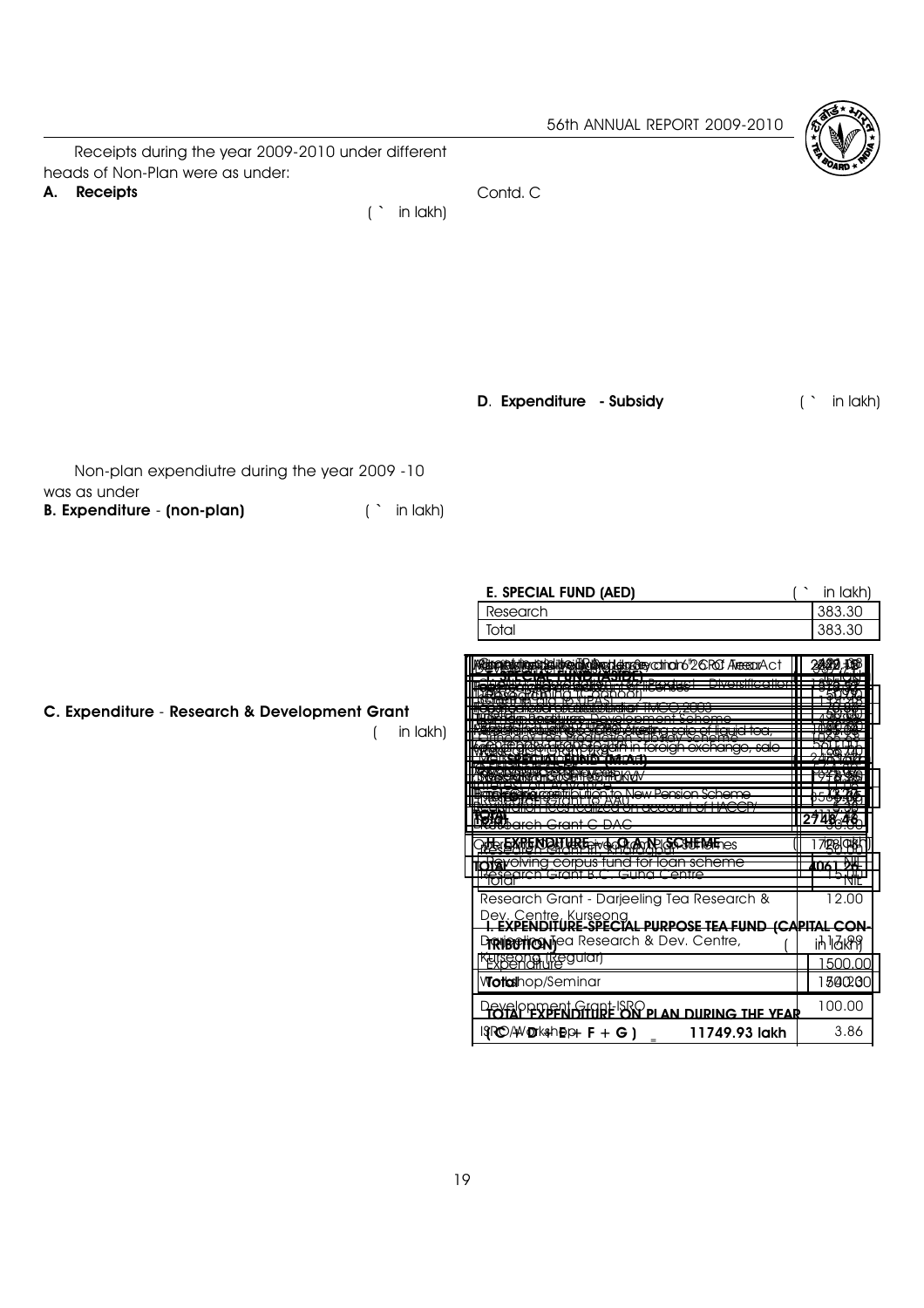

## TEA DEVELOPMENT

#### Introduction :

The focus of the Development wing of the Tea Board is in the sphere of production and productivity improvement, quality upgradation, value addition, change of product mix, quality assurance certification, capacity building of small growers to move up in the value chain, improving skills at all levels from workers to managers etc. Towards this end, financial support by way of long term loan, subsidy and grant in aid is provided by the Tea Board to all the stake holders of the industry through following development schemes which have been approved by the Planning Commission and Government of India for implementation during the Eleventh Five Year Plan period.

#### DEVELOPMENT COMMITTEE :

During the year under report, the Development Committee of the Board comprising of following members closely monitored and guided the implementation of the various developmental programmes:

- 1. Chairman, Tea Board, Ex-officio, Chairman of the Committee.
- 2. Shri. Rajen Gohain, Member of Parliament (MP), Lok Sabha
- 3. Shri. Aditya Khaitan, Chairman, Indian Tea Association  $(ITA)$ ,
- 4. Shri. T.V.Alexander, President, United Planters' Association of Southern India
- 5. Shri. Vijay Jagannath, M/s. Mcleod Russel India Ltd., Kolkata,
- 6. Shri. Rajib Chandra Barooah, M/s Hollonghabi Tea Estate Pvt.Itd.
- 7. Shri. P.V. Balachandran, Chandra Estate, Ambalavayal, Wayanad.

| 8.        | Shri. Peter Mathias, Chairman, Tea Cdm <b>f PiPiE&amp;, 99</b> ASI,        |                       |  |
|-----------|----------------------------------------------------------------------------|-----------------------|--|
| SI.<br>No | (Special invitee)<br>Name of the Scheme                                    | outlay for<br>XI Plan |  |
|           | During the year under report four meetinging of the                        |                       |  |
|           | Development Committee were held at th <b>e<sup>rpins</sup>win</b> g        |                       |  |
|           | <u> Aladdea Plantation Development.</u>                                    | 316.00                |  |
|           | Meestingerhe Dradie ding \$PTF)                                            | Plabe                 |  |
|           | <b>Pouglity Underting</b> ion and Product                                  | 230.00                |  |
|           | Diversification 2000 emagartala, Tripura                                   |                       |  |
|           | Develophy@9t2009httf&idthetsm\destBengd14.00                               |                       |  |
|           | 38919/216691/ea Under KälhillNadu<br>eac                                   |                       |  |
|           | T Palampur, Himachal Pradesh<br>Pevelopment<br>n 10/03/2011<br>An Resoluce |                       |  |
|           | Scheme                                                                     |                       |  |
|           | <b>FAMA'S FCIALOS AND SHIPARAN COTAL 1 "A CHAME VE ME NOT PEIDRING</b>     |                       |  |

Period <u>2009-10</u> 2009-10 was the 3rd year of the XI plan period. The

physical and financial achievement during the year as well as the cumulative achievement during the first three years of the XI plan period under each scheme are enumerated below: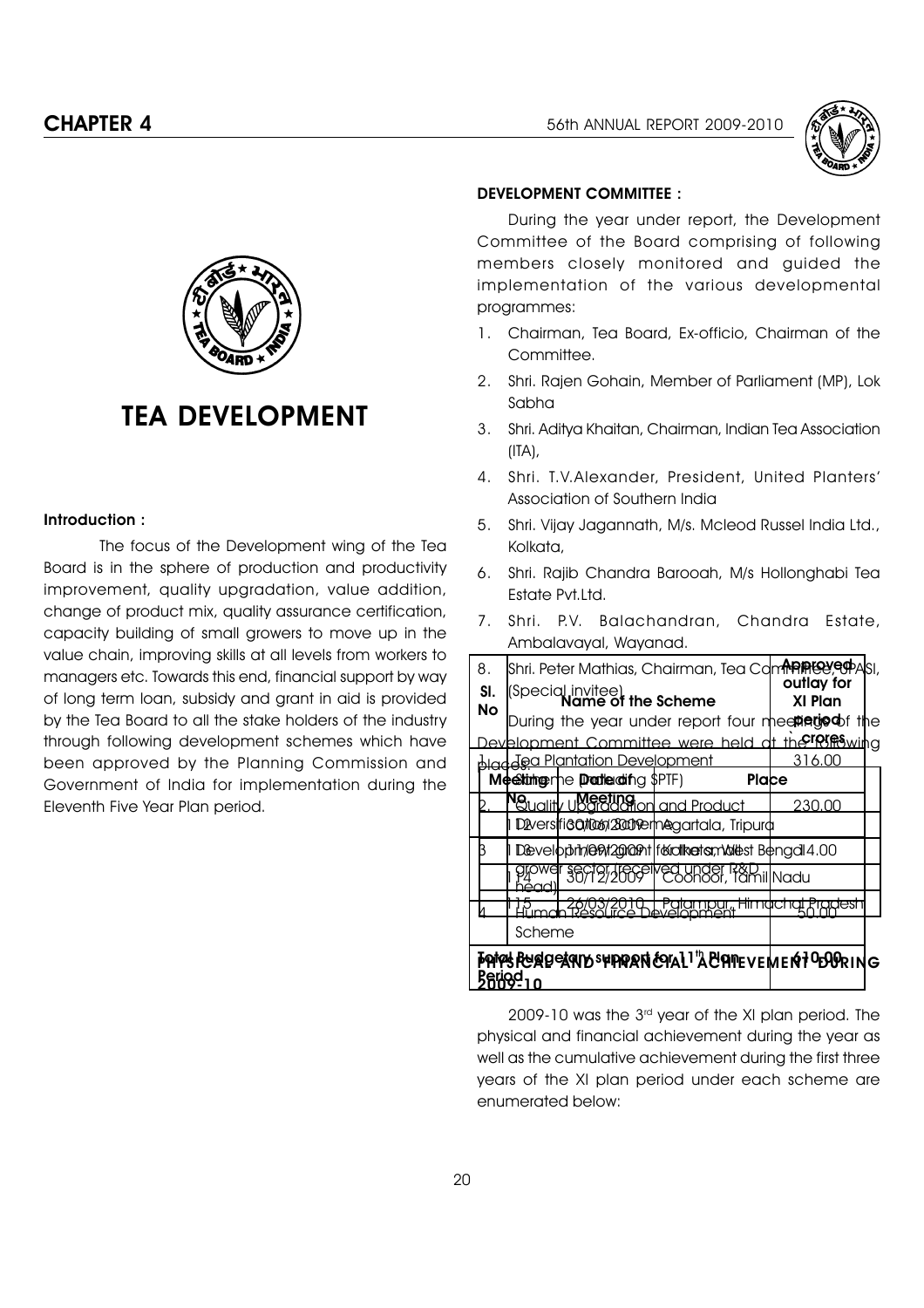

## 1. PLANTATION DEVELOPMENT SCHEME :

The main objective of the Scheme is to encourage the tea plantations in undertaking various field oriented developmental measures aimed at increasing field productivity and decreasing cost of production. Specific areas of support given under this scheme include Productivity improvement through replanting, rejuvenation pruning & consolidation through infilling of vacancies in hilly areas, creation of irrigation and drainage facilities, enhancing productivity of small holdings, extension planting in small holdings in hilly areas and encouraging small growers to organize themselves into self help groups / tea producers societies etc

The activities supported under the scheme during the year under report were as under:

#### i) For all the growers regardless of the size of their holdings :

|   | Replantation /Replacement planting and<br>Rejuvenation of old tea areas. | For these activities financial assistance by way of loan<br>@50% of the unit cost and subsidy @25% of the unit<br>cost was provided through Special Purpose Tea Fund<br>set up for the purpose. |
|---|--------------------------------------------------------------------------|-------------------------------------------------------------------------------------------------------------------------------------------------------------------------------------------------|
|   | Creation of Irrigation facilities                                        | The subsidy for these three activities was<br>provided<br>@25% of the actual cost subject to a combined                                                                                         |
| 3 | Creation of Drainage facilities.                                         | ceiling limit of `10,000 per ha                                                                                                                                                                 |
|   | Creation of Transportation facilities                                    |                                                                                                                                                                                                 |

## ii) For individual Small growers holding up to 4.00 ha u<mark>nder tea</mark> New planting in the hilly areas above 2500' MSL. The **r**ate® of su**bsidwa¤dmtissi**ple for v**arious drijbeliegielinis** are as under: Activity **Location** (ii) South India (iii) N.E India

## iii) For Small Grower Self Help Groups

The basic criteria to form the SHG are as follows:

- All the members of the group must be small growers (Holding less than 10.12 Ha)
- Minimum members in a group should be 50
- Minimum area covered under tea is 20 Ha.
- Group must be registered under Societies Act If the above conditions are fulfilled the group is eligible to get grant & subsidy for
- a. Setting up Leaf collection Centers/Input Storage

godowns -100% grant

b. Purchase of weighing Scales/ Leaf carry bags-100% grant

(iv) H.P / Uttaranchal

- c. Purchase of Transport vehicles -50% subsidy
- d. Purchase of field inputs -fertilizers & plant protection chemicals and implements – pruning machines, sprayers etc. –Interest free revolving corpus  $@$ ` 10000 per ha

 Two members from each Self Help groups are eligible for undergoing comprehensive training on tea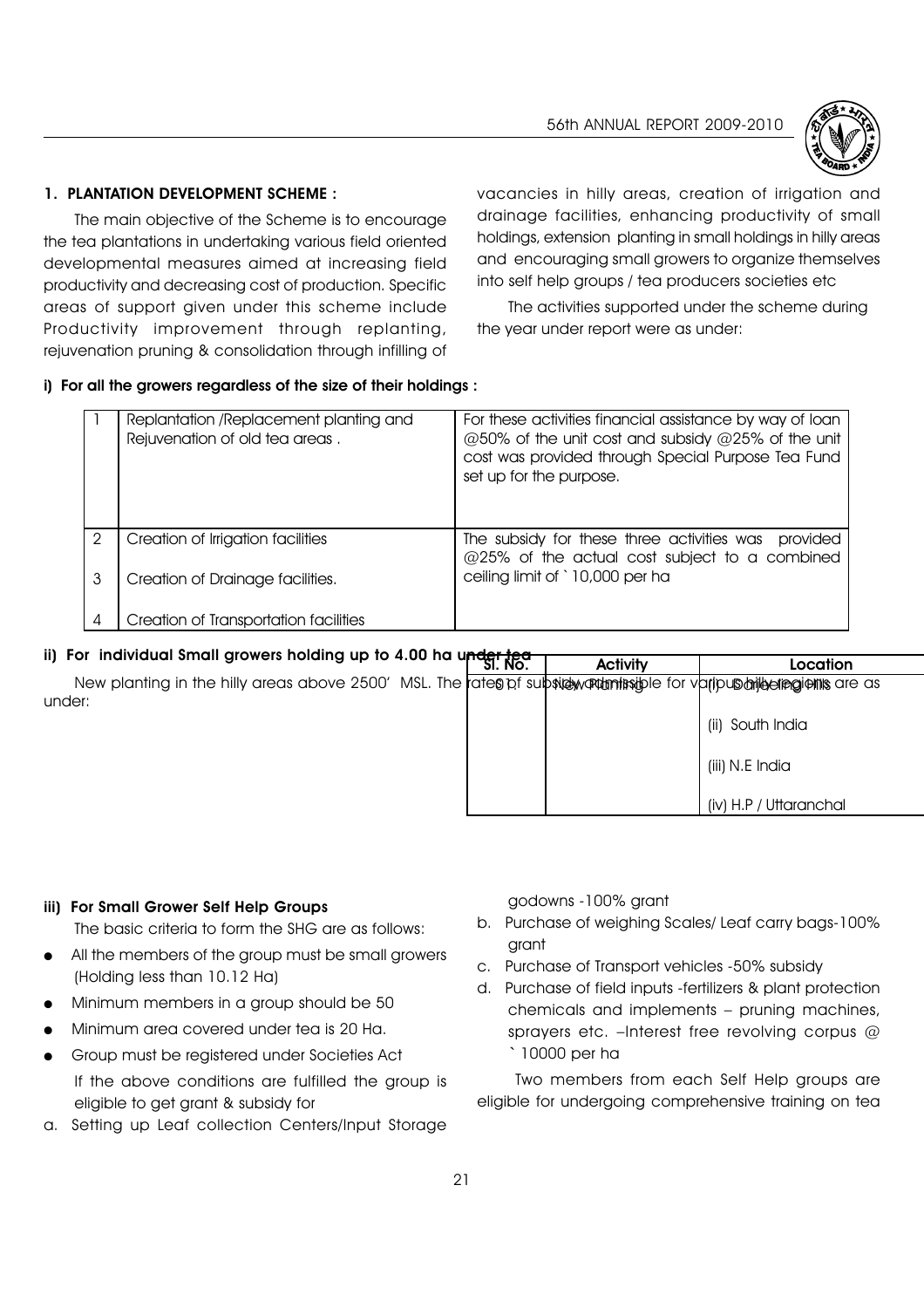

cultivation for which the entire cost of training including boarding and lodging of the trainees is borne by Tea Board. On completion of the training, the trained members are expected to impart training to the remaining members of the group and also help in managing day to day management of field operations in the entire tea area owned by the group. For this service, the members are provided with an honorarium  $@$   $=$  500/  $\,$ month for a period of first six months. The revolving corpus fund would be released to those groups, whose members

## have undergone training.<br>THE PHYSICAL AND FINANCIAL ACHIEVEMENTS DURING 2009-10

\* In addition to subsidy, ` 12.72 Crores was sanctioned as loan for 840.57 ha

| SI <sub>No</sub> | <b>Activities</b>                  |                  |                      | <b>Targets 2007-10</b> |                                   | Achievements 2007-10 |  |                                 |                         |  |
|------------------|------------------------------------|------------------|----------------------|------------------------|-----------------------------------|----------------------|--|---------------------------------|-------------------------|--|
|                  |                                    | <b>Financial</b> | <b>Physical</b>      |                        |                                   | <b>Financial</b>     |  | <b>Physical</b>                 |                         |  |
|                  |                                    | <b>Crores</b>    | SSINbo.              |                        | <b>D</b> dtetivineses             |                      |  |                                 | <b>Viengets 2009-10</b> |  |
|                  | New Planting                       |                  | 3250                 | hα                     |                                   |                      |  | $93$ inagqial                   | Physical                |  |
|                  |                                    |                  | 01.                  |                        | 7.08.09                           |                      |  | Silchar Assam <sub>Crares</sub> |                         |  |
|                  | Irrigation & Drainage              | 18.00            | ററ<br>Ж9₩            |                        | OA NR NO                          | יששי                 |  | Aaartala Jrinura<br>783047m     | 0000                    |  |
|                  |                                    |                  | 03'.                 |                        | <b>PER 58.0919</b>                |                      |  | Coimbatore, Tamil Nadu          | zuuu<br>па              |  |
|                  | SHGs of small growers              |                  | 04த                  | 26                     | .N9                               |                      |  | Dibrugarh <sub>1</sub> Assance  | $F \cap \cap$           |  |
|                  |                                    |                  | $\sim$ $\sim$<br>UJ. |                        | <del>גוגוועווער</del><br>Z7.TT.UY | Jornal, Assam        |  | 7 ټ                             | пu<br>᠊ᡂ                |  |
|                  | <b>PIIPPOSE TEA FIIND SCHEME .</b> |                  | <b>TOG</b>           |                        | target&et1,t09                    |                      |  | the Text Blique Second was      | 40992 ha                |  |

## CUMULATIVE ACHIVEMENTS DURING THE FIRST THREE YEARS OF XI PLAN

#### iv) SPECIAL PURPOSE TEA FUND SCHEME :

This Scheme was launched in 2007-08 for encouraging tea gardens to take up large scale uprooting and replanting of old tea bushes for improving production and productivity for competitive sustenance..

areas and in the tillah areas of Cachar and Tripura. During the year under report, seminars and workshops were held at the following locations for popularizing the scheme:

**Company of Replantation in 1948 and replantation in 1955, nos** in 8432 ha. Rejuvenation promining the department only in hilly<br>1984 Stowers Management of the New York Bengal Chile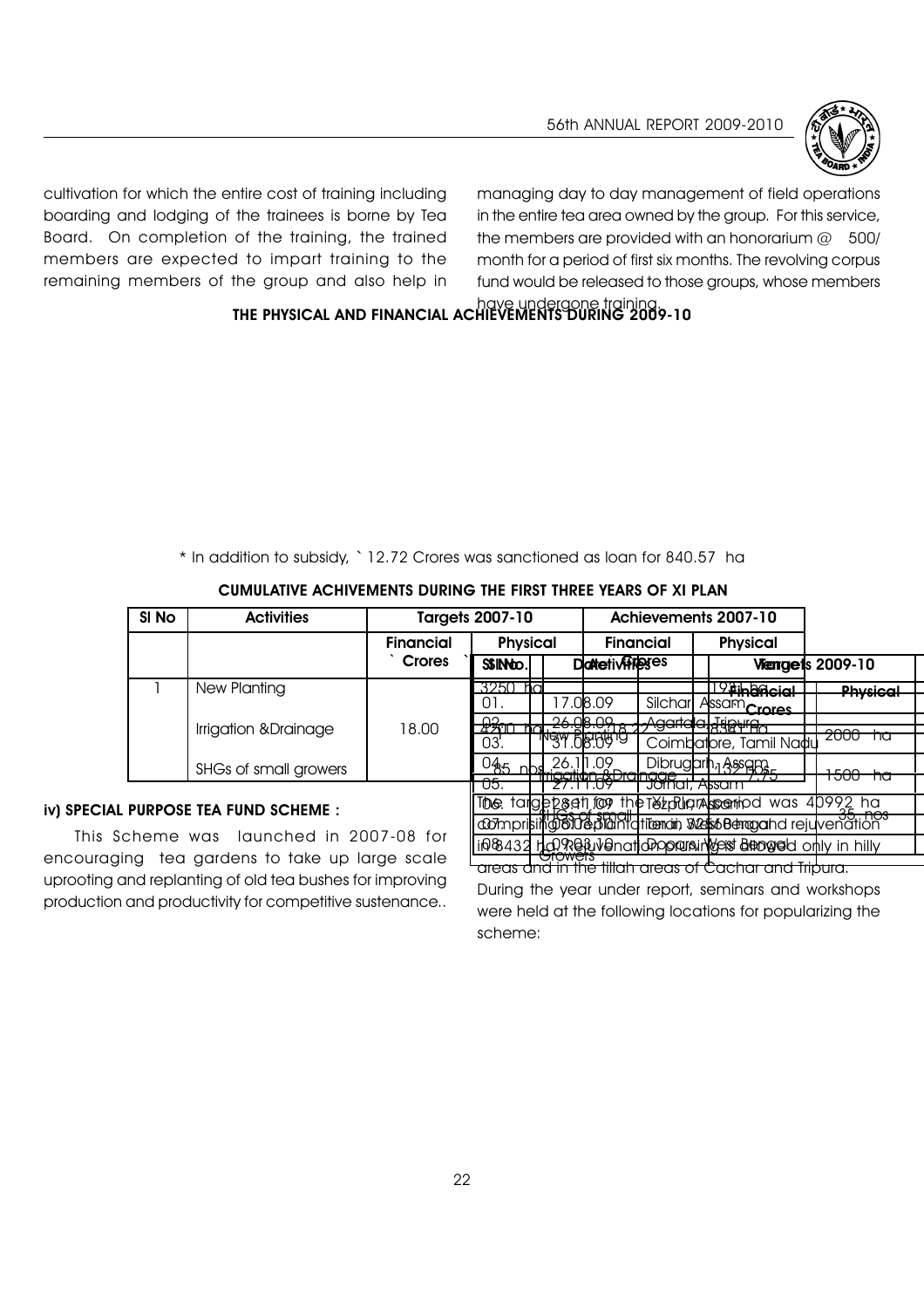

For improving the performance of the scheme the following steps have been taken:

- Simplification of procedural aspects
- Sorting out Banking issues

- Putting in place definite time frame for each stage of processing of applications
- Nomination of Panel inspectors from Producer Associations for conducting post uprooting inspections

## THE PHYSICAL AND FINANCIAL ACHIEVEMENTS DURING 2009-10

| SI <sub>No</sub> | <b>Activities</b> |                            | <b>Targets 2009-10</b> | Achievements 2009-10       |                 |  |  |
|------------------|-------------------|----------------------------|------------------------|----------------------------|-----------------|--|--|
|                  |                   | <b>Financial</b><br>Crores | <b>Physical</b>        | <b>Financial</b><br>crores | <b>Physical</b> |  |  |
|                  | Replanting        |                            | 5102ha                 |                            | 5125.00 ha      |  |  |
| 2                | Rejuvenation      | 22.00                      | 2632 ha                | $19.16*$                   | 1121.00 ha      |  |  |

\* In addition to subsidy, 12.72 Crores was sanctioned as loan for 840.57 ha

## THE CUMULATIVE ACHIEVEMENTS DURING THE FIRST THREE YEARS OF XI PLAN

|                                                                                                           | SI No | <b>Activities</b>                                                                                                                         |                            | <b>Targets 2007-10</b> |
|-----------------------------------------------------------------------------------------------------------|-------|-------------------------------------------------------------------------------------------------------------------------------------------|----------------------------|------------------------|
|                                                                                                           |       |                                                                                                                                           |                            |                        |
| *Includes a sum of                                                                                        |       | 45 Crores used towards default reserve fund.                                                                                              | <b>Financial</b><br>Crores | <b>Physid</b>          |
| 2. Quality Upgradation and Product Diversification                                                        |       | diversiti& enthodox / green tea and other                                                                                                 |                            | 1453                   |
| Scheme:                                                                                                   |       | specialty teas, setting up of modern blending/packaging<br>units, in the international control developed or quality                       |                            | 502                    |
| The main objective of Scheme is to encourage tea<br>factories/blending/packaging units to modernize so as |       | processing, obtaining ISO/HACCP/Organic tea<br>المتمريح المستحدد والمستحدث والمستحدث والمرابعات والمستحدد والمستحدث والمناسب والكالمستحدث |                            |                        |

factories/ble to fetch higher realizations through the production of better quality/value added teas. Specific areas of support given under this scheme include replacement of old and worn out machineries, augmenting the processing capacity, creation of new facilities for product

certification and imparting training to small growers and Bought Leaf factory owners in quality awareness.

The activities supported under the scheme during the year under report were as under: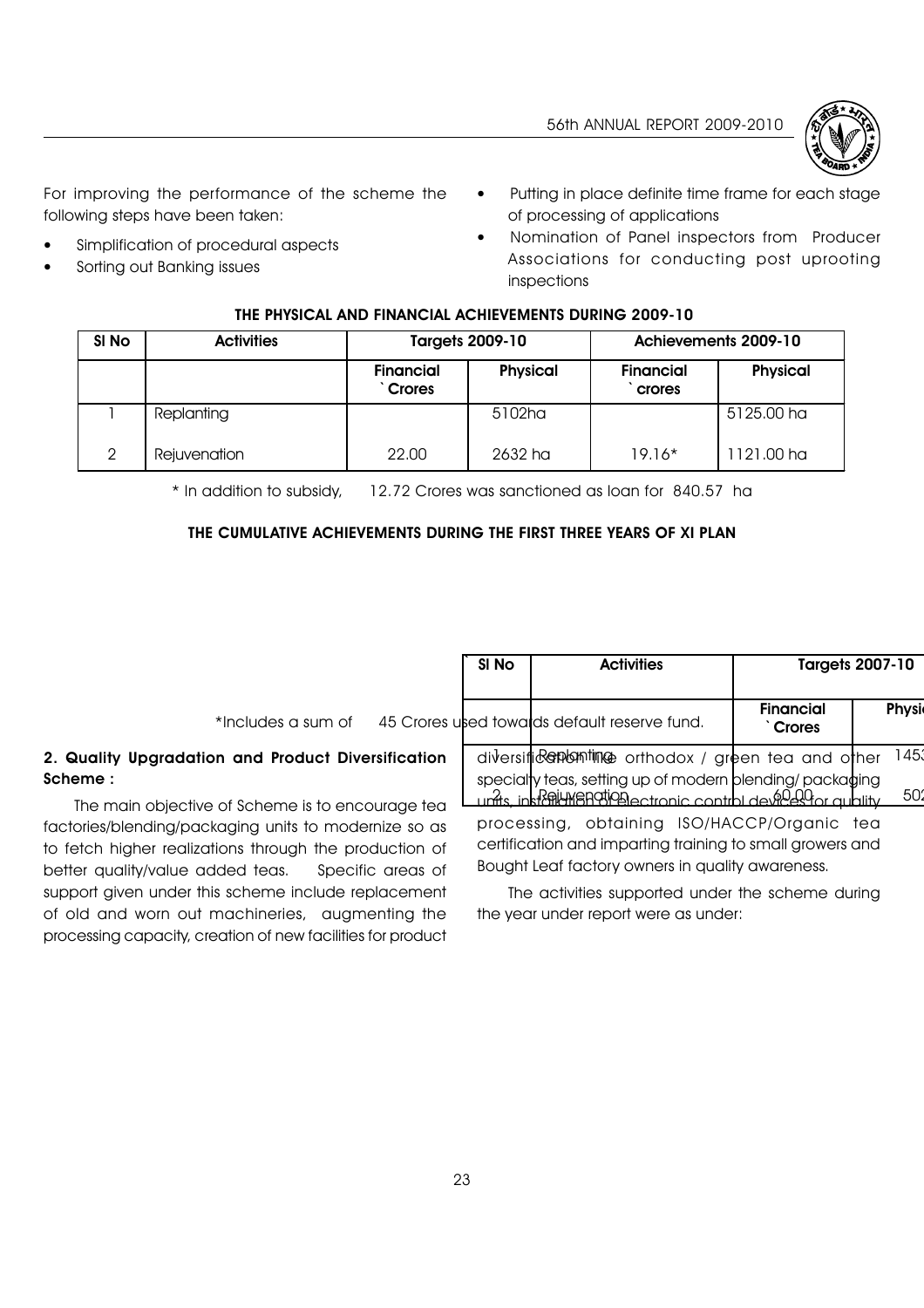

|                                                                          | S\$No<br><del>Nо</del> | Activities<br>Activities supported                                                                                                                   | <b>Targets 2009-10</b> |                                            |
|--------------------------------------------------------------------------|------------------------|------------------------------------------------------------------------------------------------------------------------------------------------------|------------------------|--------------------------------------------|
|                                                                          |                        |                                                                                                                                                      | <b>Financial</b>       | Physical                                   |
|                                                                          |                        | 1 .Modernisation of the processi <mark>ng f<b>@rones</b>s by</mark>                                                                                  |                        |                                            |
|                                                                          |                        | <del>epiacement of old and worn d<mark>ut machinery .</mark><br/>Factory Modernization</del>                                                         |                        | 80 units                                   |
| he subsidy is limited to 25% of                                          | $\bullet$              | 2. Procurement of processing machinery for<br>deviated to the subsidy feat bistaming an Iso of the                                                   |                        | <b>Subsid</b>                              |
| cost of the machinery items,                                             |                        | ASGBInPred Afraction certification is limited to 50 a amits                                                                                          |                        |                                            |
| eight, insurance and cost of<br>ject to a ceiling limit of<br>25         | $\overline{2}$         | <del>ヿゞヷ゚ゑਜ਼ਗ਼</del> ੑੑੑਫ਼ਖ਼ੑਸ਼ਲ਼ਲ਼ੑੑਜ਼ੑਫ਼ੑਫ਼ਖ਼ੑਸ਼ਜ਼ਫ਼ਖ਼ਸ਼ਫ਼ਃ <b>ড়<mark></mark>ੵ੶ਖ਼ਜ਼ਞਲ਼ੑਸ਼ੑਸ਼ੑਜ਼ਖ਼ਫ਼ਲ਼</b><br>deximps of umaliation ers 1 00 000/- |                        | <sup>0</sup> 75 Akna ।                     |
| ending packaging unit.                                                   |                        | 1. Value addition by way of creating additional                                                                                                      |                        | (Subsic                                    |
| THE PHYSICAL AND FINANCIAL ACHIEVEMENTS DURING 2009ntQ, blending, colour |                        |                                                                                                                                                      |                        | to a ce                                    |
|                                                                          |                        | sorting, packaging etc.                                                                                                                              |                        |                                            |
|                                                                          |                        | 2. In case of machinery for orthodox tea in<br>100% CTC factories.                                                                                   |                        | For iter<br>Lakhs r                        |
|                                                                          | $\mathsf{III}$         | Quality assurance certification for ISO/HACCP<br>and Organic Tea                                                                                     |                        | (Subsic<br>ceiling<br>per an               |
|                                                                          | IV                     | Setting up of new factories for production of<br>green tea, orthodox tea and specialty teas etc<br>(product diversification) -                       |                        | (Subsic<br>Lakhs p                         |
|                                                                          | V<br>24                | Incentive for orthodox tea production -                                                                                                              |                        | <b>Subsid</b><br>and<br>incenti<br>previou |

• Note : Machinery : The subsidy is limited the total cost (basic cost of the mach admissible taxes, freight, insurance commissioning) subject to a ceiling li lakhs per factory/ blending packaging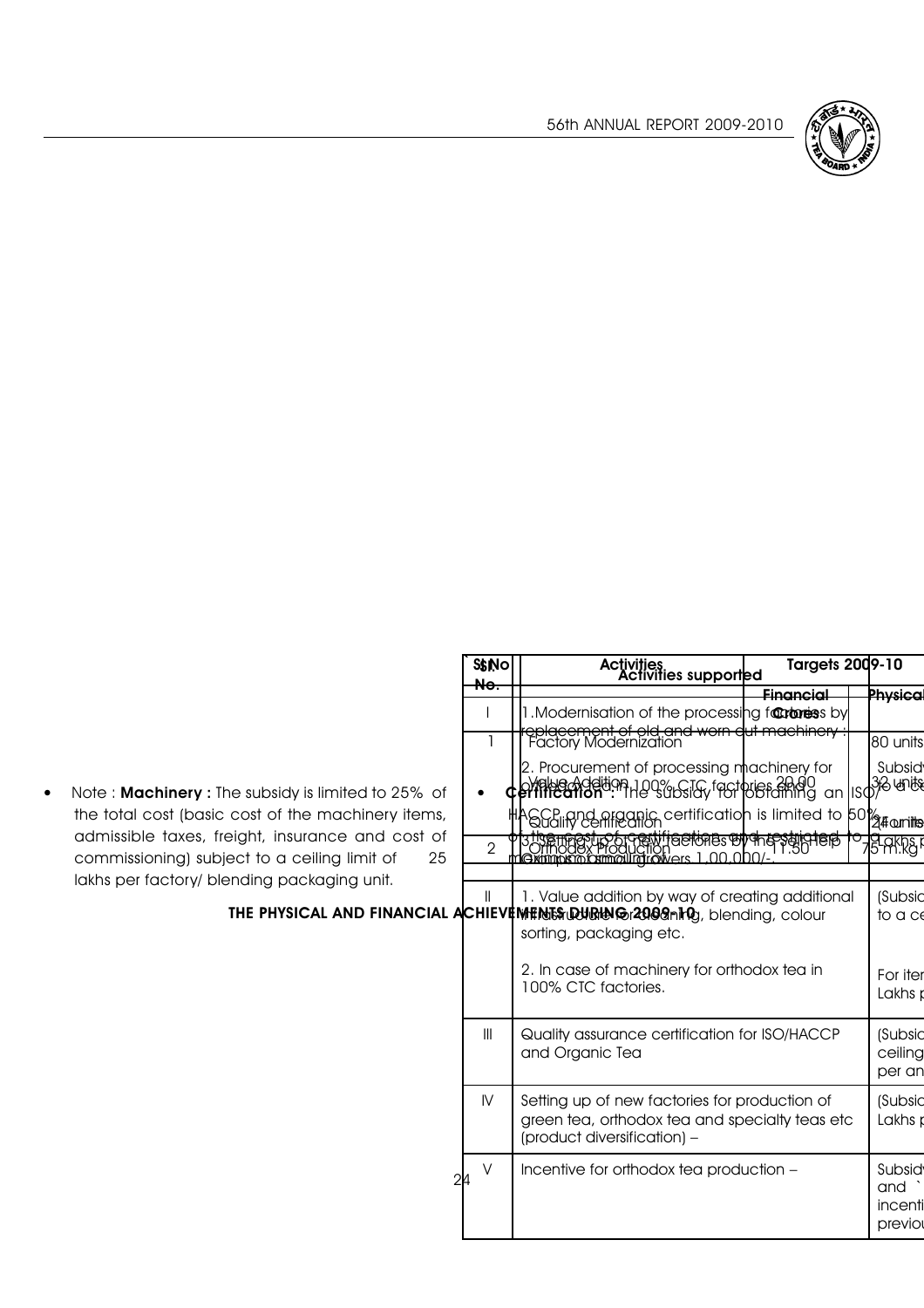

#### The cumulative achievements during the first three years of XI plan

## Major policy decisions / initiatives taken during the year under review :

#### (A) QUPDS:

- Green leaf harvesting machine was allowed for subsidy under the QU&PD scheme for tea estates without any factory and SHGs in south India only. The minimum limit of investment of 4 lakh was also relaxed in such cases.
- Tea Warehouses were included for subsidy with a maximum ceiling limit of 25 lakhs in a year under the scheme.
- Fuel Efficient Natural Gas Burner was included in the list of eligible items for subsidy under the scheme.
- The list of approved suppliers of machineries was

reviewed and updated.

#### B) Orthodox Subsidy Scheme :

 $3.18 \times 10^{-1}$ 

During the year under review, as per the directives of the Govt. a Mid-term evaluation was carried out by engaging an independent consultancy firm viz. M/s A.C. Nielsen, The evaluation report and the recommendations thereof were discussed with the industry and the views emerged have been forwarded to the Government for consideration.

|                               | <u>hku scheme.</u>                                                                                                    |           |   |
|-------------------------------|-----------------------------------------------------------------------------------------------------------------------|-----------|---|
| SI No<br><b>Agenctivities</b> | Activities   Targets 2007-<br>supported under thististics mediatricities                                              |           |   |
|                               |                                                                                                                       | Financial | Р |
| <b>ITA</b>                    | Training of workers                                                                                                   | Crores    |   |
| <b>IIPM</b>                   | p <b>Re Alphotenti gottphi</b> nput term Executive program in es 24                                                   |           |   |
|                               | <b>UPASI-KWKepI&amp;eldonGeferent/dryipins/Ridgsconmenferishpil ted</b>                                               |           |   |
| AAU                           | dboul Rein and finctory training progression est son sin all tea                                                      |           |   |
| <b>TRA</b>                    | <b>ioming no respected in the more commonly of the set of the set of the set of the set of the set of the set of </b> |           |   |
|                               | YAYAYK FAYSYAY QAH AFAYYYA IQL <u>AA</u> BA HAI                                                                       |           |   |
|                               |                                                                                                                       |           |   |

particulars of activities carried out during the year

were as under : Training programmes conducted during 2009-10 through different agencies with financial support from HRD Scheme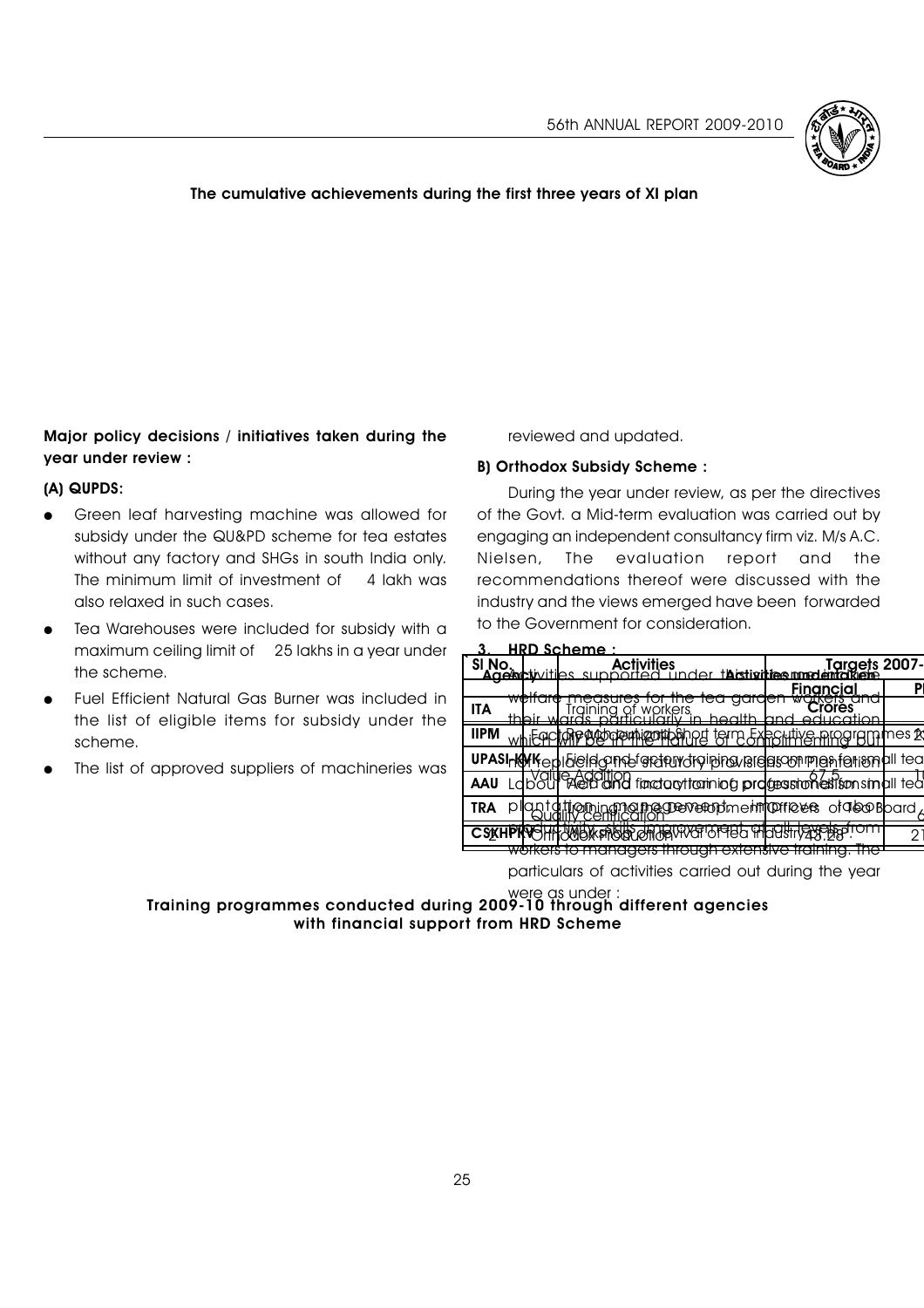

The physical and financial achievements during 2009-10 were as under :

|                                                                                                                       |      | <b>.BloNo. Activilliate</b>                            |                 | Target 2009-Tüle                                                                                                         |             |
|-----------------------------------------------------------------------------------------------------------------------|------|--------------------------------------------------------|-----------------|--------------------------------------------------------------------------------------------------------------------------|-------------|
|                                                                                                                       | 01   | 21.08.09                                               |                 | Workshop on Tectingsgrigt velopment various<br><b>Sensing and GIS Crores</b>                                             |             |
|                                                                                                                       | 02.  | il Health Care                                         |                 | Drinking&veren seninting ron Awareness Programme in Energ                                                                |             |
|                                                                                                                       | 03.  |                                                        |                 | Capital1@ant t@ne day Training Programme on Webubitse<br>Hospitals/Clinic system for Organic Products - c 2000 ataids to |             |
| *Includes Rehabilitation Package ( ` 0.50 Cr.) for closed tea gardens and opercring essperifectorfroducts Expertsporm |      |                                                        |                 |                                                                                                                          |             |
|                                                                                                                       | 204. | iilEoʻyoʻggʻion:                                       |                 | Workshop on Kangra Tea                                                                                                   |             |
| Details of Seminars / Workshop / Trainings conducted by HO (                                                          |      |                                                        |                 | Fauçational stipend<br>"Unidinis" book grana the <mark>Year under Report</mark>                                          | 1000        |
|                                                                                                                       |      | Capital grant to schools<br>& hostels-Assistance for   |                 | 4.00                                                                                                                     | students    |
|                                                                                                                       |      | organizing Bharat Scouts<br>and Guides                 | & sports        |                                                                                                                          | 9 units     |
|                                                                                                                       |      | activities<br>in                                       | plantation      |                                                                                                                          | 1100        |
|                                                                                                                       |      | <b>Districts</b>                                       |                 |                                                                                                                          | students    |
|                                                                                                                       | 3    | iii.Training                                           |                 |                                                                                                                          |             |
|                                                                                                                       |      | Training<br>of<br>$growers+workers-$<br>Training<br>Оf | small<br>garden |                                                                                                                          | 2000        |
|                                                                                                                       |      | managers-<br>Training<br><b>of</b>                     | Extension       |                                                                                                                          | 500         |
|                                                                                                                       |      | service providers to SHGs-<br><b>Planters</b>          | Productivity    |                                                                                                                          | 85 trainers |
|                                                                                                                       |      | councils                                               |                 |                                                                                                                          | $3$ nos     |
|                                                                                                                       |      | <b>Total</b>                                           |                 | 4.00                                                                                                                     |             |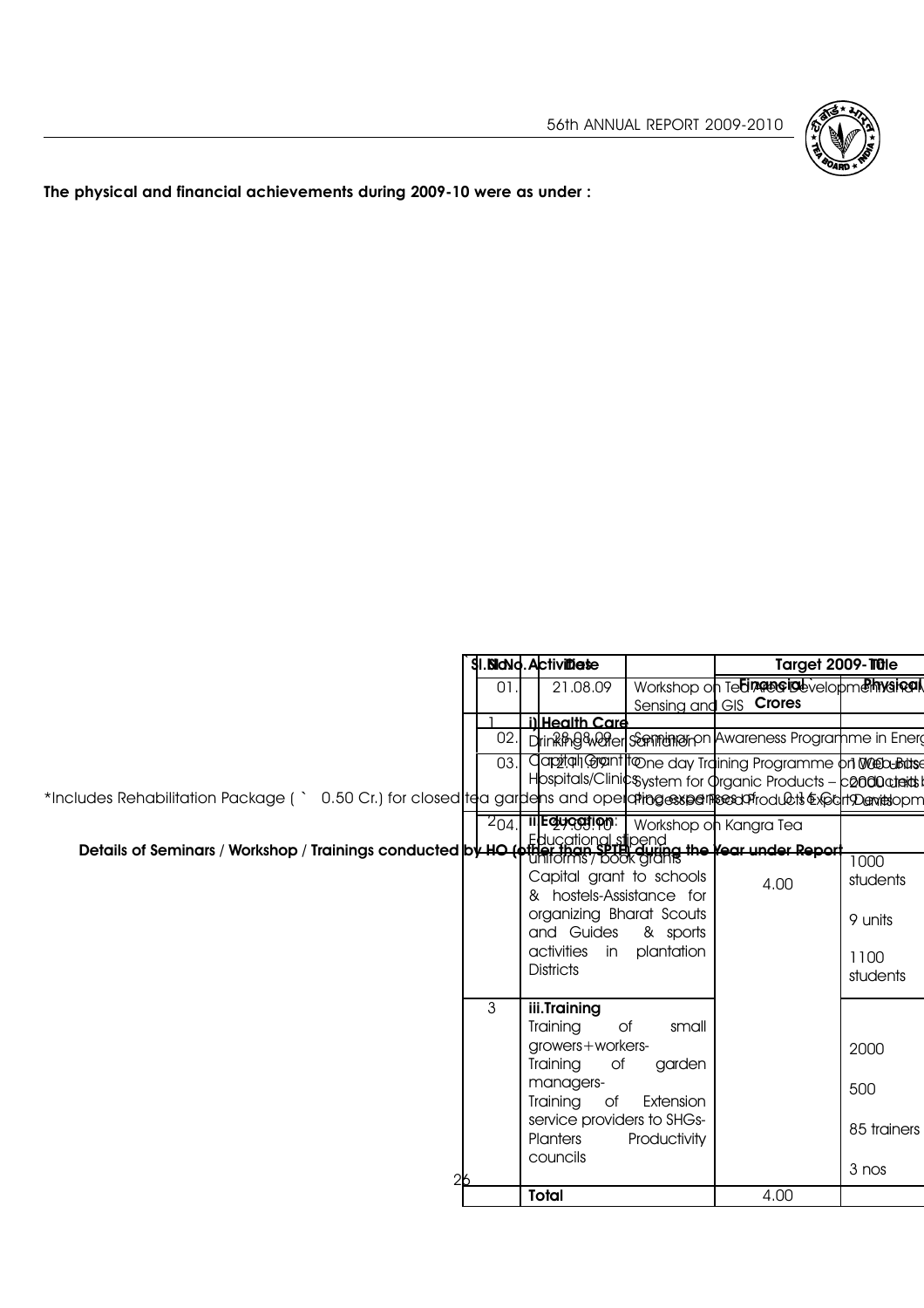

The cumulative achievements during the first three years of the plan period were as under :

|                                                                                                  | SI.No.       | <b>Activity</b>                                                                         | XI Plan Target                            |               | Achieve<br>years (2 |
|--------------------------------------------------------------------------------------------------|--------------|-----------------------------------------------------------------------------------------|-------------------------------------------|---------------|---------------------|
|                                                                                                  |              |                                                                                         | <b>Physical</b>                           | Financi<br>al | Physic              |
|                                                                                                  |              |                                                                                         |                                           | Crores        |                     |
|                                                                                                  | 1            | i) Health Care<br>Drinking water<br>Sanitation<br>Capital Grant to<br>Hospitals/Clinics | 5000<br>units<br>10,000 units<br>45 units | 25.00         | $-$<br>1000<br>22   |
|                                                                                                  | $\mathbf{2}$ | ii.Education:                                                                           |                                           |               |                     |
|                                                                                                  |              | Educational                                                                             |                                           |               |                     |
|                                                                                                  |              | stipend                                                                                 | 25000                                     |               |                     |
|                                                                                                  |              | uniforms / book                                                                         | students+                                 |               |                     |
|                                                                                                  |              | grants<br>Capital grant to                                                              | 25000<br>students                         | 12.50         | 38308               |
|                                                                                                  |              | schools<br>&                                                                            | 45 units                                  |               |                     |
|                                                                                                  |              | hostels-                                                                                |                                           |               | 30 units            |
|                                                                                                  |              | Assistance<br>for                                                                       |                                           |               |                     |
|                                                                                                  |              | organizing                                                                              |                                           |               |                     |
| *Includes Rehabilitation Package (` 0.50 Cr.) for closed tea garden Blanc bperafing texperses of |              |                                                                                         |                                           | 0.16 Cr.      | 1962                |
|                                                                                                  |              | and Guides<br>້&<br>sports activities in                                                | students                                  |               | student             |
|                                                                                                  |              | plantation                                                                              |                                           |               |                     |
|                                                                                                  |              | <b>Districts</b>                                                                        |                                           |               |                     |
|                                                                                                  | $27^3$       | iii.Training                                                                            |                                           |               |                     |
|                                                                                                  |              | Training of small                                                                       |                                           |               |                     |
|                                                                                                  |              | growers+workers-                                                                        | 10,000                                    |               | 36691               |
|                                                                                                  |              | Training<br>of                                                                          | workers                                   |               |                     |
|                                                                                                  |              | garden                                                                                  |                                           | 12.50         | 941                 |
|                                                                                                  |              | managers-<br>Training<br>Οf                                                             | 2500                                      |               |                     |
|                                                                                                  |              |                                                                                         | persons                                   |               | 169                 |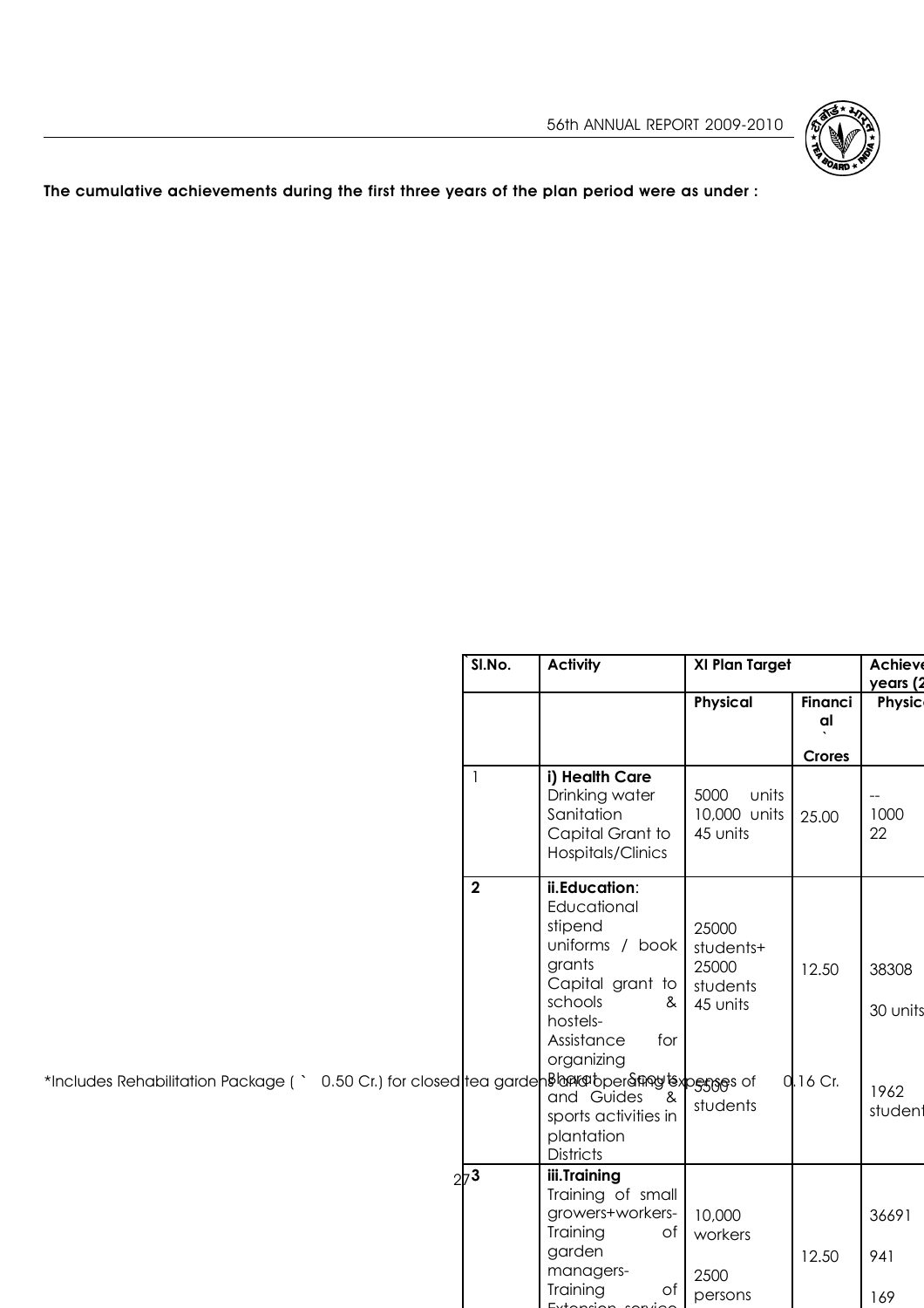

## Training programmes conducted during three years (2007-10) through different agencies with financial support from HRD Scheme

## 4. Development Grant :

Developmental activities supported under Development grant component of the R& D Scheme include extending advisory services for benefit of small growers, opening of new development offices of the Board for closer interface with small growers in nontraditional areas, strengthening of existing Board's offices,

setting up of nurseries for supply of good quality planting materials for small growers, study tours and workshops for small growers etc

During the year under report a sum of ` 446.42 lakhs was disbursed as per the breakup of particulars as noted below :

| ar arcas, sirchginching or cxismig board s omccs,                                                                            |                   |                 |  |                                                                                                                                         |
|------------------------------------------------------------------------------------------------------------------------------|-------------------|-----------------|--|-----------------------------------------------------------------------------------------------------------------------------------------|
| Development Grant disputes and the 2009-10                                                                                   |                   |                 |  | Activities under Here                                                                                                                   |
|                                                                                                                              | <b>ITA</b><br>. . |                 |  | <b>™™™™™™™™™™™™™™™™™™™™™™™</b><br><u>r Pravisory iservice of undirim party order are utilizatives in</u><br>Children Burguard Workshops |
|                                                                                                                              | IIIPM             |                 |  |                                                                                                                                         |
|                                                                                                                              |                   |                 |  |                                                                                                                                         |
|                                                                                                                              | IAAU              |                 |  | entonistimilon shughanon Hanny in yn ymyr                                                                                               |
|                                                                                                                              | <b>UNB</b>        |                 |  | r   Official Miscellaneous including isixy, CrC, e-uucho<br>Othafulmina allanaal itsiaaliameissivim mylnelä oluotion nu                 |
|                                                                                                                              | TRAI              | <b>CSKHPKV-</b> |  | Training of small tea growers and trainers!<br><u>Training to small tea growers</u>                                                     |
|                                                                                                                              |                   | Palampur        |  |                                                                                                                                         |
| Training to small tea growers<br>Total assistance extended during the three yearspaiding the period (2007-10) was as under : |                   |                 |  |                                                                                                                                         |
|                                                                                                                              |                   |                 |  |                                                                                                                                         |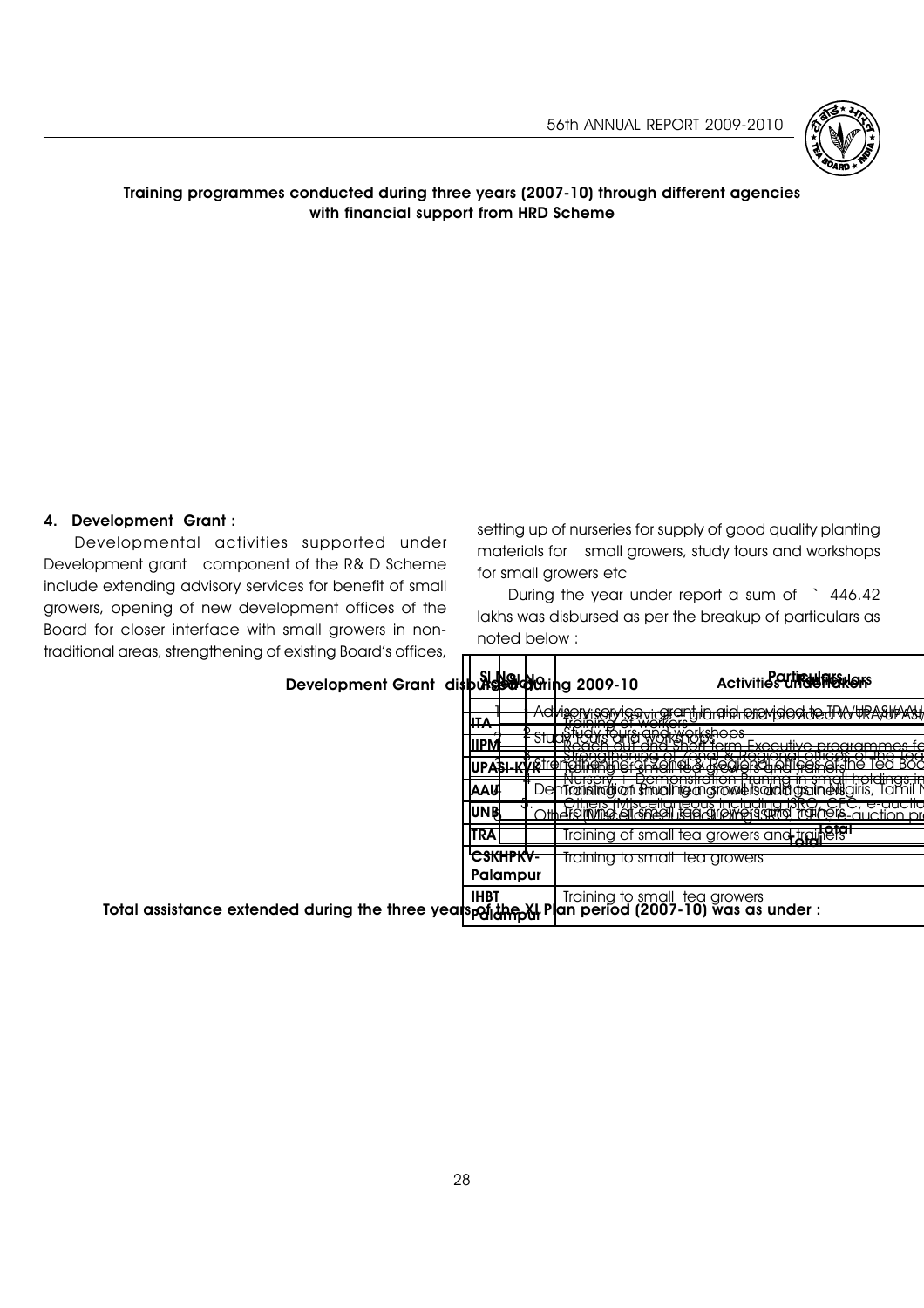

## OTHER ONGOING PROJECTS AND MAJOR INITIATIVES TAKEN DURING THE YEAR

## A. Mapping of tea areas through GIS and Remote Sensing:

This project was launched during 2007-08. The regional center of ISRO at Kharagpur has been associated with this project. Mapping of the tea areas in Assam, West Bengal and generation of MIS as to the profile of tea gardens and physical progress made with regard to replantation / rejuvenation etc under SPTF Scheme of the Board were the main deliverables of the project. The development of software has been completed during the year. The tea gardens have been advised to submit the cadastral maps and the basic data relating to the profile of each garden. In order to establish the correctness of the GIS information, DGPS based GCP Collection work has been initiated. In addition a web portal for ISRO-Project has been linked to the official website of Tea Board for facilitating the tea gardens to have direct access to the project details and submission of garden particulars. Two workshops  $\sim$ have been held – one each at Siliguri and Jorhat to explain to the stakeholders the project activities and the modalities for online submission of garden details. B. Energy conservation in small tea processing units

# in South India :

Since March 2008, the Tea Board has been executing the captioned project, which is supported by the United Nations Development Programme – Global Environment Facility. M/s TIDE- a technically competent, non-profit society working for propagating technological interventions for social change has been associated with the project, as the project implementing agency .

The project strategy is identification and elimination of barriers that inhibit the adoption of energy use reform. The project team identified lack of awareness about energy issues, poor confidence level in energy efficient equipment, lack of access to technical competency, absence of an enabling mechanism for reform and financing as the major barriers.

In the past two years it has carried out the following

activities

- About 25 awareness meetings were held about specific issues like energy audits, renewable energy interventions, energy plantations in south India and also in Kolkata and Jorhat. It also publishes a quarterly newsletter.
- Preliminary energy audits were conducted in 266 tea factories to establish the baseline energy consumption data and detailed energy audits in 72 factories. These audits have established that orthodox factories use 0.6 – 0.8 KWH and CTC factories 1.0 – 1.2 KWH of electrical energy and 4000 kcals / kg (Orthodox) and 6000 kcals / kg (CTC) of thermal energy per kg of made tea. The south Indian tea industry consumes 240 million KWH of electricity and 336,600 tons of firewood annually. It is possible to save 20% of both electricity and fuel through implementation of the 12 recommendations made by the energy audits.
- Creation of the UPASI energy service facility. This comprises the energy lab and the energy demonstration centre where facilities for testing the fuel and equipment have been created.
- Creation of model tea factories where all the electrical energy recommendations have been demonstrated. At the Kaikatty INDCO factory the electrical energy consumption has been reduced to 0.48 KWH / kg of made tea.
- Setting up of fuel labs in 4 tea factories located in different tea clusters in south India. This would enable tea factories to take informed decisions about fuel purchase, storage etc.
- Announcement of financial incentives for demo dedicated briquetting units for the tea industry.
- The steering committee has approved financial incentives of 5 lakhs per briquetting unit for 3 demo units Financial incentives of 5 lakhs each for demonstration of hot water generators in two bought leaf factories

Data collected so far, shows that project interventions have resulted in 70 factories adopting at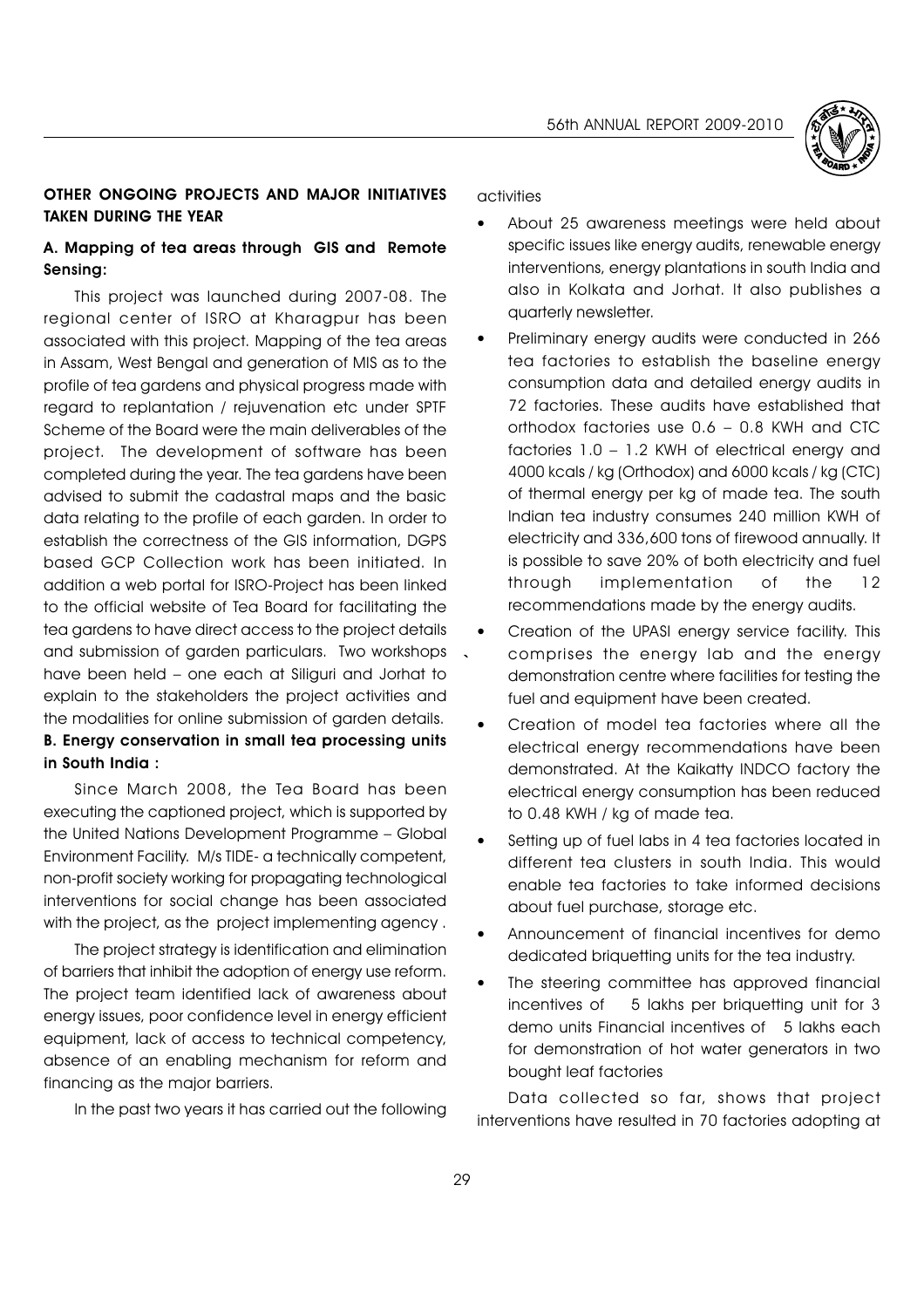

least one energy efficient recommendation. At the present rate of adoption, the energy efficient equipment is saving 5.187 million KWH of electrical energy and 8326 tons of firewood / annum with a carbon emission mitigation of 17,200 tons of CO $_{_2}$  / yr.

## C. Organic Tea Development Project :

This project supported by the FAO-IGG, CFC and IFOAM was launched in September 2008. It aims at establishing scientific package of practices for organic tea, harmonization of certification parameters and identification of market potential for organic tea and development of marketing strategies for organic tea in the world market. Three Model farms one each of 100 ha size have since been established in Assam, Darjeeling and In Kerala. Three R & D institutions in the respective regions are also associated with the Model farms for conducting experiments on all aspects of organic tea production. Field developmental activities as envisaged in the project like new planting, replanting, rejuvenation and simple conversion from conventional to organic have been initiated in all the three Model farms. A market survey has been undertaken by IFOAM on behalf of project to study the demand for organic tea in the United States and a report has been submitted. Steps have also been initiated for establishment of Capacity Building centre for conducting training as well as act as information centre. Training programmes have also been organized for the benefit of workers, supervisor and managerial staff engaged for the project areas. The funds received from CFC (Common Fund for Commodities) so far adds up to USD 9,65,888 as loan and USD 1,74,827 as grant. The entire loan component has been released to the owners of three model farms. The grant portion has been used towards R&D, Market survey and O&M expenses. The in kind contribution made to the project by Tea Board & owners of Model Farms so far adds up to USD 4,46,339.

## D. Revolving Corpus for Loan Schemes :

During the year there was a good response to the restructuring package offered by the Board and the

default position decreased significantly with the recovery of 13.35 crore during 2009-10 as against

7.14 Crore and 10.14 Crore recovered during 2007-08 and 2008-09 respectively.

## E. Closed Tea gardens :

The improved economic conditions due to steady tea prices in 2009-10 had led to reopening of more number of closed tea gardens. With the reopening of six tea gardens during the year, the total number of gardens reopened by the close of the year add upto 21and 14 remain closed of which nine were in West Bengal and five in Kerala.

One tea garden in Kerala had availed the rehabilitation package offered by the Central Government. A sum of 73.18 lakhs was released on account of bank dues as 1/3rd contribution from GOI as per the rehabilitation package.

` the Board. The Board had also written off a sum of The Board had also written off a sum of 84.07<br>lakhs on account of outstanding loan availed by the<br>closed tea estates under the erstwhile loan schemes of<br>the Board. lakhs on account of outstanding loan availed by the closed tea estates under the erstwhile loan schemes of

The following relaxations have been approved by the Board for facilitating the reopened tea gardens to avail the benefit of the ongoing development schemes of Tea Board :

- 1. Recording change of ownership with Tea Board on the basis of registration deed between the erstwhile owners and the present owners who have reopened the estate.
- 2. Waiving off the past membership subscription dues of TRA and UPASI - TRI so that the reopened tea gardens can avail the technical assistance from the research institutions.
- 3. Admission of the application from the reopened tea gardens for financial assistance provided they have obtained the consent of PF Authorities for settlement of the outstanding PF dues in easy installments,
- 4. Relaxation of contribution to NTRF for the reopened tea gardens.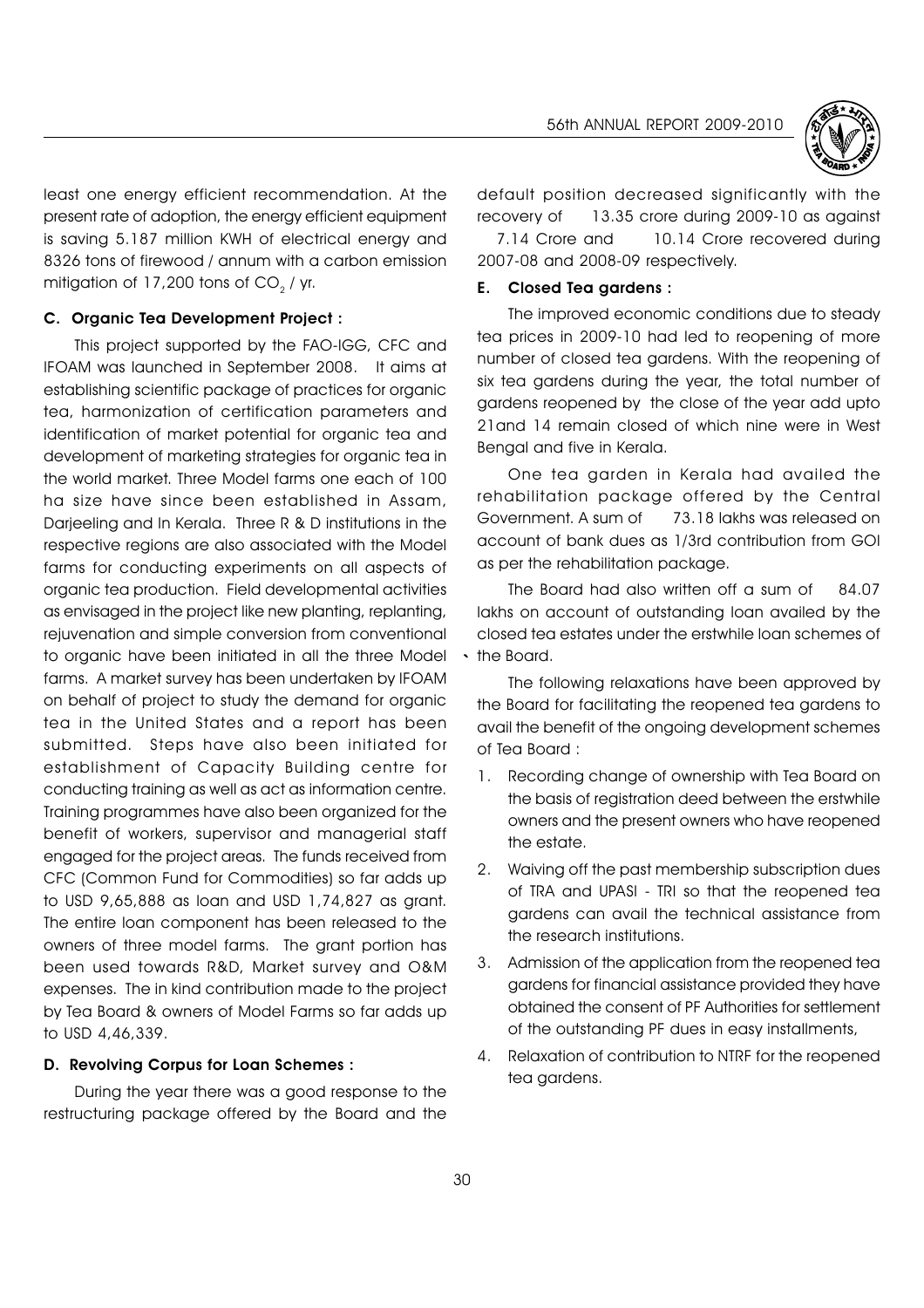

research institutes, research projects are being given/ awarded to other national R&D Institutes and Universities to conduct research for the benefit of Indian tea industry. Among various aspects of tea research, the main subject includes plant improvement (breeding and biotechnology), plant production (agronomy and soil science), plant protection (mycology and entomology) and tea quality covering biochemistry, tea tasting and tea processing, electronics and engineering.

#### Grant-in-aid :

During 11<sup>th</sup> plan period financial support has been increased to all the three research institutes and number of research projects were increased to 20 as against 11 in the previous plan $(10<sup>th</sup>)$  schemes. These institutes are providing both basic and applied research information on tea cultivation, plant protection and package of practices required from time to time for the management of tea plantation, increase of productivity and enhancement of quality. The activities and progress of each of the ongoing research projects  $\cdot$  are reported in the following sections separately.

The fund allocation on account of R&D for the year 2009-10 was 27.33 Crores. The financial support given to TRA on account of Grant in aid was 4.91 Crores and AED 3.11 Crores during 2009-2010. Similarly, UPASI was granted Rs 1.14 Crores as Grant-inaid and 0.72 Crores as AED. Tea Board also granted

2 lakhs as recurring expenditure to Assam Agricultural University, Jorhat for their tea technology course at the graduate level and 3.50 lakhs to Himachal Pradesh Krishi Viswa Vidyalaya (HPKVV), Himachal Pradesh during 2009-10. Under ASIDE scheme 50 lakhs was released to DTR&DC, Kurseong, Darieeling for initiating building infrastructure. An amount of 5.60 Crores was released to TRA for building infrastructure under a Special Tea Centenary project. For the upgradation of DTR&DC an amount of

1.18 Crores was released for infrastructural development and procurement of equipments etc.

#### Plan Schemes :

During  $11<sup>th</sup>$  plan period, there are total seventeen



## TEA RESEARCH

#### Tea Research :

As per the provision of Tea Act, 1953 Tea Board of India has been continuing to support and promote tea research for the development of Indian tea Industry. The Research Directorate of Tea Board has been entrusted to conduct, coordinate and evaluate tea research nationally through three tea research institutes, namely Darjeeling Tea Research and Development Centre (DTR&DC), Kurseong, Darjeeling, West Bengal, Tea Research Association (TRA), Jorhat, Assam and United Planters' Association of Southern India – Tea Research Foundation (UPASI-TRF). The DTR&DC is engaged in the R&D activities to cater to the need of the tea industry of Darjeeling , while TRA and UPASI are involved to look after the requirement of North East India and South India respectively. TRA and UPASI are, each having seven advisory centers scattered throughout different tea plantation areas in their respective zones. Both these Institutes are being granted financial support to the tune of 80% (Grant-in-aid: 49% and AED : 31%) on certain identified items to smoothly carry out effective tea research useful for the Industry. DTR&DC has comparatively small infrastructural facility and manpower strength which is being fully financed by Tea Board, Govt. of India.

Tea research covers basic, applied and regulatory aspects and apart from the above mentioned three tea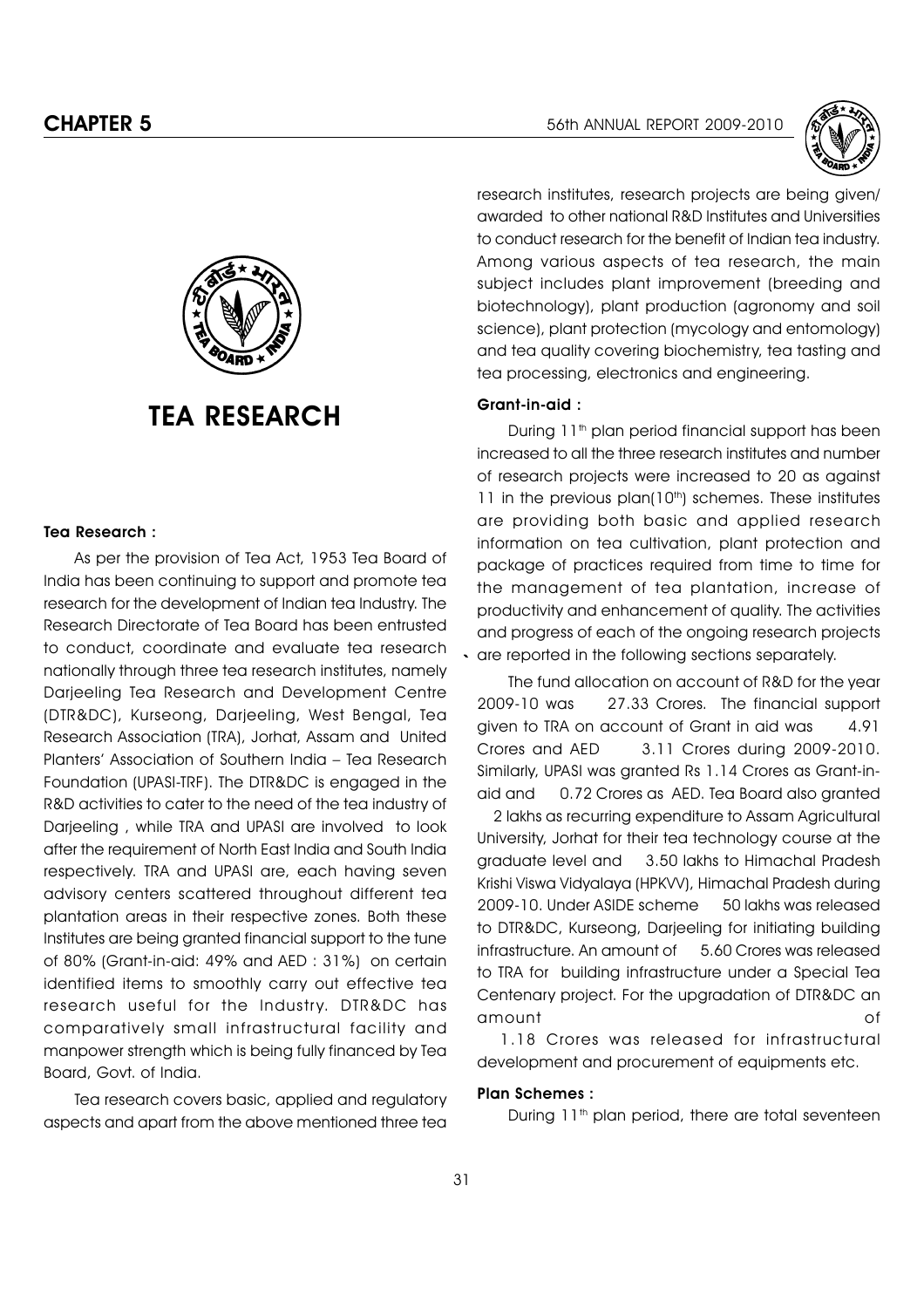

research projects awarded to three tea research institutes (TRA-11,UPASI-4 and DTR&DC-2) and three other projects given each to Indian institute of Technology(IIT),Kharagpur, CDAC, Kolkata and Calcutta University. Applied research schemes are given priority while basic and regulatory aspects of tea research are also included for long term benefit and to promote export of Indian tea in the international market. Region specific research is being undertaken by different tea research institutes considering the need/requirement of the respective region.

#### UPASI Projects

## 1. DEVELOPMENT OF INTEGRATED PEST AND DISEASE MANAGEMENT (IPDM) STRATEGIES FOR TEA WITH SPECIAL REFERENCE TO NON-CHEMICAL CONTROL METHODS

#### Entomology :

Identification of entomopathogens was completed and the taxonomic determination was done as Pseudomonas fluorencens, Trichoderma harzianum and Lecanicillium lecanii. Predators collected from the fields were brought to the laboratory and identified as Amblyseius longispinosus, Chrysoperla carnea, Mallada boninensis and Euagoras plagiatus and are being cultured for further studies to evaluate their predatory potential against their respective host insects.

Red spider mite, thrips and tea mosquito bug were collected from different tea gardens of South India and maintained in the laboratory for further studies for determination of level of resistance (if any) in field population.While studying the resistance status of red spider mite, the LD50 values were calculated for field collected mites and laboratory reared mites against the commonly used pesticides such as propargite, fenpyroximate, dicofol, ethion and fenpropathrin. Mites showed some degree of resistance for all chemicals except fenpyroximate and propargite.The efficacy of Pseudomonas fluorecens as a potential biocontrol agent of red spider mite, Oligonychus coffeae was investigated in the laboratory. The Pseudomonas fluorecens has been found to secrete chitinase into surrounding medium in response to chitin induction which was also tested.

Chrysoperla carnea and Mallada boninensis were collected from tea ecosystem in the Anamallais has been identified as new predators of Red Spider Mite (RSM). The biological parameters as well as predatory efficiency were studied under laboratory condition and were found to be potential predators of RSM.

#### Pathology :

Standardization of suitable media for growth of Hypoxylon sp. was completed in vitro using various solid and liquid media. Ideal growth of wood rot pathogen, Hypoxylon was noticed in Potato Dextrose Yeast extract Agar (PYDA) medium.

The isolated bacterial and fungal strains were screened for their antagonistic potential against Pestalotiopsis theae following dual culture technique. Antagonistic potential of bacterial strains has been confirmed based on the inhibition zone formed around the bacterial colonies by inhibiting the pathogen's growth. The antagonistic potential of the bacterial colonies was graded according to the diameter of the inhibition zones formed around the bacterial colonies. In the case of Trichoderma, in vitro screening was done by placing a mycelial plug of 4 days old culture between the antagonist and the pathogen, and the advancement of the antagonist on the pathogen colony was noted and the efficient strains were short listed.

Among the 350 bacterial isolates, 106 strains were antagonistic to grey blight pathogen. In general, Pseudomonus sp. were more inhibitory when compared to Bacillus sp. Among the 35 Trichoderma isolates, 15 were antagonistic towards Pestalotiopsis theae. Three native strains of wood rot pathogen (Hypoxylon sp.) were isolated from Anamallais zone.In-vitro studies on antagonistic properties of the biocontrol agents against grey blight pathogen (Psetalotiopsis sp.) were carried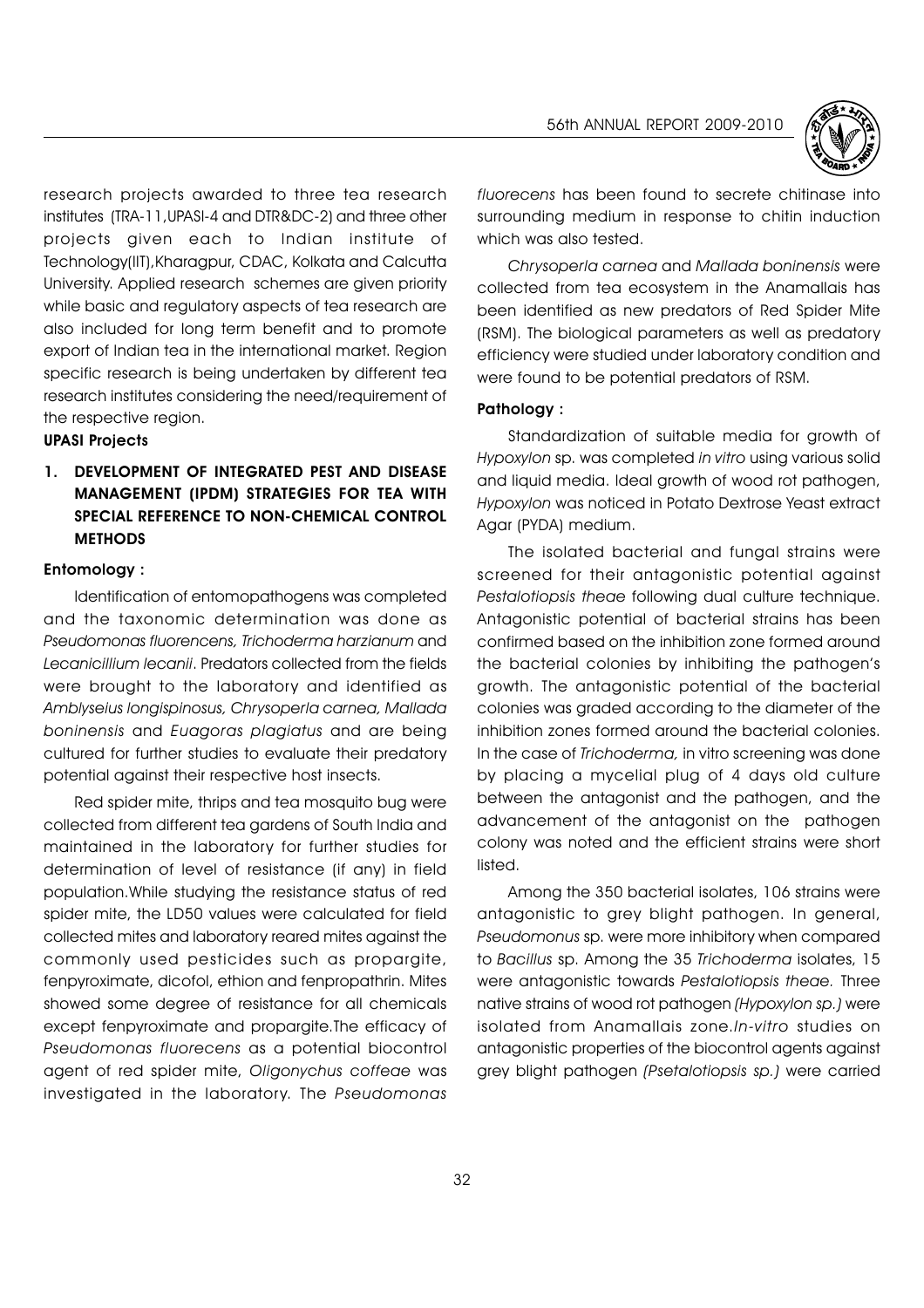

out. Pahtogenicity of Pestalopsis sp. was studied in in vitro level, nursery, and in mature tea.The growth characterization of Hypoxylon in different culture media and both under static and shaking conditions were studied.

## 2. CONSTRUCTION OF HI-TECH TEA FACTORY AT UPASI-TRF, COONOOR

Progress of work in connection with construction of Factory covers identification of site , appointment of architect, finalization of the machinery, approval for construction etc which are in progress. In the mean time other relevant work for standardization etc have been undertaken and reported here.

## Determination of optimum fermentation time (OFT) using E-Nose

The optimum fermentation times(OFT) of 5 clones were studied using E-Nose system. The OFT of the same clones, while comparing with the conventional spectrophotometric method, it was observed that five to ten minutes difference in optimum fermentation time was there between E-Nose and spectrophotometric methods.

## Development of fermentation colour palette

The fermentation colour palette of clones TRI-2025 and UPASI-8 were developed using E-Vision system. Difference in number of colour palette was noticed between the clones studied.

## Changes in the enzyme activities and their substrates during black tea processing.

From harvesting to withering, the activity of PPO showed a linear increase followed by reduction in its activity immediately after cutting. During fermentation, PPO activity dipped down further and after drying made tea contained only residual quantum of PPO. PO activity increased rapidly till withering and decreased during cutting and further declined on firing.

Unlike other two oxidative enzymes (PPO and PO) PAL activity declined rapidly. The decreased PAL activity

during withering is probably due to the break down of proteins resulting in the accumulation of fee amino acids which tends to decrease the pH of the cell sap. Polyphenol and catechin contents declined rapidly during processing.

## Changes in the peptidase and amino acids during processing

The activity of peptidase and percentage of Amino Acid have gradually increased from plucked leaves to end of withering, thereafter it decreased during fermentation and drying due to temperature inactivation. Losses in its activity were higher during drying where temperature was more than 100 degree C.

## 3. ANALYSIS OF GENE EXPRESSION DURING PHYTO-PATHOGENIC STRESS IN TEA USING TRANSCRIPTOMIC APPROACH.

#### Study on grey blight disease

## Preparation of plant material and disease induction

Grey blight infection is caused by the pathogenic fungi, Psetalotiopsis sp. According to earlier available literature, tea cultivar UPASI-10 is tolerant against grey blight pathogen, which is selected for the study. The mature leaves were inoculated with Pestalotiopsis theae culture and tagged. Pathogen inoculated tea leaves were collected from zero hour to 10 days with different time intervals. Un-inoculated tea leaf samples have also been collected as control.

## Isolation of RNA

RNA was isolated from the healthy and infected leaves corresponding to the different time interval of inoculation, using the RNeasy Plant Mini Prep Kit-Qiagen and stored in deep freezer (-80 degree C) until further downstream processing.

## Construction of suppressive subtractive hybridization (SSH) library

About 1002 clones from forward SSH library and 1811 clones from reverse SSH library were obtained. Among them 377 and 720 clones with higher insert were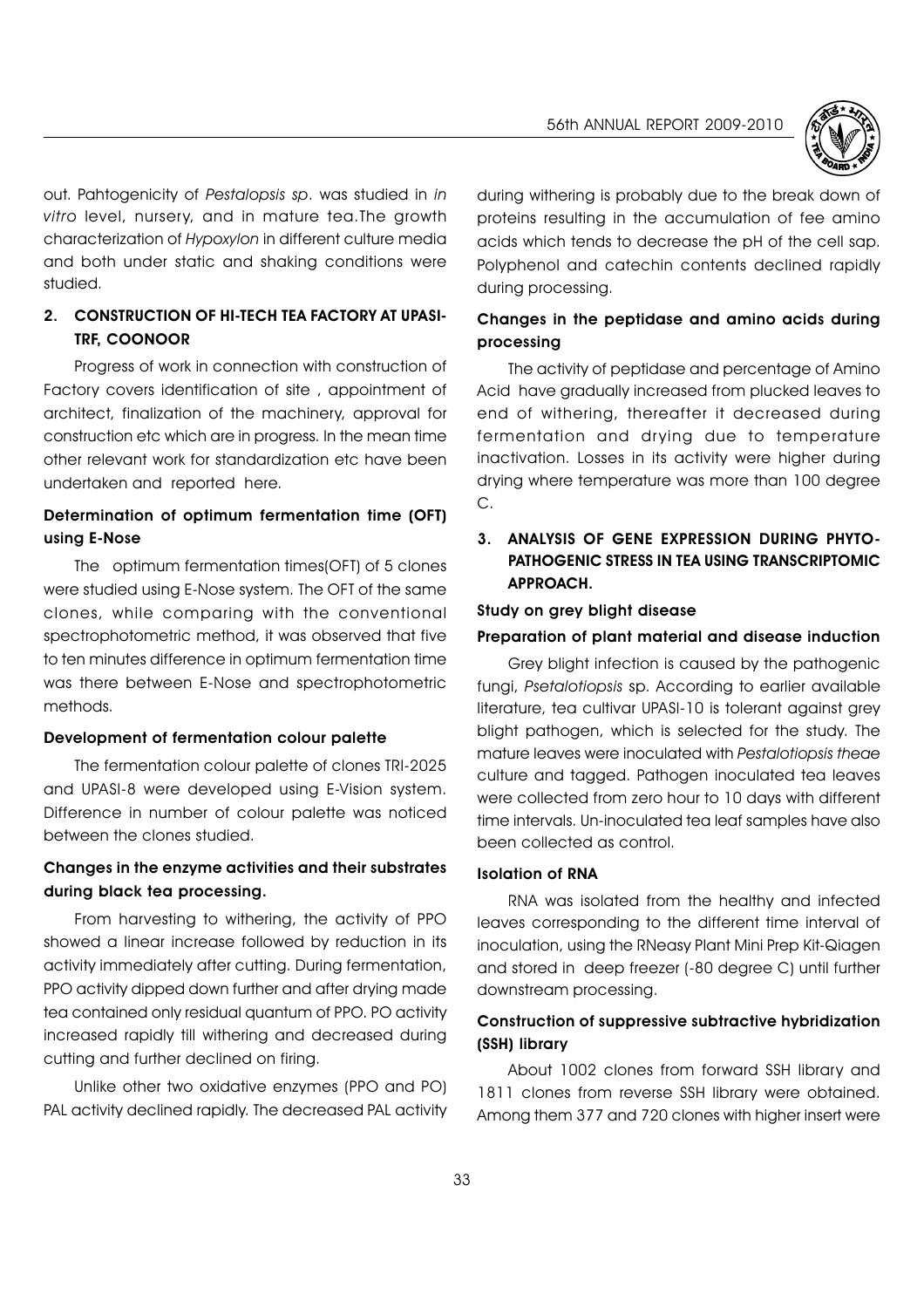

confirmed through colony PCR and sequenced. Differential subtraction of the genes from forward and reverse SSH library was confirmed through DIG High Prime DNA labeling and Detection and Starter kit I.

## Analysis of the ESTs

BLAST analysis of the sequences was completed. Genes from forward and reverse SSH library were functionally annotated. Several stress and pathogenesis related genes were identified from the analysis.

## Study on blister blight disease

#### Selection of plant material

Blister blight infection is caused by pathogenic fungi, Exobasidium vexans, which is an obligate parasite. Hence the healthy and infected leaves of a naturally infected blister- tolerant clone, SA 6 was selected as the best material.

## Isolation of RNA

RNA was isolated from the healthy and infected leaves corresponding to the four different stages of infection, using RNeasy Plant Mini Prep Kit-Qiagen and stored in deep freezer (-80 degree C) until further downstream processing.

## Construction of suppressive subtractive hybridization(SSH) library

Double stranded cDNA was constructed from the RNA samples of both healthy and infected leaves. cDNA from the healthy leaves was treated as driver and that from the infected leaves was taken as the tester for the construction of forward SSH library.

## Biochemical and molecular studies on pathogenesis related (PR) proteins

Chitinase, a major PR protein produced during fungal infections in plants has been characterized in the blister tolerant cultivar, SA-6. Purification and biochemical characterization of the enzyme for its optimal activity (pH, temperature, substrate concentration, effect of meta ions and detergents), SDS and native PAGE analyses have been completed. An expression study on chitinase during different stages of blister infestation was completed using semiquantitiative RT-PCR, RACE (Rapid Amplification of cDNA Ends) reactions have been performed for the PCRamplified genomic and cDNA fragments of the chitinase gene and sequenced.

## 4. STUDIES ON RESIDUES OF PESTICIDES AND HEAVY METALS IN TEA.

The residue level of abamectin in black tea when the formulation abamectin 1.8 EC was applied @800 and 1600 ml/ha during dry season exponentially dissipated after spraying and reached below the detection limit of 1 mg/kg, on  $1<sup>st</sup>$  day after application at the recommended dosage of 800 ml/ha.

The residue level of bifenazate in black tea when the formulation bifenzate 50 WP was applied @200 and 400 g/ha during dry season exponentially dissipated after spraying and reached below the detection limit of 1 mg/kg, on  $10<sup>th</sup>$  day after application at the recommended dosage of 200 g/ha.

Field trial was conducted in dry season at Valparai and Coonoor to determine the residue of dimethoate at different harvest interval and the pesticide was sprayed @400 & 800 ml/ha. From the results it was found that the residue content of dimethoate in both black tea and tea brew after  $7<sup>th</sup>$  day of application were less than 2 mg/kg and was reduced to LOQ on  $14<sup>th</sup>$  day after application.

Field trail was conducted in dry season at Valparai and Wayanad to determine the residues of Thiacloprid at different harvest interval. The treatments included untreated control, Thiacloprid 21.7 % SC @100 & 200 ml/ha. From the results it was found that the residue content of thiacloprid were less than 3 mg/kg in black tea and less than  $1 \text{ mg/kg}$  in tea brew after  $7<sup>th</sup>$  day of application and it reduced to less than LOQ on 14th day after application.

## TRA PROJECTS

## 5. ESTABLISHMENT OF CHAIN OF QUALITY TESTING LABORATORIES AND STRENGTHENING OF EXISTING ANALYTICAL FACILITIES AT REGIONAL CENTRES AND AT TOCKLAI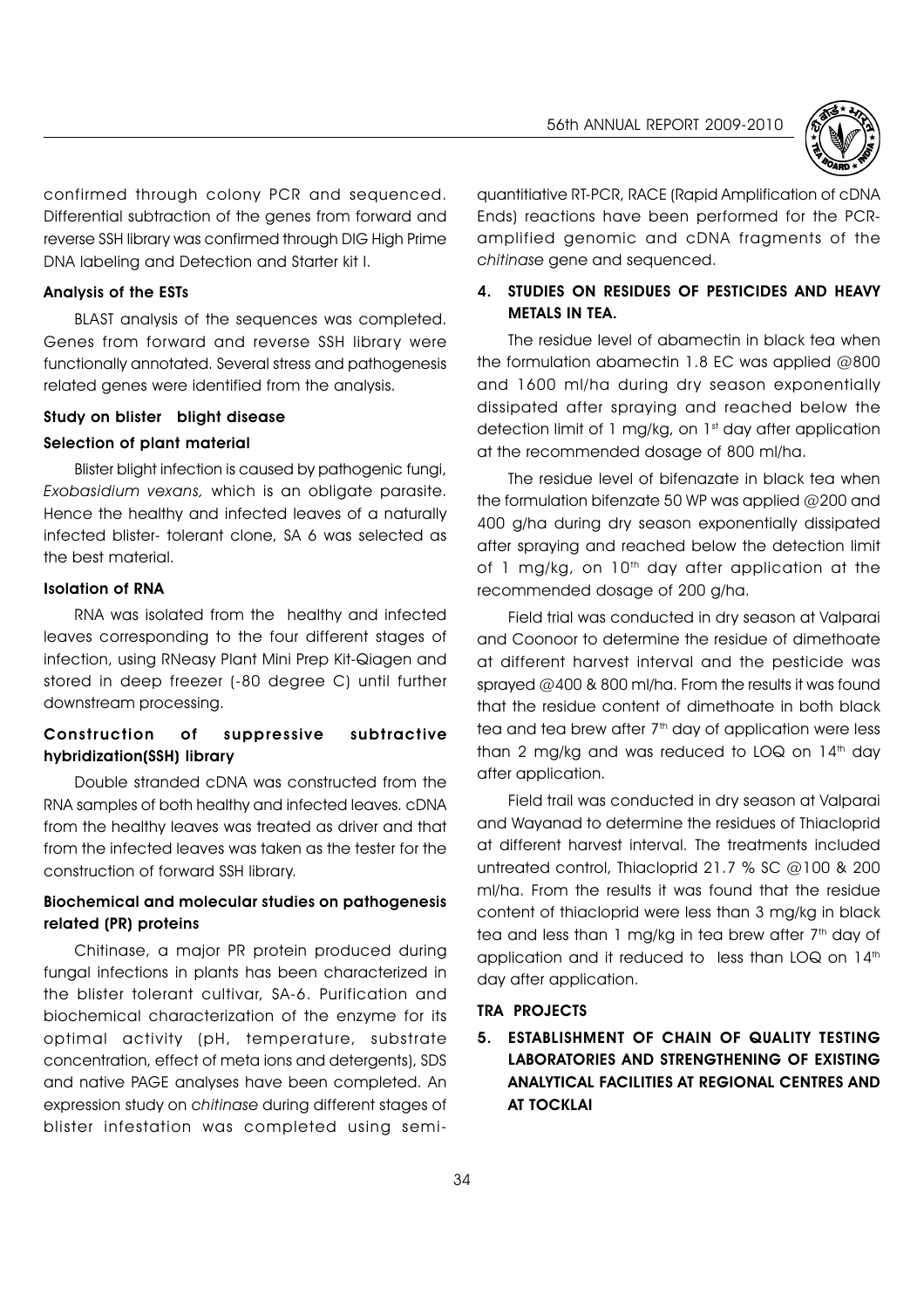

Dry weight of Caffeine was estimated following the standard method. Total polyphenol content of tea samples was determined by spectrophotometric assay using Folin & Ciocalteau's phenol reagent which is applicable to both green and black tea products. Estimation of theaflavins (TF) and thearubigins (TR) and crude fiber were done according to the methods standardized earlier.

Dryer mouth black tea samples were collected from N. E. India namely, Upper Assam, South Bank, North Bank, Barak valley, Nagrakata, Terai and Darjeeling region.

All together 250 nos. of samples were analyzed in seven different centers to see the variation of biochemical parameters mentioned above. A significant variation for all the biochemical parameters among the commercial samples was observed. Significant variations of different biochemical parameters among the regions were also observed. Estimation of theaflavin, thearubigin and its fractions, total soluble solids and crude fibre contents have been completed.Analysis of theaflavin profile by HPLC is under progress.The non volatiles i.e. theaflavin (TF), thearubigin (TR), TR(I), TR(II), total soluble solid (TSS), total polyphenol (TPP), caffeine, crude fibre content (CFC) and theaflavin profile Darjeeling orthodox black tea have been documented by HPLC.

## 6. DEVELOPMENT OF ALTERNATIVE STRATEGIES FOR MANAGEMENT OF TEA MOSQUITO BUG AND BLISTER BLIGHT DISEASE IN TEA PLANTATION OF NORTH EAST INDIA

Survey was made and 18 herbal species were collected and identified growing in and around tea plantation areas of N.E. India having pesticidal properties.Laboratory study has been initiated to study the insecticidal/fungicidal properties of these herbal extracts in water, hexane and methanol.Microbial estimation was made for both fresh leaves and samples collected from Helopeltis and blister blight infested areas. Mass cultures of Helopeltis theivora are being maintained under laboratory condition for future experimentation.Two suspected entomopathogens namely Fusarium and Penicillium species were isolated

from dead Helopeltis collected from Darjeeling areas and pathogenecity was studied in the laboratory. However, no positive effect was obtained in case of both the fungi. Study of the biology of Oxypes sp. a potent natural predator of Helopeltis theivora is under progress under laboratory conditions. Mating and Oviposition was recorded.Feeding rate of Oxypes spider recorded consumption of 2-3 adult Helopeltis in six hours by a single adult Oxypes.

Population density of Oxypes in relation to the infestation of Helopeltis theivora is being studied in the tea sections around the Tocklai campus. The average mean infestation of Helopeltis was recorded as 24.02 and 45.95 for the month of April and May respectively. Whereas the average mean density of Oxypes per bush was recorded as 0.68 and 0.90 for the month April and May respectively.Population of Chrysoperla sp., a potent natural predator of tea pest, in the tea sections around the Tocklai campus was recorded. The biology was studied under laboratory conditions. However, no mating and Oviposition of females were recorded.

 Feeding rate of Chrysoperla sp. was studied in laboratory condition against 1st instar nymph of Helopeltis theivora. Consumption of 10-11 1st instar nymph/hr. and the time taken to consume a single nymph varies from 3-10 mins,were recorded.

## 7. SUSTAINING SOIL PRODUCTIVITY – SOME STRATEGIES

Regarding improvement in soil compaction, a field trial has been initiated at Ghiladhari tea estate (South Bank). Method for development of quality organic manure (vermicompost/ enriched vermicompost) has been standardized. Work is in progress to develop microbial enriched vermicompost and to see its effect on soil properties and growth of young tea under field conditions. Suitable biowaste for quality compost has been evaluated.

To explore the possibility of alternate methods of rehabilitation to shorten/eliminate the waiting period between uprooting and planting, a field trial was laid out at Borbheta experimental area where an old tea section was uprooted and planted with tea (i.e., direct planting, without grass rehabilitation) in some of the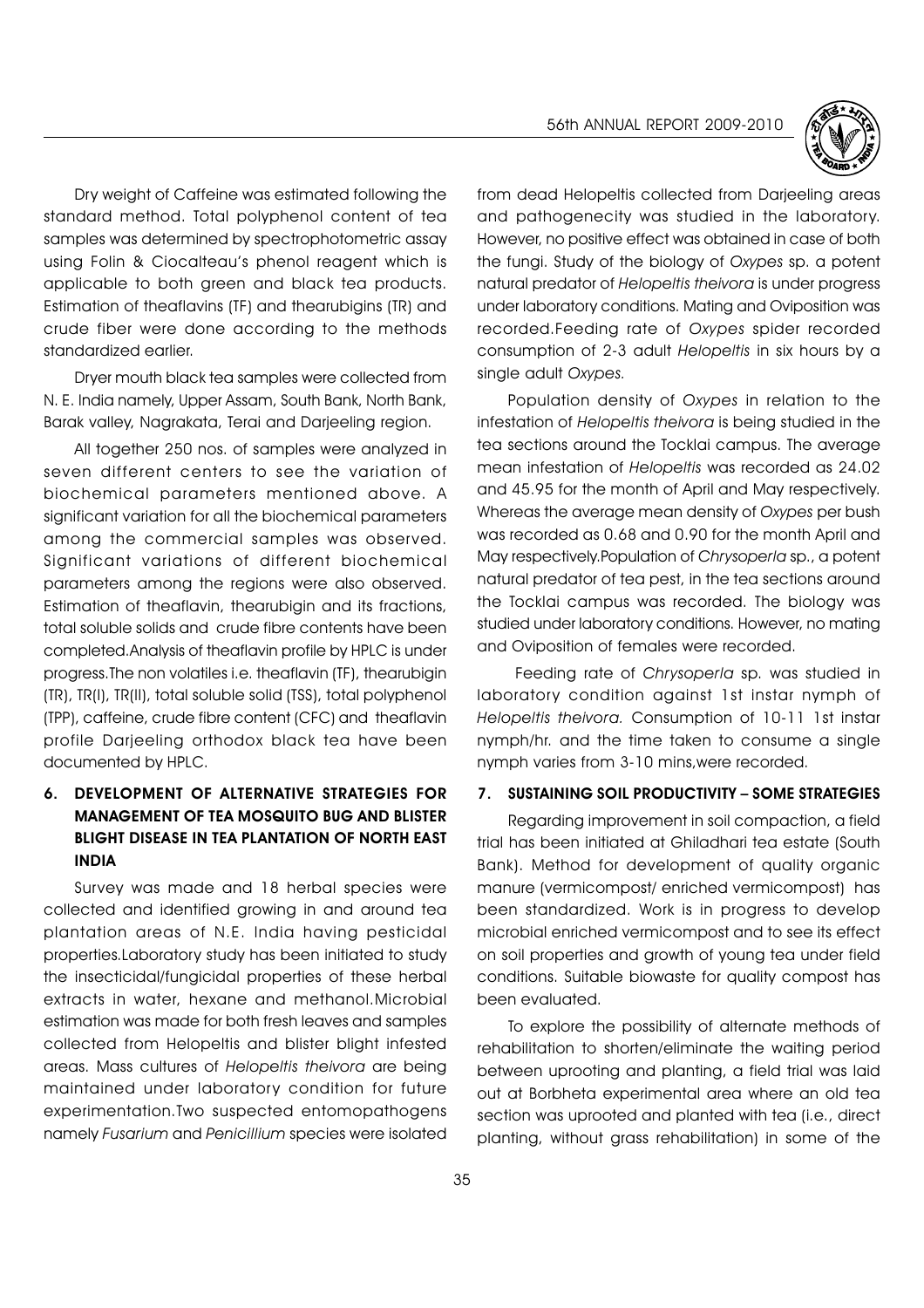plots. After planting, soil was mulched with Guatemala grass. The planting material used in the experiment was S3A/3. For Initial benchmark information on physical, chemical and microbiological status, soil samples were collected and analysed for the required parameters.

New planting in properly rehabilitated plot at Bokahola tea Estate (South Bank) with 9 different planting materials (Clones) viz., TV 1, TV 17, TV 20, TV 26, TV 23, S3A3, T3E3, TV 30, TV 31 was completed and plants were allowed to establish freely. Initial girth measurements of the plants were taken. Both laboratory and pot culture experiment are going on to see the effect of phosphate solubilising materials (organic acids and microbes) on solubilisation of fixed and native phosphate in soil. A field experiment on "Integrated Nutrient Management in Tea", has been initiated in a commercial tea estate (South Bank) during this cropping period and pre treatment yield has being recorded this year and final treatments will be imposed next year after seeing the variation in the plots through statistical evaluation based on pre treatment yield.

## 8. STUDIES ON HEAVY METALS – PHASE II

## Certified reference standards :

Certified reference standards for chromium, arsenic and other toxic heavy metals have been procured during this period.

#### Method standardisation :

The analytical method for determination of chromium has been standardised. The method involves digestion of the made tea samples with diacid (nitric and perchloric acid) mixture and estimation of the chromium contents in the extracts by Flame-Atomic absorption spectrophotometry or by Graphite furnace – AAS after calibration with reference standards.

### Sample collection and analysis:

A total of 108 made tea samples were collected from different regions of Northeast India and analysed for chromium contents. The results indicated that the average content of chromium in made tea samples was 9.04 mg/kg and the range varied from a minimum

of 0.3 mg/kg to a maximum content of 35.3 mg/kg. The maximum frequency of occurrence of samples were in 5 to 10 mg/kg range. The data represents total chromium contents in made tea samples.

#### Water samples :

Samples of water used in field and factory in different gardens have also being collected from tea gardens in the south Bank. So far about 36 samples collected from 18 gardens have been analysed for arsenic content using a field test kit (Merckoquant). The estates were located in the South and North Banks as well as Upper Assam. In most cases (27 samples) the levels of As were below detection limit, while in the remainder of the samples the arsenic level varied between 0.005 and 0.1 ppm.

#### Uptake studies

A pot culture experiment is in progress to study the uptake of arsenic and chromium by tea plants. After treatment periodic sampling of leaf will be taken for analysis of the metals by AAS.

## 9. DEVELOPMENT OF METHODOLOGIES FOR THE EXTRACTION OF FOOD GRADE SECONDARY METABOLITES FROM TEA AND UPSCALING THE METHODS FOR COMMERCIAL PURPOSE

The choice of appropriate micro encapsulation technique depends upon the end use of the product and the processing conditions involved in the manufacturing product. It is common practice to encapsulate food or flavour ingredients within solid matrix of materials such as food approved carbohydrates and its derivatives, gums, proteins, lipids and some combination of these. The process of retention or encapsulation was carried out by spray drying, spray cooling, freeze-drying, fluidized bed drying etc. Present study is mainly focused on to select the binding material for retention of flavour and to standardize various parameters of processing for the same.

 $_{36}$  in the following Table. Binder A was found to be better Instant tea produced in the pilot scale spray drying plant is further value added by entrapping flavour with modified carbohydrate materials. The results obtained for the retention of flavour during spray drying are shown for the flavour retention than the binder B. As the process is due for patenting the details of the process parameter will be presented separately. The retention of aroma compounds can be influenced by molecular weight, sterio chemical nature, chemical functionality of the

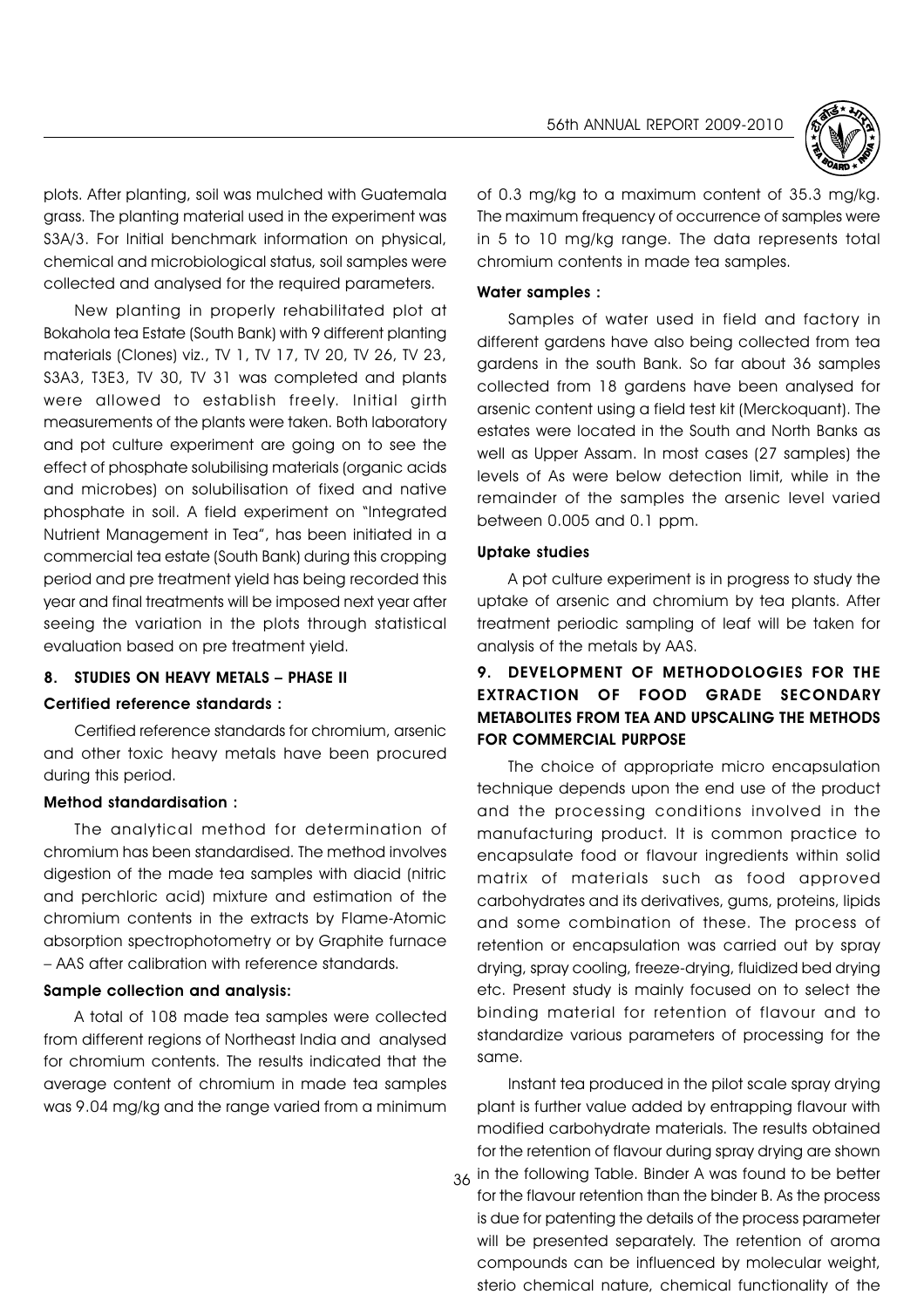p**treathient** onten**srighthess** e incre**sriseness he levestreingth** 

scavenging property was observed in relation to



# Flavour encapsulation trial (with different binders)

# FC: Control, FA: with Binder A, FB: with Binder B and FA+B: mixture of A+B.

Quality assessment of the product, study on antioxidant property, assay of free radical scavenging activity and assay on lip

From the results

|                | I lipid peroxidation are in progress. |                 |                                   |      | phenolic contant the scaven aina property was                 |             |             |
|----------------|---------------------------------------|-----------------|-----------------------------------|------|---------------------------------------------------------------|-------------|-------------|
|                | s a significant variation of free     |                 | <b>FA</b> lipid perokidation also |      | increased when assayed with DPPH. It is equally true for      | Fairly good | Fairly good |
|                | Study on antioxidant and free         |                 |                                   |      | rdFelical scavengি Migly © ନବ&୍ୟ ty                           | Fairly good | Fairly good |
| Sample         | Free radical scavenging               |                 |                                   |      | <b>.FA<sub>d</sub>+B</b> łoxidation <sup>  M</sup> good Total | Fairly good | Fairly good |
| No             | property in %                         |                 | <b>F</b> Sproperty in             |      | % Only fristyphend i mrty fair                                |             | Only fair   |
|                | 86.5                                  | FA,             | 82.4                              |      | Fairly good 28.0                                              | Fairly good | Fairly good |
| $\overline{2}$ | 89.4                                  | FB <sub>2</sub> | 86.3                              | Fair | 31.1                                                          | Fairly good | Fair        |
| $\mathfrak{S}$ | 88.5                                  |                 | $FA_2 + B_4.6$                    | Fair | 29.1                                                          | Fairly good | Fair        |
| 4              | 76.3                                  | FC <sub>3</sub> | 69.4                              | Fair | 18.4                                                          | Fair        | Fairly good |
| 5              | 72.4                                  | FA <sub>3</sub> | 66.2                              |      | Fairly good 16.5                                              | Fairly good | Fairly good |
| 6              | 77.2                                  | FB <sub>3</sub> | 71.3                              | Fair | 19.4                                                          | Fairly good | Fairly good |
| 7              | 89.8                                  |                 | $FA_3 + B_6.4$                    | Fair | 30.3                                                          | Fairly good | Fairly good |
| 8              | 82.3                                  |                 | 81.2                              |      | 27.6                                                          |             |             |
| 9              | 71.5                                  |                 | 68.3                              |      | 17.9                                                          |             |             |
| 10             | 78.6                                  |                 | 78.4                              |      | 22.2                                                          |             |             |
|                |                                       |                 |                                   |      |                                                               |             |             |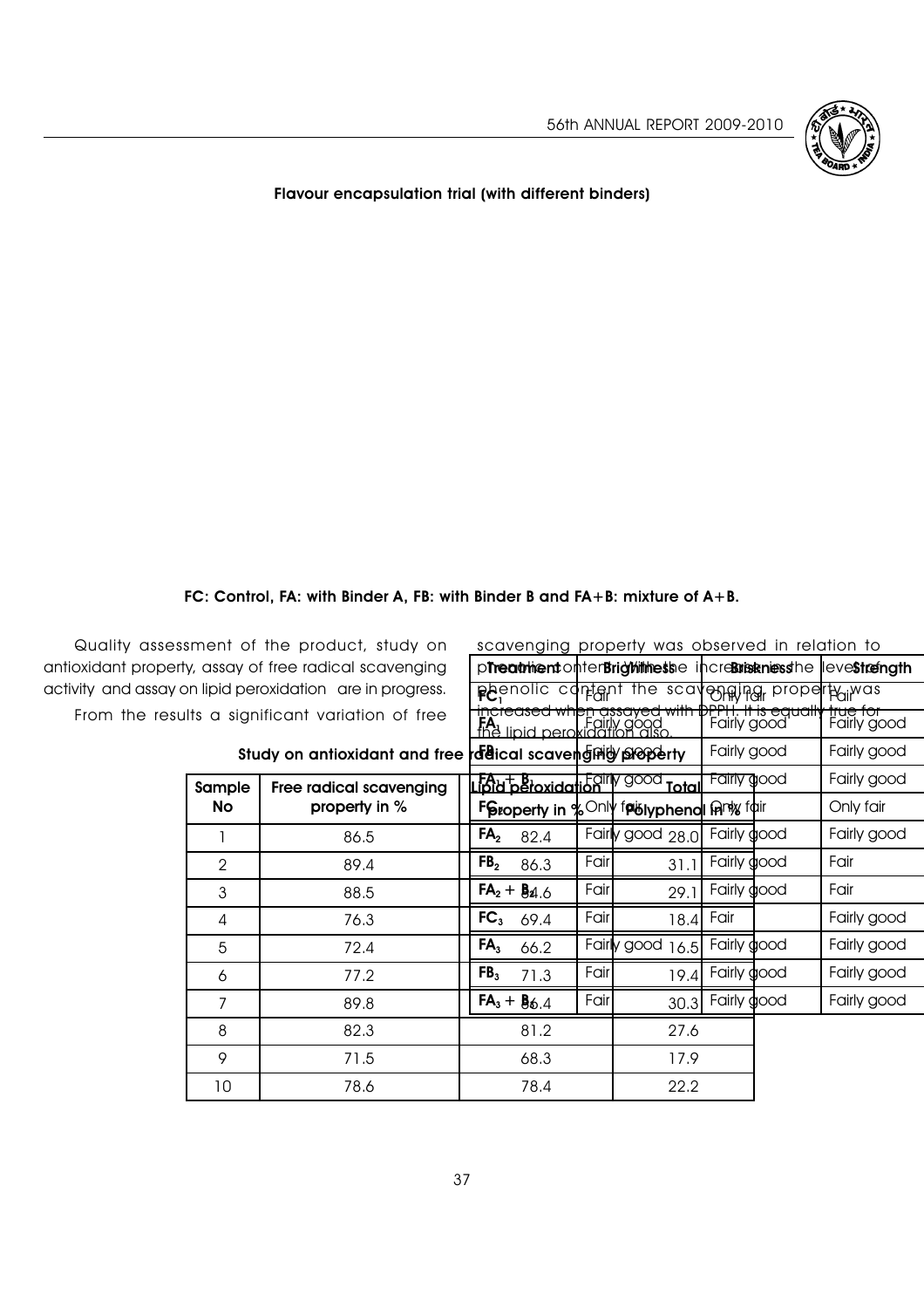

#### Work on tea tablet :

Manufacturing of the different types of tea tablets are in progress using the tableting machine. Preparation of milk tablets and other types of tablets were done by using different ingredients.More than thousand tea tablets were prepared for commercial trials among the various entrepreneurs. Black instant tea and few numbers of effervescent tablets were supplied to Department of Biotechnology and B. C. Guha Center for Genetic Engineering and Biotechnology, Kolkata to feed different animals and study their medical property.

Flavour could be retained to some extent using different binders. Experiment is under progress to enhance the retention of flavour by changing the binder composition, incubation period, temperature of processing etc. Free radical scavenging and inhibition of lipid peroxidation property of tea was studied.

# 10. BIOTIC & ABIOTIC STRESS ANALYSIS FOR DEVELOPMENT OF STABLE QUALITY GENOTYPES

ABIOTIC STRESS (WATERLOGGED)

#### Establishment of control trial condition

Six different germplasms namely COHBHR (Coochbihar), BTGR (Baintgoorie), TVI (Tocklai Vegetative Clone1), MNPR (Monmohinipur), DFLGR (Duflaghur), DJN (Dinjan) in replica were taken for studying the variability under abiotic stress (waterlogging). Waterlog stress was induced for 45 days, data on water potential were taken for 15 days interval and plant materials were selected as tolerant (BTGR) and susceptible (TV1).

#### Generation of subtractive libraries

Total RNA was isolated from frozen leaf tissue of both waterlogged stressed 3<sup>rd</sup> and 4<sup>th</sup> leaves (15days) of BTGR and TV1 clones of tea using Trizol (Invitrogen) according to the manufacturer's instructions. Briefly tissue was ground to a fine powder in liquid N2 and homogenized in Trizol (1ml reagent/0.1g fresh weight tissue), then allowed to stand at room temperature for 5-10 minutes. Chloroform: isoamyl alcohol (24:1) was added using 0.2ml/ml Trizol. Samples were mixed by vortexing and allowed to stand at room temperature for 2-5 minutes more, then centrifuged for 15 minutes at 10,000g. The upper aqueous layer was removed to a clean tube and RNA was precipitated with an equal volume of isopropanol. After 10 minutes at room temperature, samples were centrifuged for 15 minutes at 10,000g to pellet the RNA. The pellet was washed with 75% ethanol and resuspended in RNase-free water.

# Preparation of mRNA and Suppression Subtraction Hybridization library construction

After RNA extraction the polyadenylated mRNA was isolated with the PolyATract mRNA Isolation System (Promega France). Using the Clontech PCR-select™ cDNA Subtraction kit, second-strand cDNAs was prepared from the two mRNA populations under comparison. To enrich the cDNA library with clones specifically, the cDNA from BTGR-15 days was used as tester and the cDNA from TV1-15 days was used as driver. After subtraction, the PCR-amplified cDNA was cloned into pGemT-easy vector and transformed into E.coli JM 109 strain (Promega France).

Transformed recombinant white colonies were selected for plasmid extraction. Plasmid extraction was done using Himedia plasmid extraction kit and also manually by Alkalinelysis method.

Subtractive cDNA library from root was prepared from waterlogged stressed leaves (15days) of BTGR and TV1 by suppressive subtractive hybridization. Sequencing is in progress.

#### DNA sequencing

The plasmids were then amplified in PCR using Big Dye Terminator Cycle Sequencing Kit from ABI. The PCR products were then purified using EDTA, acetic acid and 70% ethanol. Sequencing was done in 3130xl Genetic Analyser.

#### Sequence analysis

Sequences with low quality bases (Phred score less than 20) and short sequences (< 100 nucleotides) was removed from further analysis. The vector and polylinker sequences were manually trimmed. Then sequences were assembled and arranged into unisequences using the CAP3 program. Similarity searches were done using the BlastX program against current version of NCBI "nr" non-redundant amino acid database.

Sequencing of subtractive cDNA library of 300 clones has already been done, blasted for homology analysis and is in progress.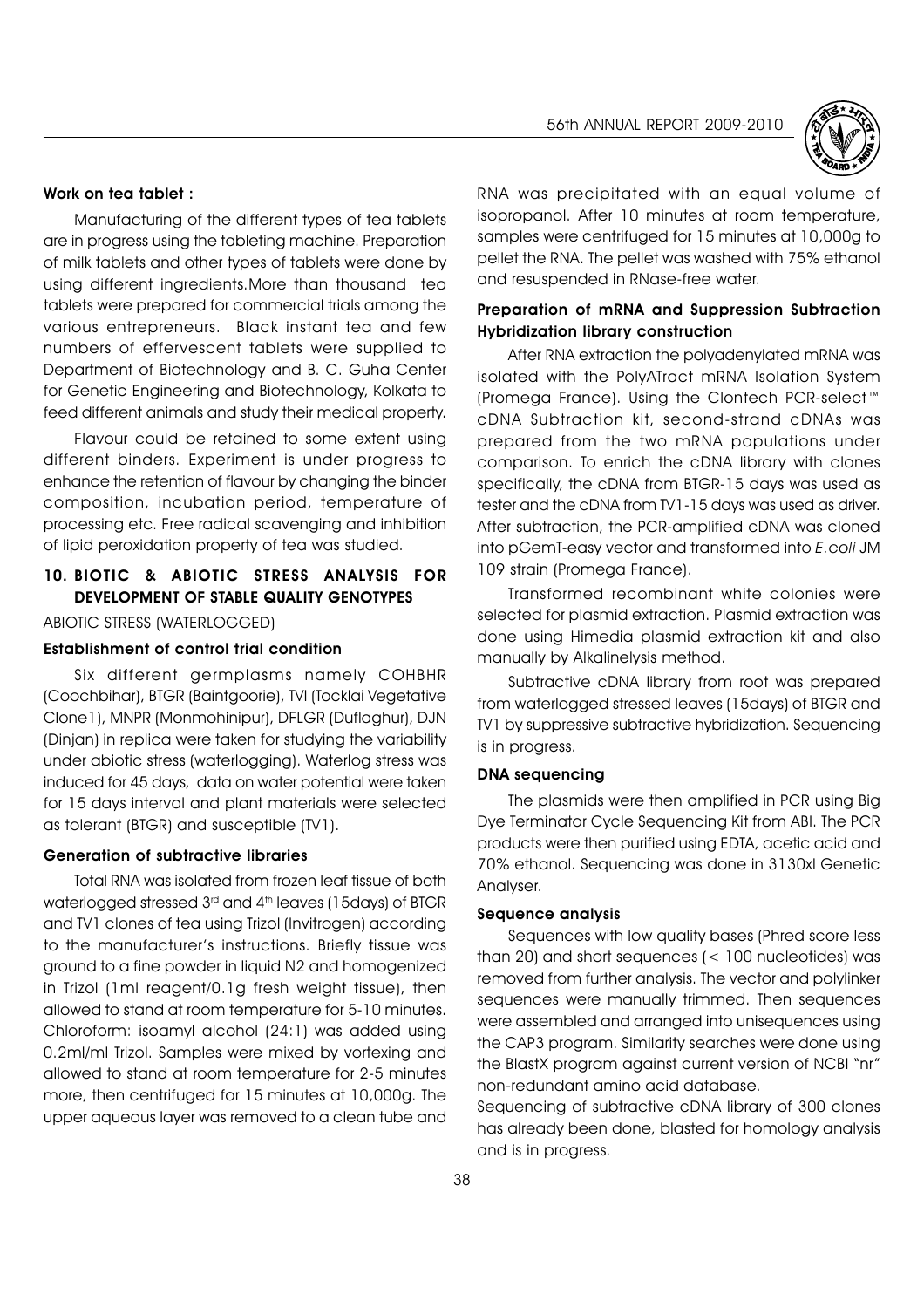

Subtractive cDNA library from root was prepared from waterlogged stressed leaves (15days) of BTGR and TV1 by suppressive subtractive hybridization. Sequencing is in progress.

# BIOTIC STRESS (HELOPELTIS INFESTATION)

# Establishment of control trial condition

Infested and non-infested T3E3 clone of tea was taken for studying the variability under biotic stress (Helopeltis).

## Generation of subtractive libraries

Total RNA was isolated from frozen leaf tissue of both infested and noninfested tea plants using Trizol (Invitrogen) according to the manufacturer's instructions. Briefly tissue was ground to a fine powder in liquid N2 and homogenized in Trizol (1ml reagent/0.1g fresh weight tissue), then allowed to stand at room temperature for 5-10 minutes. Chloroform: isoamyl alcohol (24:1) was added using 0.2ml/ml Trizol. Samples were mixed by vortexing and allowed to stand at room temperature for 2-5 minutes more, then centrifuged for 15 minutes at 10,000g. The upper aqueous layer was removed to a clean tube and RNA was precipitated with an equal volume of isopropanol. After 10 minutes at room temperature, samples were centrifuged for 15 minutes at 10,000g to pellet the RNA. The pellet was washed with 75% ethanol and resuspended in RNasefree water.

## Preparation of mRNA and Suppression Subtraction Hybridization library construction

After RNA extraction the polyadenylated mRNA was isolated with the PolyATract mRNA Isolation System (Promega France). Using the Clontech PCR-select™ cDNA Subtraction kit, second-strand cDNAs was prepared from the two mRNA populations under comparison. To enrich the cDNA library with clones specifically, the cDNA from infected plants was used as tester and the cDNA from non infected plants was used as driver. After subtraction, the PCR-amplified cDNA was cloned into pGemT-easy vector and transformed into E.coli JM 109 strain (Promega France).

Transformed recombinant white colonies were

selected for plasmid extraction. Plasmid extraction was done using Himedia plasmid extraction kit and also manually by Alkaline lysis method.

#### DNA sequencing

The plasmids were then amplified in PCR using Big Dye Terminator Cycle Sequencing Kit from ABI. The PCR products were then purified using EDTA, acetic acid and 70% ethanol. Sequencing was done in 3130xl Genetic Analyser.

#### Sequence analysis

Sequences with low quality bases (Phred score less than 20) and short sequences (< 100 nucleotides) was removed from further analysis. The vector and polylinker sequences were manually trimmed. Then sequences were assembled and arranged into unisequences using the CAP3 program. Similarity searches were done using the BlastX program against current version of NCBI "nr" non-redundant amino acid database.

# 11. MOLECULAR BASIS OF STRESS LINKED BIOCHEMICAL CHANGES DURING PROCESSING OF TEA SHOOTS AND THEIR RELATION TO THE QUALITY OF MADE TEA

In this study three different range of temperature for the above study were taken into consideration i.e. (T<sub>1</sub> (25 $\pm$ 1), T<sub>2</sub> (30 $\pm$ 1) and T<sub>3</sub> (35 $\pm$ 1).Six cultivars for the withering i.e. TV-1, TV-9, TV-23, S3A/3, Betjan and Tingamira were taken. Four different cultivars for fermentation study, TV-1, TV-23, TV26, T3E/3 were taken.Enzyme activity of polyphenol oxidase (PPO) and peroxidase (PO) were studied at different hours during withering under moisture and temperature stress. Biochemical parameter of the made tea processed under different withering and fermentation conditions were assessed. Two types of withering condition were maintained at three different temperature as follows :

W<sub>1</sub> – 5 hrs to 6 hrs chemical withering and 6 hrs to 7  $\,$ hrs physical withering.

 $\mathsf{W}_2^{\vphantom{\dagger}}$  – 12 hrs chemical and physical withering.

Catechin degradation in relation to enzyme (PPO, PO) activity and pigment formation was studied during fermentation at different temperature as well as different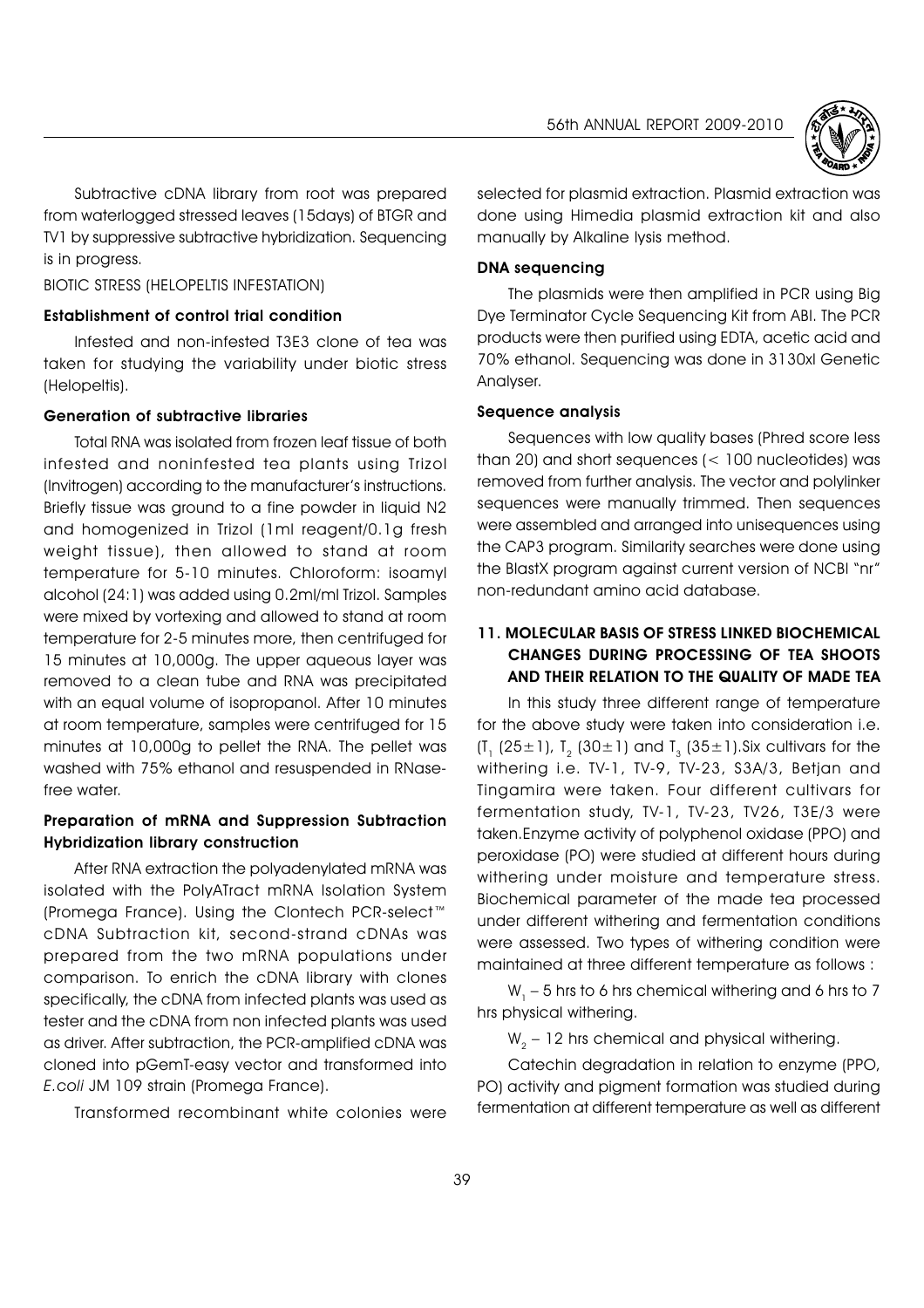

time interval.

#### Enzyme assay :

The activities of the oxidative enzymes such as polyphenol oxidase (PPO) and peroxidase (PO) of different cultivars were estimated.

# Assay for Polyphenol oxidase (PPO) Activity :

PPO activity was measured as the rate of increase of absorbance colorimetrically at 410 nm with pyrogallol as a substrate. Enzyme activity was finally expressed as unit/mg protein. Unit of enzyme was equivalent to the change in absorbance as per minute.

### Assay of Peroxidase (PO) Activity :

Peroxidase activity was measured by using guaicol as a substrate The activity of the enzyme was measured similarly from the rate of increase in absorbance at 430nm and expressed as unit/mg protein.

In tea processing, tea shoots are subjected to different types of stress such as moisture stress, temperature stress, mechanical stress etc. Our objective during tea processing were focused to regulate various stresses by monitoring overall processing conditions. It is known that different biochemical regulatory mechanism primarily function to cope up with various stresses which tea shoots come across during processing. As a part of our objective we have concentrated our study to see the variation of some oxidative enzymes during processing under different temperature and moisture stress and their effect on quality.

From the study it was observed that increase in withering temperature and rate of loss of moisture influence the enzyme activity to greater extent. Increase in moisture as well as temperature stress results in decline of PPO activity at the end of withering while contrary to that there was an increase in the level of peroxidase activity. The variation of enzyme activity at different temperature was found to effect the formation of the theaflavins specially gallated derivatives of the TF with the reduction of brightness and briskness. It is due to degradation of EGCG along with other catechins during withering. The detrimental affect of temperature could be reduced by restricting the moisture loss in the first half of withering. The formation of TR1 was also reduced at higher temperature. Rise of withering temperature was found to influence the optimum fermentation time of each cultivars. It was found to reduce by 10 – 20 minutes depending upon cultivars.

Increase in fermentation temperature increased degradation of catechin in early part of the fermentation. Rate of EGCG and EGC degradation were found to be more significant in comparison to other catechins. The variation of degradation pattern is found to influence significantly in the formation of Gallated theaflavin along with TRI (low molecular wt). From the study it was observed the TV-1 and T3E/3 produced best cup at low temperature i.e. T $_{\textrm{\tiny{\tiny{1}}} }$  while TV-23 and TV-26 produces best at the temperature around T $_{\textrm{\tiny{2}}}$ .

Thus cultivar having the fast fermenting character produces better cup at low temperature such as TV-1, T3E3. However, slower fermenting cultivar produces better cup at slightly higher temperature e.g. TV-26. Enzyme activity may be one of the factor for the same.

High temperature withering is detrimental to quality. Brightness, briskness and overall cup character is effected.Degradation of gallocatechin is found to be significantly higher in initial part of fermentation in comparison to other catechins. Formation of theaflavin mono and digallate decreased considerably with increase in temperature i.e. at T $_{\scriptscriptstyle 3}$ . Optimum temperature during fermentation is found to be cultivar specific.

# 12. ESTABLISHING A PESTICIDE RESIDUE TESTING **LABORATORY**

The project was initiated at the premises of Tea Research Association, Kolkata, w.e.f., 1st May 2009 and during this one year of the project the progress made is given below under different heads:

#### Site selection

During the period under report, the laboratory site has been selected and the laboratory is proposed to be housed in a floor area of approximately 763.56 Sq ft in a building adjacent to the TRA Kolkata office at 9<sup>th</sup> Floor, 113 Park street.

Manpower position : Three sanctioned posts have been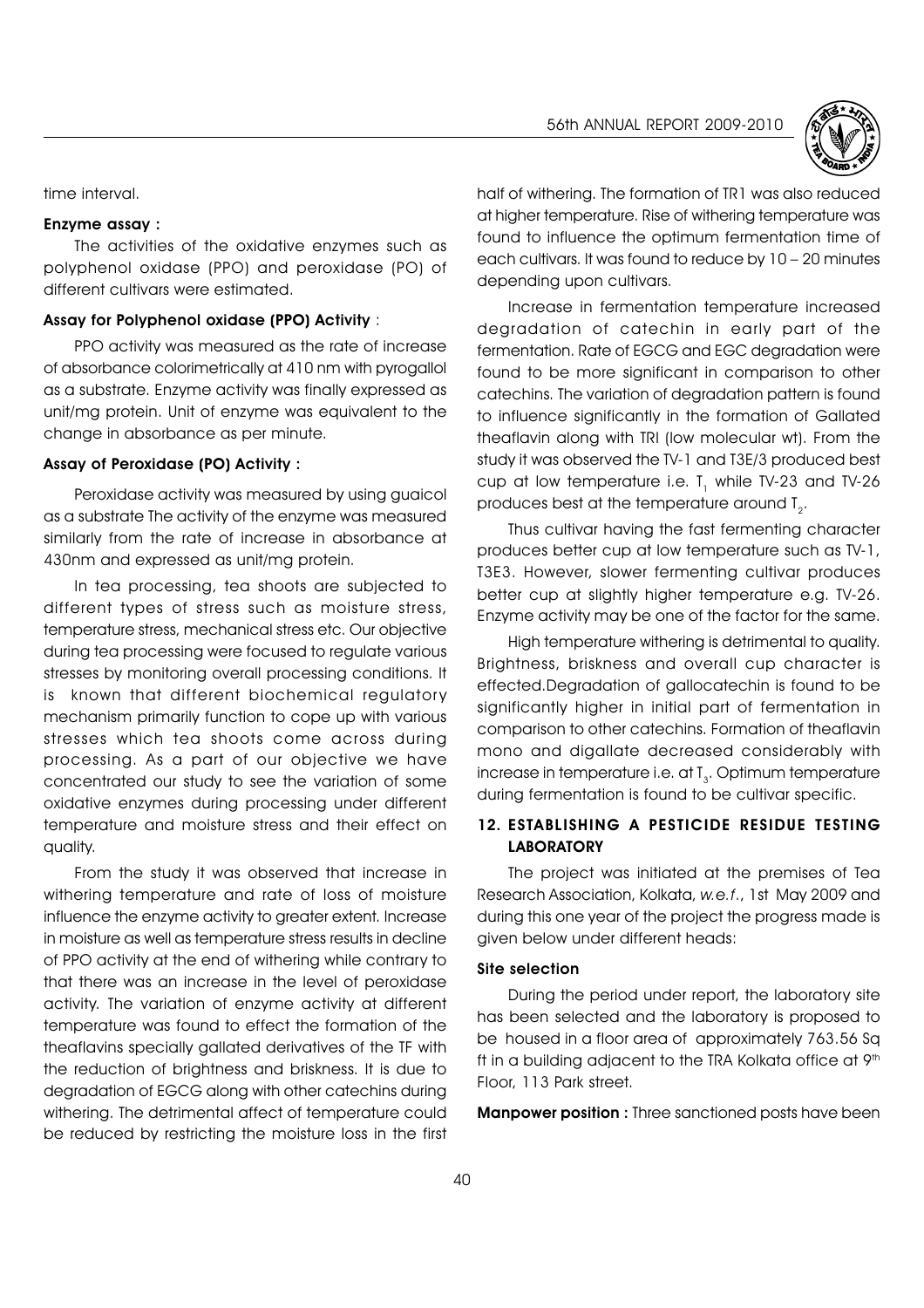

filled up .

#### Procurement of equipment

Tenders were floated for equipments and necessary procedures followed for procuring equipment sanctioned in the project.

# Renovation work

The site of the laboratory is under renovation at 113 Park Street which will be ready by October 2010 as per the layout. The floor tiles have been fixed and concealed electrical and plumbing lines have been put in place. By October-November 2010, the major equipment are also expected to be installed in this site.

# TRA-NAGRAKATA PROJECTS

# 13. CURRENT PEST PROBLEM IN TEA OF NORTH BENGAL AND THEIR POSSIBLE MANAGEMENT STUDIES

The Jr. Entomologist has been appointed. One Jr. Research Fellow and one Field Assistant have been selected.

BOD Incubator and UPS have been purchased. Purchase of other equipment is also in progress.

Different insecticides were evaluated against looper caterpillar complex and other tea pests.

Studies on natural enemies has been started to exploit natural mortality factors.

A series of workshops on looper caterpillar management have been conducted for the grass root level workers and the executives.

A special bulletin has been published on looper caterpillar management.

# 14. STUDIES ON DROUGHT IN TEA AREAS OF DOOARS AND TERAI IN RESPECT OF SOIL PROPERTIES, PHYSIOLOGY AND YIELD WITH A VIEW TO SCHEDULE IRRIGATION IN A COST EFFECTIVE WAY

Recruitment of Jr. Research Fellow and Field Assistant is yet to be done as there were no candidates in first advertisement. The process has been repeated.

Tensiometer has been purchased. The process to purchase the other equipments is on.

One experiment on irrigation has been laid out and

treatments have been imposed.

# 15. STUDY THE BIOCHEMICAL ASPECTS OF TEA PROCESSING IN RESPECT OF CTC AS WELL AS GREEN TEA MANUFACTURE

One Jr. Research Fellow has been appointed.

Green tea samples have been manufactured from different planting material in the existing miniature factory and bio-chemical analysis of made tea sample was initiated.

Purchase of machinery in the manufacturing unit is on to improve the existing miniature factory at Nagrakata including one ECM (Environmentally Controlled Manufacture) Unit.

# B.C.GUHA CENTRE (CALCUTTA UNIVERSITY) PROJECT

16. Evaluation of the health beneficiary effects of tea products and modulatory role of tea flavonoids on emphysematous lung damage for the formulation of a high potency tea tablet.

The project was initiated after receiving the funds on and from December 1, 2009. The first three to four months involved appointment of a Research Scholar, procurement of instruments and chemicals for the project and thereafter some basic standardizing experiments to study the modulatory role of tea extracts on the cigarette smoke-treated guinea pigs with respect to emphysematous lung damage and apoptosis.

## Experiments Conducted:

Guinea pigs as animal model procured and treatment initiated as per proposed protocol:

- i. Male short hair guinea pigs weighing 350-450 g were used for all experiments. All animal treatment procedures met the NIH guidelines (NIH Guidelines for Care and use of Laboratory animals, 1985) and Institutional Animal Ethics committee guidelines).
- ii. Exposure of Guinea Pigs to Cigarette Smoke (CS) - The guinea pigs were fed vitamin C-free diet for 7 days to minimize the vitamin C level of tissues (Chatterjee, 1961, 1973 and Panda, 2000). This is because vitamin C is a potential inhibitor of CS induced protein modification (Panda et.al., 1999,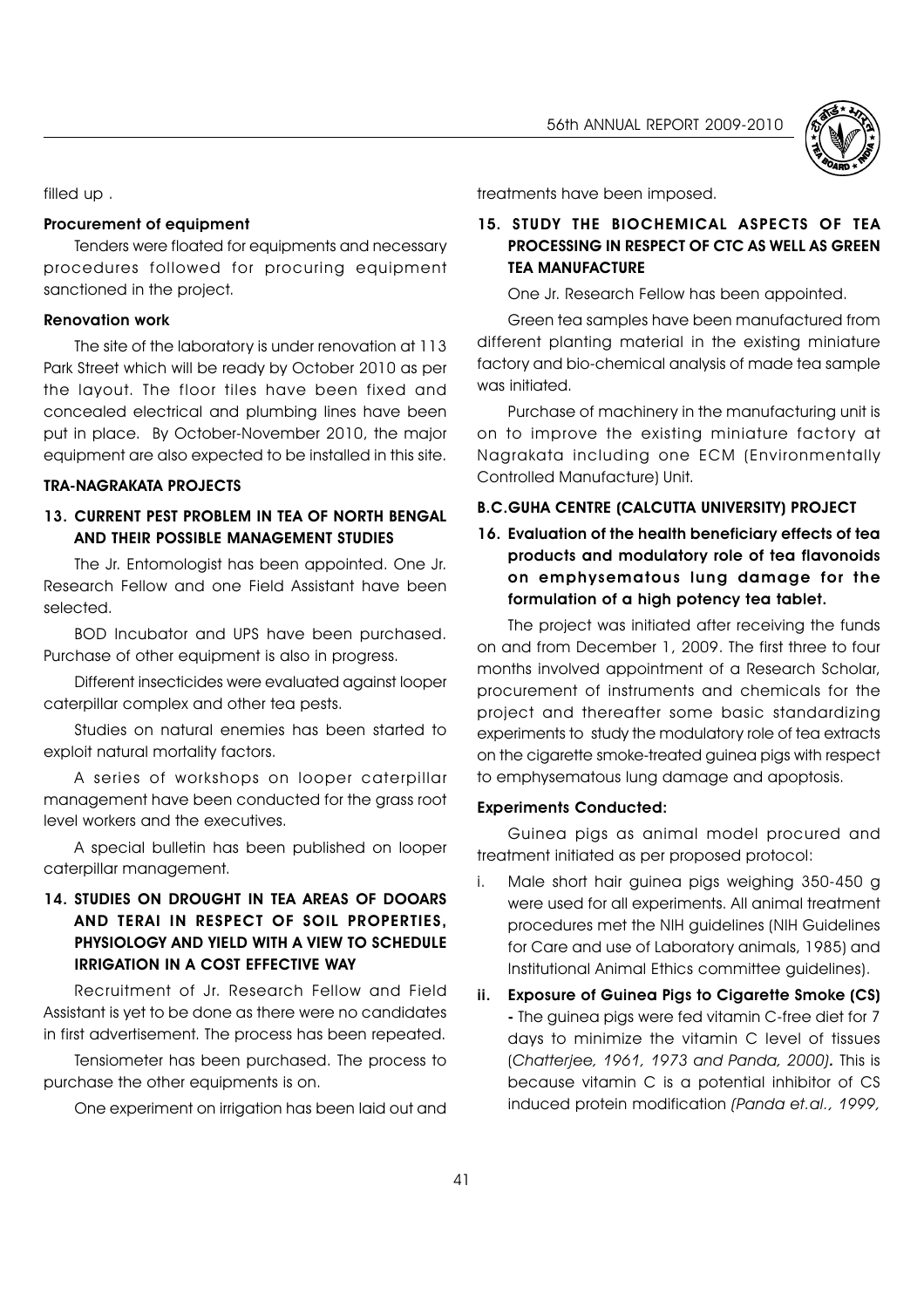

2000, 2001), which would otherwise counteract the damaging effect of CS.

- iii. Preparation of Tea Infusion  $-0.5$  grams of black tea were added to 10 ml of boiling water, brewed for 5 min, cooled to room temperature and filtered. The filtrate has been designated as BT.
- iv. Treatment of Animals : The guinea pigs were divided into the following experimental groups (n  $=$  4/group). Air: exposed to air and given water to drink; CS: exposed to CS and given water to drink;  $CS + BT$  (black tea) infusion: exposed to CS and given the BT infusion (0.5 g/10 ml) to drink instead of water; BT: exposed to air and given the BT infusion to drink. The tea infusion was freshly prepared and replaced every morning and evening. The amount of tea infusion (5% solution) consumed per guinea pig per day was approximately 10 ml.After feeding vitamin C-free diet for 7 days following exposure to air / only CS/ CS+BT / only BT up to 60 days, all sham controls and the experimental guinea pigs were deprived of food overnight and sacrificed next day by diethyl ether inhalation. The lungs were then excised immediately and processed for analysis. Such data was collected at 0, 7, 15, 30, 45 and 60 days of treatment.

The preliminary standardization experiments started during January 2010 – March 2010 using guinea pig models on cigarette smoke induced emphysematous lung damage and apoptosis and the modulatory role of black tea (BT) infusion on such damage were completed and the data collected and processed. The validation of HPLCbased analysis protocols for the assessment of the level of important tea antioxidants like cathechins, theaflavins in black tea infusions and animal tissue extracts and blood were also initiated. Most importantly, a visit was made to the Tea Research Association (TRA), Tocklai Experimental Station and the modalities of collaboration with TRA discussed and finalized. Instant tea tablets as well as an instant tea powder (apparently three times concentrated compared to black tea infusion) were provided to us by our collaborators which are being presently assessed for their biological/antioxidant efficacy compared to black tea infusion.

# Analytical HPLC Analysis of Black Tea Infusion and Tea Antioxidants-

The optimal mobile phase for the separation of tea component and determine the concentration of these in black tea preparation was a gradient system consisting of solvent A (degassed & deionized water) and solvent B (100% acetonitrile) These components were eluted from the column at 25 °C with a linear gradient of solvent B starting from 5% to 95% in 60min and also at 5% to 65% in 60 min at a flow rate of 1.0 ml/min. The peaks were monitored by a photodiode array UV detector at 270 nm. The peaks were confirmed by the retention times of authentic samples and mass.

# Assessment of emphysematous lung damage in guinea pigs exposed to CS and its prevention by black tea

Histopathology profiles show that when the guinea pigs are exposed to CS for 15, 30 and 60 days at an exposure rate of 5 cigarettes (2 puffs/cigarette)/guinea pig/day and given water as the drink, there is marked damage in lung cells, as evidenced by morphometric change and enlargement of airspaces as compared to guinea pigs exposed to air and given water as the drink. When the guinea pigs are exposed to 30 and 60 days CS and given BT infusion as the drink such change is markedly reduced. No significant lung cell damage is observed in the guinea pigs exposed to air and given BT as the drink The results confirm that compared to CS exposure alone, the increase in alveolar air space is significantly prevented when the CS expose to guinea pigs are given BT infusion along with smoke exposure.

# Assessment of apoptosis of lung cells exposed to CS and its prevention by tea:

The paraffin embedded tissue sections  $(5 \text{ in})$  were deparaffinized, washed and permeabilised .The tunnel reaction was carried out using "In situ cell death detection kit, fluorescein" (Roche) according to manufacture's instruction. After reaction, the slides were washed with PBS and DNA fragmentation was detected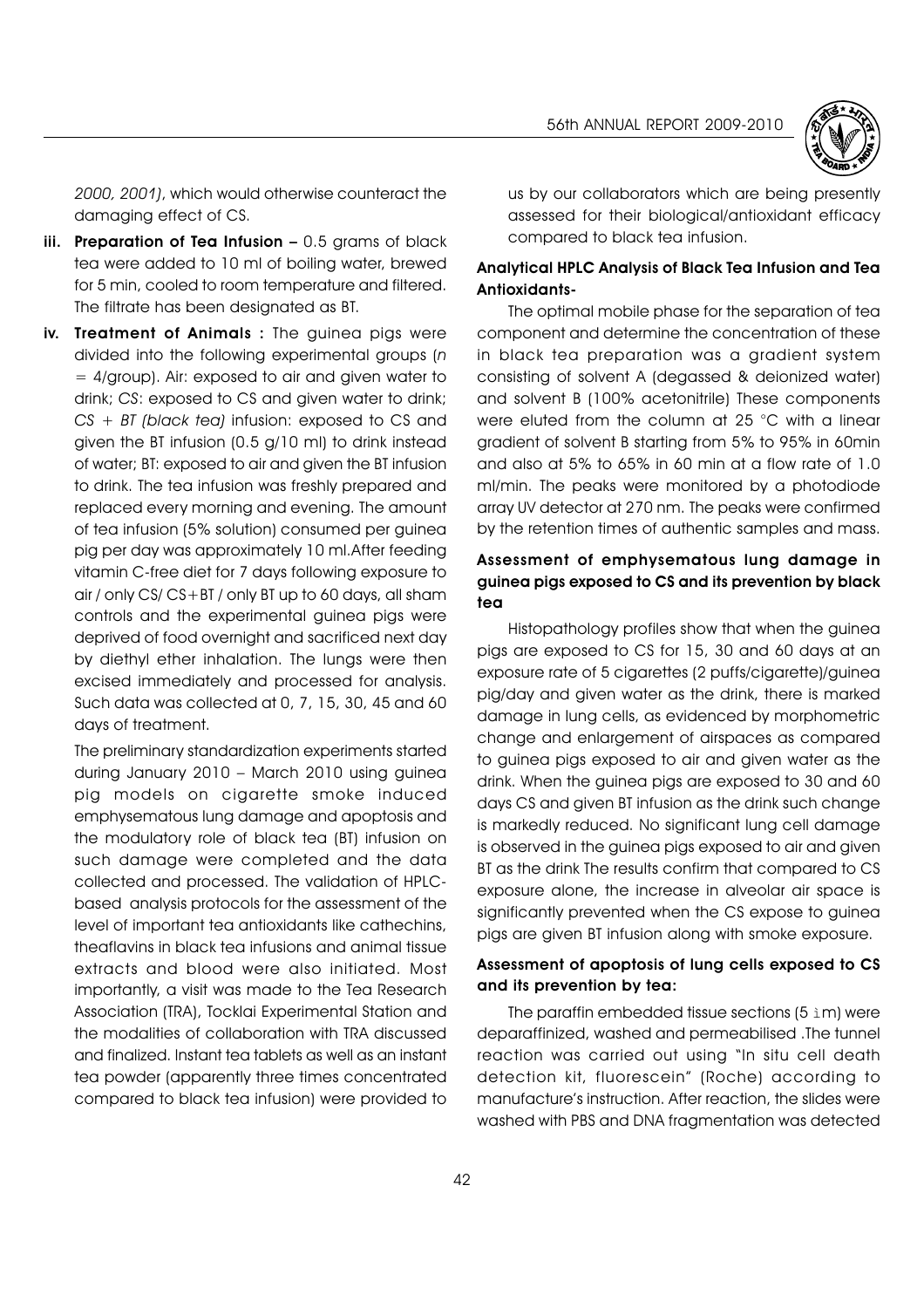

by labeling with fluorescein labelled dUTP using terminal deoxynucleotidyl transferase. The cells were examined using a fluorescence microscope (Olympus Bx40) at excitation wavelength of 488 nm. Digital images were captured with CCD camera (Olympus; magnification,  $\times$ 10). The nuclei were counted by counter staining with 4', 6'- diamidino-2-phenylindole (DAPI) at excitation wavelength, 350 nm. Two fields per section of four independent sections in each group were evaluated.

## IIT-KHARAGPUR PROJECT :

# 17. STANDARDIZATION OF PROCESS PARAMETERS FOR MACHINERY DEVELOPMENT IN WITHERING, MACERATION, ROLLING, FERMENTATION AND DRYING OF TEA.

A new infrastructure facility comprising of tea processing unit, tea analytical laboratory, workshop and an office complex is in the process of development. A building with floor area of about 432.4 m $^2$  (4654.3  $\mathsf{sq}$ ft) is under construction at the farm complex of Agricultural and Food Engineering Department. The building, when completed will house a biochemical lab (63 m² i.e. 678 sq ft), a workshop (229 m²i.e. 2465 sq ft) and an office space (38 m $^{\rm 2}$  i.e. 409 sq ft). The civil construction, plumbing and electrical works are in progress.

#### Development of Withering Trough

To study the effect of operating parameters of withering on quality of made tea, a withering trough has been designed. The withering trough will be made up of stainless steel. Length of the trough is 15.25 m and the cross-section of the inner space  $0.6$  m  $\times$   $0.6$ m.

# Development of Leaf Pre-Cutter and Single Cut Maceration Device

Leaf pre-cutting unit: Before feeding tea leaf to the single cut maceration device, it was required to be cut to a small size. The leaf pre-cutting unit had a screw conveyor of 8 cm diameter and 13 cm length. The pitch of the screw was 65 mm at the feed and 28 mm at the discharge end.

Single cut maceration device: A bench scale single cut device for the maceration of leaves was developed. The device consists of a bench scale macerator unit having rotors for cutting the leaves and a 10 hp motor to rotate the vertical shaft of the rotor. Macerated tea leaves along with high velocity air were discharged from the outlet of the unit.

#### Development of Continuous Rolling Devices

Three types of continuous rolling devices are under development. They are: (i) Screw type rolling device, (ii) Flat belt tea roller and (iii) Rotocone tea roller. The working of the devices is described below.

# Controlled Environmental Set Up for Withering, Fermentation and Drying

For manufacturing of black tea, cellular integrity of tea shoots is disrupted. The substrates (polyphenols) and enzymes (polyphenoloxidase and peroxidase) that are present within the cells are mixed up. This results in initiation of a series of biochemical and chemical reactions with the uptake of atmospheric oxygen and formation of oxidized polyphenolic compounds, which characterizes tea with typical aroma and taste. Since most of the biochemical reactions occurring in this stage are oxidative in nature, consumption of oxygen by the macerated tea leaf is a critical parameter to determine the extent of oxidation. Oxidation and polymerization of catechins leads to formation of theaflavins, thearubigin and other highly polymerized substances. These compounds contribute to strength, colour, and astringency of tea liquor.

Measuring  ${\sf O}_{_2}$  uptake and CO $_{_2}$  production during oxidation: Preliminary experiments on oxygen consumption and carbon-dioxide production during oxidation of withered and macerated tea leaves was conducted inside an air tight chamber made of Perspex sheet.

Drying of tea in through flow dryer: Experiments were conducted on drying of CTC tea in a laboratory fluid bed dryer. Fresh leaves were withered for 14 – 16 h in ambient condition and then macerated using a colloidal mill. Macerated tea leaves were manually pressed through square mesh sieve having hole size of 2.73 mm square to obtain tea granules, which resembled like CTC tea. Granulated tea was spread to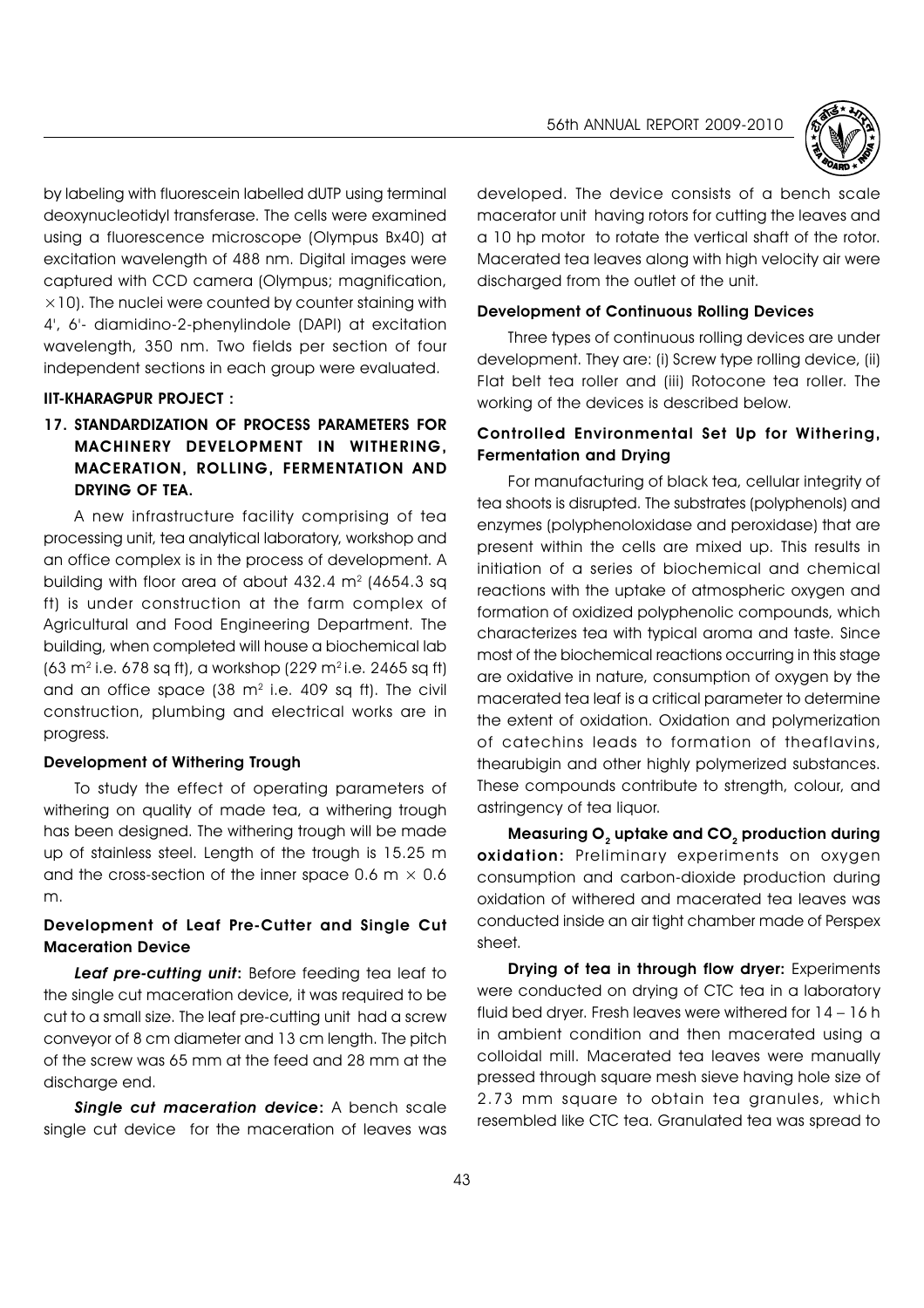

2.5 cm thickness on a tray and was allowed to oxidize for 100 to 110 min at ambient condition. A through flow drying set up was used for the drying of oxidized CTC tea.

Vacuum drying : Quality of made tea is largely dependent on the final step of processing, i.e., drying. Drying at lower temperatures helps in better retention of aroma and flavour of several food products. Vacuum dryer can be used for the drying of tea at low temperature. Effect of absolute pressure inside the dryer on the quality of final product was studied.

Preliminary experiments on vacuum drying and atmospheric hot air drying of tea leaves were carried out using a laboratory vacuum oven and a tray dryer. Direction of air flow in the tray dryer was parallel to the tray surface. Fresh tea shoots were plucked from the tea garden of the department and kept overnight for 14 – 16 h for withering. Withered tea leaf was macerated using a colloidal mill. Macerated leaf was then passed through a sieve with square holes to form CTC tea granules. These tea granules were kept on a tray for 70 – 100 min for oxidation. Oxidized tea granules were dried in vacuum oven and tray dryer at 85  $\degree$ C and 65  $\degree$ C temperatures. An absolute pressure of 13.55 kPa (which corresponds to 26 inches Hg vacuum) was used in vacuum dryer. Moisture content of tea samples at 10 min interval was calculated from its weight and initial moisture content of the sample.

#### C-DAC PROJECT

# 18. CORPUS CREATION OF MEASUREABLE PHYSICAL PARAMETERS OF INDIAN TEA

#### Corpus Specification:

The corpus specification design requires the following issues to be studied:

Specify Geographical regions/ Tea gardens from where data to be collected : For ease of research and operational convenience four specific tea growing regions were selected based on different agro climatic conditions, i.e. northeast, east, north and south India. More precisely, in north east, region of north Assam, south Assam have been earmarked ; in east, gardens in Terrai and Dooars have been identified; In north India

one garden in Kangra Hill was identified; and in south India, the ENV system will be set up at two or more gardens/ TRI advisory centers at Annamalai hills and Nilgiri hills.

The data-list : The design of the list of items to be collected constitutes one of the most important steps in the data collection exercise. Due to the variability of agro-climatic zones, leaf quality/ plucking styles, different tea clone type, tea processing practices, consumer requirements, all variations in the range of data to be captured, the data-list should be large enough to incorporate not only all of the varieties in the tea clone/ grades but any important "co-related taster score" also.

Number of trials : Collecting multiple instances of each data-item per clone /season /sample / Taster is important for several reasons. First, electronic tea tasting by E-Nose or E-Vision requires training and testing on different samples of wide variation (full scoring range i.e. best to worst) by the same tea taster. Second, the collection of multiple trials serves as an insurance against taster errors/ biased ness, and accidental loss of data. Again, a balance is needed between collection of additional trials and validation time and effort per tea taster.

Selection of Tea Taster : One of the major involvements for creation of tea corpus will be Tea Taster. Data for the tea corpus will contain basically electronic evaluation of Tea Tasting by e-Nose and e-Vision system. The working principle of the ENV system lies on the training the known tea samples by the tea taster score and testing the unknown samples using the trained data set. If tea taster is consistent and reliable, the accuracy of the system and performance will be increased.

Data validation methodology (Screening of raw data): Raw data collected in different gardens/ tea tasting lab/ research centers, need to be validated / authenticated either manually or automatically using software before storing into the actual database (corpus) located at centralized server. It will check the data integrity, completeness and eliminate incomplete testing result/ data set, repetition etc.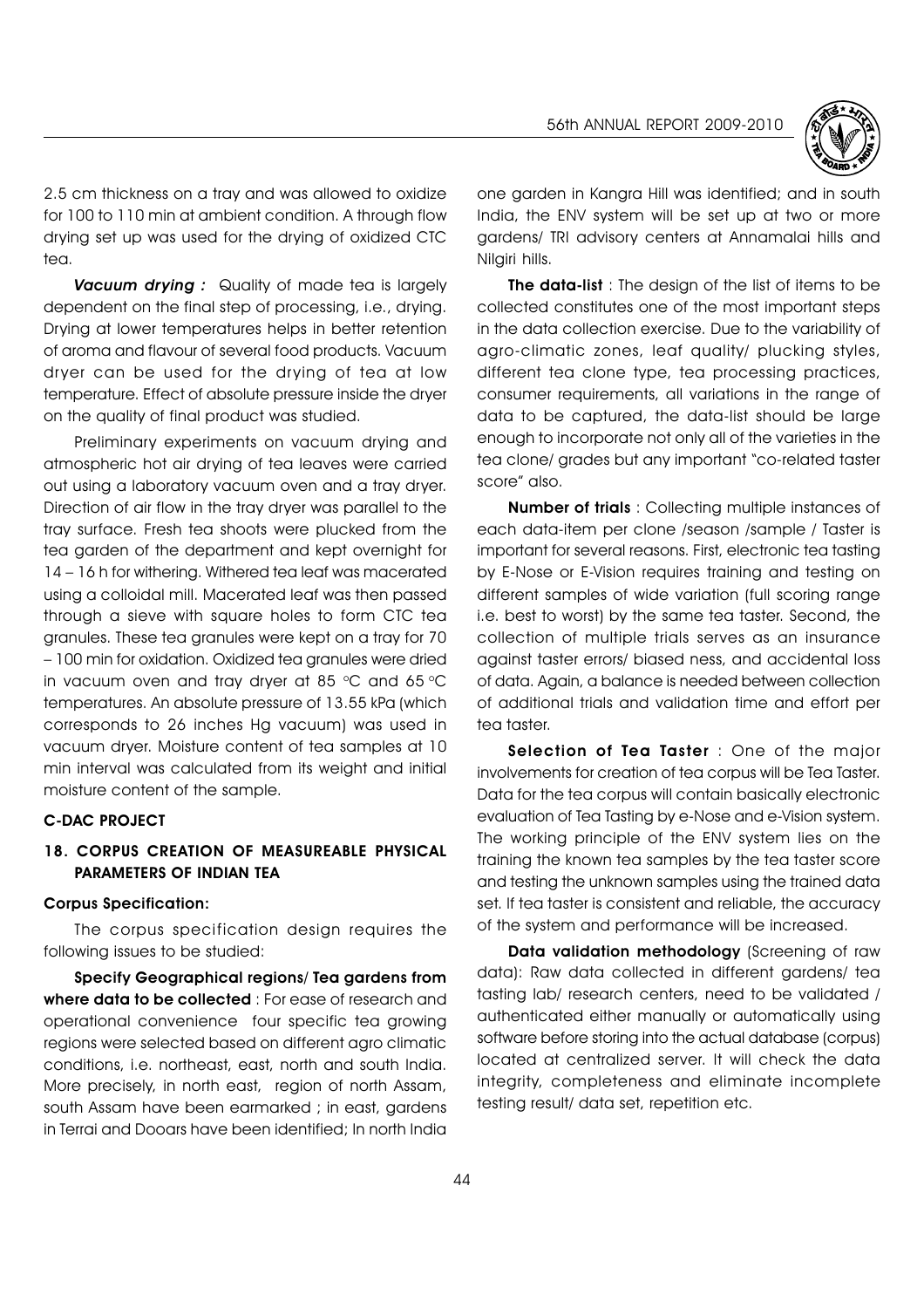

#### Identification of data Collection centers

After consultation with Tea Board/TRA/TRF (UPASI), following tea gardens/ institutes/ research organizations have been identified for pilot level data collection for creation of tea quality corpus.

Name of the institutes are as follows :

- 1. Tea Research Association, Tocklai at Jorhat, Assam to cover North East Upper Assam Tea Standard.
- 2. IHBT, Palampur to cover Kangra Valley Standard.
- 3. Tea Research Foundation, TRF, UPASI, Valparai to cover wide range of varieties of South Indian Tea
- 4. Tripura Govt. Tea Factory, Tripura to cover lower Assam range.
- 5. Tezpur University, Tezpur Assam.
- 6. Darjeeling Tea Research Foundation, DTR & DC, Darjeeling to cover Darjeeling Tea varieties.

Hardware development : 6 (Six) Nos of ENV Systems have already been fabricated & tested in our laboratory.

System Installation : We have already installed our system for initial data collection in the following gardens/ research organizations.

Tea Research Association, Tocklai, IHBT, Palampur , Tea Research Foundation, TRF, UPASI, Valparai , Tripura Govt. Tea Factory, Tripura, Tezpur University, Tezpur Assam, Darjeeling Tea Research Foundation, DTR & DC, Indian Institute of Technology, IIT, Kharagpur may be considered.

Software development : Remote client ENV Software has been developed for transmitting of tea tasting data from the client PC to the centralized server PC through Internet. This software is responsible for automatic data transfer from remote PC to the centralized server PC in a regular interval. This software accumulates all the tea testing data & put in a folder in the remote PC. Then folder data is compressed using 7zip loss less data compression technique. This compressed data is sent to the server using FTP data transfer technique. We have already deployed this software to the user premises. Data has been successfully transferred from IHBT, Palampur, Tezpur University, TRA Jorhat to C-DAC Kolkata centralized data server. Another software has been developed for importing server data to the database. MySQL database is using for data storing. Above software is already tested in our laboratory. For presenting the corpus data we are developing a web portal with flexibility to searching tea quality data, down load etc.

# Evaluating quality of Finished Tea using ENV system and co-relating with tea taster:

A pilot level experiment has been initiated in C-DAC, Kolkata for evaluating tea quality using existing ENV System as well as manual evaluation has been performed by a professional tea taster. For the above purpose, one visiting tea taster has been recruited as consultant. Total 162 number of CTC tea samples have been tested in our laboratory and the testing data collected by the ENV system has been stored in the corpus database. This process is helpful for initial trail with corpus software before final deployment in the filed.

# DTR & DC PROJECTS

# 19. NITROGEN MINERALIZATION OF ORGANIC MATTER IN ACID SOILS OF TEA (Camellia sinensis L.) IN NORTHERN DISTRICTS OF WEST BENGAL

Analysis of organic matters viz. vermicompost (VC), raw cow dung (RCD), farm yard manure (FYM), poultry manure (PM), fish meal (FM), tannery waste (TW) and mustard cake (MC) were done for total organic carbon (TOC**),** NH<sub>4</sub>-N, NO<sub>3</sub>-N, total nitrogen (TN), total organic nitrogen (TON), total-P, total-K, water soluble carbon (WSC), hot water soluble carbon(HWSC), ash etc.

Aerobic carbon mineralization of organics was investigated for 35 days.Anaerobic nitrogen mineralization of organic matters was also studied for 7, 14 and 21 days.

A new set of 15 (fifteen) organic matters i.e. Poultry manure, Vermi-Compost, Fish Meal, Farm Yard manure MBM-2,Organomax, Copra Cake, Karanja Cake, Neem Cake, Mustard deoiled Cake, Ground nut deoiled cake, Rice Bran deoiled cake, Til cake, Mahua Cake, Soya Deoiled cake were included for the study.

Nutrient content and quality of organic matters were assayed. The quality parameters include moisture percentage, ash content, ammonium-N, nitrate/ nitrite-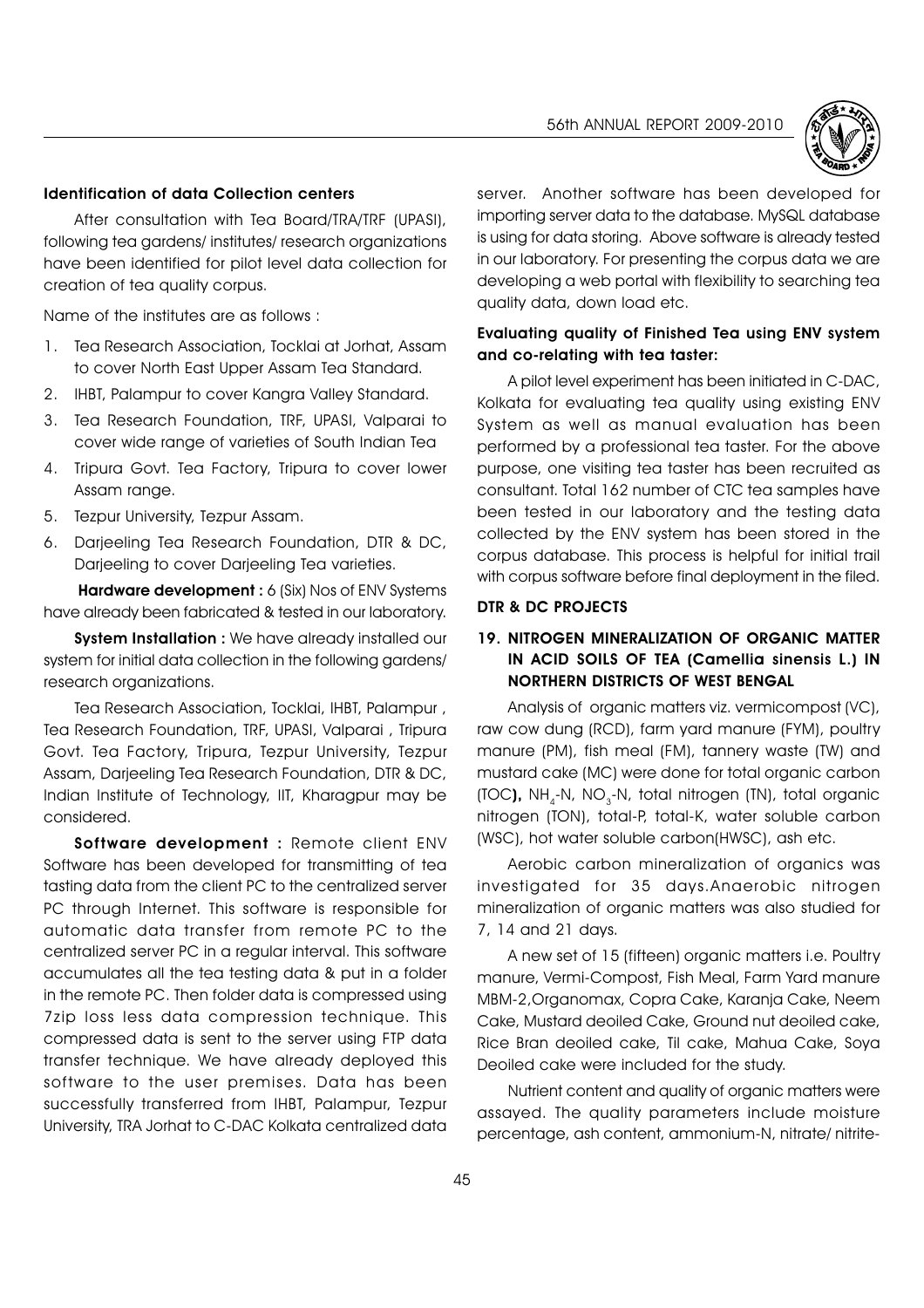

N, total nitrogen, mineral nitrogen, organic nitrogen, total phosphorus, total potassium, total organic carbon, total sulphur, C/N, C/S ratio, micronutrients (copper, zinc, iron and manganese), heavy metal (nickel, chromium and cadmium) content.

Anaerobic nitrogen mineralization from all the 15 organic matters for 2, 4 and 7 days of incubation at 40<sup>o</sup>C have been completed including the analysis of Ammonium-N, Nitrate/Nitrite-N at each interval.Cmineralization of 15 organics has been completed and the same has been done for three months.

# 20. DEVELOPMENT OF PHOSPHATE SOLUBILIZING BIOFERTILIZER FOR TEA (CAMELLIA SINENSIS L.) IN ACID SOILS OF NORTH BENGAL

Eighty one (81) soil samples were collected from tea gardens of different elevations.Totally 300 cultures were isolated from 81 soil samples.Out of 300 cultures, approximately 27 bacteria and 21fungi have been selected as potential phosphate solubilizer based on clearing zone on tri-calcium phosphate containing solid media.

Sixteen (16) bacteria and eighteen (18) fungi have been evaluated on the basis of on tri-calcium phosphate solubilization in liquid culture.Further isolation of phosphate solubilizing microorganisms has been completed for another 50 soil samples collected from Darjeeling tea gardens. Totally, 155 bacteria were isolated from 50 soils.Out of 155 cultures, approximately 58 bacteria have been selected as potential phosphate solubilizer based on clearing zone on tri-calcium phosphate containing solid media.

Screening programme based on the Solubilization of tri-calcium phosphate Solubilization, Rock phosphate, Aluminium Phosphate and Ferric Phosphate in liquid culture have been completed for 49 bacterial cultures under laboratory condition. The screening programme was based on the solubilizing capacity after 5, 10 and 15 days of incubation.

All the cultures (PSB) have been tested for their ability to produce IAA but none of the cultures produce IAA in tryptophan amended media. On the basis of the insoluble phosphate solubilizing capacity eleven (11) bacterial isolates (T-1, T-5, T-8, T-20, T-30, T-33, T-38, T-40, T-52, T-56 and T-57) have been identified as potential solubilizer.Utilization of various carbohydrates by selected phosphate solubilizing bacteria has been completed.Growth performance of phosphate solubilizing microorganisms at low pH (4.0) has been completed for 9 isolates.

#### Regulatory Issues and Technological Support :

Research directorate of Tea Board has been pursuing regulatory issues of tea including fixation of MRL, addressing pesticide residue problem, iron filing, nature identical flavor and fixation of standards of instant tea etc. Essential technical support is being provided in the form of circular/notice etc. to the tea producers association, tea export association and tea merchant association obtaining technical information from different international organization and collecting/ collating data from the tea research laboratories. Tea Board attended various national (PFA, BIS, Shadow Committee etc) and international (Codex, ISO etc) meetings and participated in the deliberation for updating latest information/regulation and represents the concern of both the industry and government.

# Participation in the Council of Management/Board of Trustees/Scientific Advisory Committees:

Research directorate of Tea Board attended/ represented various research/scientific advisory committee, management council and planters committee of tea research institutes in the country for formulating, coordinating and evaluating tea research for the interest of the Indian tea industry.

Also Directors / Scientists of tea research institutes and Project Investigators of the all the 11<sup>th</sup> plan research schemes were invited to Tea Board for attending / presenting the progress report in the Tea Research Liaison Committee (TRLC) meeting. One such meeting was held in Tea Board in September, 2009 for the evaluation of the projects wherein representatives of the Industry and expert scientists were also invited.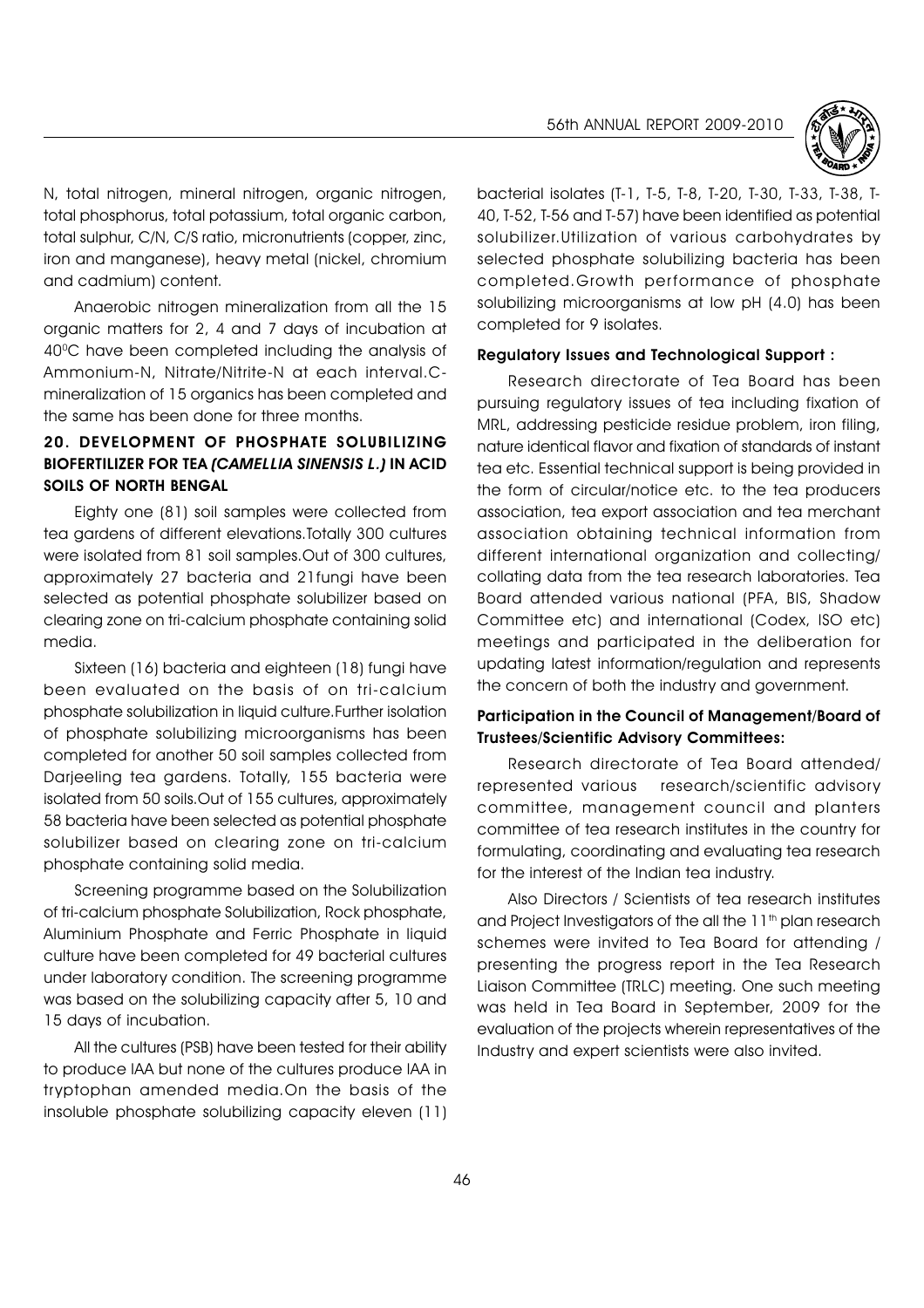



# TEA PROMOTION

#### Introduction

Exports of Tea increased in 2009-2010 in physical terms compared to the previous year, to the extent of 22.79 m. kgs. The value realization also registered an increase during 2009-2010 as compared to 2008-2009 to the extent of US\$.119.76 million on account of the higher unit price realization during 2009-2010 of US\$.2.99 per kg. as compared to US\$.2.72 per kg. during the previous year.

A major factor contributing to the increase in export of tea from India during 2009-2010 was largely the increased off take by countries like Iraq, Russia and Kazakhstan. Improvements were also noticed in the countries like Japan, Canada, Poland, USA, UAE, Pakistan, Sri Lanka, Kenya and Afghanistan during 2009-2010 as compared to the corresponding period of 2008-09. A decline in exports was seen in respect of UK, Germany, and A.R.E. (Egypt) as compared to the corresponding period of 2008-09.

Markets such as Russia/CIS, UK, A.R.E. (Egypt), UAE and Pakistan continued to be of vital importance. In keeping with the requirements of the export and domestic markets there was a focus on quality in a sustained manner. Quality control projects continued to be actively pursued along with implementation of ISO 3720 Standards and HACCP (Hazard Analysis & Critical Control Points). Efforts continued to persuade producers to increase production of exportable quality good teas of orthodox variety.

The Tea Board is organizing several promotional activities for domestic consumption of tea. They were mainly aimed at the youth, projecting tea as a lifestyle beverage and at housewives, propagating the health benefits of tea. However, the domestic generic effort was on a low key during 2009-2010 due to paucity of funds. For projecting the quality image of Indian tea, the Tea Board's outlet at Mumbai, the "Tea Centre" was revamped.

As part of tea promotion activities the transport subsidy scheme was continued. ` 1.50 per kg teas was reimbursed to tea exporters towards meeting additional transport and handling charges incurred for teas exported through I.C.D. Amingaon. In keeping with Ministry's MDA guidelines some nominal promotional assistance was provided to exporters. Regular promotional activities of the Board were also carried out including through participation in various trade and consumer Fairs and Exhibitions internationally.

#### The table below gives position of Indian teg exports over the last 3 years.

| Year    | Qtv<br>(in M Kgs) | Value<br>(in M US\$) | <b>Unit Price</b><br>(US <sup>5</sup> /kg)                |
|---------|-------------------|----------------------|-----------------------------------------------------------|
| 2007-08 | 185.32            | 469.59               | 2.53                                                      |
| 2008-09 | 190.64            | 518.04               | 2.72                                                      |
|         |                   |                      | 2009 he Board's export promotion weak is carried out from |

Head Office and through its foreign offices located at London, Moscow & Dubai.

## The present jurisdiction of the Board's Foreign offices is as under:

| LONDON | UK, Ireland, Norway, Sweden, Denmark<br>& Finland. Since the closure of Hamburg<br>Office from July 2002, the following<br>countries have come under the<br>jurisdiction of London Office: Belgium,<br>Luxemburg, Netherlands, France,<br>Germany, Italy, Spain, Portugal, Greece,<br>Austria, Switzerland, Malta, Cyprus, Poland<br>and the breakaway Republics of former<br>Yugoslavia such as Bosnia Herzegovina, |
|--------|----------------------------------------------------------------------------------------------------------------------------------------------------------------------------------------------------------------------------------------------------------------------------------------------------------------------------------------------------------------------------------------------------------------------|
|        | Croatia, Slovenia, Serbia, Montenegro<br>and Macedonia                                                                                                                                                                                                                                                                                                                                                               |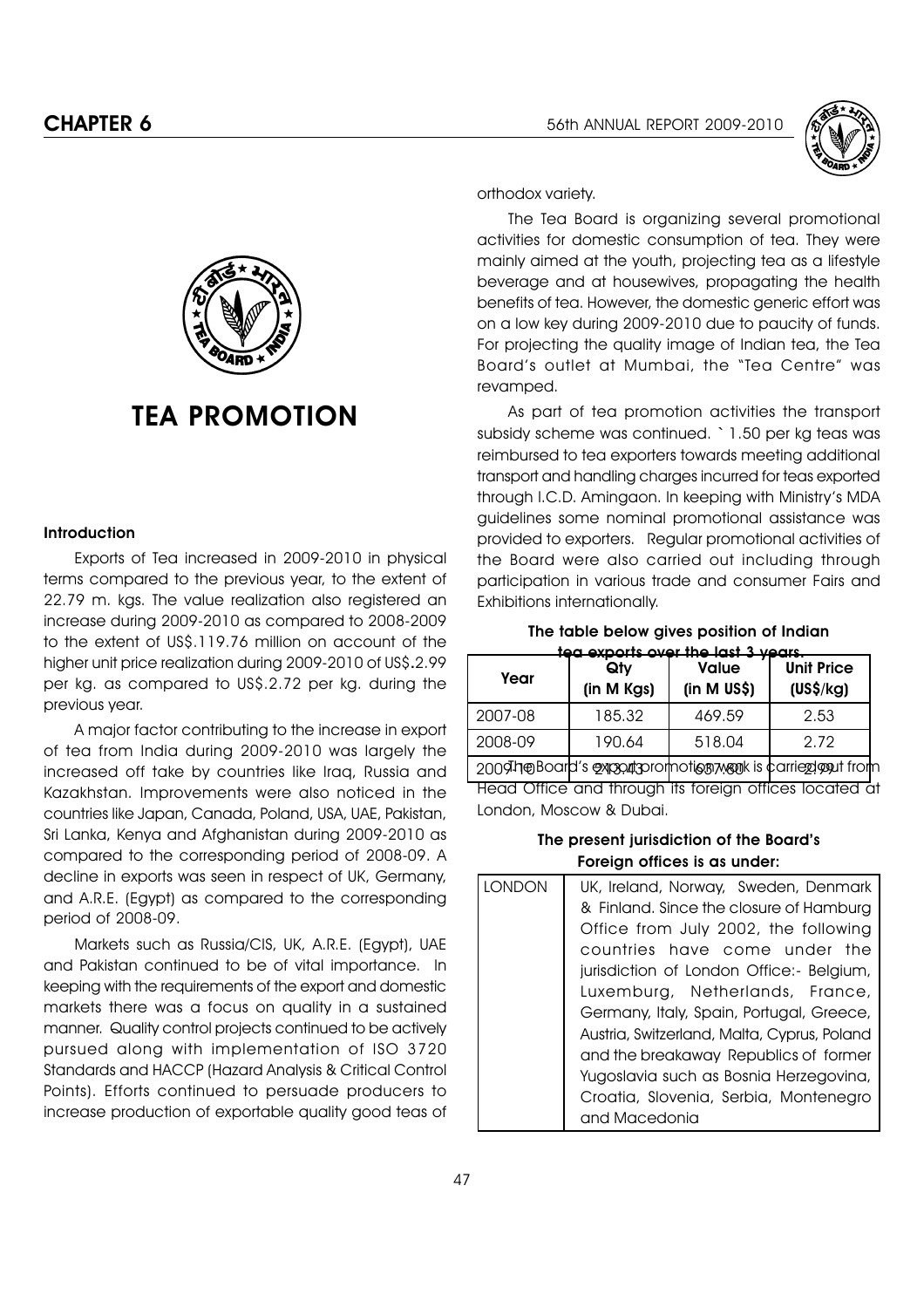

| Moscow | Russia and CIS countries                                                                                                                                                                                                                                            |
|--------|---------------------------------------------------------------------------------------------------------------------------------------------------------------------------------------------------------------------------------------------------------------------|
| Dubai  | West Asia and North Africa comprising<br>Kuwait, Iran, Iraq, Bahrain, UAE, Saudi<br>Arabia, Oman, Qatar, Yemen, Jordan,<br>Syria, ARE, Libya, Sudan, Tunisia, Algeria,<br>Morocco, Turkey and also South Africa.<br>Afghanistan and Pakistan were new<br>additions. |

Promotional activities in countries other than those covered by the Overseas Offices are undertaken from the Board's Head Office in Kolkata with the help and cooperation of respective Indian Missions abroad.

# The work of promotion is carried out at various levels :-

- a) Generic promotion through Tea Councils to increase overall consumption of tea including activities to communicate the health aspect of tea. India withdrew from the Tea Council of Canada from 01.04.2009, but continued as member of the Tea Councils of UK, Germany and USA.
- b) Promotional programmes for Indian tea are carried out by the Board's foreign offices to enhance demand for Indian tea and increase market share. Activities geared towards facilitating trade through these offices include participation in Fairs and Exhibitions, trade facilitation by way of arranging Buyer-Seller meets and visits by trade delegation, etc.
- c) Market development activities include market Surveys, market analysis and tracking of consumer behaviour. This also includes making all relevant information available to exporters/importers and through an information dissemination plan.
- d) In order to enhance the equity of Indian Tea and its various sub-brands, efforts are on to register the Board's logos in various markets as well as to popularise the usage of these logos and to prevent misuse by unauthorized users.

# 6.1 Activities from India.

The Directorate of Tea Promotion in the Board's Headquarters co-ordinated the activities of the Board's overseas offices to ensure proper monitoring of their promotional programmes and smooth functioning. Activities during the year 2009-2010 included the following:

- a) Organising the Board's participation in Trade Fairs and Exhibitions not covered by the Overseas Offices.
- b) Arranging the visit of the Board's representatives, tea delegations to foreign countries to participate in International Meetings, Fairs/Exhibitions and Buyer-Seller Meets.
- c) Organising the visits to India of tea delegations/buyers and media representatives from abroad, including arranging their meetings with tea trade, visits to tea areas etc.
- d) Maintaining liaison work with the tea trade, attending to trade enquiries, shipping and warehousing difficulties, keeping the tea trade informed of developments related to exports, as well as, dissemination of market and trade information.
- e) Registration of producers, exporters, traders of Darjeeling tea under Darjeeling CTM Protection Process.
- f) Issuance of Certificate of Origin for all exports of Darjeeling tea based on invoice-wise tracking of garden tea production.
- g) Processing and disbursement of various assistance to trade/industry under Market Promotion Scheme of Tea Board.
- h) Maintenance of accounts and budgeting on various allocations against activities under Market promotion Scheme.

# Information Dissemination

As part of information dissemination, the trade enquiries received at various fairs and exhibition as well as those received from time to time from various sources, were passed on to the industry members through the revamped website.

# Market consolidation and Diversification of export market portfolio.

Efforts are on to consolidate position in markets where India has a significant share of the tea market, and also to enter new markets. The Geographic market portfolio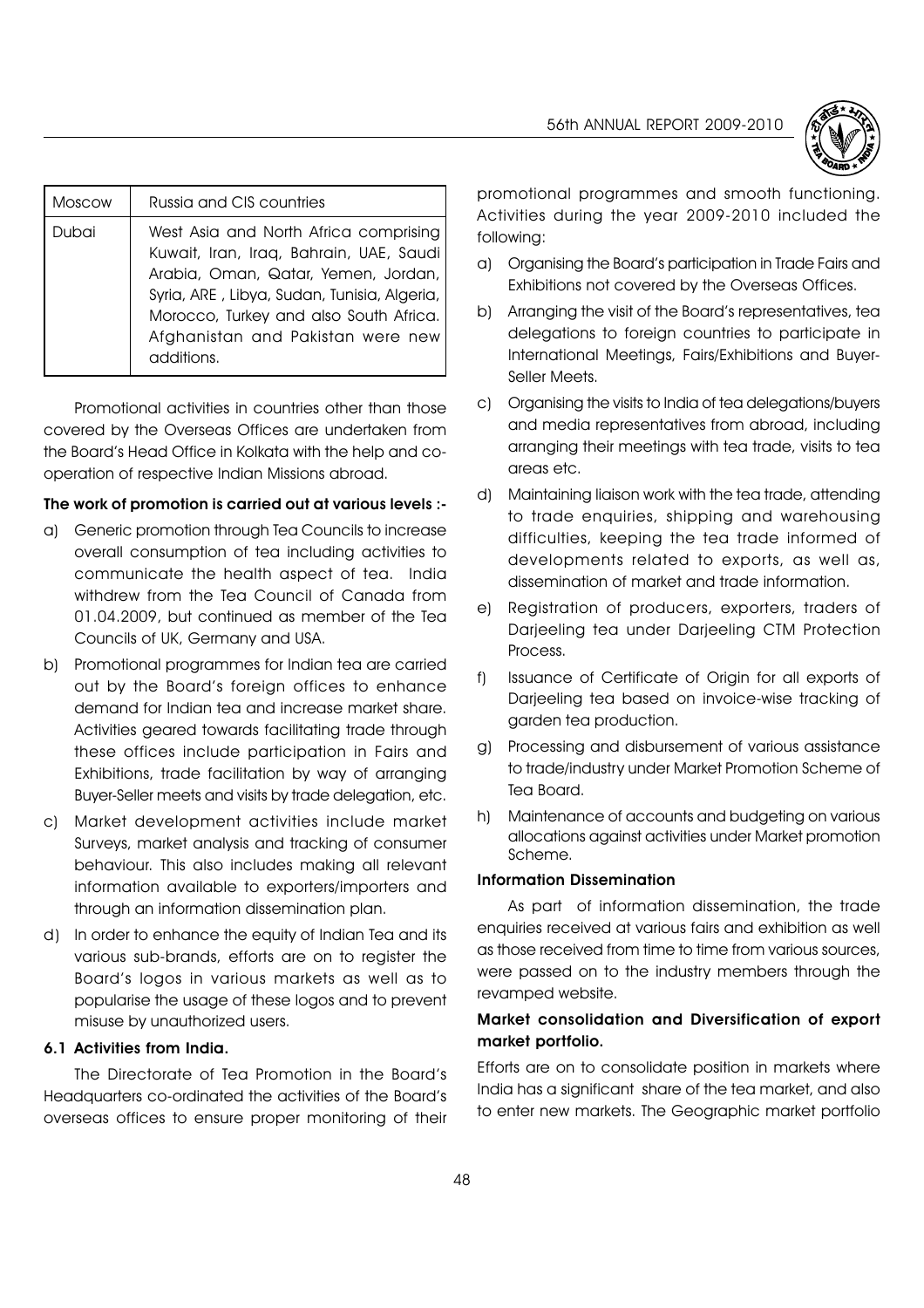

needs to be diversified in order to reduce the dependence on the few major importing countries and create a more balanced basket. Efforts are now being focused on tapping the potentials in the far east and ASEAN region as well as Egypt and Pakistan. Tea Board's participation in events in China are now showing results.

# NICHE SEGMENT OPPORTUNITIES

Value-addition and targeting niche segments in specific markets has been a priority area. Efforts were on to increase orthodox production. 40% of the world's consumers drink orthodox teas whereas 91% of Indian tea produced is CTC. Industry has taken initiatives to increase orthodox production, as well as quality improvement and cost reduction. Speciality teas like Darjeeling have been branded as top end products and protected in terms of Intellectual Property Rights.

# Intellectual Property Rights Protection for Indian Tea-Achievements 2009-10.

The Tea Board has continued its objectives to protect and preserve its various tea names/ logos as India's treasured Geographical Indication and icons of India's cultural collective heritage. This is in addition to Darjeeling tea being the first Geographical Indication to be registered in India. Darjeeling is registered in over 20 overseas jurisdictions.

| trations obtained during 2 |           |                                      |  |  |
|----------------------------|-----------|--------------------------------------|--|--|
| Νò                         | Country   | Nature and subject matter of         |  |  |
|                            |           | registration                         |  |  |
| 1.                         | Russia    | Trademark for INDIA TEA LOGO         |  |  |
| 2.                         | EU member | <b>Community Collective Mark for</b> |  |  |
|                            | countries | <b>DARJEELING logo</b>               |  |  |
| 3.                         | India     | Registration of the logo and word    |  |  |
|                            |           | mark of ASSAM ORTHODOX as GI         |  |  |
| 4.                         | India     | Registration of the logo and word    |  |  |
|                            |           | mark of NILGIRI ORTHODOX as GI       |  |  |
| 5.                         | India     | India Tea Logo as Certification      |  |  |
|                            |           | <b>Trade Mark</b>                    |  |  |

2. Oppositions in India - Board is constantly watching and opposing every effort to register the mark as well as logo as trade mark in India which is similar or deceptively similar to that of the registered logo mark of the Board. Total 23 oppositions were filed

by the Tea Board in India during the period 2009- 2010 to prevent attempted registrations and misuse of DARJEELING, ASSAM, NILGIRI tea names and logos as well as the INDIA TEA Logo. In recognition of the Tea Board's rights and to settle the matter, 3 applicants have removed the objectionable name/ logo from their labels. Other oppositions are pending.

3. Oppositions/Cancellation Actions outside India - List of oppositions/cancellations filed by the Board outside India with brief details – 6 oppositions/ cancellation actions were filed by the Tea Board in foreign jurisdictions i.e. in Chile (1), Sweden (2), China (1), France (1) and Vietnam (1) during the period 2009-2010. All of these pertain to use of DARJEELING word/logo marks by the applicants. The oppositions in Sweden against MONTESSORISKOLAN VILLA DARJEELING EKONOMISK were decided in favour of the Tea Board as the applicant withdrew its applications in recognition of Tea Board's rights in the DARJEELING word marks.

|                        |           | No becoustor pendinture port cationsplicati-<br>subject matter<br>of registration | on No.             | <b>Status</b>             |
|------------------------|-----------|-----------------------------------------------------------------------------------|--------------------|---------------------------|
| $\mathbf{1}$ .         | Japan     | Regional<br>Collective mark<br>for DARJEELING<br>word                             | No.2007-<br>103568 | Under<br>exam-<br>ination |
| $\mathcal{D}_{\alpha}$ | <b>FU</b> | <b>PGI</b> for<br><b>DARJEELING word</b><br>under Regulation<br>510/06            | 028913             | Advertis<br>ed.           |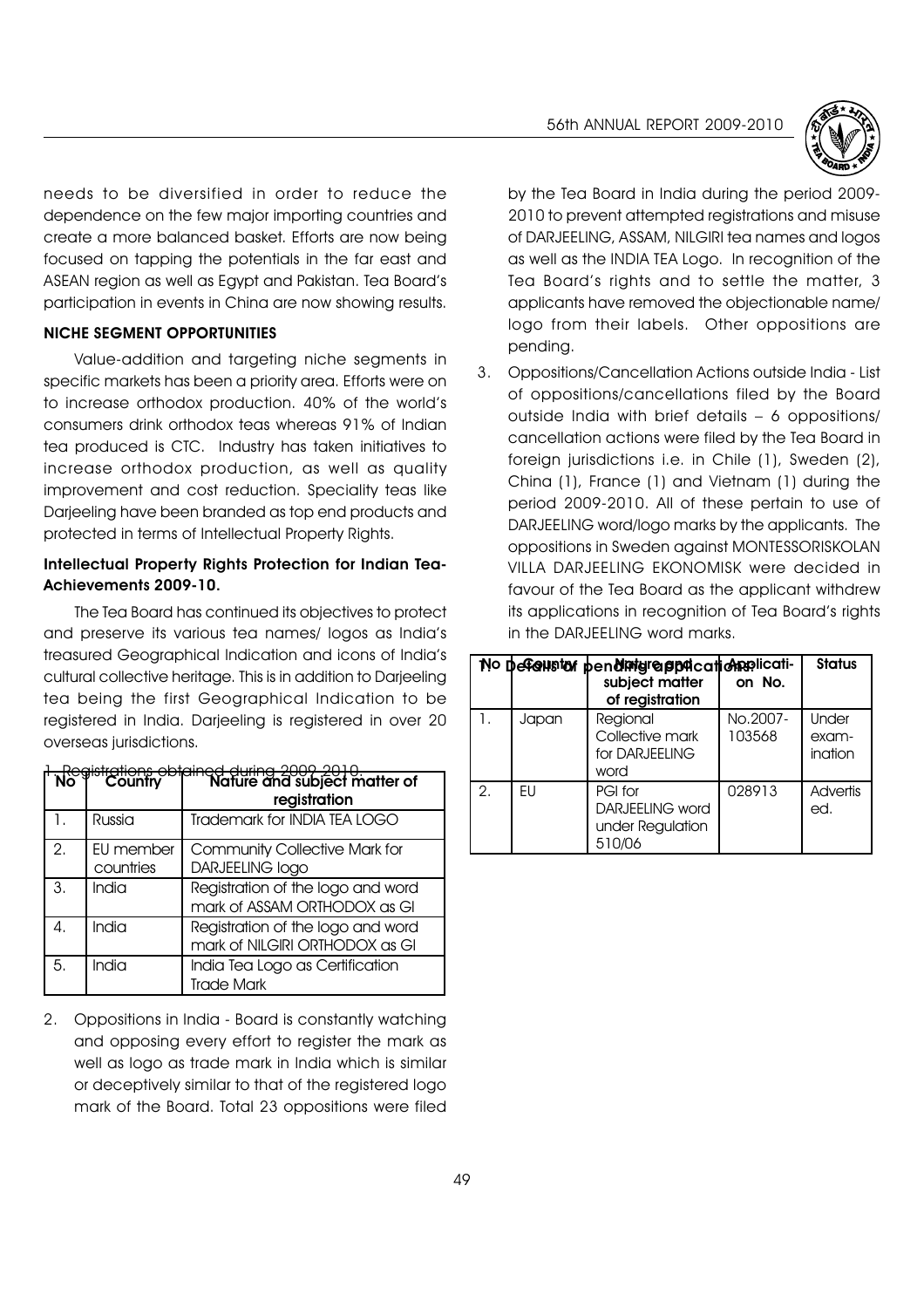

## Participation in International Fairs/Exhibitions from Head Office.

During the period under review, participation in the following Fairs and Exhibitions was organized from Head office:

| 1.             | Shanghai International Tea Culture Festival Shanghai, China. | 16th to 19th April 2009                             |
|----------------|--------------------------------------------------------------|-----------------------------------------------------|
| 2.             | World Tea Expo, Las Vegas, USA                               | $2nd$ to $4th$ June 2009                            |
| 3.             | Asian Countries Commodity Fair, Kunming, China,              | 6 <sup>th</sup> to 10 <sup>th</sup> June, 2009      |
| 4.             | Africa's Big Seven, Johanesburg, South Africa                | 19th to 21st July, 2009                             |
| 5 <sub>1</sub> | Fine Food Australia, Sydney, Australia                       | 7 <sup>th</sup> to 10 <sup>th</sup> September, 2009 |
| 6.             | Fancy Food Show, San Francisco                               | 17 <sup>th</sup> to 19 <sup>th</sup> January, 2010  |
| 7.             | Foodex, Tokyo, Japan                                         | $2nd$ to $5th$ March, 2010                          |

## Generic promotion of tea in India

As part of the generic promotion of teas in India, Tea Board participated in the following events during the year

|                                                                                                             | May 2009          |
|-------------------------------------------------------------------------------------------------------------|-------------------|
| Chhalojai Tourism Fair 2009 Kolkata                                                                         | <b>June 2009</b>  |
| National Expo 2009 Kolkata                                                                                  | September 2009    |
| UPASI Annual Conference at Coonoor 2009                                                                     | September 2009    |
| Krishi 2009 Nasik                                                                                           | November 2009     |
| Science and Technology Fair 2009 Central Park, Salt Lake, 24 Pgs. (North), West Bengal                      | November 2009     |
| Kolkata Film Festival 2009                                                                                  | November 2009     |
| International Food & Agriculture Expo 2009 at Cochin in Cochin                                              | November 2009     |
| Konark Dance Festival 2009 Konark, Orissa.                                                                  | December 2009     |
| Jatiya Sanhti Utsav-O - Bharat Mela 2009 at Govindanagar, Canning, 24 Pgs (South), West BengalDecember 2009 |                   |
| North Bengal Industrial Fiar-2009 Jalpaiguri, West Bengal                                                   | December 2009     |
| Agrimack- New Delhi, New Delhi                                                                              | December 2009     |
| Gaithata Block Puspha-O- Krishi Mela 2010                                                                   | January 2010      |
| W.B. Tourism Fair at Nalban, Salt Lake, 24 Pgs. (North)                                                     | January 2010      |
| 97 <sup>th</sup> Indian Science Congress Thiruvananthapurum, Kerala                                         | January 2010      |
| North Fast Business Summit Fair-2010                                                                        | January-2010      |
| 4th Asom International Trade Fair                                                                           | <b>March 2010</b> |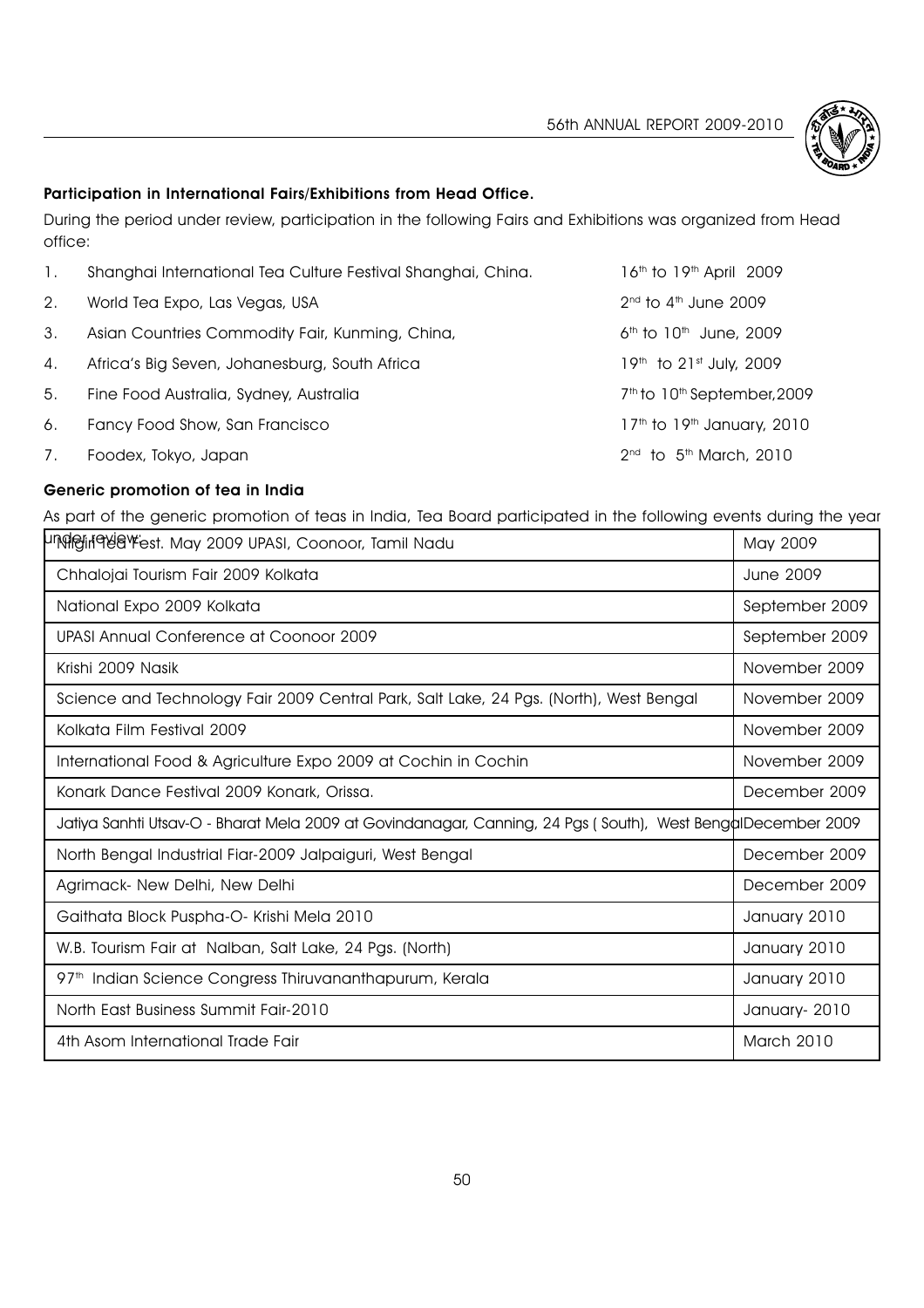

| 2nd International Trade Festival 2009 at Guwahati. | January 2010  |
|----------------------------------------------------|---------------|
| Ganga Sagar Mela                                   | January 2010  |
| Sunderban Gramin Mela 2010.                        | February 2010 |

#### Tea Board also sponsored BANNER and GATE at the following events :

Indian tea advertisements, with articles in some cases, were released in a number of national and other magazines, newspapers, supplements etc, highlighting tea as health and lifestyle beverage.

#### Iced Tea Campaign

In the year 2009-10 a small burst of iced Tea campaign had been undertaken using the electronic media covering select IPL matches and elections from April to June'09. Set Max was chosen for IPL and Times Now, CNN IBN, Aaj Tak and Colors selected for election coverage. In addition to the normal iced Tea advertisement, 10 special animated strips were produced with various election related slogans for use during the election coverage. The contract for use of the sound track 'ek mai our ek tu' was also renewed.

## 6.2 Production of Publicity Materials and Gift Items.

The Directorate continued its regular functions of production and printing of promotional literature/items , catering to the request for publicity materials, tea caddies, etc., from the Board's foreign offices and Indian Missions abroad, interacting with the general public, domestic and foreign press and other VIPs/ Government Officials, prospective tea buyers, etc.

#### 6.3 Tea Promotion in India.

With the slowdown in the rate of domestic consumption of tea, increasing competition from other beverages and developments in the global arena, such as, the liberalized regime of imports under WTO obligations, there has been a revised focus of the Board on tea promotion in India.

The Board continued to maintain four Tea Bar/Buffets at Parliament House, Yojana Bhawan, Udyog Bhawan and North Block in New Delhi, a Tea Nook in Tirumala and Tea Room at Tamil Nadu Secretariat, Chennai, which presently function mainly as public relations platforms and serve high quality Indian teas at such venues, frequented by VIPs, foreign visitors and other guests. The Tea Centre opened at Chennai Mofussil Bus Terminus (CMBT) has been functioning since April, 2004.

For running Board's Tea Center in Mumbai, M/s. Sai Food who was appointed as Management Consultant from 1<sup>st</sup> October 2008 continued managing the Tea Centre on Tea Board's behalf.

#### 6.4 Delegations/Visitors from abroad.

The Board endeavors to maintain and improve trade relations between exporters and importers by direct contact and discussions. Inbound delegations have been encouraged. During the year 2009-10 the Board received and organized the visit of the following delegations:-

A 13 member delegation from Turkey visited India during July, 2009. They had wide interaction with Tea Board as well as the Indian tea trade/industry. The delegation also visited the electronic auction Centre at Kolkata.

Mr. M. Jahangirov, Director General and owner of Lankaran Tea Company in Azerbaijan visited India from 7 th – 11th December 2009 to buy tea and explore joint venture possibility of setting up a packaging unit in India.

On account of global recession and limited travel by overseas buyers Tea Board did not host any other official delegation. However, meetings were held with visiting overseas buyers during their visits to India for the purpose of tea buying.

#### 6.5 Delegations/Deputations from India

1. Mr. J. Biswas, DDTP was deputed to Almaty, Kazakhstan to jointly with DTP, Moscow to organise Tea Board's participation in Food Expo Kazakhstan, Almaty, and BSM/Focused Assam tea promotion from  $15<sup>th</sup>$  to  $18<sup>th</sup>$  April 2009.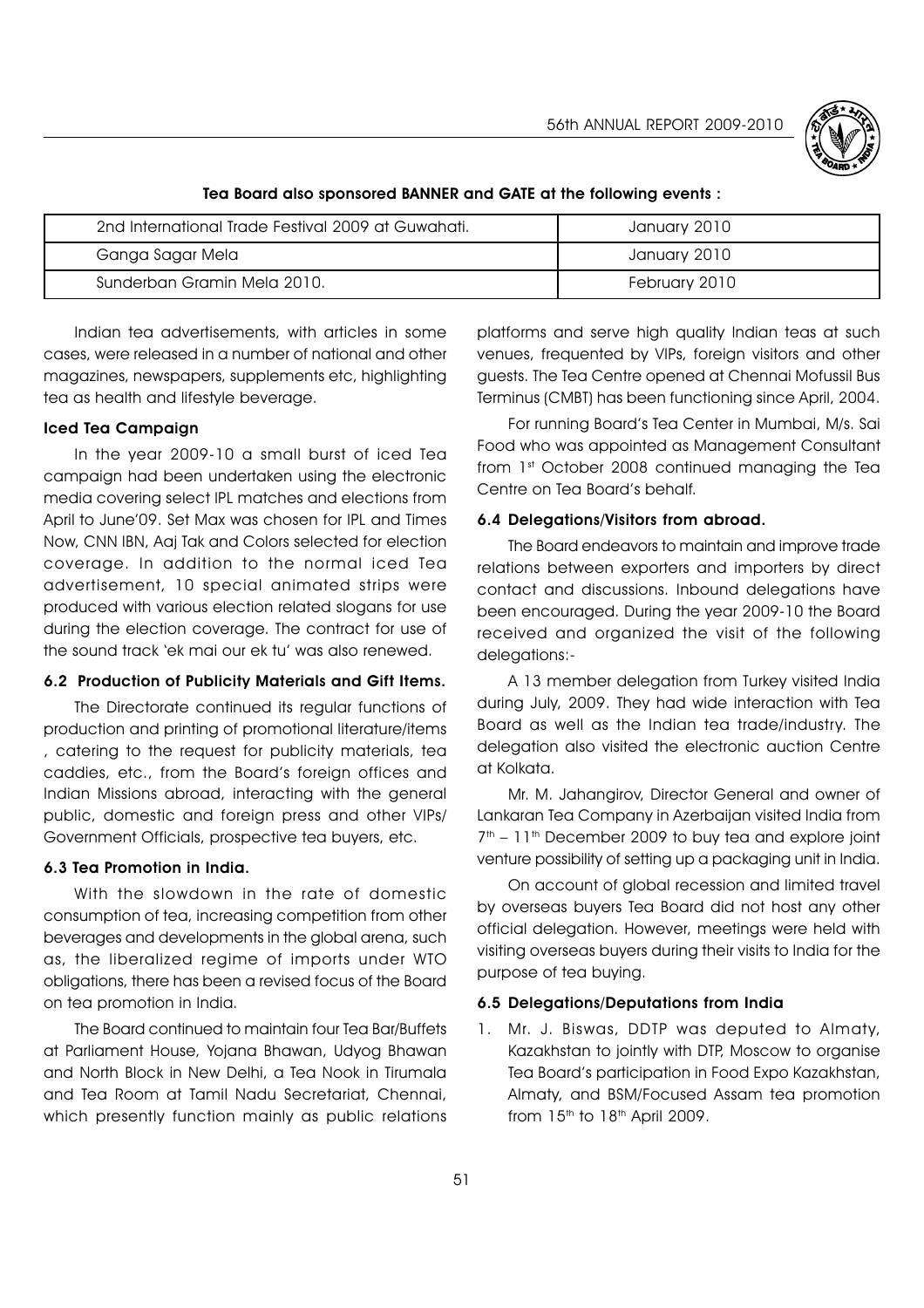

- 2. Ms. R. Sen, Deputy Chairman Tea Board led a trade delegation for a Buyer-Seller Meet coinciding with Shanghai International Tea Culture Festival, Shanghai China from 16<sup>th</sup> to 19<sup>th</sup> April, 2009. Mrs. R. Datta, DTP was deputed to organize Tea Board's participation;
- 3. Mr. A.K. Kala Special Officer (NWI),Tea Board was deputed to Iran to organize jointly with DTP, Dubai Tea Board's participation in Iran Food & Beverage Exhibition, Tehran, Iran from  $24<sup>th</sup>$  to  $27<sup>th</sup>$  May,  $2009$ ;
- 4. Mr. P. Lahiri, Secretary and Mr. S.K. Mitra, DDTP were deputed to Las Vegas to organize Tea Board's participation in World Tea Expo, Las Vegas and a Tea Tasting session from  $2^{nd}$  to  $4^{th}$  May, 2009;
- 5. Mrs. R. Datta, DTP and Mr. S.C. Biswas, DDTP were deputed to Kunming, China to organize Tea Board's participation in Asian Countries Commodity Fair, from  $6<sup>th</sup>$  to  $10<sup>th</sup>$  June, 2009;
- 6. Mr. B. Banerjee, Chairman, Tea Board was deputed to Dubai to preside over the India Tea Festival organized by ITA from 26<sup>th</sup> to 28<sup>th</sup> June, 2009;
- 7. Mr. S.C. Biswas, DDTP Tea Board was deputed to Damascus, Syria to organise jointly with DTP Dubai Tea Board's participation in Damascus Intl. Fair, Damascus from 14<sup>th</sup> to 22<sup>nd</sup> July, 2009;
- 8. Mr. B. Banerjee, Chairman, led a trade delegation to Johannesburg and Durban, South Africa for Buyer-Seller-Meets coinciding with Africa's Big Seven exhibition from 19<sup>th</sup> to 21<sup>st</sup> July, 2009. Mrs. R. Datta, DTP was deputed to organize Tea Board's participation;
- 9. Mrs. N. Datta, DDTP, and by Mr. R. D. Nazeem, Executive Director, (Coonoor) were deputed to Australia for organizing Tea Board's participation in Fine Food Australia, Sydney from 7<sup>th</sup> to 10<sup>th</sup> September 2009;
- 10. Mr. A. Roy Chowdhuri, DDTD was deputed to Moscow, Russia to organize jointly with DTP, Moscow Tea Board's participation in World Food, Moscow from  $15<sup>th</sup>$  to  $18<sup>th</sup>$  September 2009;
- 11. Ms. R. Sen, Dy. Chairman was deputed to St.

Petersburg, Russia to organize jointly with DTP, Moscow Tea Board's participation in India Show, St. Petersburg from 30<sup>th</sup> September to 3<sup>rd</sup> October 2009;

- 12. Mr. B. Banerjee, Chairman, Tea Board was deputed to Hanoi, Vietnam for attending a Tea Trade and Promotion Conference on 14<sup>th</sup> -15<sup>th</sup> October, 2009;
- 13. Ms. R. Sen, Deputy Chairman and Mr. M.R. Sharma, Director, MoC were deputed to San Francisco, USA to participate in Fancy Food Show from 17<sup>th</sup> to 19<sup>th</sup> January, 2010. Mr. S. Mitra DDTP was deputed to organise the exhibition;
- 14. Mr. B. Banerjee, Chairman, Tea Board was deputed to Cairo, Egypt from 19<sup>th</sup> to 20<sup>th</sup> January, 2010 for the formal inauguration of Cairo Tea Centre.
- 15. Mr. R. Roy, FA & CAO, Tea Board was deputed to Dubai to organize jointly with D.T.P Dubai. Tea Board's participation in Gulf Food 2010, Dubai from 21st to 24th February 2010.
- 16. Mr. Kuldip Kumar, Section Officer, MOC was deputed to Moscow to participate in Prodexpo, Moscow from 8<sup>th</sup> to 12<sup>th</sup> February 2010 jointly with DTP, Moscow.
- 17. Mr. B. Banerjee, Chairman, Tea Board was deputed to Nuremburg, Germany as leader of a trade delegation for Buyer-Seller-Meet coinciding with Bio Fach from 15<sup>th</sup> to 20<sup>th</sup> February 2010;
- 18. Ms. N. Datta, DDTP and Mr. K. K. Phull, Under Secretary, MOC were deputed to Japan for organizing Tea Board's participation in Foodex, Tokyo, Japan from 2<sup>nd</sup> to 5<sup>th</sup> March 2010;
- 19. Mr. K. Halder , Secretary, Tea Board was deputed to Egypt for organizing jointly with DTP, Dubai Tea Board's participation in Cairo International Fair, Cairo from  $11<sup>th</sup>$  to 22<sup>nd</sup> March 2010;
- 20. Ms. R. Sen, Dy. Chairman was deputed to Barcelona, Spain for organising jointly with DTP, London Tea Board's participation in Alimentaria, Barcelona, from 22<sup>nd</sup> to 26<sup>th</sup> March, 2010;
- 21. Mr. B. Banerjee, Chairman, Tea Board was deputed to Dubai to participate at Global Tea Forum, Dubai from  $9<sup>th</sup>$  &  $10<sup>th</sup>$  March 2010.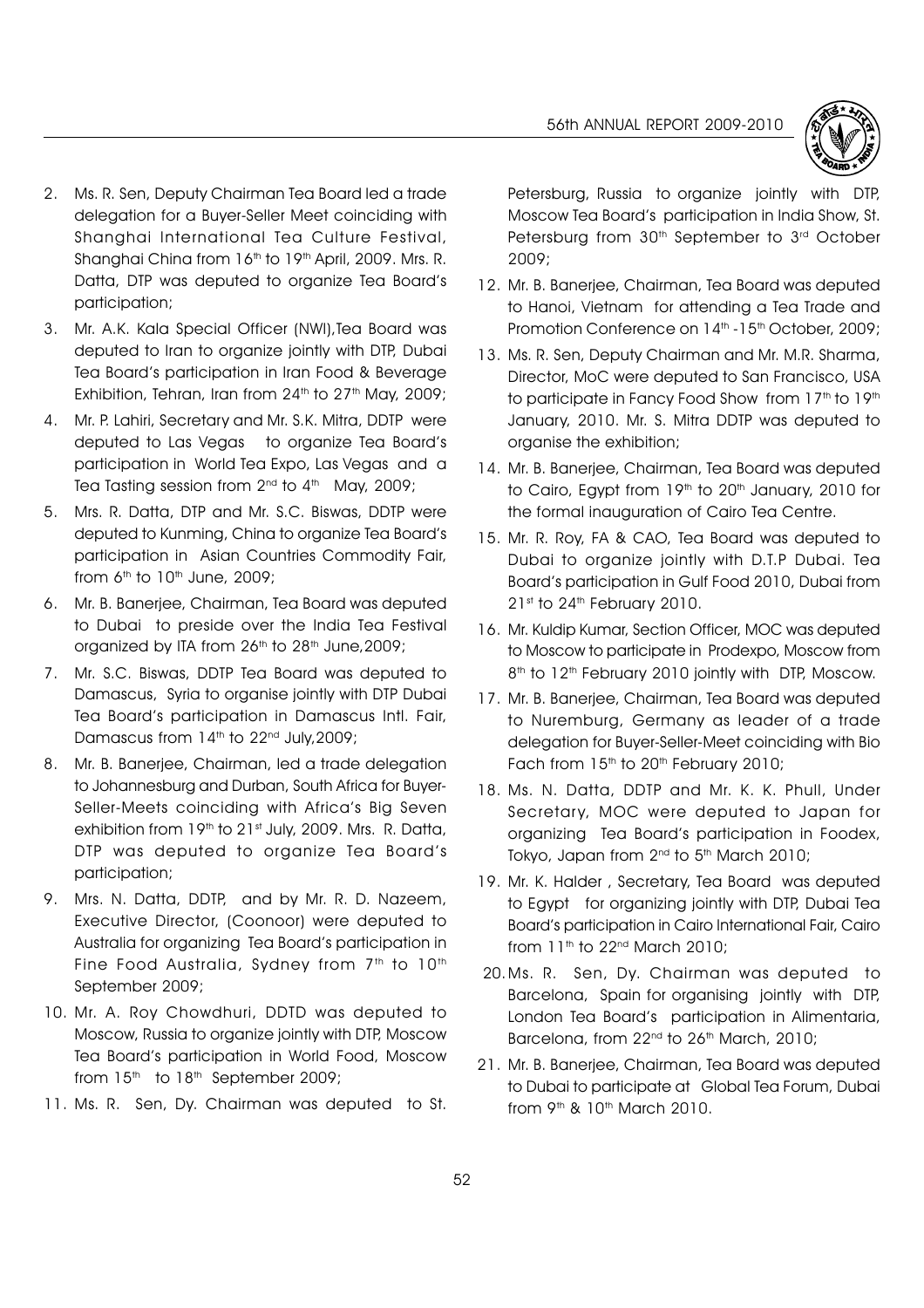

Export of tea from India to some major destinations :

|                                                                                                                                                                                                                                    | Name of the           | 2009-2010       |                            |                        |                                           |                     |
|------------------------------------------------------------------------------------------------------------------------------------------------------------------------------------------------------------------------------------|-----------------------|-----------------|----------------------------|------------------------|-------------------------------------------|---------------------|
|                                                                                                                                                                                                                                    | Countries             | Qty<br>(M.Kgs.) | Value<br>(Crs.)            | <b>UP</b><br>$($ /Kg.) | Value<br>(M US \$)                        | <b>UP</b><br>(S/Kg) |
|                                                                                                                                                                                                                                    | Russian<br>Federation | 48.35           | 616.76                     | 127.56                 | 129.45                                    | 2.6                 |
|                                                                                                                                                                                                                                    | Kazakhstan            | 11.10           | 170.21                     | 153.41                 | 35.73                                     | 3.22                |
|                                                                                                                                                                                                                                    | Ukraine               | 1.78            | 21.25                      | 119.52                 | 4.46                                      | $2.5^{\circ}$       |
|                                                                                                                                                                                                                                    | Uzbekistan            |                 |                            |                        |                                           |                     |
|                                                                                                                                                                                                                                    | Other CIS             | 0.50            | 8.08                       | 159.71                 | 1.70                                      | 3.35                |
|                                                                                                                                                                                                                                    | <b>Total CIS</b>      | 61.73           | 816.30                     | 132.24                 | 171.34                                    | 2.75                |
|                                                                                                                                                                                                                                    | United<br>Kingdom     | 17.79           | 242.31                     | 136.20                 | 50.86                                     | 2.8 <sub>4</sub>    |
|                                                                                                                                                                                                                                    | Netherlands           | 2.73            | 65.90                      | 241.31                 | 13.83                                     | 5.0 <sub>0</sub>    |
|                                                                                                                                                                                                                                    | Germany               | 3.89            | 92.41                      | 237.85                 | 19.40                                     | 4.9                 |
|                                                                                                                                                                                                                                    | Ireland               | 1.51            | 48.39                      | 319.61                 | 10.16                                     | 6.7                 |
|                                                                                                                                                                                                                                    | Poland                | 3.42            | 51.52                      | 150.72                 | 10.81                                     | 3.1 <sub>6</sub>    |
|                                                                                                                                                                                                                                    | U.S.A.                | 9.81            | 187.46                     | 191.06                 | 39.35                                     | 4.0                 |
| Board's overseas Offices play a strategic role in develop <del>ing markets and promoting Indian ted in these</del><br>170.09 Ine aim is to increase sales, exports and market share of Ipdiding by puilding long term and mutually |                       |                 |                            |                        | <del>oyntries.</del><br>8,40<br>eneficial | 3.5                 |
| relationships between Indian exporters and overseas buyers take commercial                                                                                                                                                         |                       |                 | odv&ntage 363He Indid47te& |                        | ndଫି <del>ମ</del> ୍ପର                     | 3.09                |
|                                                                                                                                                                                                                                    | Iran                  | 13.28           | 209.61                     | 157.90                 | 44.00                                     | $3.3^{\circ}$       |
| 5.3                                                                                                                                                                                                                                | Iraq                  | 17.36           | 225.19                     | 129.73                 | 47.27                                     | 2.71                |
|                                                                                                                                                                                                                                    | Saudi Arabia          | 2.82            | 39.44                      | 139.81                 | 8.28                                      | 2.9 <sup>′</sup>    |
|                                                                                                                                                                                                                                    | A.R.E.                | 5.76            | 55.78                      | 96.87                  | 11.71                                     | 2.03                |
|                                                                                                                                                                                                                                    | Turkey                | 0.01            | 0.43                       | 394.82                 | 0.09                                      | 8.2 <sup>°</sup>    |
|                                                                                                                                                                                                                                    | Afghanistan           | 13.33           | 98.16                      | 73.61                  | 20.60                                     | 1.55                |
|                                                                                                                                                                                                                                    | Singaporo             | 0.36            | 7.54                       | 209.01                 | 1.58                                      | 4.3 <sup>°</sup>    |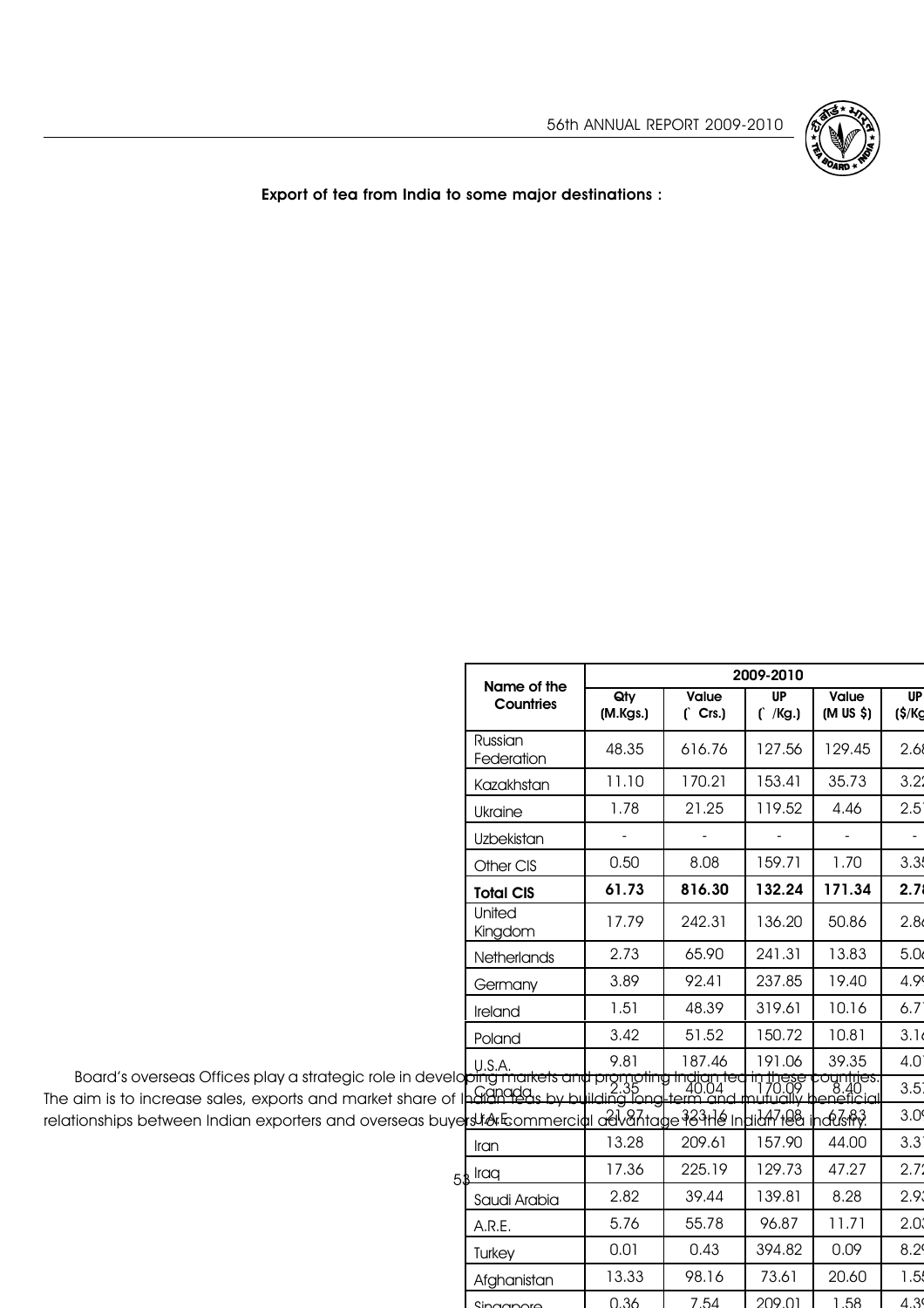

# LONDON OFFICE

## Major Activities & Initiatives

Tea Board's London Office organised and participated in a series of Market Promotion events directed at different sections of the consumers and business interest. For purposes of a sustained approach as well as variations in consumer demands, the broader European market was segmented into 3 major focus areas – the relatively settled UK / German market; and the potentially high growth markets of Poland, Hungary,

Czech Republic and France and the small emerging markets of Spain and Italy. Such segmentation was also necessitated in view of limited financial resources at the disposal of the office.

### Fairs & Exhibitions

Participation in Food & Beverages exhibition continued to be one of the major promotional activities. Accordingly the London Office organised exporters participation in the following events:-

|     | Gardening Scotland 2009              | 29 <sup>th</sup> to 31st May 2009.                   |
|-----|--------------------------------------|------------------------------------------------------|
|     | <b>BBC Good Food Show at Glasgow</b> | 30 <sup>th</sup> Oct to 1 <sup>st</sup> Nov, 2009.   |
|     | Bio Fach, Nurenberg, Germany         | 17 <sup>th</sup> to 20 <sup>th</sup> February, 2010. |
| -4. | Salima fair at Brno, Czech Republic  | $2nd$ to $5th$ March, 2010                           |
| 5   | Alimentaria fair at Barcelona, Spain | 22 <sup>nd</sup> to 26 <sup>th</sup> March, 2010     |

#### Consumer Awareness and Logo Promotion

- 1. Apart from participation in Fairs & Exhibitions which were targeted more at business, London Office also organised and participated in events which focused on consumer awareness, logo promotion and protection of brands & origins of Indian teas. With the above objective in mind a number of events were organised at The Nehru Centre in London under the title "Magic of the Leaves". The events targeted invitees from London based foreign missions, the tea trade, UK government organisations & business bodies, the academics and others. Jane Pettigrew, a tea writer, historian and consultant was invited as the lead speaker for the events. The talks ended with blind sampling of some of the Indian teas with the audience invited to identify the teas being served to them.
- 2. As part of the second leg of "The Magic of the Leaves" programme, the Tea Board of India sponsored tea events in junior schools linked to Amber McCarroll's wonderful stories called 'Fairy Teatime Tales' and with inputs from Jane Pettigrew, tea specialist and writer. Fairy Teatime Tales are written as letters and are colourful stories told over cups of tea, but also include information about our

environment and give children a sense of their positive role in the natural world. The events sought to achieve the following:

- to introduce the fun of tea-time and tea drinking through Amber's stories
- to raise the children's awareness of the world of Indian teas
- to share the joy of tea time with the children. Jane talked to the children for 10-15 minutes about what tea is and about tea from India, with images and stories of the life of children who live on tea plantations in India, etc.

#### Consumer Fairs

As part of the consumer awareness drive, the Tea Board London Office also participated in the following 3 events:

- i. Festival of World Cultures at Dublin, Ireland on 29th & 30<sup>th</sup> August'09
- ii. Musical evening organised by Brahmin Association of Luton on 29<sup>th</sup> August'09
- iii. Seven small events by nature of consumer education & logo promotion were held at the weekly food market at Covent Garden, London -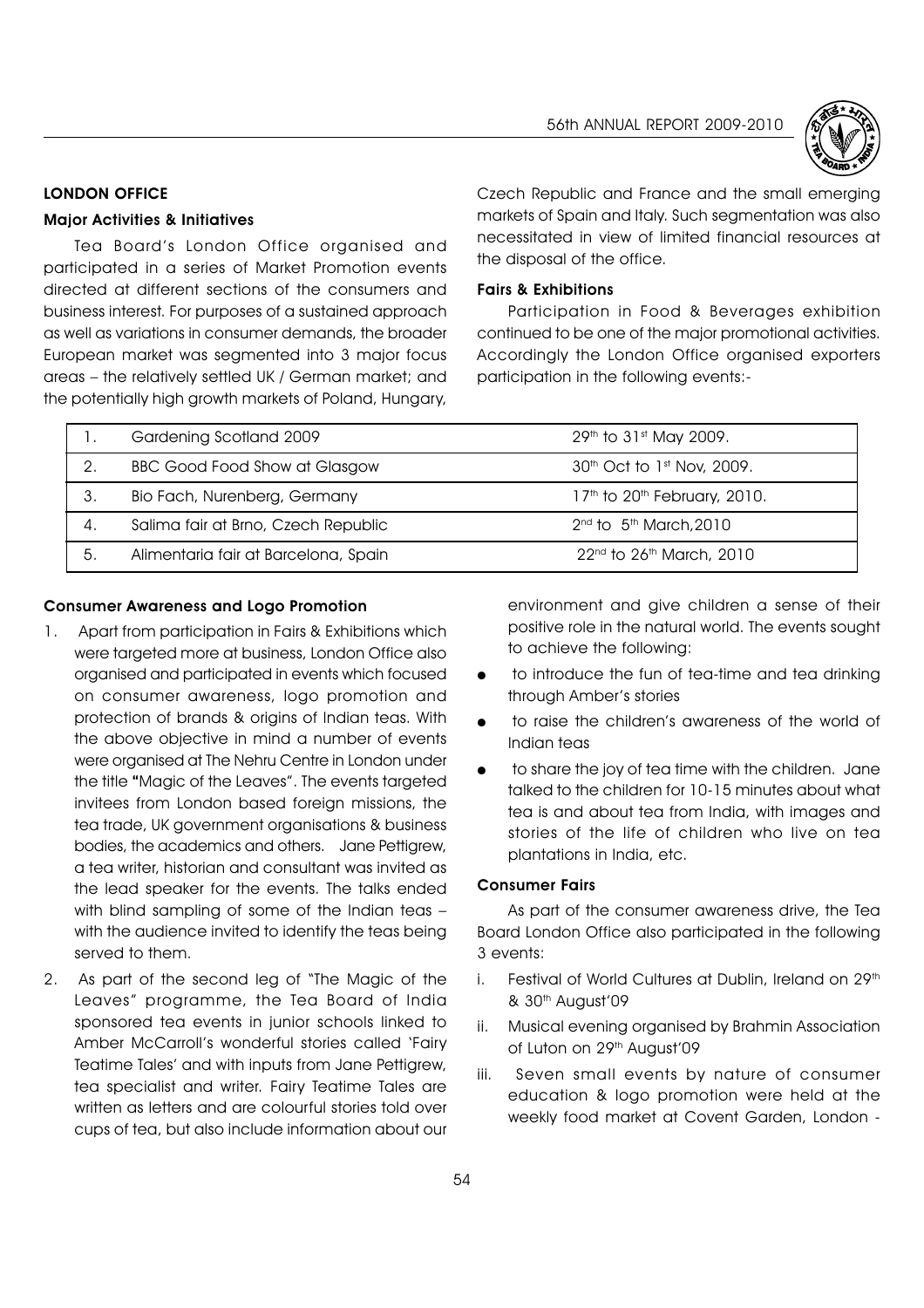

two in November and five in December. Liquid tea was sampled at these events.

The office also continued to support efforts by our missions in holding events to showcase Indian food and culture of which tea is an integral part.

#### Logo Promotion through Gift Packs

Tea Board London Office also initiated steps to have various Indian Missions situated in the EU zone accept the idea of gifting Indian made tea as part of their regular PR activities and more specifically during the Christmas & New year season. One of the exporters of packaged tea, namely M/s Premiers' Tea, Kolkata was commissioned to produce special gift boxes containing 50 gms each of Darjeeling, Assam & Nilgiri teas. Approximately 1000 boxes were imported and consigned to various Missions.

#### Pesticide Residues

Europe, specially the EU, is a major export destination for high value Indian tea. The Pesticide Residue Regulations in the EU have been made stringent. The Tea Board continued to engage the stakeholders through German Tea Council and the International Tea Committee in order to ensure that the interests of Indian exporters are protected. Efforts are also on to build consensus on the permissible levels of the residues & the methods of measuring the same.

# Certification Trade Mark (CTM Scheme)

The Tea Board of India has introduced the Certification Trade Mark Scheme for the purposes of ensuring that the value & cache that is attached to Darjeeling tea is protected. This scheme also aims to ensure that the tea which is claimed to be Darjeeling is authentic anywhere in the world, whether offered in bulk or retail packs. Building on the registration of "Darjeeling logo" & also the word "Darjeeling" as a CTM under the Trade Marks Act 1999; and the registration of the logo as well as the word "Darjeeling" under the Geographical Indications of Goods (Registration & Protection) Act, 1999 the Tea Board is now pushing for international acceptance of Darjeeling tea as a GI. As part of this, efforts are on to implement a Darjeeling CTM programme with the UK buyers. London Office of the Tea Board continues to facilitate negotiations through the UK Tea Council.

Tea Board, London office also continued to represent the organisation at the ITC, UKTC and the German Tea Council. The office also participated in the ISO Convention at BSI, Chiswick, London Following were the main decisions taken at the meeting:

- i. Definition of Black Tea was agreed upon; a minimal level of 9% total polyphenols was added as part of the specification.
- ii. Definition of Green Tea was agreed upon; a minimal level of 11% total polyphenols , 7% total catechins & 0.5 minimal ratio for TC/TPP ( total catechins / total polyphenols) were added as part of the specification
- iii. Based on the preliminary works done by Mr. Luo Shao – Jun & Dr. P.Jose David on special teas & hot & cold soluble instant tea respectively, working groups were constituted to develop international standards & specifications related to these products. The working group on special teas was mandated to work on White Tea & Oolong Tea to begin with.

Based on India's interjections & persuasions the gap in the minimal polyphenol content between the Black & Green tea could be kept at 2%. Though India had opposed the introduction of 0.5 minimal ratios for TC/ TPP for Green tea at the last convention held in China in April'08; the delegation found no support from other producing members on this issue. In addition the data supplied by TRA as well as UPASI through the Tea Board to the ISO Secretariat (Tea Committee) supported the contention that most Indian teas will be able to meet the minimal ratio specified.

#### Market Conditions & Export Performance

UK and Ireland remain the only countries in the developed world with higher per capita consumption of tea than coffee. In U.K the per capita tea consumption is 2.11 kg per year and in Ireland it is 2.17 kg per year.

As one would expect, the European Market is not monolithic – with countries having distinct tastes &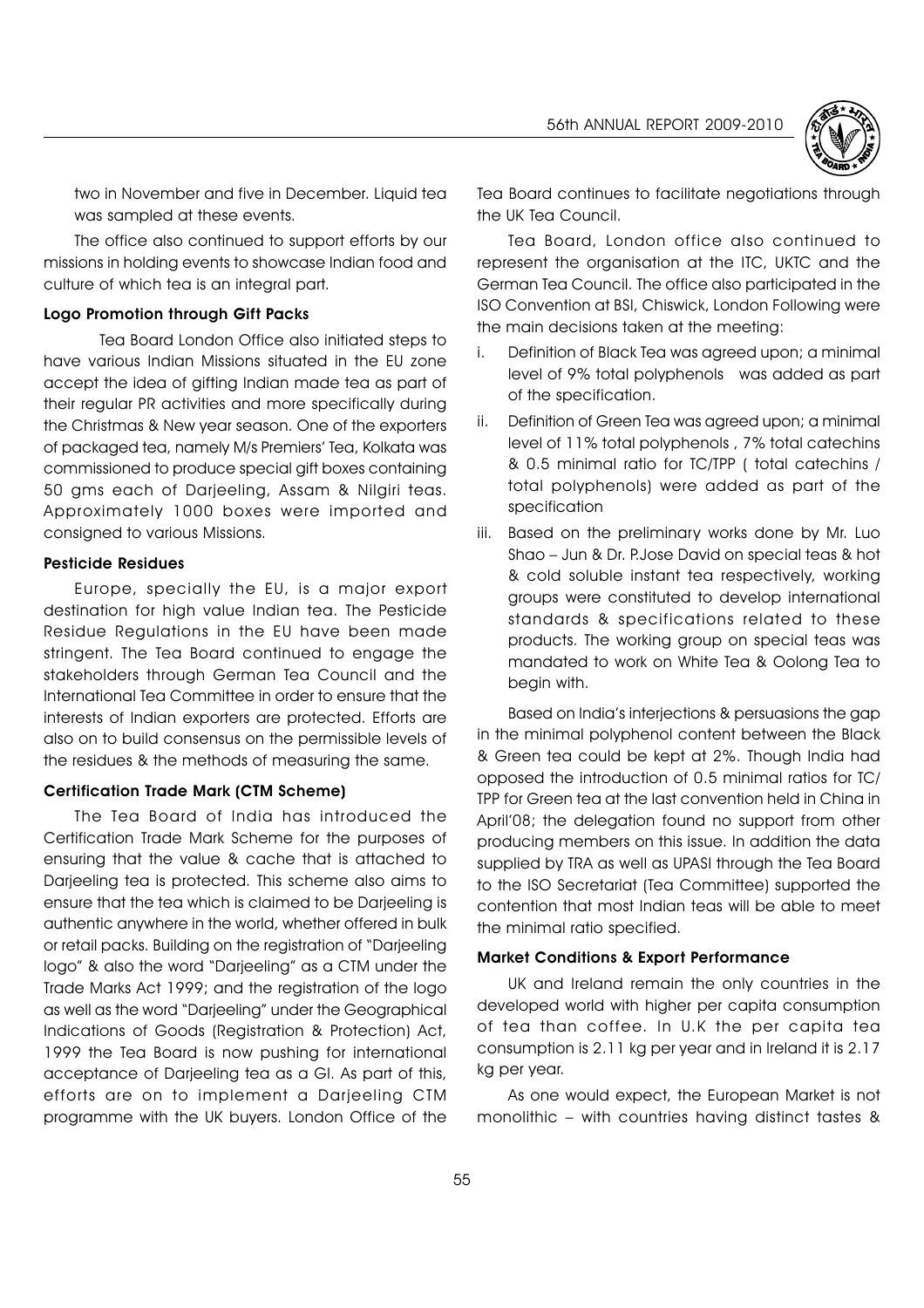

preferences. For instance the UK market continues to be dominated by black tea with a fair appreciation of Assam teas. In contrast the German market continues to show a marked shift towards areen teas.

As far as the Indian exports are concerned the German market has a much larger appreciation for teas from Darjeeling than any other country in the EU. Countries like France, Spain & Italy are evolving towards greater use of tea based infusions – cold as well as hot – and use of green & white teas. The erstwhile Soviet block countries like Poland, Hungary and Czech Republic are poised to move from a predominant choice of low priced CTC products to a more varied basket of teas. Of the three, Poland continues to be the largest importer of tea, with total imports being close to the combined imports of Germany & France.

Within the overall tea market, the top performances (albeit from much smaller bases) have for the past 2 years consistently come from green tea, fruit & herbal teas. In UK for instance retail figures indicate that green tea grew by almost 30% & fruit/ herbal tea by 36% during 2009.

#### UK

UK is the 2nd largest importer of tea and accounts for 9% of world imports. Kenya alone accounts for around 49% of imports into U.K, while India, Indonesia, Sri Lanka and China account for another 16%. In value terms, these 6 countries account for 74% of imports. India realises the highest unit price per kg vis-à-vis Africa and Indonesia. Tea has the highest per capita consumption (3 units/head), compared to other beverages. 69% of the population over age 10 drinks tea daily. UK imports an average of 157 mn kgs tea in 2008 valued at USD 367 mn. India exported 17.79 m. kgs of tea to UK in 2009-10.

 Product quality, as defined by the end consumer, is tea colour and liquor strength. Compared to other suppliers, Kenya supplies the best quality teas at the least cost. Hence Importers prefer Kenyan teas in blends. However, the end consumer perceives higher brand equity in Indian (Assam, Nilgiris and Darjeeling) and Ceylon teas. Teas of African origin have low consumer mind share, as they go into blends, not stand-alone

brands. Indian tea, because of seasonal availability, increases working capital costs of blender importers.

#### Germany

Tea imports into Germany in the last few years had increased gradually and the import figure in 2009 stood at 44.28 m. kgs. Germany is one of India's top five markets. It is a quality conscious premium market. India derives a substantial premium compared to other origins. Germany consumes about 55% of imports and re-exports the remaining 45%. Within hot drinks, tea accounts for 11%. Coffee and new tea forms like herbal & fruit tea are the major threats to tea. However, tea is perceived to be a premium product, and consumer tastes are sophisticated.

Black tea accounts for 76% of Germany's imports. Most of the tea is orthodox / leaf variety. Indian tea enjoys high brand equity.

Unlike the rest of Germany, tea continues to be the beverage of choice in East Friesland (located in North Germany). Per capita consumption of tea in East Friesland is about 3 kg. This is substantially higher than the German average of 300 gm. Consumers drink a minimum of 3 cups of tea, on each occasion. This region has the highest per capita consumption of Assam Tea.

#### France

France imports around 18 m kgs of tea. Tea import is growing. The main supplier countries are China, Sri Lanka and UK and Benelux countries, the last two being non-producing re-exporting countries. This indicates that there is scope to develop direct exports especially in the value added format. Even though export from India is less than 1m. kg, Indian tea enjoys high unit price realization. The French are inclined towards consumption of healthy food and drinks. While tea bags and convenience products are the most favoured forms amongst consumers, tea drinking is expected to grow.

#### U.K. Tea Council

DTP participated actively in all the meetings of the U.K. Tea Council to further the interests of Indian tea and safeguard Darjeeling CTM as well as on various issues relating to tea trade and market promotion.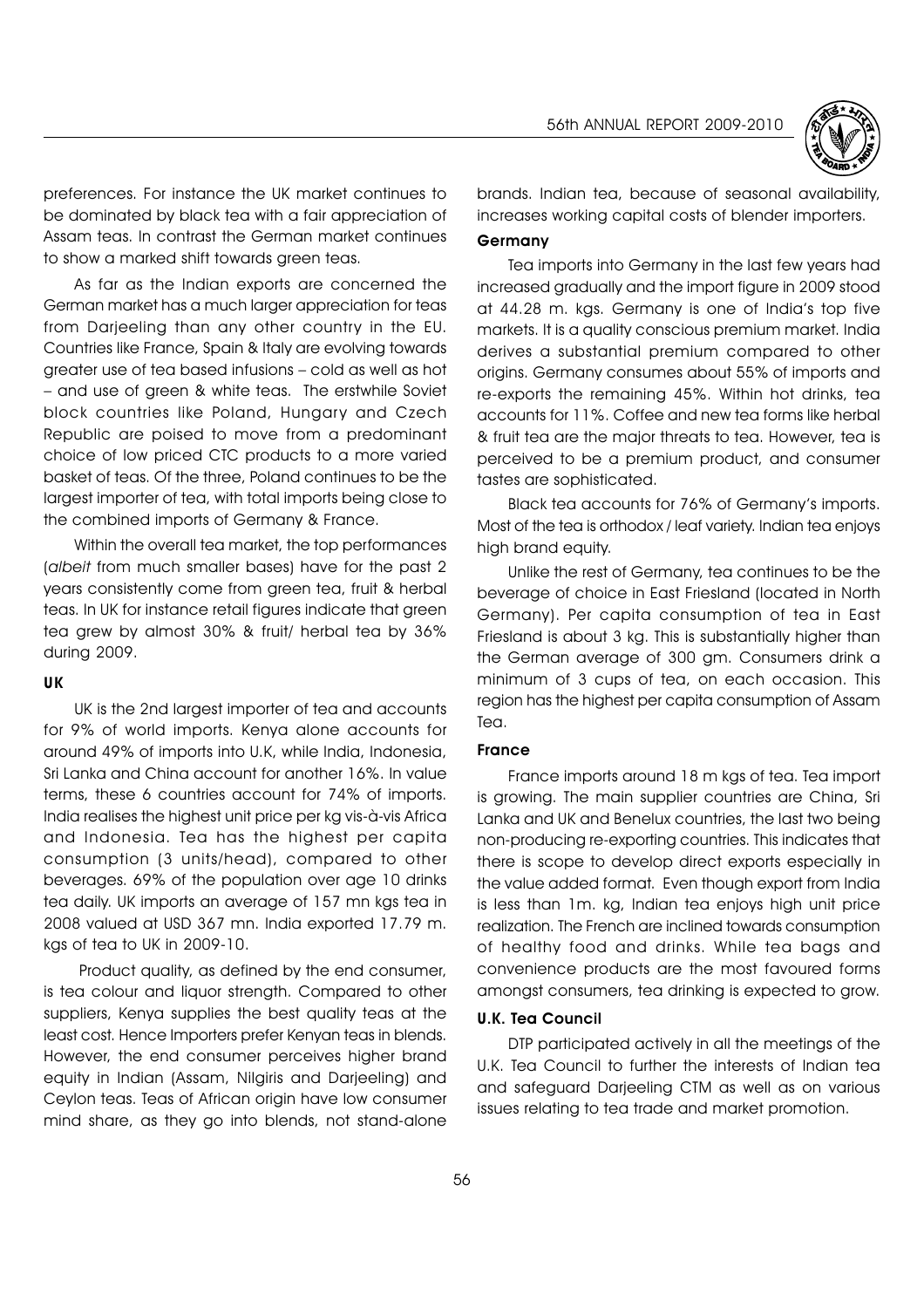

#### German Tea Association / Tea Council

DTP participated actively in the meetings of the German Tea Council. On the pesticide residue issue India's views were stressed.

#### MOSCOW OFFICE

Tea Board Moscow Office looks after the publicity and promotion of Indian Tea in the Region of the Russian Federation, CIS countries that include Ukraine, Belarus, Kazakhstan, Armenia, Azerbaijan, Turkmenistan, Uzbekistan, Kyrgyzstan, Tajikistan, Georgia and Moldova and the Baltic countries of Latvia, Estonia and Lithuania. The activities during the year were centered on the more important markets of Russia, Kazakhstan, Ukraine, and Uzbekistan.

#### Fairs & Exhibitions

During the year under review, Board's Moscow office participated in the following prominent exhibitions:-

- 1. Food Expo, Almaty, Kazakhstan (15 18 April 2009) with a BSM focussed on Assam origin teas
- 2. India Expo, Almaty, Kazakhstan (21 23 May 2009)
- 3. World Food, Moscow (15 -18 September, 2009)
- 4. India Show, St. Petersburg, Russia (29 September 3 October 2009)
- 5. Prodexpo, Moscow, Russia (8 -12 February 2010)

#### Other Activities :

Other activities organized with the active assistance of the respective Indian Embassies include the following:-

- 1. Indian tea festival, Ashgabad, Turkmenistan (21 23 May, 2009);
- 2. Summer Buzaar held at Embassy of India, Moscow (6th June, 2009);
- 3. Extensive sampling of Indian tea during Moscow International Film Festival, (19-28 June, 2009);
- 4. Indian Show, Tashkent, Uzbekistan (25 27 March, 2010).

Tea sampling with the help of local Tea companies dealing with exclusive Indian blends was organized during the participations.

Director, Tea Promotion, Tea Board, Moscow visited Baku and Lankaran in Azerbaijan during November 15-

20, 2009 in response to the Ambassador of India aimed at facilitating trade exchanges in tea between India and Azerbaijan.

In an effort towards cementing Indo-Russian ties further and resolving various bilateral issues, the 15-th Session of Indo-Russian Inter-Governmental Commission on Trade, Economic, Scientific, Technological and Cultural Cooperation was held on September 28, 2009 in Moscow, Russia. Director, Tea Promotion, (Moscow) attended the deliberations, which covered various issues pertaining to duty differential, protecting Indian-origin teas in the Russian market etc.

#### Russia

Russian Federation, with a market size of about 182 Million Kg is one of the biggest markets for Indian tea exports (in volume terms). Assam orthodox teas are competing with the Sri Lankan orthodox teas on the quality front. Assam CTC teas are also doing equally well with the growth of the tea bag segment. Russia has been enjoying unprecedented economic prosperity for the last decade, driven by their political stability and booming oil, gas and metal sectors. The affluence at least in the urban centers has translated into high purchasing power of the Russians. The Russian consumer is now becoming more quality conscious, demanding and is ready to pay a higher price for the product of choice. This has meant an increase in the demand for better quality Indian tea in attractive packets. There is a gradual shift from the modest quality South Indian teas (Nilgiris) to the better quality North Indian tea (Assam and Darjeeling).

 Challenges that Indian tea faces in Russian market differ from segment to segment. In the orthodox teaspremium segment, Indian teas are constantly being compared with Sri Lanka on the physical appearance and image front and the average Russian consumer still perceives the Sri Lankan teas to be of better quality than the Indian teas. In the orthodox teas- economy segment, Indian teas both North and South Indian have not been able to match the cheaper prices offered by Indonesia and Vietnam where teas are plucked and processed in a non plantation nature of industry and thus there are cheaper labour wages against the high social overheads which plantations have to cope up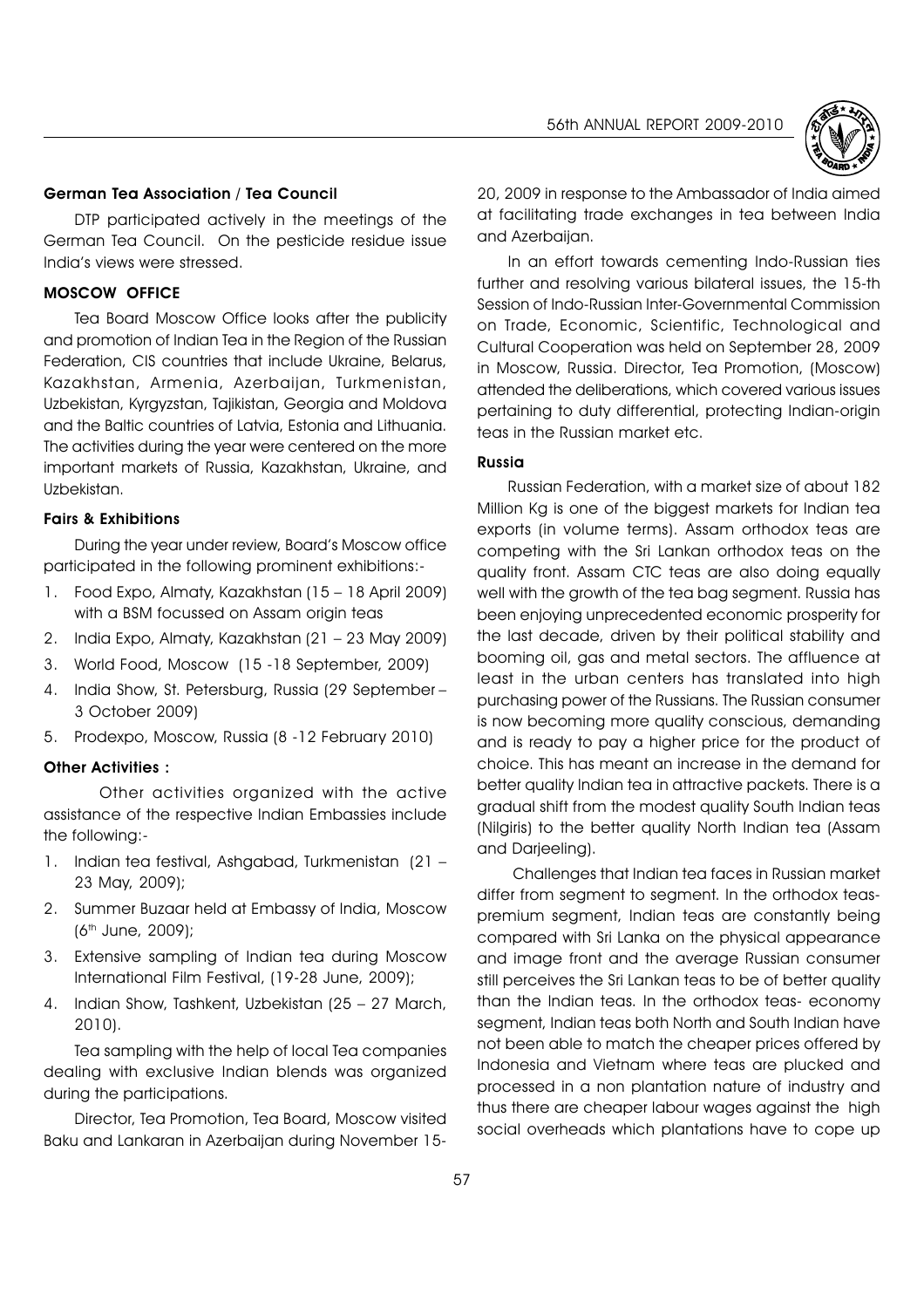

within India. In the CTC tea segment (used in tea bags), Kenyan teas are competitively priced and of good quality due to their lower labour wages younger tea bushes and round the year availability.

Indian tea export to Russia increased to 48.35 million kilograms valued at ` 616.76 Crores in 2009- 2010 from 36.75 Million Kilograms in volume valued at 392.65 Crores in 2008-2009.

#### Kazakhstan:

After Russia, Kazakhstan is the next largest of the former Soviet republics, with strong tradition of tea consumption and high per capita consumption. Tea accounts for the greatest proportion of hot drinks sales in Kazakhstan, being a traditional drink consumed on all occasions. While black standard tea accounts for the greatest share, there is evidence of increasing interest in products with a healthy positioning like green tea. There are growing sales of green and black specialty teas.

Kazakhstan is the only CTC market in CIS with import registering 25.8 m. kgs in 2009. Even though the Indian brands are very popular, Kenyan Tea is fast gaining ground owing to its distinct characteristics. Kenyan teas are competitively priced and of good quality due to their younger tea bushes.

#### Ukraine :

Ukraine which is a traditional tea consuming country is the third important market in terms of volume and value. The annual volume of the Ukrainian tea market is approximately 19 m. kgs. with per capita consumption of approx. 400 - 600 grams. Black tea accounts for 80% of the total tea sales while green tea share is approximately 20 % .The demand for green tea is increasing in large cities.

#### DUBAI OFFICE

The Dubai office of Tea Board looks after the promotion of Indian tea in the West Asia and the North African region. The region covers the countries of UAE, Saudi Arabia, Iraq, Iran, Syria, Jordan, Morocco, Algeria, Tunisia, Libya, Sudan, Kuwait, Qatar, Bahrain, Oman, ARE, Lebanon and Yemen. Pakistan and Afghanistan have been recently added to the responsibility of the Dubai Office. This office also handles trade enquiries from Turkey and South Africa.

Field promotion activities include participation in Fairs & Exhibitions, organizing buyer-seller-meets, market survey including collection of tea prices & statistical data for the benefit of exporters & respective Govt. agencies, regular interaction with tea importers, keeping constant touch with Indian Missions in different countries for logistic support, analyzing the customers' choice of tea and its price, etc.

#### Board's Advertisements

On the occasion of India's Independence on 15th August 2009 Dubai office released advertisements in Khaleej Times, the leading news publication of the UAE and also in Gulf News, UAE, Saudi Gazette, KSA and Bahrain Tribune. Advertisement was also released in the Middle East Food Magazine.

#### Fairs & Exhibitions

`

During the year under review, the following fairs were held in the countries under Dubai office jurisdiction.

- Iran Agro Food 2008, Teheran, Iran 24th -27th May 2009
- Damascus International Fair, Damascus, Syria 14<sup>th</sup> -22nd July,2009
- Gulf Food 2009, Dubai, UAE 21st -24th February 2010
- Global Dubai Tea Forum in Dubai, UAE 9<sup>th</sup> &10<sup>th</sup> March, 2010
- Cairo International Fair in Cairo, Egypt 11<sup>th</sup> -22<sup>nd</sup> March, 2010.

#### Market overview :

 $^{58}$  of cost and quality. It has, however, been noticed that Middle East market is very competitive in terms of price and quality. Tea is drunk largely without milk and the appearance and colour of tea is the yardstick of first choice. Being a major tea consuming area, stiff competition is faced from Sri Lankan teas besides increasing popularity of Kenyan teas. African teas are finding their way into the market due to their price competitiveness and quality, besides the year round availability of supply. It has however, been noticed that in some countries preferring Orthodox teas like Iran, Syria, Saudi Arabia, there is a growing segment for CTC teas which India can target if we overcome the challenges in some countries preferring Orthodox teas like Iran, Syria, Saudi Arabia, there is a growing segment for CTC teas which India can target if challenges of cost and quality can be overcome.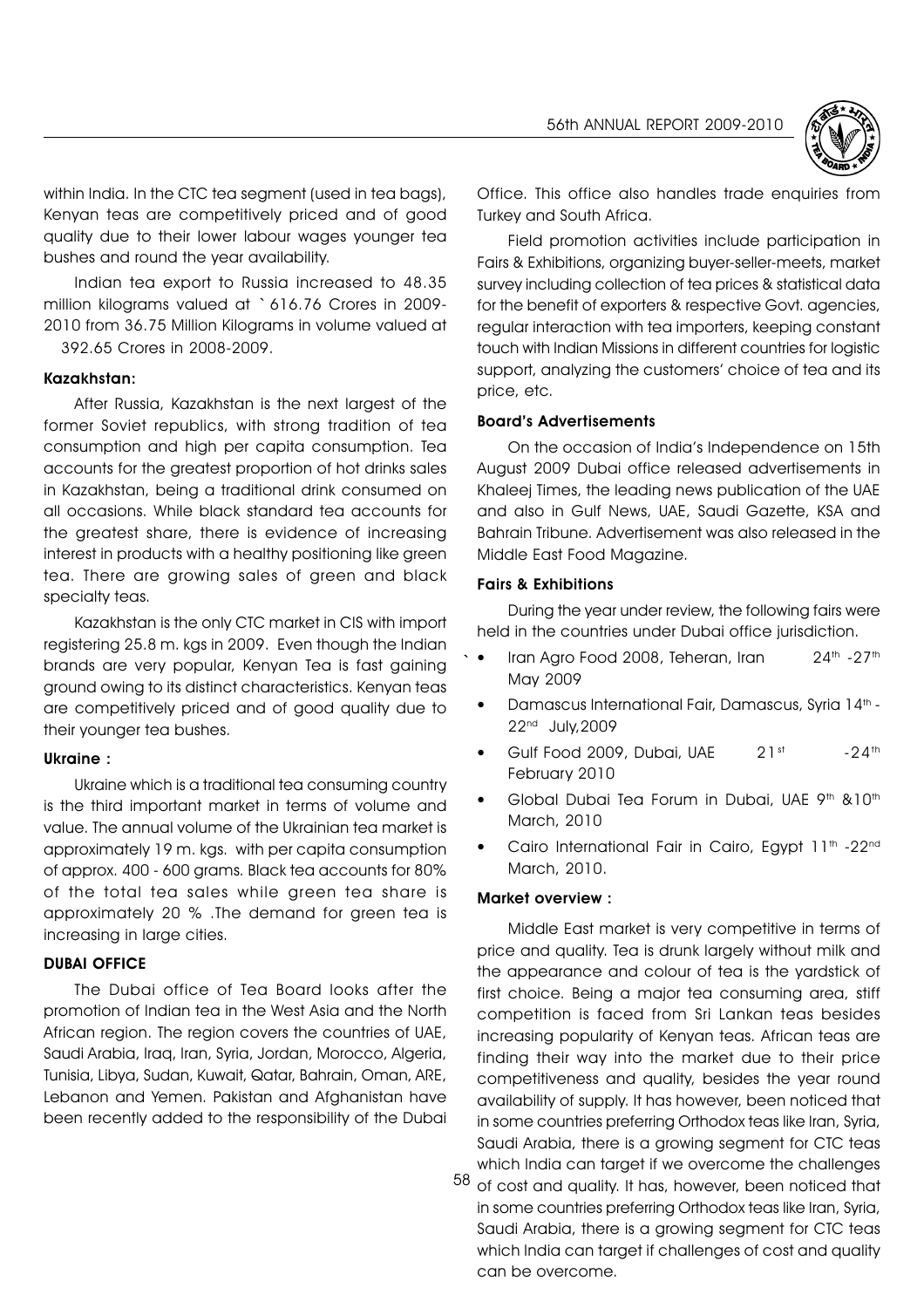

Export of Indian tea for last three years in WANA countries are as under :

Qty.. in m. kgs. Value: in million US\$

#### Type of teas imported by WANA countries :

- (a) Middle East: Largely orthodox but now CTC is also gaining acceptance in countries like Saudi Arabia and Iran. In UAE, domestically CTC is popular due to the large expatriate population from India and Pakistan.
- (b) Egypt: CTC Dust and Broken
- (c) Libya: Black Tea-Orthodox and Green Tea
- (d) Tunisia: Orthodox –Black & Green Tea
- (e) Morocco: Green Tea

#### UAE

The food and beverage industry in UAE has been one of the fastest growing worldwide, particularly since over 90% of the Gulf's food is imported. Dubai is the hub of tea trade in UAE. Large volumes of tea are currently transacted through Dubai, both physically cleared into Dubai and re-exported as well as transshipped through Dubai ports. Tea is re-exported to markets like Iran, Iraq and Saudi Arabia, besides other Middle East and CIS countries.

According to Dubai Port & Customs' figures, in 2009, in Dubai, 109 million kgs of tea were imported, of which Indian tea accounted for 25 million kgs. The Jebel Ali Free Zone is treated as a separate country/entity by the Customs Authorities while compiling their figures and therefore the teas cleared from Jebel Ali into Dubai are reflected as imports of tea into Dubai. Of the total imports of tea cleared into Dubai, 1.5 million kgs was green tea while 107.5 million kgs was black tea. There has been considerable increase in imports of green tea from 0.38 million kgs in 2004. Many of the big tea companies/packing units, including Lipton are located in the Jebel Ali Free Zone, and source their tea there for packing. Besides, some Indian tea companies have also become members of the Dubai Tea Trading Centre

(DTTC) and are stocking and re-exporting their teas from the DTTC warehouses in Jebel Ali.

The UAE market is largely dominated by Lipton, which has nearly 70% of the market share. More than 20 brands vie for the remaining share of the market. While the UAE domestic market for tea is not very large due to the small population, the market as a centre for tea re-exports is very large. This market is largely a CTC market preferring mainly the Assam CTCs among Indian teas. However, while in packet tea, pure Assam CTCs are available, the tea bag market comprises largely blends of Indian and Kenyan teas or pure Sri Lankan tea. The main problems facing Indian tea in this region is the quality of tea and the inconsistency of supply through the year due to seasonality of production. This

|                                                           | $\frac{\gamma_{eqr}}{\gamma_{eqr}}$ and $\frac{2009}{\gamma_{eqr}}$ and $\frac{10}{\gamma_{eqr}}$ and $\frac{2008}{\gamma_{eqr}}$ to |       |         |
|-----------------------------------------------------------|--------------------------------------------------------------------------------------------------------------------------------------|-------|---------|
|                                                           | find in <i>ereasing abceptance</i> in this market.                                                                                   |       |         |
| $\begin{bmatrix} 98.39 \\ -28.39 \end{bmatrix}$ [1981.81] |                                                                                                                                      | 63.63 | 1638.71 |
|                                                           |                                                                                                                                      |       |         |

Dubai Tea Trading Centre: The Dubai Tea Trading Centre (DTTC), a subsidiary of the Dubai Multi Commodities Centre (DMCC), located in Jebel Ali, has created an international hub in the region for trading in tea. The 23,731 square metre facilities in Jebel Ali Free Zone also include office space for regional and international tea companies.

DTTC's new facility offers services across the entire value chain of the tea industry ranging from storage, tea tasting, blending, packaging as well as networking opportunities leading to increased trade. This new facility – a one-stop solution for the tea industry - will further boost tea traded through the emirate, contributing to the ongoing diversification of the emirate's dynamic economy. As Dubai is neither a producer nor a significant consumer of tea, it is well positioned to offer integrated services across the tea industry.

Finance through the services of the Global Multi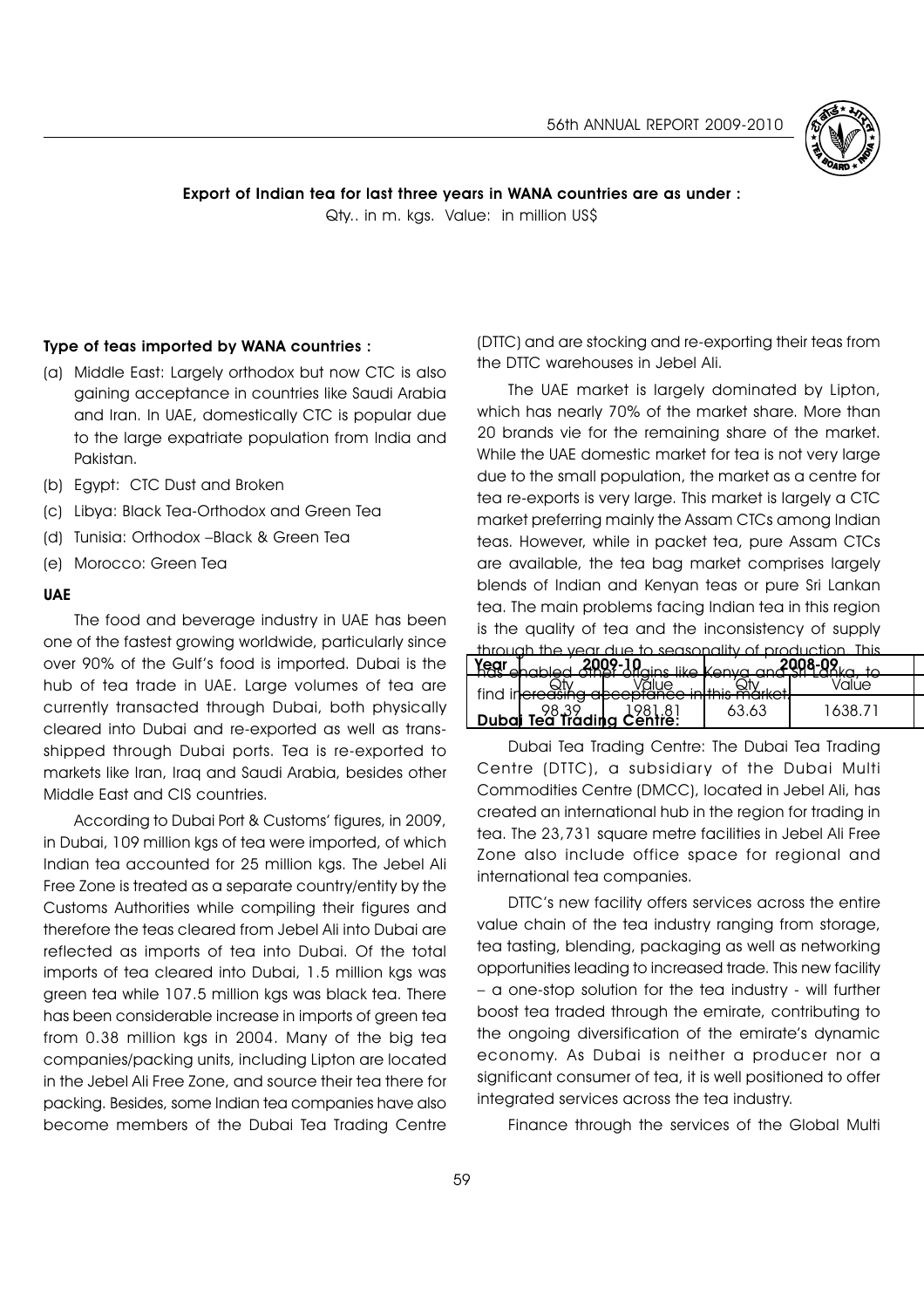

Commodity Receipt (GMR).

The DTTC presently stocks teas from 13 producing countries, including Kenya, India, Sri Lanka, Indonesia, Malawi, Rwanda, Tanzania, Zimbabwe, Ethiopia, Vietnam, Nepal, China and Iran. In keeping with its mandate to further increase the tea trade in and through Dubai, the DTTC also facilitates sales with buyers in the GCC countries, Iran, Iraq, Jordan, Morocco, Pakistan, Afghanistan and the CIS countries and has plans to expand its services to other Middle East and European markets. The Centre, continues to remain a major tea trading platform.

#### Arab Republic of Egypt

The Arab Republic of Egypt has traditionally been one of India's most important trading partners in the African continent. It is also one of the major tea consuming countries in the WANA region. The import figure stood at 77.6 m. kgs. in 2009.

The per capita tea consumption in Eavpt is nearly 1 kg per annum. CTC teas are preferred in this market, mainly the Dust grades. The country has been a big market for Indian teas in the past, with exports of Indian tea crossing 18 million kgs in the 1980s. However, with Egypt becoming a member of COMESA in 1998-99, the duty structure of 30% for Indian and other origin teas vis-à-vis free import of Kenyan and African teas, led to a substantial decline in the quantity of Indian teas exported to this market.

Import duty on tea in Egypt was reduced to 5% in 2004 and Indian tea started re-entering the market with 367,000 kgs being exported in 2005. Dubai office made persistent efforts by participating in fairs, organizing buyer-seller meets, renewing contacts with major importers, meeting Government authorities, arranging media publicity, in an attempt to reestablish the presence of Indian tea in this market. In February 2007, import duty on tea was further reduced to 2%.

In order to increase Indian tea exports to Egypt and consumption of Indian tea by local consumers, Tea Board opened India Tea Centre in Cairo. This is basically a trade facilitation unit where Indian teas will be displayed and prospective buyers will be put in touch with the supplier in India. This India Tea Centre was formally inaugurated by Mr. B. Banerjee, Chairman, Tea Board in January 2010.

Public Sector imports account for a substantial share of the total tea imports into Egypt. Nearly 24,000 MT are imported annually by the Government of Egypt for public distribution purposes. The General Authority for Supply Commodity (GASC) is the body responsible for deciding the quantity of tea required by the Govt. and the same is procured through two public sector organizations viz. M/s El Nasr Export & Import Co. and M/s Misr Export & Import Co. These companies import about 2000 MT each month. Due to the COMESA arrangement, Govt. of Egypt had specified public sector buying of tea only from Kenya and other African countries. This restriction was lifted in March 2007 and Indian tea is also now permitted for Govt. procurement.

#### Iran

Iran is a major consumer of tea, consuming more than 100 million kgs annually. It is also a tea producing country having about 34,000 hectares under tea plantation. While approximately 60 million kgs of tea is produced per annum, the production has been declining in recent years and is expected to come down to about 10-15 million kgs with some tea factories shutting down.

As per ITC statistics, legal imports of tea into Iran stood at 50.5 million kgs. in 2009. This however, does not include the substantial amounts of tea which are smuggled into the country. While import of packet teas less than 10 kg in weight is banned, an import duty of 30% is levied on bulk tea imports. A concessional duty of 4% is charged for imports of tea against purchase of domestic tea. Sri Lanka is the main supplier of tea to this market. India exported about 11 million kgs. to Iran in 2009. Iran prefers orthodox tea, specially the Assam Second Flush teas, however, there is also a growing segment of CTC tea consumers. Kenyan tea packets are becoming visible in the market and some importers feel that the Kenyan CTC is better than the Indian CTC in colour and strength and also because it is available throughout the year. They also feel that Kenyan tea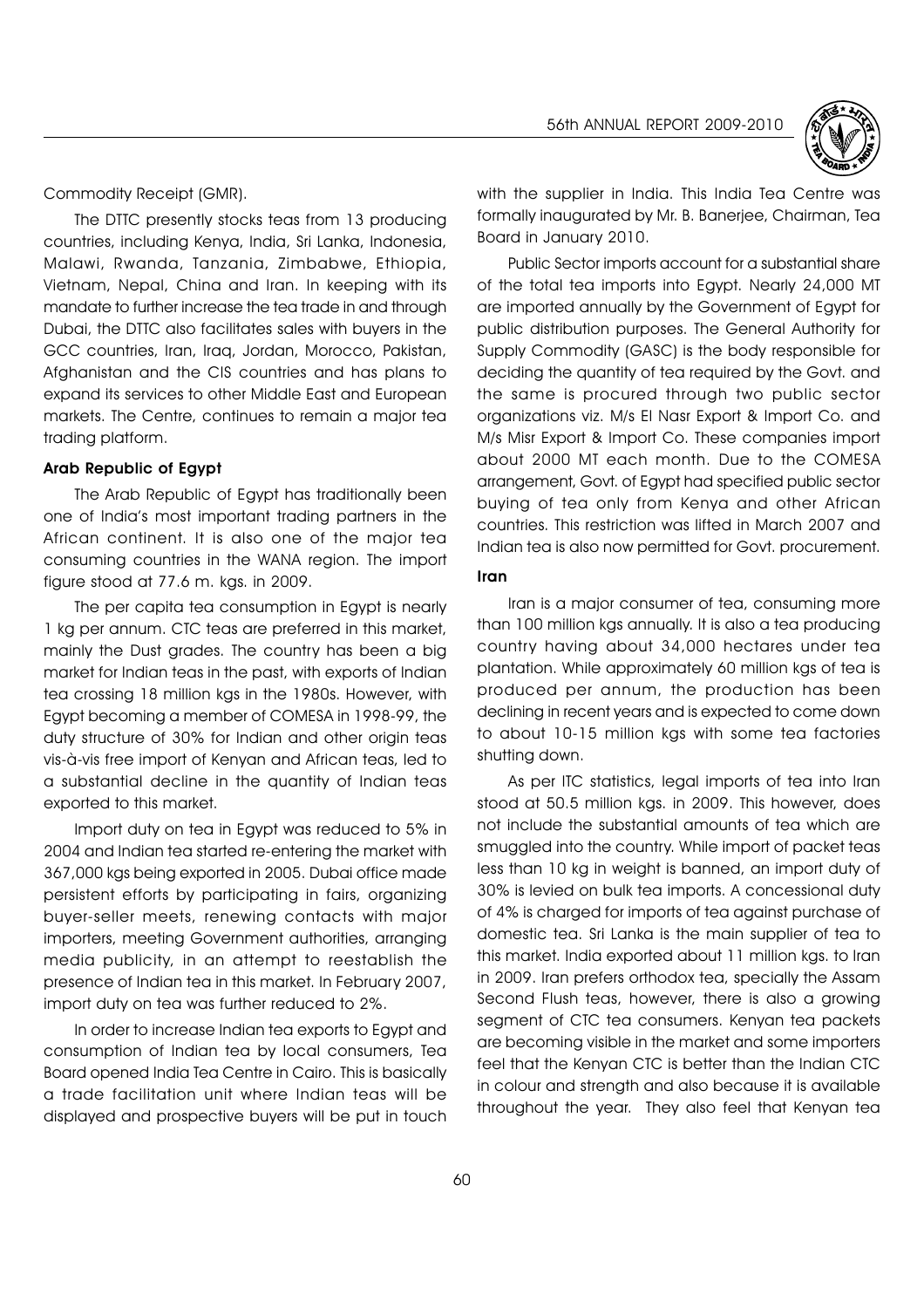

retains its flavour even after two years while Indian tea looses it within months.

Recent developments in the import policy with regard to tea have been of concern to the Indian tea industry. A new quality requirement, viz. the Plant Master File Requirement, which is basically GMP/HACCP, has been imposed by Iran which requires each supplier of tea to register with the Health Authorities after filling in the designated form and paying a one time registration fee of US\$ 7000. This requirement imposed by the Iranian Govt. in Nov 2006 continued to be valid.

#### Tunisia

Republic of Tunisia is a small country situated between Algeria and Libya with a total population of about 11 million people. Tea drinking along with coffee is a popular pastime. Tea is drunk without milk but with plenty of sugar and with a hint of mint.

It is consumed both in green and black varieties. The Tunisians prefer strong teas with flavour which are medium grown. Sometimes they brew tea more than once from the same leaf. While the Tunisian population is small, this is supplemented by the tourist arrivals which were estimated at 8 million during 2009. Tunisia imported 7.8 million kgs in 2009, with 3.2 mkg from Sri Lanka, 2 mkg from China and small quality from other sources. Of the 9 mkg from tea imported, about 6 million being black tea and 3 million being green tea. Office du Commerce de La Tunisie (OCT) is the sole tea importing agency in the country. They import in bulk and have their own packaging plant where tea is packeted in their brand for local consumption. Some tea is also packeted by private companies for the local market. However, the tea used in these packets is imported by OCT for the local companies when there is a requirement. These are largely fannings for tea bags.

### **Morocco**

Morocco is an important tea consuming country in the region, being one of the main consumers of green tea, with little consumption of black tea. The country imports an average of 50 million kgs of tea, of which more than 93% is green tea. India too has exported some small amounts of tea to Morocco in the past. Until 1993, the import of tea into Morocco was totally in the hands of the Government through Office Nationale du The et du Sucre (ONTS). ONTS was importing tea from China, Indonesia, Sri Lanka and India. Since liberalization in 1993, ONTS has ceased to import tea from India and Indonesia. At present the primary source of tea import is from China. 48 million kgs of tea was imported from China in 2009. Best grades of green tea are gunpowder followed by chunmee and then soumee variety of tea. Revival of Indian tea exports to Morocco has been taken up with the DG of SOMATHES (previously ONTS) through the Indian Embassy in Morocco. It is learnt that though China has a monopoly in tea export to Morocco, SOMATHES is keen to find alternative sources of supply. The Govt. is also in the process of privatizing SOMATHES, and M/s Tata Tea is one of the companies which have shown interest in taking over SOMATHES.

#### Yemen

Yemen was a coffee exporting country for many years, but due to qat (a narcotic substance) cultivation in rural areas, the export and the popularity of Yemeni coffee dwindled and drinking of tea has become very popular. Yemen is another big tea consuming country in this region. Yemen imported about 18 million kgs of tea in 2009 with Kenya accounting for 15.68 million kgs. A large quantity of tea is re-exported from UAE too. The tea consumed is mostly the dust grades. There is no restriction on import of tea into Yemen. The customs tariff on tea includes customs duty of 5%, sales tax 5%, consumption tax 3%, profit tax 1%:- total rate 14%. With about 22 million population growing at the rate of 3.7%, this market has potential.

#### Sudan

Sudan is the largest country in Africa, and a big tea consuming country, as well. The total population of the country is about 35 million, and it is importing about 20-23 million kgs of tea annually. The morning and evening cups are usually taken with milk and sugar, while during the day, the Suleimani Tea is drunk, without milk, but lots of sugar. Due to the civil war situation in the country, between the Arab North and the Christian South,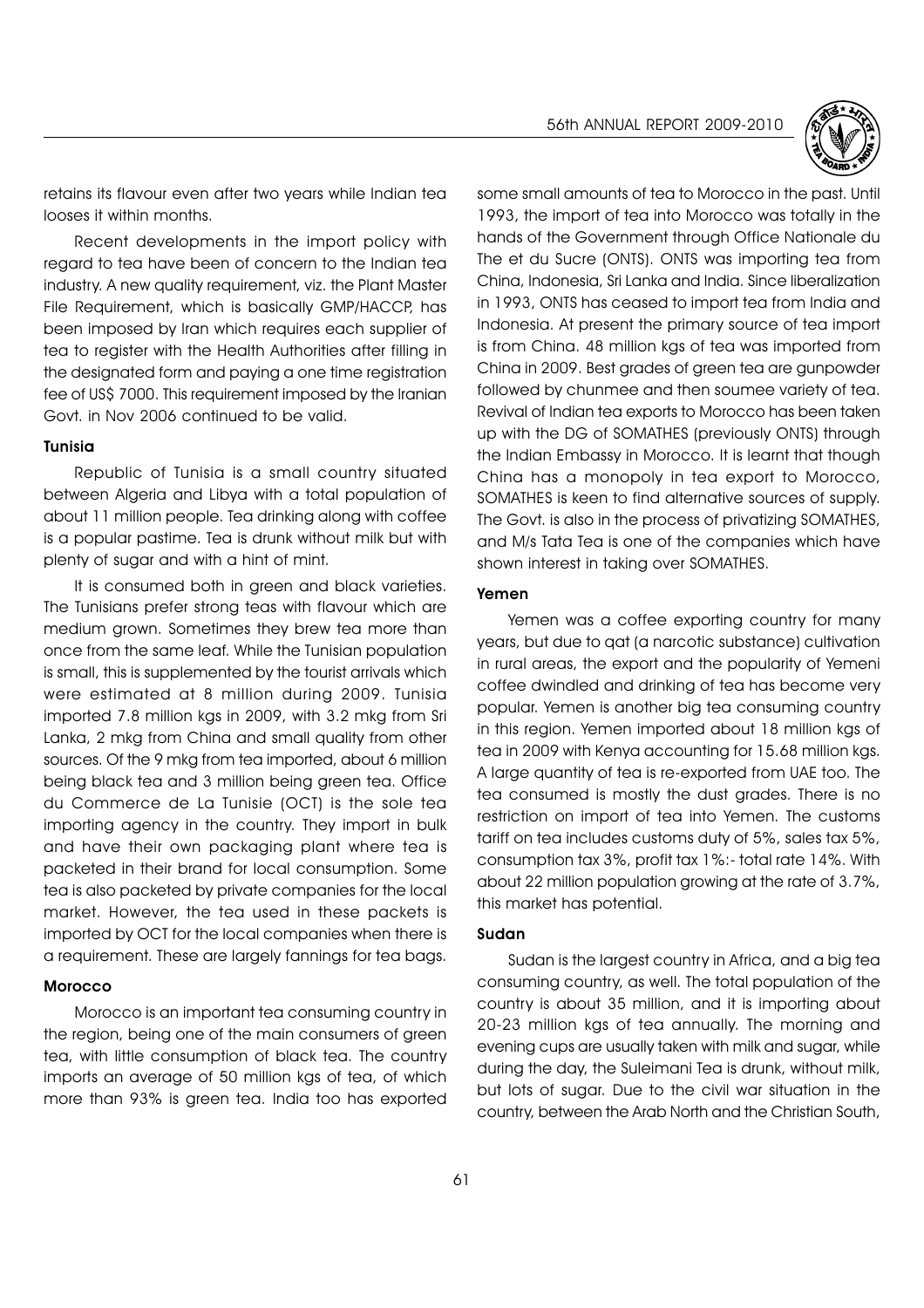

India has recently opened a consulate in Juba, Capital of South Sudan. The market is dominated by Kenyan CTC teas. 90% of the imports are in bulk.

The Sudan remains a key market for pushing exports.

#### MARKET ANALYSIS

Most of the important markets like Iran, Libya, Egypt, Iraq and Morocco are undergoing a process of economic liberalization and the role of their respective Government buying & distributing agencies are getting marginalized. Private importers and distributors have started playing progressively bigger roles. Private trade in tea is now possible even in countries like Libya and Iraq which were earlier totally dependent on Government buying. Even countries like Iran which otherwise do not allow import of packet teas into the country, allow the same in their Free Zone for re-export. Opportunities offered in Free Zones in Turkey, Iran, Kuwait, UAE etc. provide a possibility of joint ventures which Indian tea companies may like to explore.

The Major players of tea in the Middle East want a very different product from what is the norm in Europe and the West. Teas in demand in different markets of the WANA region range from cheaper CTC dust grades and broken to higher quality Assam Orthodox tea. The market however, remains very price sensitive and it is price, quality and appearance which determine demand rather than origin.

The Retail loose tea sale in the WANA region is gradually coming down. Packet teas and Tea bags are becoming popular. CTC segments are emerging even in those countries like Iran and Syria, which traditionally preferred orthodox teas.

Most of the countries in this region are becoming progressively brand conscious. In the supermarkets and the departmental stores and in the perception of consumers the competition is more among different tea brands rather than in terms of different countries of origin. However, in some countries like Syria, Saudi Arabia, Turkey, etc. origin still matters.

Setting up of free trade zones like the Jebel Ali Free Zone has encouraged value addition and large tea companies are setting up operations in the Middle East.

In UAE, tea bags that were once sourced entirely from the UK are now being produced in the Jebel Ali Free Zone (JAFZA). UAE has in fact even started exporting it in the region and has become one of the big producers of teabags in the world. Platforms like the Dubai Tea Trading Centre (DTTC) which has upgraded its facilities to include centralized tea storage, blending and packing facility, facilitates multi-origin teas being available in one place and are also encouraging packing operations to be centralized in Dubai.

Private entrepreneurs in countries like Egypt, Saudi Arabia, Jordan, Oman & Syria are also setting up their own blending and packaging facilities to produce their own brands of tea. Even in Iran, Lipton has set up a packaging factory while brands like Alokozay too are reported to be setting up packaging facility in the country. Such developments encourage blending of teas of different origins. It also affects consumer tastes as the range of products increases and value added products like tea bags, flavoured teas etc. gain acceptance.

Green Tea is also becoming popular due to increasing health consciousness of the consumers.

# USA and Canada

The jurisdiction of the Board's erstwhile New York Office covered USA, Canada and South America. With the closure of Board's New York Office in July, 2004, promotional activities have been handled from Head Office. During 2009-10 Tea Board participated in the following events in USA:-

- 1. World Tea Expo, Las Vegas, (2-4 June 2009)
- 2. Fancy Food Show, San Francisco (17-19 January 2010)

# A low budget T.V. campaign through CNN was also undertaken in November/December 2009.

# TEA CONSUMPTION PATTERN

The tea consumption pattern in the USA is mostly in the form of ice tea. However, in the recent years, there has been some changes towards the consumption of hot tea also. Trend of overall consumption of tea in USA has also improved because of the health benefits,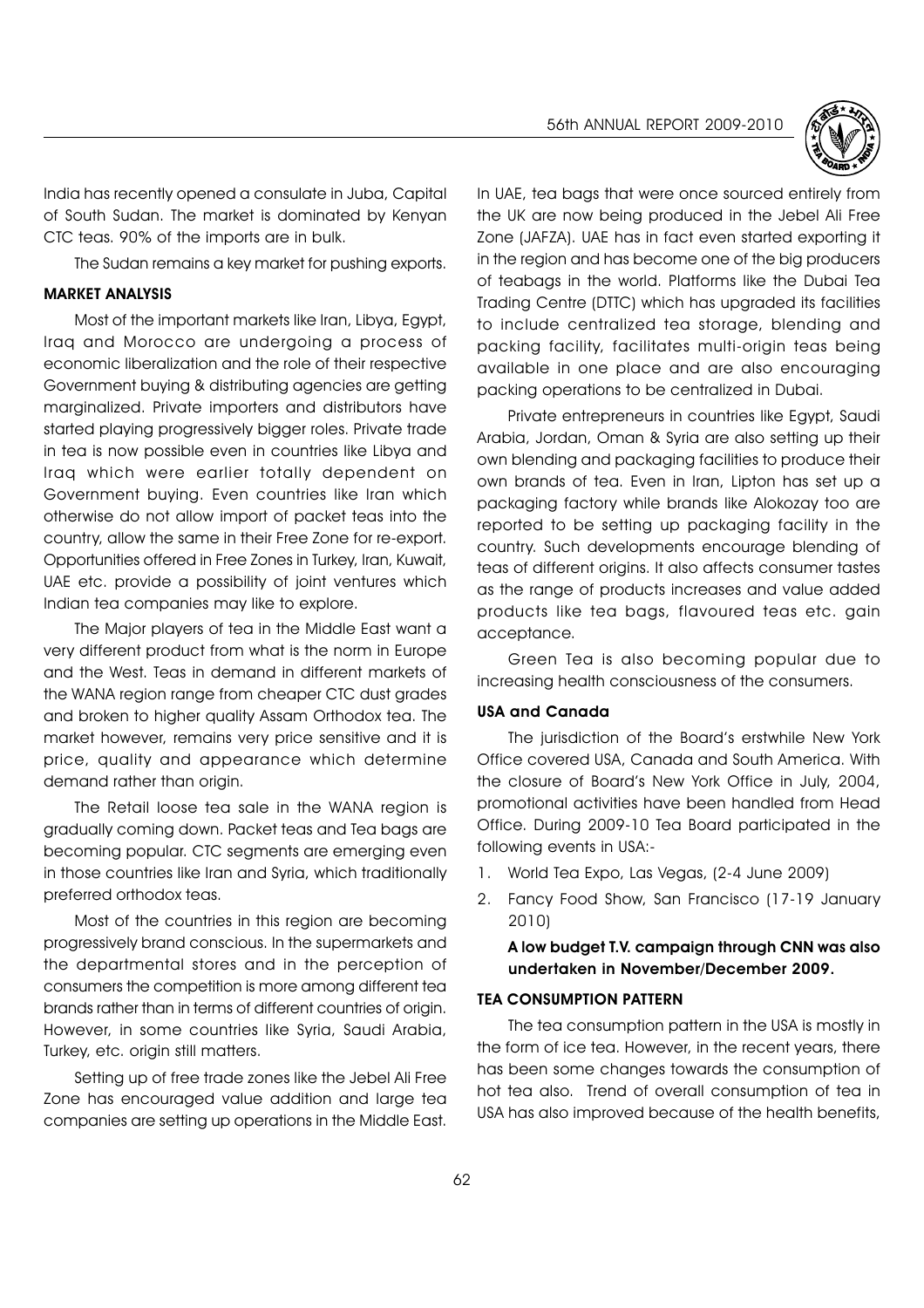

associated with tea. The import figure stood at 116 m. kgs. in 2008. Tea consumption in Canada has declined a little. India's share of the tea market in the USA is small but is increasing gradually.

Assam and Darjeeling teas as speciality teas are becoming popular in this market where flavoured teas play a vital role Export of teas from South India is also registering a gradual increase. Canada is a hot tea market. About 60% of the population in Canada consumes hot tea unlike USA The volume of Indian tea export to Canada though low has registered a small increase. However, the silver lining is that even though the volume of export was low, the unit value realization was high thereby indicating that speciality teas are becoming popular and is poised for growth.

#### US Tea Council & Association

India being a founding member of this Council took part in all the deliberations of different meets.

# Tea Council of Canada

India has played an active role in the Council's meetings in promoting tea as a health beverage. India has withdrawn from the Canadian Tea Council from January 2010.

#### Australia

Tea promotion in Australia is handled from Head Office. Though Australia is primarily a coffee drinking nation, the British habit of tea drinking also prevails. Australia's total import of tea from all sources is around 13 m. kgs. A small quantity of around 1550 m. tons is produced in the country. The country re-exports approx. 0.3 m. kgs tea. This market, is now being viewed more positively as the new destination that has great potentials for penetration and expansion. Tea Board's promotional efforts over the last several years are now showing good results. Exports from India to Australia have registered an increase of more than 200% from 1.41 m. kgs. in 2002-03 to 4.56 m. kgs. in 2009-10. The growth has been in volume and value realization. Indian tea exports have been in the form of Instant Tea, Tea Bags & Packet teas.

Participation in Fine Food Exhibition in Australia has become one of the regular features of Tea Board's activities in Australia.

## Japan

Japan produces 92-93 m. kgs. of green tea per annum which is consumed mainly within the country. Japan also imports black tea. Japan is a market for quality Darjeeling teas. Apart from the high quality leaf grade teas, the market has gradually cultivated the use of Assam CTC teas, used either in Tea Bags or for the production of canned milk teas, a favourite of the younger generation.

The promotional work for 'India tea' in Japan is carried out mainly through the Embassy of India in Tokyo with the assistance of Japan Tea Association.

| <b>Types of tea</b>  | Developing<br>countries | EIMDRESS DEVERSEMENT<br>02-05 Modunthries 10. | in 'Food mérs <sup>iapan</sup> | 2010 from |
|----------------------|-------------------------|-----------------------------------------------|--------------------------------|-----------|
| Black tea in bulk    | 2.5%                    | Nil                                           | 3.0%                           |           |
| Black tea in packets | 12.0%                   | Nil                                           | 12.0%                          |           |
| Instant tea          | 8.0%                    | Nil                                           | 10.0%                          |           |
| Green tea            | 17.0%                   | 17.0%                                         | 17.0%                          |           |

The duty structure for tea imports to Japan are as under :<br>Tea Board with the active assistance of the Indian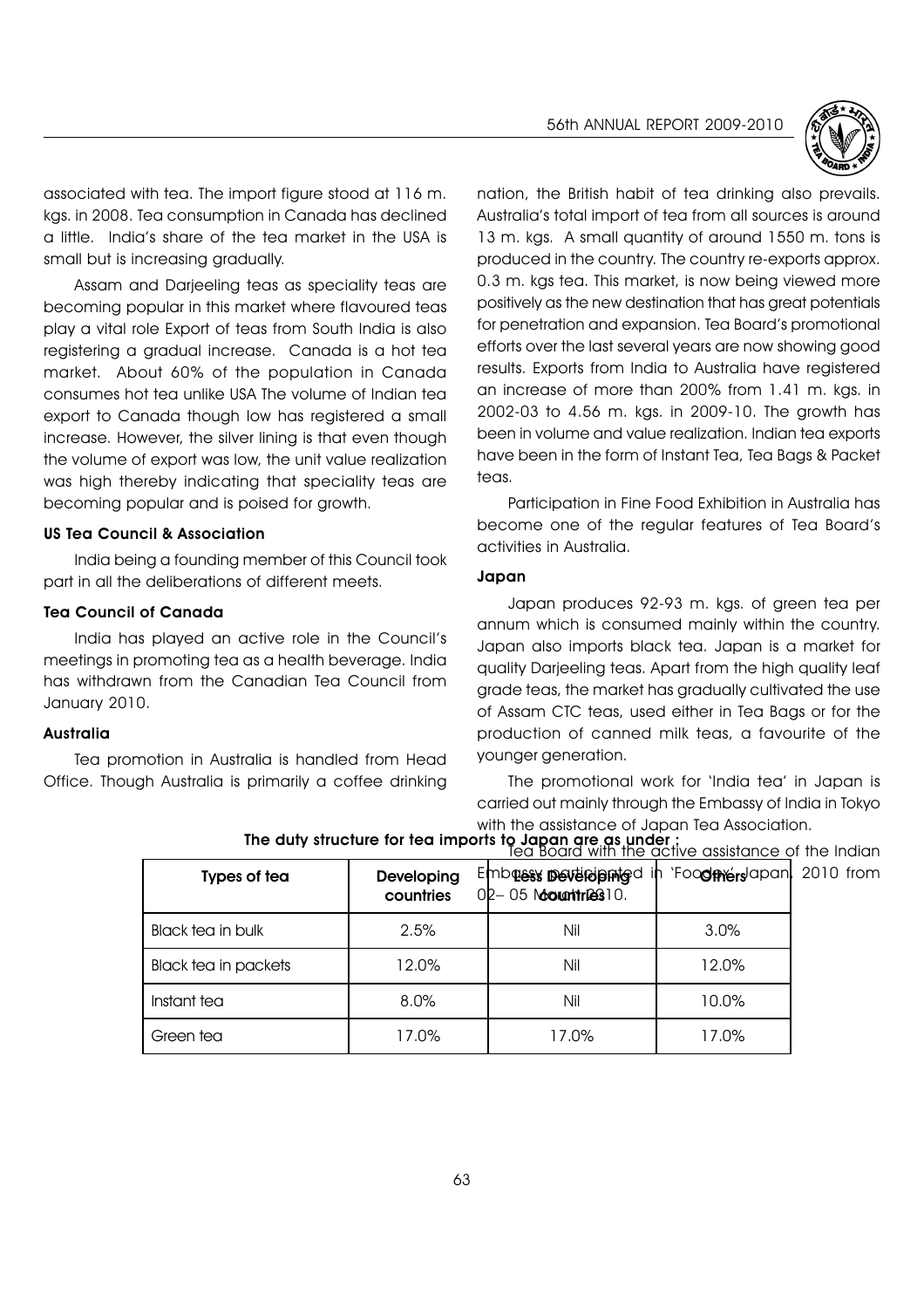

LICENSING

#### Introduction

The Licensing Branch is a vital wing of the Tea Board for implementation of various statutory and regulatory orders issued by the Government from time to time. In addition, Licensing Branch provides necessary clarification and guidance to the Tea Industry and trade in relation to fiscal policies and different legislation concerning tea. The tea related issues under different Bi-lateral and Regional/Multilateral Agreement and its implementation on Tea Industry are being examined by the Board from time to time in order to formulate policy decision by the Govt. of India. The different statutory activities performed by the branch during 2009-2010 are enumerated below:

#### 7.2 Exporter's Licence:

In accordance with the provisions of the Tea (Distribution & Export) Control Order, 2005 any person desiring to carry on trading in tea as an exporter, needs an Exporter's Licence. The period of validity of Exporter's Licence has been made effective for 3 (three) years from the date of its issue and every business licence once renewed shall also remain valid for a further period of three years from the date of its renewal unless the business licence is suspended or cancelled during the validity period. Every licensee being an exporter, desiring to convert his business licence into a permanent business licence, shall make an application, in duplicate, to the Licensing Authority in Form B before 3 (three) months of the expiry of the validity of the business licence. The Licensing Authority shall on receipt of such application convert the Licence into Permanent Licence if:

- a) The business licensee is an exporter,
- b) Such licensee has not violated any of the provisions of the Tea Act, 1953 or Tea Rules, 1954 or Tea Board Bye-laws 1955 or any other rules made under the Act and
- c) The volume of export of tea by the exporter holding the valid business licence during the last three years was not less than 1,00,000 kgs annually.

Such permanent license is granted in Form G. A fee of ` 2500/- is to be paid by the applicant for conversion of Exporter's Licence to Permanent licence.

The total number of tea exporters registered with Tea Board under the Tea (Distribution & Export) Control Order with valid exporter's licence stood at about 1246 as on 31.3.2010 as against 1070 as on 31.03.2009. ` `The total amount collected during the year 2009-2010 w and the contract of the contract of the contract of the contract of the contract of the contract of the contract of the contract of the contract of the contract of the contract of the contract of the contract of the cont 1,76,000/- against issue of 176 fresh/temporary

exporter's licence compared to issue of 162 fresh/ temporary exporter's licence during the year 2008-09 amounting to 1,62,000/-.

During the period from 01.04.2009 to 31.3.2010, one Exporters licence was converted to Permanent licence. The total number of Permanent Exporter's licence granted by the Tea Board till 31.3.2010 is 473 against 472 till 31.03.2009. The amount collected during the the year 2009-10 was 2,500/- for issuance of 1 (one) Permanent license compared to 2 (two) Permanent license issued during 2008-09 amounting to 5, 000/-.

#### 7.3 Distributor Licence :

Under the Tea (Distribution & Export) Control Order, 2005 Govt. of India has introduced Tea Distributors' Licence with effect from 1.4.2005. It is issued to all the tea exporters who hold valid exporter's licence for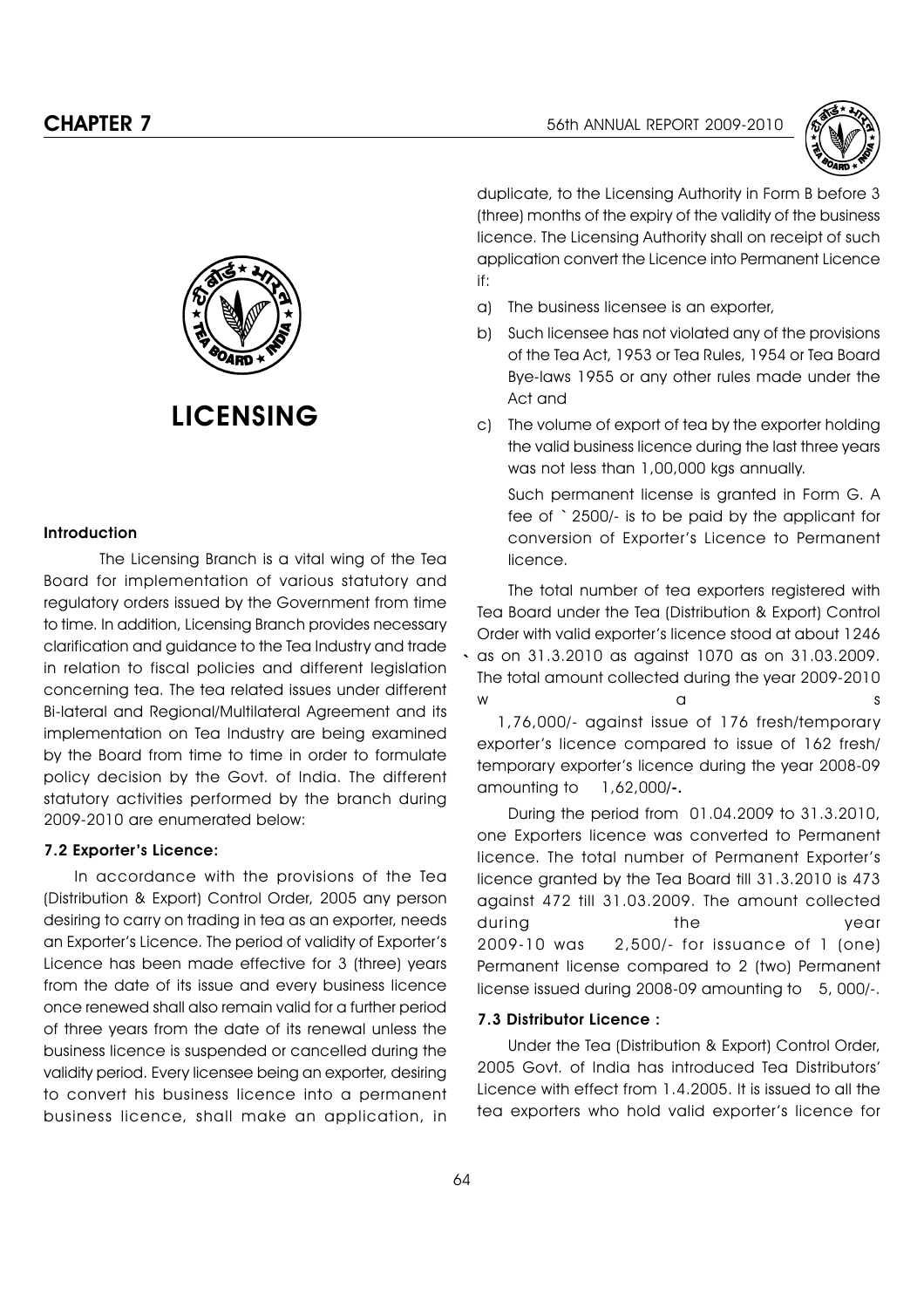

importing tea for re-export or internal sale. Fees for distributor's Licence is 2,500/-. Number of Distributor Licence issued during the year 2009-2010 is 8 (eight) and the fees collected against the licenses amount to 20,000/-.

#### 7.4 Tea Waste Licence

The granting of Tea Waste Licence and renewal thereof are considered in accordance with the provisions of the Tea Waste (Control) Order, 1959. The main objectives of the Tea Waste (Control) Order, 1959 are to check any misuse of tea waste as also to regulate disposal of tea waste for certain gainful purposes. Accordingly, licenses are granted only to bonafide persons including buyers and sellers of the tea waste after proper investigation and scrutiny of the application. Under this Order, no person shall purchase, hold in stock, sell or offer for sale any tea waste except under and in accordance with the terms and conditions of a licence granted by Tea Board in this regard. Tea Waste is generally used by the caffeine and instant tea manufacturers.

For caffeine manufacturers, tea waste is used in denatured form, while for instant tea manufacturers tea waste is used in un-denatured form. Un-denatured tea waste is also being used by the manufacturers of Bionutrient and Bio-fertilizer. Tea Waste Licence remains valid up to 31<sup>st</sup> December of the year of issue, unless suspended or cancelled earlier and is renewable every year. During the year 2009-10 total amount of 5,700/ - was collected against issuance of 57 fresh Tea Waste Licence and renewal of 1138 licenses amounts collected was 56,900/- as against 52 fresh Tea Waste Licence and 1016 renewed during the year 2008-09.

In order to fulfill the objectives of promulgation of the Tea Waste (Control) Order, 1959 by the Government of India, it is necessary to keep an eye over the availability and disposal of tea waste so that misuse is checked and disposal is regulated. For this, a limited number of Inspectors of the Board are posted in important tea growing regions and tea trading centers. The activities of Tea Board in this direction are supplemental in nature. In fact, checking adulteration of tea, as one of the food items, comes under the purview of the Prevention of Food Adulteration Act 1954 (PFA), implemented by the respective State Government having bigger machinery at their disposal. Nevertheless, Tea Board with its limited strength of Inspectors, detected some cases of contravention of the provisions of Tea Waste (Control) Order, and actions were also launched against such offending persons.

In accordance with the amendment made on 31.08.2001, Tea Board's regional office located in Coonoor and Guwahati are also issuing Tea Waste Licenses and renewing Tea Waste Licence on the basis of receipt of applications by the respective office after observing norms. As per the amendment effected from 05.03.2002, there should be a minimum volume of tea waste and made tea at the ratio of 2:100 Kgs. when processed out of the tea leaves, buds and tender stems of plant Camellia Sinensis (L) O Kuntze in a factory.

# 7.5 Registration– Cum- Membership Certificate (RCMC)

Every registered exporter of bulk tea, packet tea, tea bags and instant tea is required to be registered with Tea Board for obtaining Registration-cum-Membership Certificate under the Export Import Policy of the Government of India with a view to availing import/export entitlement benefits. The issue of such Registration cum Membership Certificate to the registered exporters is done free of charge. The number of such registered exporters who have obtained Registration-cum-Membership-Certificate from the Tea Board during the period from 01.04.2009 to 31.03.2010 was 31 out of the total number of 915.

#### 7.6 Tea (Marketing) Control Order :

In accordance with the provisions of the Tea (Marketing) Control Order, 1984, no person shall carry on the activities of manufacturing tea except under valid registration granted by Tea Board in respect of tea manufacturing unit owned or controlled by him.

Under the provision of the Tea (Marketing) Control Order, 1984, stakeholders like manufacturers, auction organizers and brokers were required to obtain

`

`

`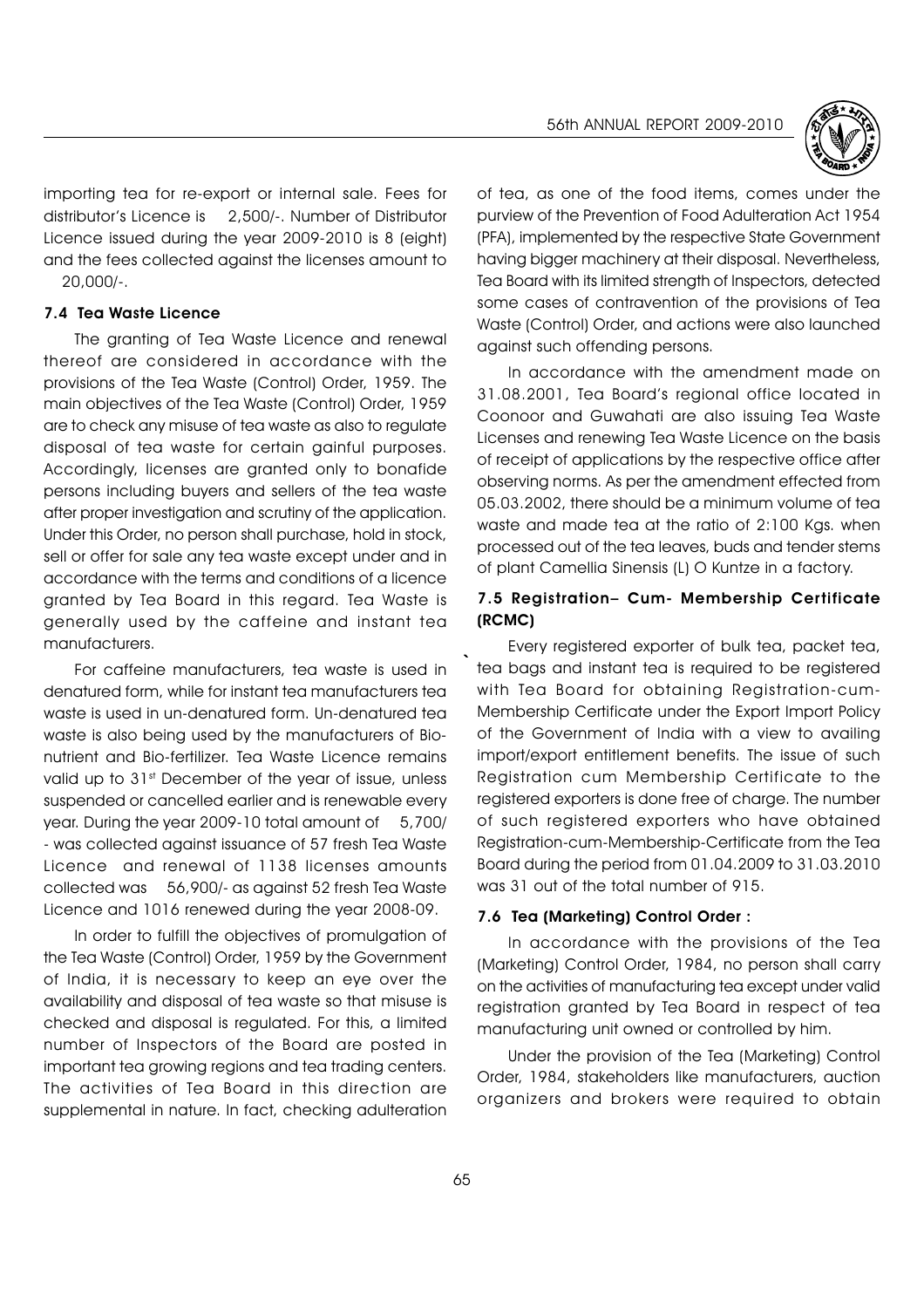

registration/licence from the Tea Board before manufacturing tea and/or participating / conducting auctions. But the major stakeholder namely buyers who were one of the important players in the primary marketing channel were not within the purview of registration under the said Order. Therefore, there was no statutory provision for obtaining any information on purchase of tea from the buyers who are buying tea from auctions or directly from the gardens. In order to establish transparency in the total transaction (tea auction and direct purchase) at the primary level, it has been felt necessary to get the buyers registered with the Tea Board.

There was no provision in the TMCO 1984 in relation to quality adherence for tea as well as sharing of sale proceeds between the manufacturers and the tea leaf suppliers. So, aiming at above benefits, promulgation of TMCO 2003 in supersession of TMCO 1984 was made on 1st January, 2003 containing the following main features:

- a) Registration of buyers and manufacturers of bulk tea with existing provision for registration of manufacturers of loose tea and licensing of brokers and auction organizers.
- b) Cancellation/suspension of registration of buyers with existing provision for cancellation of registration of manufacturers;
- c) Adherence to quality standards of tea as laid down under PFA Act 1954 by manufacturers / buyers and brokers.
- d) Fixation of price sharing formula for sharing of sale proceeds between the manufacturers and the tea leaf suppliers based on sale proceeds of made tea.
- e) Provision for sale of made tea outside public auctions by registered manufacturers to registered buyers (including consignee or commission agent) except sale through own retail outlet or brokers directly to consumers.
- f) Provision for drawing of sample from suspected tea to ensure its conformity to the PFA standard.

Clause 13 of TMCO enables Licensing Authority to issue direction to auction organizers / brokers for improving efficiency of the public auction system. The Tea Board following discussions at the level of Secretary, Ministry of Commerce and Industries, Government of India appointed consultant to undertake a study on primary marketing of tea to suggest the following :

- a) Need to preserve the auction system as the main vehicle for primary marketing of tea;
- b) Need for auction reform and implementation priorities,
- c) Creating variety in auction (including promoting electronic auction).
- d) Post reforms issues.

Based on the recommendations of the consultant, Tea Board has issued directives on 06.01.2003 to all the public tea auction organizers under the provisions of clause 13 of Tea (Marketing) Control Order, 2003 for implementation of following auction rule to improve the efficiency of the auction system.

- a) Catalogue closing time,
- b) Introduction of ex-estate sale,
- c) Rate of advancement of bidding,
- d) Reprinting of bids,
- e) Prompt Date,
- f) Drawing of sample quantity per lot,
- g) Reprinting of unsold lots as well as sample quantity for reprinted lots,
- h) Division of lots,
- i) Proxy bidding,
- j) Withdrawal of lots,
- k) Sale of unsold lots,
- l) Payment of warehouse charges,

#### The directive issued by the Tea Board on :

- (a) Catalogue closing time,
- (b) Introduction of ex-estate sale,
- c) Rate of advancement of bidding,
- d) Reprinting of bids,
- (e) Prompt Date,
- (f) Drawing of sample quantity per lot,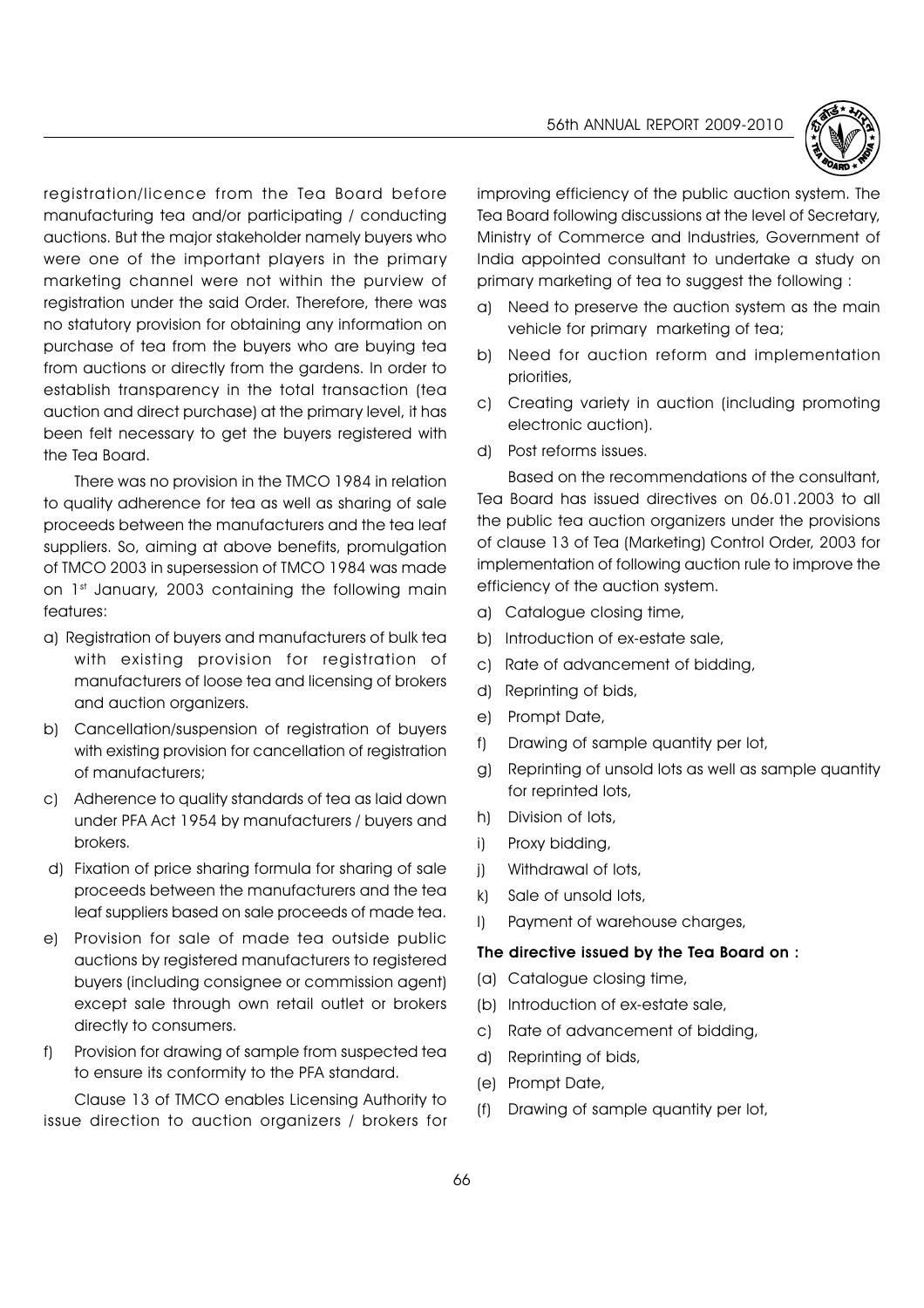

(g) Reprinting of unsold lots as well as sample quantity for reprinted lots are for reduction in transaction time and cost and for enhancing the speed of auction.

## The norms for :

- (h) Division of lots,
- (i) Proxy bidding are aimed at ensuring competition in the auction system and also to encourage participation of maximum number of sellers and buyers particularly small and medium sellers and buyers.

#### Norms relating to :

(j) withdrawal of lots is aimed at encouraging buyer's participation in the auction, as it will prevent sellers to withdraw their lots from the auction after cataloguing. Withdrawal of lots acts as a disadvantage to the buyers to buy their required tea from the auction as it permitted seller to withdraw the lots before sale.

#### Norms relating to

(k) sale of unsold lots was acting as a deterrent to the market price discovery as it aimed at one to one sale and was not open for competition from buyer members.

#### Norms relating to

(l) Payment of warehouse rent is aimed at ensuring the receipt of warehouse charges payable to warehouse owner by the manufacturer (seller) with the service of the brokers attached to auction. It is no way adversely affecting the buyers, as the buyer's payments as per auction sale to seller shall be paid by the brokers deducting the warehouse charges. The system was prevailing 4/5 years ago and re-introduction of the same system will benefit the warehouse owners without affecting the buyers' interest.

Subsequently Govt. of India has amended the Tea (Marketing) Control Order 2003 vide notification no. S.O. 247(E) dated 28.02.2003 and no. S.O. 430(E) dated 10.4.2003 for the following purposes :

1. To register manufacturer and buyer within 90 days

from 01.01.2003 instead of sixty days stipulated earlier.

- 2. To reduce the licence fee / registration fee by 50%.
- 3. To change the periodicity for submission of returns by buyers from monthly to quarterly. Government of India has further amended the Tea (Marketing) Control Order 2003 vide notification no. S.O. 270(E) dated 27.02.2004 specifying the procedure relating to search and seizure and modifying the para 30 0f TMCO towards fixation of price sharing formula and its compliance.

# 7.7 Registration of Tea Manufacturers Unit :

While under the provision of TMCO 1984 there was no registration fee to be paid by the intending applicant, TMCO 2003 stipulates a provision of submission of registration fee (@  $\;$  2,500/-) by the tea manufacturing 2009-10 from registration of tea manufacturing unit is units for the purpose of obtaining registration from Tea Board. During the year under review, Tea Board granted 15 such registrations in favour of tea manufacturing units. The total amount collected during the period i.e.

37,500/-. The total number of Tea Manufacturing units registered is 1909 as on 31.03.2010.

## 7.8 Registration of Auction Organiser/ Auction Brokers:

Clause 9 of the TMCO 2003 stipulates that no organizer of tea auction shall carry on the business of organizing, holding or conducting public tea auction under its control /auspicious except under a licence obtained from the Tea Board. Such license is renewable every year and is valid up to 31st December of each year. During the year under review, Tea Board renewed licence in respect of 9 Auction Organizers and issued 1(one) fresh licence in favour of a new auction organizer. The total amount collected during the period under review was 7,000/- for renewal (@ 500/-) of 9 Auction Organizer and of 1 new Auction Organizer (@ 2,500/ -).

Clause 10 of the TMCO 2003 stipulates that no person shall carry on the business of a broker of any public tea auction except under a license obtained from the Tea Board. Such license is also valid up to 31st December of each year and is renewable every year.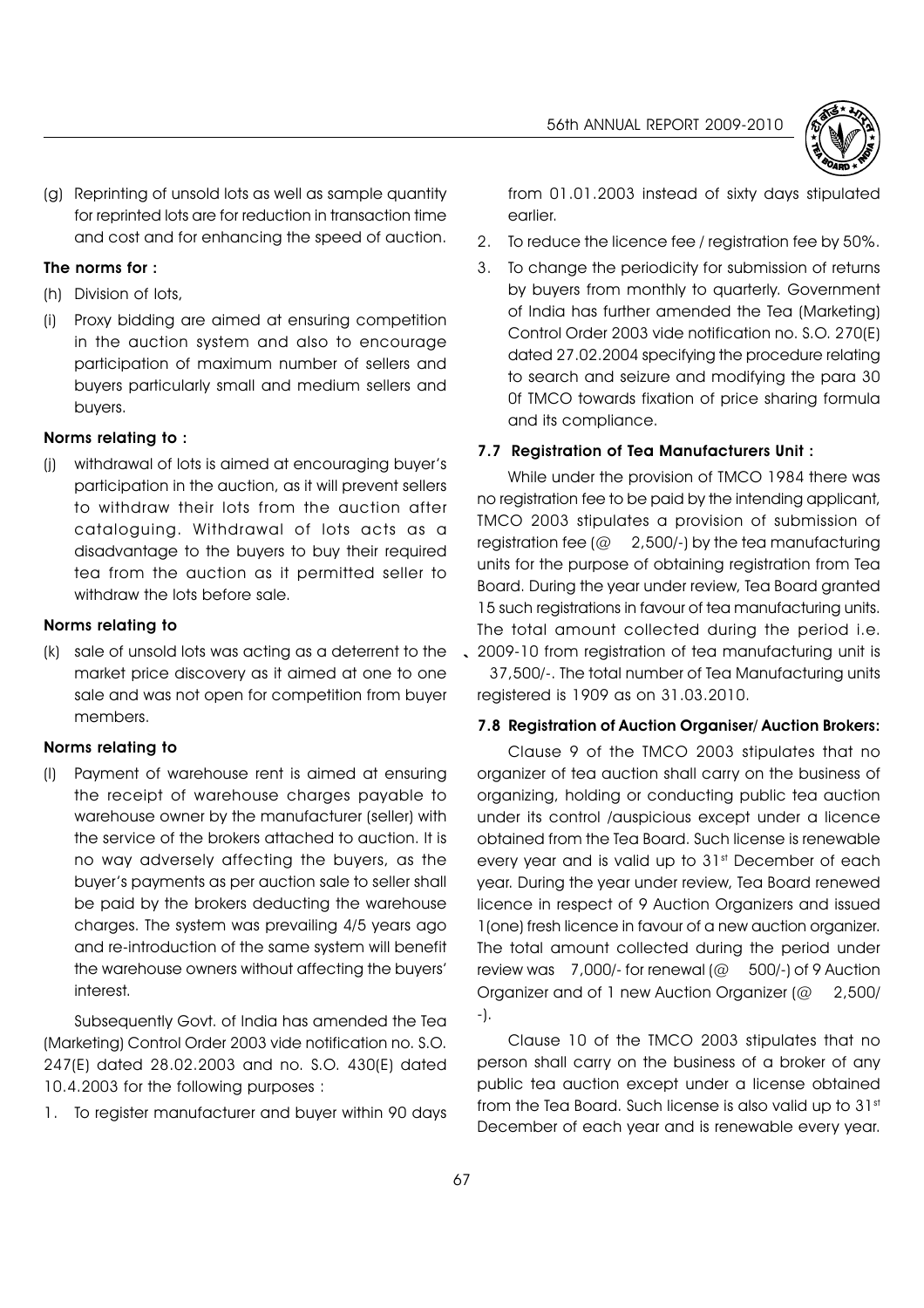

During the year 2009-10, Tea Board renewed licence in favour of 22 brokers and no fresh licence was issued. Total amount collected during the period was 11,000/ -

# 7.9 Status on E - Auction :

Electronic auction for tea, for the first time, has been introduced only in India. Sale of teas through auctions are continued to be held through manual "outcry" system in other tea producing countries.

- Benefit of e-auction for tea are:
- Broad basing the participation of buyers since it is a web-based auction.
- E-auction provides facility for participation of large number of bidders/buyers against the limited number in manual auction system due to limitation of space in any auction hall.
- E-auction helps in ensuring Fair Price since E-auction provides facility to the buyer/bidder to buy required quantity at desired level of price in view of the quality of the commodity, overall Demand-Supply status of the said commodity and the level of quantum requirement of buyer for such commodity against the quantum available for buying at any time
- Improvement in dissemination of auction sale information.
- Reduction in transaction time and cost for preauction, auction process and post-auction activities.
- Planning tool in the hands of buyers and other stakeholders as bid history and its analysis is easily available.

Before introducing "live" e-auction, the final mock sessions were again conducted under the guidance of technical team of NSEIT during March to June, 2009 in six auction centres.

# Live e-auction started as mentioned below:

- Based on the requirement of the auction stakeholders, different functionalities of the e-auction system have been enhanced / modified from time to time.
- Since April 2009, the numbers of Functionalities (enhanced/modified till 31st March 2010) were 169 while the total numbers of Functionalities enhanced/ modified during 06.11.2008 to 11.06.2010 are 267.
- The major enhancement like Parallel Session for Leaf & Dust teas for Guwahati and Kolkata tea auction centres, Proxy bidding, etc have already been designed & developed and incorporated in the eauction system and such facilities are being used by auction stakeholders.
- Since settlement banking system has been introduced at Coonoor, Kolkata, Guwahati, Coimbatore and Siliguri auction followed up throughout 2009.
- In order to design and develop the new requirements on electronic platform, draft mechanism in respect of the following six requirements separately have

|        | Auction prepared and the views of concerned<br><b>Complied belog to the Contract of the Complied</b> for                                             |    |
|--------|------------------------------------------------------------------------------------------------------------------------------------------------------|----|
|        | Kolkatinalization organoe (banissof consensus as far<br>$\alpha$ s                                                                                   |    |
|        | Guw@\@\$Bible. 20-05-2009 (100% for all dust)                                                                                                        |    |
|        | Siligufinstant <b>Austion2000/6%</b> forats 6% dalphargunide Siliguri<br>auction, Live e-auction for both Leaf & Dust                                |    |
|        | Auction f& or discorrigued since 29th August,<br>Sale of "Perdici live e-auction for 10% for July 10% for Sale of "Perdicipal" and discussion route. |    |
| route. | Sale of <b>tantiodRuded and tegesth the of the production</b><br>2009.                                                                               |    |
|        | Goon <b>D-SettlemPerA467408m</b> "lO%destidlO% dust)                                                                                                 |    |
|        | Coimbret personnellation system                                                                                                                      | in |
|        | Cochiespect of & ColdeRO9(5% teat, 5% dust)                                                                                                          |    |

- In order to standardize the grades of CTC & Orthodox tea (other than Darjeeling tea) for sale through e-auction system, the draft standard has been prepared and views of auction stakeholders are being obtained for finalization and implementation.
- 130.99 million kgs of tea was sold through electronic auction system in India during April 2009 to December 2009. Further, 62.82 million kas of tea was sold through e-auction system during January 2010 to 31st March, 2010.

68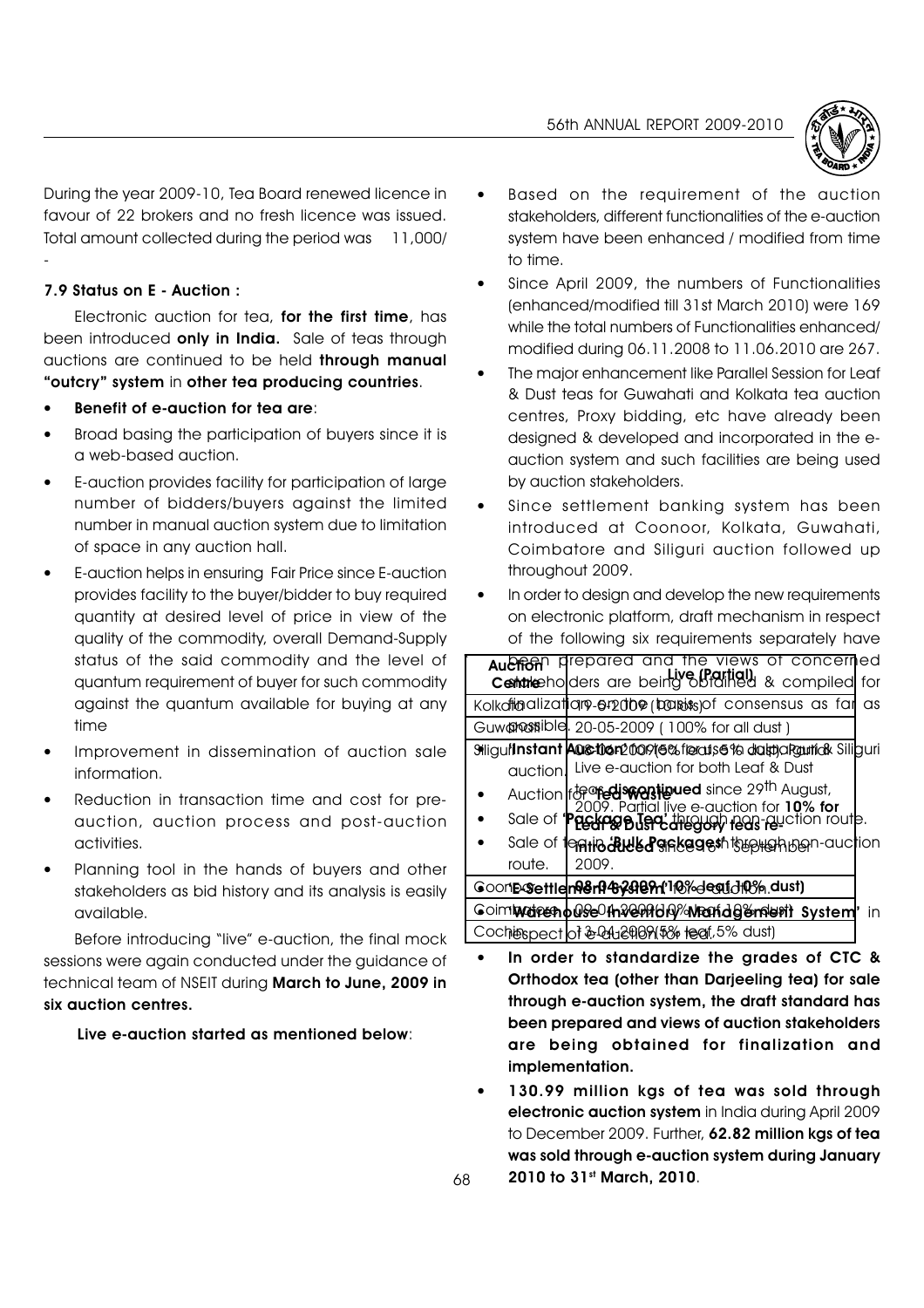

| <b>Auction centre</b> | <b>Status on live e-auction</b>                                                                                                                                                                |
|-----------------------|------------------------------------------------------------------------------------------------------------------------------------------------------------------------------------------------|
| Kolkata               | 100% live e-auction started for <b>dust category teas</b> since 17 <sup>th</sup> June, 2009. 100% e-auction for<br>CTC Leaf teas since 3rd April 2010 (Since sale no 14 of 2010)               |
| Guwahati              | 100% live e-auction started for <b>dust category teas</b> since 20 <sup>th</sup> May, 2009. 100% e-auction for<br>Leaf teas since first week of January 2010. Fully electronic auction.        |
| Siliguri              | Live e-auction with 1000 Lots for CTC Leaf & 50% of the total lots of Dust teas since 16 <sup>th</sup> April<br>2010. Live e-auction with 1500 Lots for CTC Leaf since first week of July 2010 |
| Coonoor               | Fully electronic auction for both leaf and dust category teas since 7 <sup>th</sup> May, 2009                                                                                                  |
| Coimbatore            | Fully electronic auction for both leaf and dust category teas since 8 <sup>th</sup> May, 2009                                                                                                  |
| Cochin                | 100% live e-auction started for both leaf and dust category teas since 14th July, 2009.                                                                                                        |

#### 7.10 Registration of Buyers :

Clause 4 (1) of TMCO 2003 stipulates that no buyer (with a place of business in tea in India) shall carry on the activity of buying tea from any public tea auction licensed by the Tea Board or directly from the manufacturer of tea except under a valid registration obtained from Tea Board.

This registration certificate once granted by the Tea Board remains valid unless cancelled. During the year 2009-10 under review, 211 buyers obtained registration from the Tea Board. The total amount collected was ` 5,27,500/-. The total number of buyers registered

with Tea Board under TMCO 2003 as on 31.3.2010 comes to 5,912.

# 7.11 Certificates of Origin issued towards export of Darjeeling tea :

The total number of certificates of origin issued by Tea Board towards export of Darjeeling tea was 1866 during 2009-10 as against 1708 issued in the same period of 2008-09.

# 7.12 Registration of Manufacturers of tea with Added Flavour :

The sales of flavoured tea in the domestic market remained banned for a long time. Following a directive from the Supreme Court in the case of Nilgiris Tea Emporium –vs- Union of India & Others, the Government of India examined the matter relating to sale of flavoured tea in the domestic market in consultation with the experts of Central Committee for Food Standards for allowing additional flavour in tea for domestic market.

Consequently, Government of India, Ministry of Health and Family Welfare, issued notification no. GSR 847(E) dated  $7<sup>th</sup>$  December, 1994 amending the PFA Rules 1955. As per the provisions of these amendments, the condition for sale of flavoured tea has been notified as follows :

i) Flavoured tea shall be sold or offered for sale only by those manufacturers who are registered with Tea

|                          | Bobley wegistration No. Shelly weight in Mand on the                                       |  |
|--------------------------|--------------------------------------------------------------------------------------------|--|
| Vanillabel.              | 8.5                                                                                        |  |
|                          | Giprdarshell be sold only in packed condition with label                                   |  |
|                          | Ginggeclaration, viz. I) FLAVOURED TEACommon name                                          |  |
|                          | Bergamptermitted flavour/percentaceneraistration No.                                       |  |
|                          | Lemonitially only one flavour viz Vahinin flavour up to                                    |  |
|                          | Cinname Simum extent of 8.5% by 2 weight has been                                          |  |
| flavour, with each other | Mixturglowedopter sale of They evrel of the dividual shothestic<br>not exceed the quantity |  |
| <del>insequemiy,</del>   | indicated above                                                                            |  |

no. GSR698 (E) dated 26/10/1995 allowed few more flavours in addition to Vanillin flavour and their respective percentage in flavoured tea are as follows :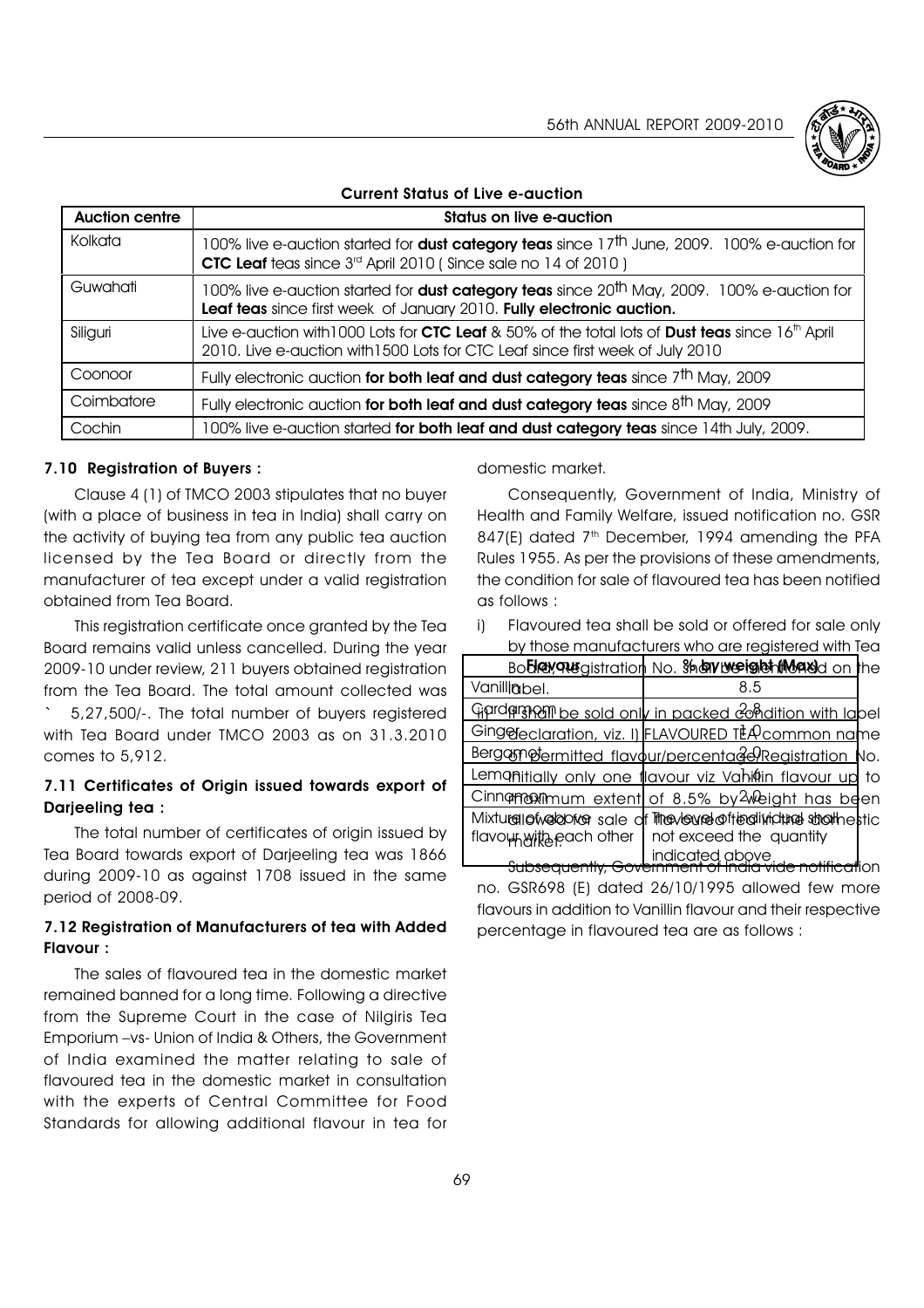

Ministry of Health and Family Welfare, Government of India amended further the PFA Rules by notification No. GSR 694(E) dated 11/10/1999 which has been effective from 11/4/2000. The said notification was aimed at allowing all natural flavours and natural flavouring substances singly or in combination. The definition of "Natural flavour and Natural Flavouring Substance" is indicated in sub-rule (A) or rule 63 of PFA Rule. The other condition which has been stipulated in the said notification is that " Flavoured Tea manufacturers shall register themselves with the Tea Board before marketing Flavoured Tea".

In addition to the above condition laid down in notification dated 11.10.1999. Directorate General of Health Services, Govt. of India vide letter No. P-1501/ 5/97PH-(Food) dated 18/2/2000 stipulates the following conditions.

- a) Methodology for estimation of flavours in tea shall be supplied by the manufacturer to Tea Board.
- b) The methodology supplied by manufacturer will be tried in Central Food Laboratories for verification.
- c) The manufacturers will be registered thereafter only.

The amendment dated 11.10.1999, in fact, sought to enlarge the scope for use of flavours in tea by linking it to an existing and unaltered definition as mentioned

in rule 63 of PFA Rules which was applicable to all food items including tea. While the definition as mentioned in rule 63 of PFA Rules may lead to confusion of using flavours of animal origin in any food item, it is not possible to use flavour of animal origin in flavoured tea because of the condition of registration by Tea Board and Tea Board's reservation of allowing such flavour.

However, to avoid any such confusion Ministry of Health and Family Welfare, Govt. of India further amended the PFA Rule by issuing notification No. GSR 770(E) dated 4/10/2000. It aims at using only those "Natural flavours and Natural Flavouring Substances" which are obtained exclusively by physical process from materials of plant origin in their natural state or after processing for human consumption.

Till 31<sup>st</sup> March, 2010, the Licensing Branch granted registration in favour of 103 Manufacturers of tea with added flavour. During 2009-10, 10 manufacturers of flavoured tea registered with Tea Board.

| <b>Region</b><br>- 11                                           | <b>Dieni Framing.r</b> |                               |      | Re  |
|-----------------------------------------------------------------|------------------------|-------------------------------|------|-----|
| Permit for Extension                                            |                        | RnAR Splacement in lasting of |      | Num |
| <b>TRAPIR ISLED TO The existing ted estate by the Licensing</b> |                        |                               |      |     |
|                                                                 | теа<br>ummg, r         | <b>IGMCON PRIPIG</b>          | aiso |     |
|                                                                 | e                      | <b>EWDIK</b>                  |      |     |
| ᇦ                                                               | uies.                  |                               |      |     |

# The Position of Permits issued during 2009-10

#### Permission for Planting tea :

Licensing Branch is granting permission for planting tea in favour of tea estates as New Comer along with recording of the change of ownership of the tea estates. The position during the year 2009-10 (till 31.3.10) is as follows :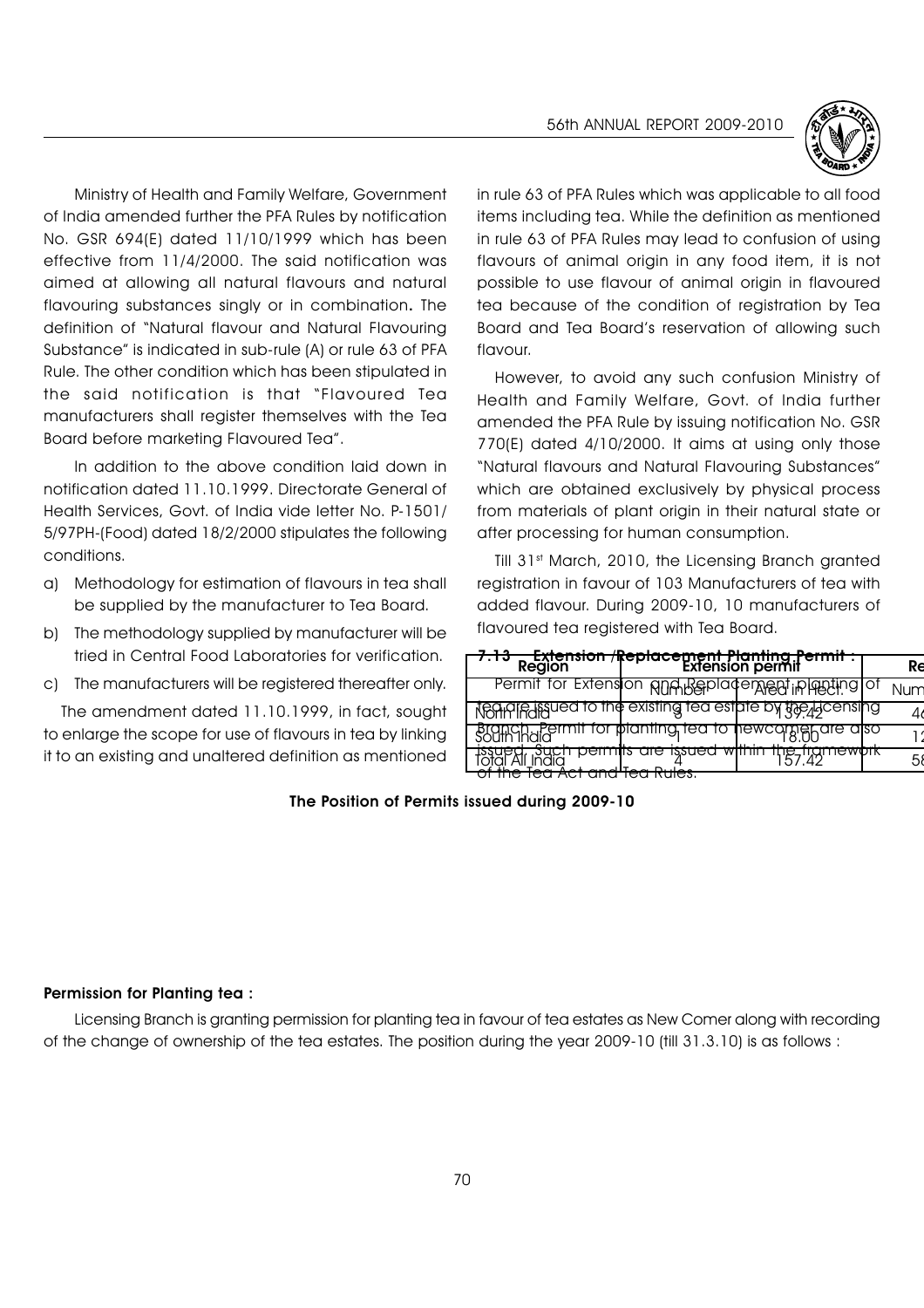

|                                                                          |             | North India |             | South India |       | Total      |
|--------------------------------------------------------------------------|-------------|-------------|-------------|-------------|-------|------------|
| 1. Change of ownership<br>31                                             |             |             |             |             | 32    |            |
|                                                                          | North India |             | South India |             | Total |            |
|                                                                          | No          | Area in Ha  | No          | Area in Ha  | No    | Area in Ha |
| a) In Non-Traditional tea growing areas (upto 10.12 ha)                  | Nil         | Nil         | Nil         | Nil         | Nil   | Nil        |
| b) In non traditional tea growing areas (above 10.12 ha)                 |             | 43.08       | Nil         | Nil         |       | 43.08      |
| c) In other than non traditional tea growing areas (upto<br>$10.12$ ha)  | 68          | 15.971      | 2531        | 2035.946    | 2599  | 2151.917   |
| d) In other than non traditional tea growing areas (above<br>$10.12$ ha) | 21          | 1161.675    | Nil         | Nil         | 21    | 1161.675   |

# 7.14 Tea Warehouse License:

Licensing Branch looks after the issuance of Tea Warehouse Licence under the Tea Warehouses (Licensing) Order, 1989. Position of issuance/renewal of Tea Warehouse License during the year 2009-10 is indicated below:

| Region      | <b>Fresh License issued</b><br>@ | Licence<br>@ |               |  |
|-------------|----------------------------------|--------------|---------------|--|
|             | <b>Number</b>                    | Amount $( )$ | <b>Number</b> |  |
| North India | 12                               | 12,000       | 96            |  |
| South India |                                  | 11,000       |               |  |
| All India   | 23                               | 23,000       | 107           |  |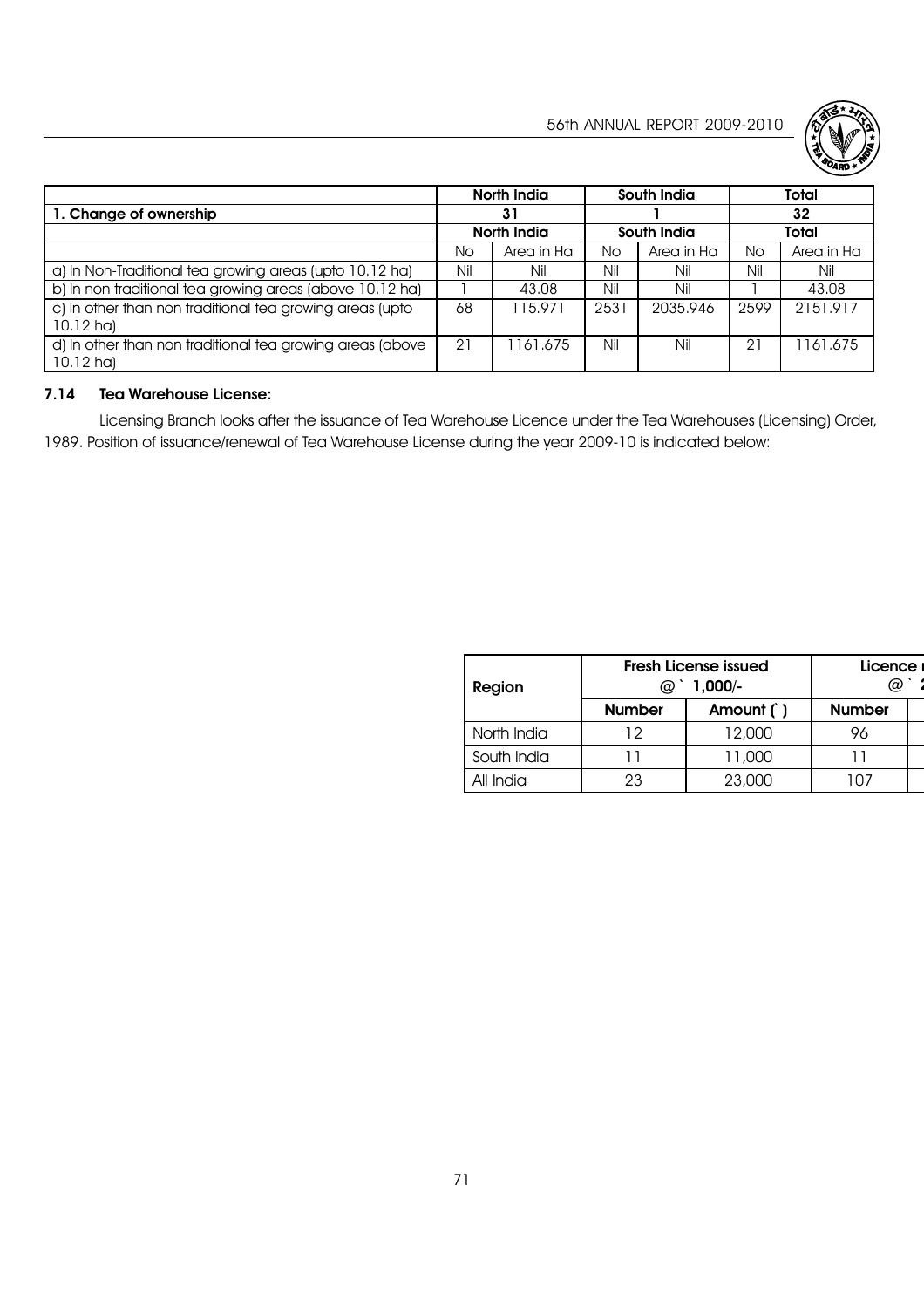



# **STATISTICS**

#### 8. Introduction :

Functions of Statistics Branch of Tea Board are to design and develop Management Information System which could provide required information relating to Production, Export, Import, Prices, Labour etc., in respect of Indian Tea Industry as well as in the perspective of its International Scenario. It provides necessary inputs in decision making process of the policy matters of the Board, the Government and the Industry. The matters like Central Excise, State Sales Tax, Central Sales Tax, Export Incentives, Export-Import Policy, Foreign Direct Investment, Tea (Marketing) Control Order, 2003 etc; are also examined in the Statistics Branch.

#### 8.1 Publication :

Statistics Branch publishes Tea Board's Publication viz., "Tea Statistics" which provides a data base on tea industry, both National and International. In addition, the Statistics Branch publishes another Annual Publication viz., "Tea Digest" incorporating up-to-date statistical data on tea.

# 8.2 Techno-Economic Survey :

The Techno-Economic Cell was established in 1972 in the Statistics Branch of the Tea Board on the very recommendations of the Estimate Committee of Parliament, with the objective to undertake technoeconomic study into the problems of Tea Industry in different tea growing regions and also to suggest suitable

remedial measures for the overall growth of the industry. Till date, eighteen techno-economic surveys were conducted in different tea growing States/ regions of India.

Lastly, the Cell was involved for an in-house study on the economic health of different tea companies covered under the compulsory cost audit by the Government of India.

# 8.3 Monitoring of Tea Prices :

The Branch is monitoring and providing the information on weekly auction prices to Ministry of Commerce and Ministry of Consumer Affairs, Food & Public Distribution on a regular basis in connection with the meeting of the High Powered Price Monitoring Board on Prices. The work relating to monitoring of retail prices of tea at different cities/towns is also been monitored. The Branch is also providing the weekly auction prices to Ministry of Agriculture and Ministry of Industry on regular basis in connection with the computation of Wholesale Price Indices of Plantation Crops etc.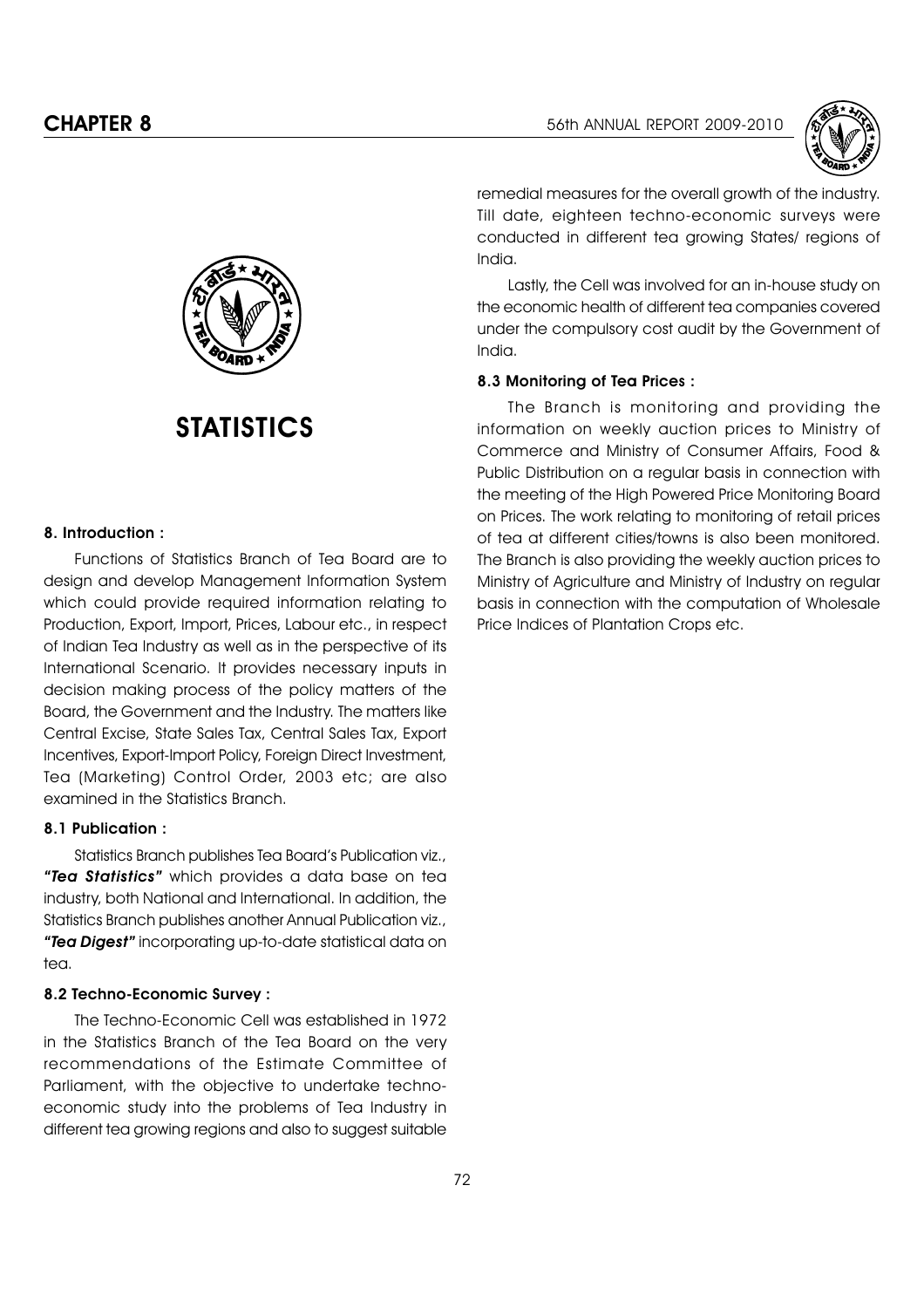



# LABOUR WELFARE

#### Introduction :

The Welfare Branch of the Tea Board undertakes some welfare programmes and schemes for the benefit of tea plantation workers and their dependants. The labour welfare activities undertaken by the Board are supplemental and cover such areas which are not specifically addressed by the Plantation Labour Act and the rules framed thereunder.

#### 9.1. Objectives :

The labour welfare activities of the Board are funded through the Human Resource Development Scheme. The HRD Scheme aims at achieving improvements in the living conditions of the Tea Plantation labourers and their dependants. The activities are categorized in three broad heads, as Health, Education and Training Schemes. While the Health related activities/schemes aim to improve the general health of the tea plantation workers and their dependants, the Education related schemes and activities aim at encouraging wards/ dependants of tea garden workers to achieve not only basic education but also higher education. Assistance is also given even for undertaking professional qualifications. Under the training schemes the workers labourers, office and managerial staff, managers etc., are given training with a view to improve their skill and ultimately the productivity. There is a provision to give vocational training to wards and dependants of tea garden labourers with a view to equip them for alternate

employment outside the tea areas. A sum of 2,16,82,778/- was disbursed for Labour Welfare measures during the year 2009-10 under the HRD scheme.

#### 9.2. HEALTH :

Under the Health related activities, financial assistance is given by the Board to Hospitals located in tea gardens and also General Hospitals, Clinics in areas contiguous to tea gardens. Assistance is also given to Health Clinics, Charitable Institutions and NGOs like Indian Red Cross Society, St. John Ambulance, Bharat Sevashram Sangha etc. for extension of health centres, hospital etc. For transportation of patients belonging to tea garden population especially in non-traditional tea areas assistance is provided for purchase of Ambulance with accessories. Financial assistance is also provided to plantation workers and their dependants for undergoing treatment on critical diseases like cancer, cardio-vascular diseases, kidney ailments etc. A sum of 20,000/- has been disbursed on this scheme during the year under review.

The Board also provides capital grant to the institutions that are running rehabilitation and therapy center for the physically challenged persons amongst tea garden population towards expenditure for construction of building, purchase of equipments and accessories. No application was received under this scheme during the year.

A scheme of financial assistance for disabled plantation workers and their dependants for purchasing crutch (wooden) calipers, shoes, artificial limb (wooden), hearing aids, wheel chairs and tri-cycle with hand pedalling system is also in operation. However, maximum pay out under this scheme is restricted to 2500/- per person. Total amount of 65,462/- for 80 persons was disbursed under this scheme during the year.

Financial assistance is also provided to different Tea Associations and others for the purpose of family welfare education programme.

The details of assistance provided to various institutions during the year are as under:-

(i) S.B. Dey Sanatorium :

`

`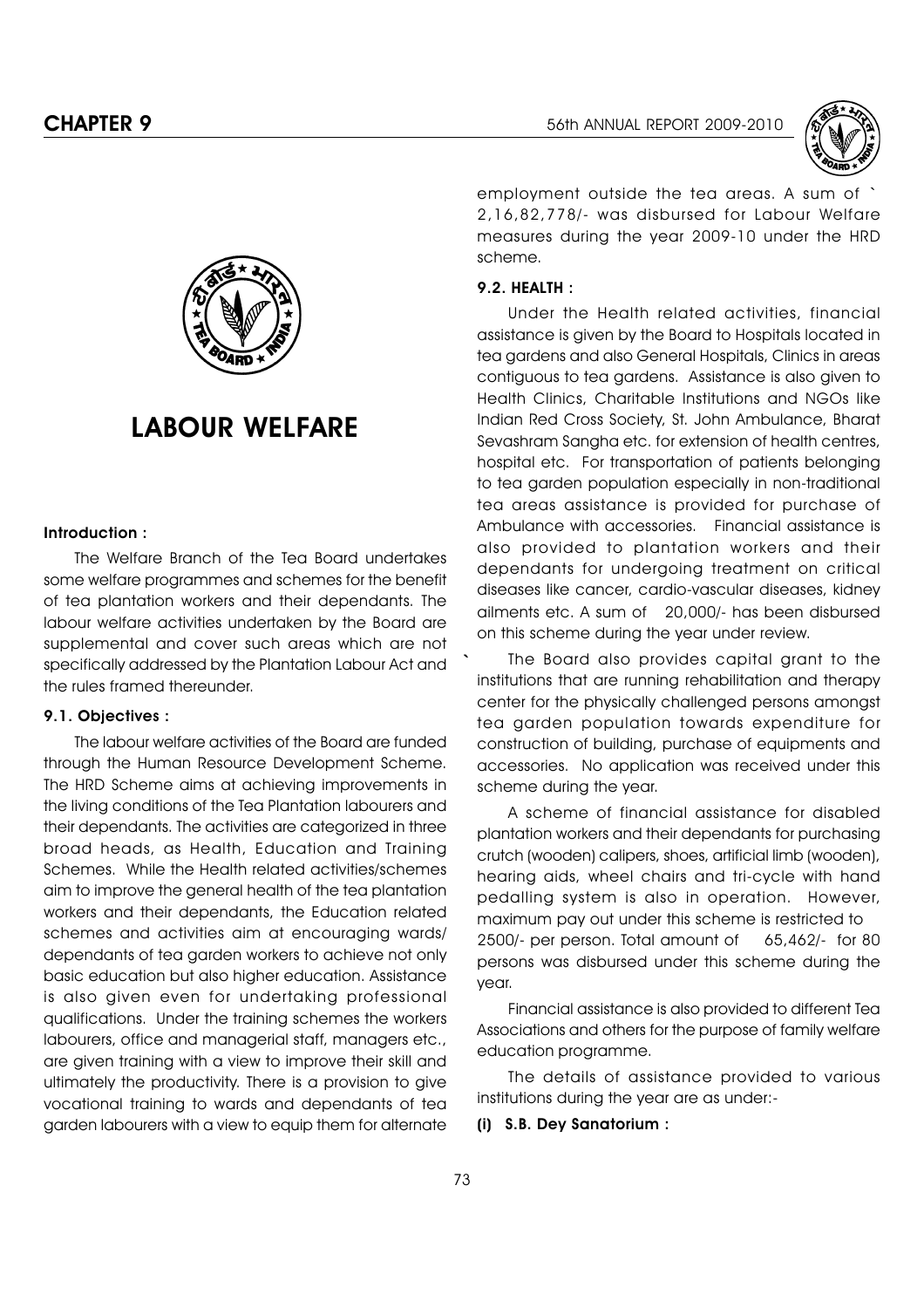The Board reserved 5 beds at S.B. Dey Sanatorium, Kurseong, Darjeeling for treatment of tea plantation workers and their dependants suffering from T.B.. The beds were allotted in favour of Tea Producers' Associations in North Bengal who share 1/3rd part of maintenance charges. The balance 2/3<sup>rd</sup> share is being borne by the Board.

#### (ii) Ramalingam T.B. Sanatorium :

In the year 1956-57, the Board reserved 15 free beds in the Ramalingam T.B. Sanatorium, Perundurai, Tamil Nadu permanently for the benefit of tea garden workers and their dependents suffering from T.B. against a capital grant of 92,124/-. Since 15 free beds reserved by the Board at the Sanatorium were found to be inadequate to cope with the demand, from 1962 the Board has been maintaining 17 additional beds at the sanatorium on payment of hospital stoppages at the rate of 16/- per patient per day against the actual occupation of bed. This stoppage charge was revised to 30/- by the Board at its meeting held at Bangalore<br>4-5-88, and subsequently to  $-$  50/- at its meeting<br>in Kolkata on 29-9-1993. Thereafter. Board at its on 24-5-88, and subsequently to 50/- at its meeting held in Kolkata on 29-9-1993. Thereafter, Board at its meeting held at Bangalore on 29-12-1999 enhanced the rate of hospital stoppages to 75/- per patient per day against actual occupation w.e.f. 01-01-2000. No payment was made during the year under review.

#### (iii) Kalimpong Sub-divisional Hospital :

The Board continued to reserve 3 beds in the leprosy wing of Kalimpong Sub-Divisional Hospital for the treatment of leprosy patients of tea garden workers and their dependants on payment of 12,000/- per bed per annum.

#### iv) Family Welfare Programme :

The Board continued to provide financial assistance to different tea associations for the purpose of development of Family Welfare Educational Programme amongst the tea plantation workers and their dependants since 1984. For this purpose a sum of 1,75,000/- was disbursed in favour of the "Institute for Plantation Agricultural and Rural Workers, Jalpaiguri" and a sum of 7,87,103/- was disbursed in favour of "Indian

56th ANNUAL REPORT 2009-2010



Tea Association, Kolkata" during the year under review.

#### v) Programme for construction of sanitary latrines :

A pilot project for construction of 1000 UNICEF type double pit sanitary latrines in tea garden labour lines in Dibrugarh and Tinsukia areas of Assam was approved by the Board at its meeting held at Palampur on 26-03- 2010.

Execution of this pilot project will be in collaboration with Indian Tea Association, Kolkata. A sum of 50.00 lakhs being the Tea Board's own contribution has been released during the year under review. The project cost is 81.10 lakhs. The balance amount will be shared by the participating gardens.

### v) Siliguri Greater Lions Eye Hospital, Siliguri, West Bengal :

The Board in its meeting held in Kolkata on 08-11- 2008 sanctioned capital grant of 8,00,000/- in favour of Siliguri Greater Lions Eye Hospital, Siliguri, West Bengal for purchase of medical equipments/accessories. A sum of 8,00,000/- being the full and final payment of the capital grant was released during the year under review.

#### 9.3. EDUCATION :

`

74 of Under the educational stipend schemes, the wards of tea garden workers are given grant for persuing studies from primary level in schools, colleges, universities and also in professional institutions. Actual tuition fees restricted upto 20,000/- per annum and 2/3rd of hostel charges restricted upto 20,000/- per annum are paid to children of persons directly employed in registered tea estates provided the monthly wage and income of parents do not exceed 10,000/- per month. This benefit is provided to only 2(two) children per worker. The Board also provide lump-sum grant in the name of "Nehru Award" @ 2,000/- and 2,500/- as prize money to a few selected wards of tea plantation workers (on merit basis) who secured at least 75% marks in the Class X (Madhyamik or equivalent) and Class XII (Higher Secondary or equivalent) examination and thereafter undergoing studies for Class XI (Higher Secondary) and Degree/professional courses. This is applicable to wards of tea plantation workers whose annual income does not exceed 1,20,000/-. A sum 71,12,761/- was disbursed under this scheme in

respect of educational stipend and "Nehru Award" during the year 2009-10.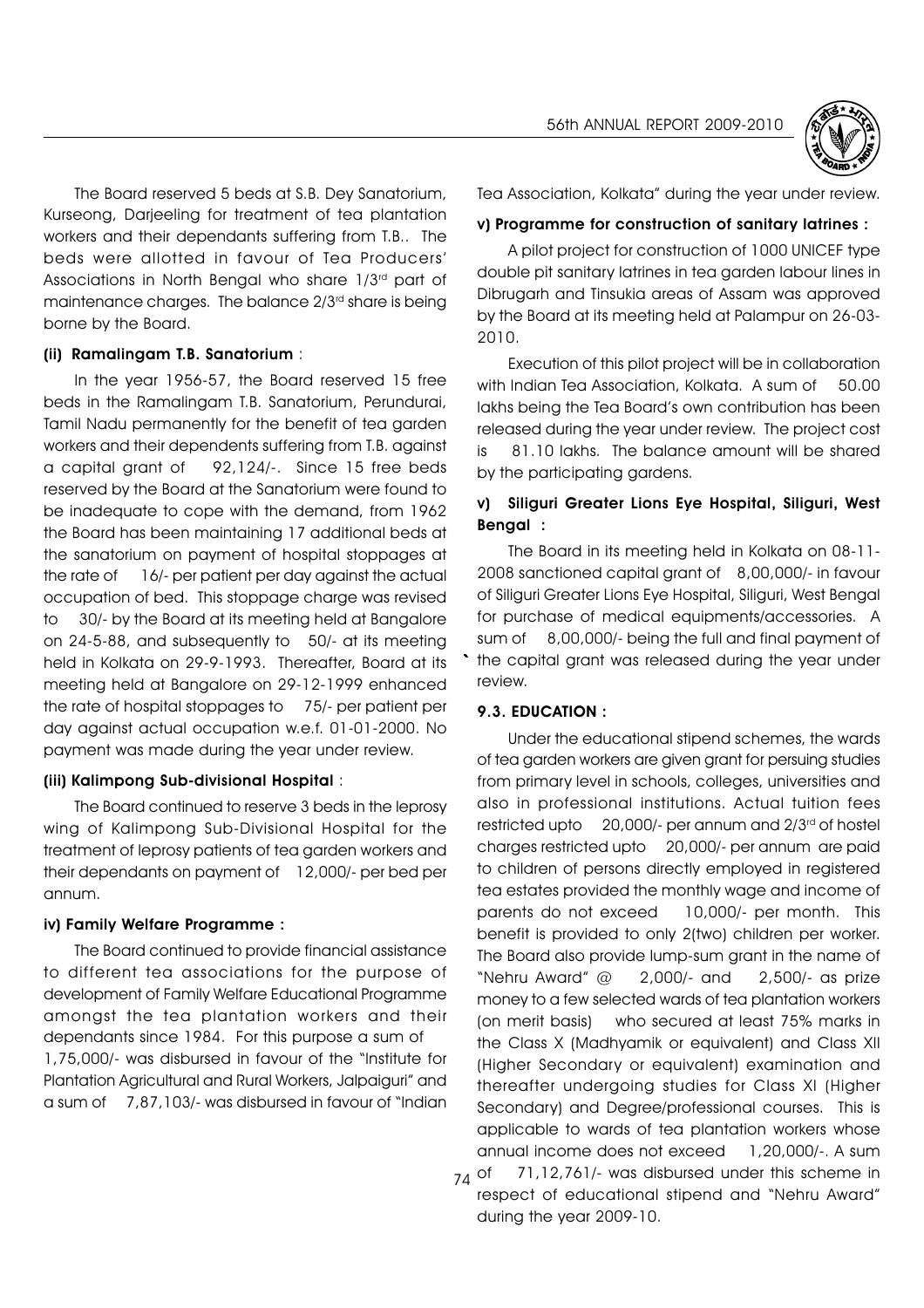#### The details of the beneficiaries are as under :

Financial assistance is also given to schools/ colleges for construction and extension of school/ college buildings in the tea garden areas with a view to provide additional seats to tea garden community.

#### 9.3.1. The following institutions were provided with financial assistance during the year:

#### i) Chappanalla H.S. School, Nagaon, Assam:

The Board in its meeting held in Kolkata on 29-03- 2003 sanctioned capital grant of ` 4,29,100/- for construction of the said school building. A sum of

 $1,07,275$ /- being the  $3<sup>rd</sup>$  installment of grant was released during the year under review.

#### ii) Nakachari College, Jorhat, Assam :

The Board in its meeting held in New Delhi on 18- 09-2004 sanctioned capital grant of 7,25,410/- for construction of the said college building. A sum of

 $1,81,353/$ - being the  $3<sup>rd</sup>$  installment of grant was released during the year under review.

### iii) Moran Mahila Mahavidyalaya, Sivasagar, Assam :

The Board in its meeting held at Darjeeling on 17- 12-2007 sanctioned capital grant of 11,90,000/- for construction of the said college building. A sum of

5,95,000/- being the  $1<sup>st</sup>$  installment of grant was released during the year under review.

# iv) Dr. Birinchi Kr. Barooah College, Puranigudam, Assam :

56th ANNUAL REPORT 2009-2010



The Board in its meeting held at Kochi on 27-09- 2007 sanctioned capital grant of 8,75,000/- for construction of the said college building. A sum of 4,37,500/-being the  $1<sup>st</sup>$  installment of the grant was

#### v) Golaghat Commerce College, Golaghat, Assam :

released during the year under review.

The Board in its meeting held at Jorhat on 23-06- 2007 sanctioned capital grant of 8,00,000/- for construction of the said college building. A sum of 2,00,000/-being the 3rd installment of grant was released during the year under review.

#### vi) Hemoprova Borbora Girls' College, Golaghat, Assam:

The Board in its meeting held in Kolkata on 29-03- 2006 sanctioned capital grant of 8,00,000/- for construction of the said college building. A sum of

 2,00,000/- being the 3rd installment of grant was released during the year under review.

#### vii) Machkhowa Degree College, Machkhowa, Assam :

| The Board in its meeting held at Jorhat on                                                                                  |    |     |             |
|-----------------------------------------------------------------------------------------------------------------------------|----|-----|-------------|
| 23-06-21000 sanctioned dotail di gramaté                                                                                    |    |     | Fe8qQ/eq.5/ |
| Assenant action of the said college building. A sum                                                                         |    |     |             |
| <del>1 ,96,236/- being 2<sup>nd</sup> installment of grant was release</del> d<br>Tripura<br>during the year under review.  |    |     |             |
| West Benaal                                                                                                                 | 15 | 69  | 46          |
| <del>iiii) Chaĭduar Collgege, Soni†pur, Assam</del><br>Himachal Pradesh<br>e Board in its meeting held in Kolkata on 17-08- |    |     |             |
| <sup>K</sup> <sub>20</sub> <sup>9</sup> anctioned capita <sup>5</sup> grant of <sup>92</sup> 0 79,40 <sup>\$</sup> for      |    |     |             |
| Kcornstrukction of the said college building. A such                                                                        |    |     | bf          |
| Tantil (2006) Tantil Policy of the 1200 installment of grant was                                                            |    |     |             |
| Total                                                                                                                       |    | 267 | 301         |
| <b>Demow College, Sivasagar, Assam</b><br>IX)                                                                               |    |     |             |

The Board in its meeting held at Darjeeling on 17- 12-2007 sanctioned capital grant of 12,00,000/- for construction of the said college building. A sum of 6,00,000/- being the  $1<sup>st</sup>$  installment of grant was

released during the year under review.

### x) Siksha Sangh High School, Darjeeling, West Bengal :

The Board in its meeting held in Kolkata on 20-09- 2006 sanctioned capital grant of 12,00,000/- for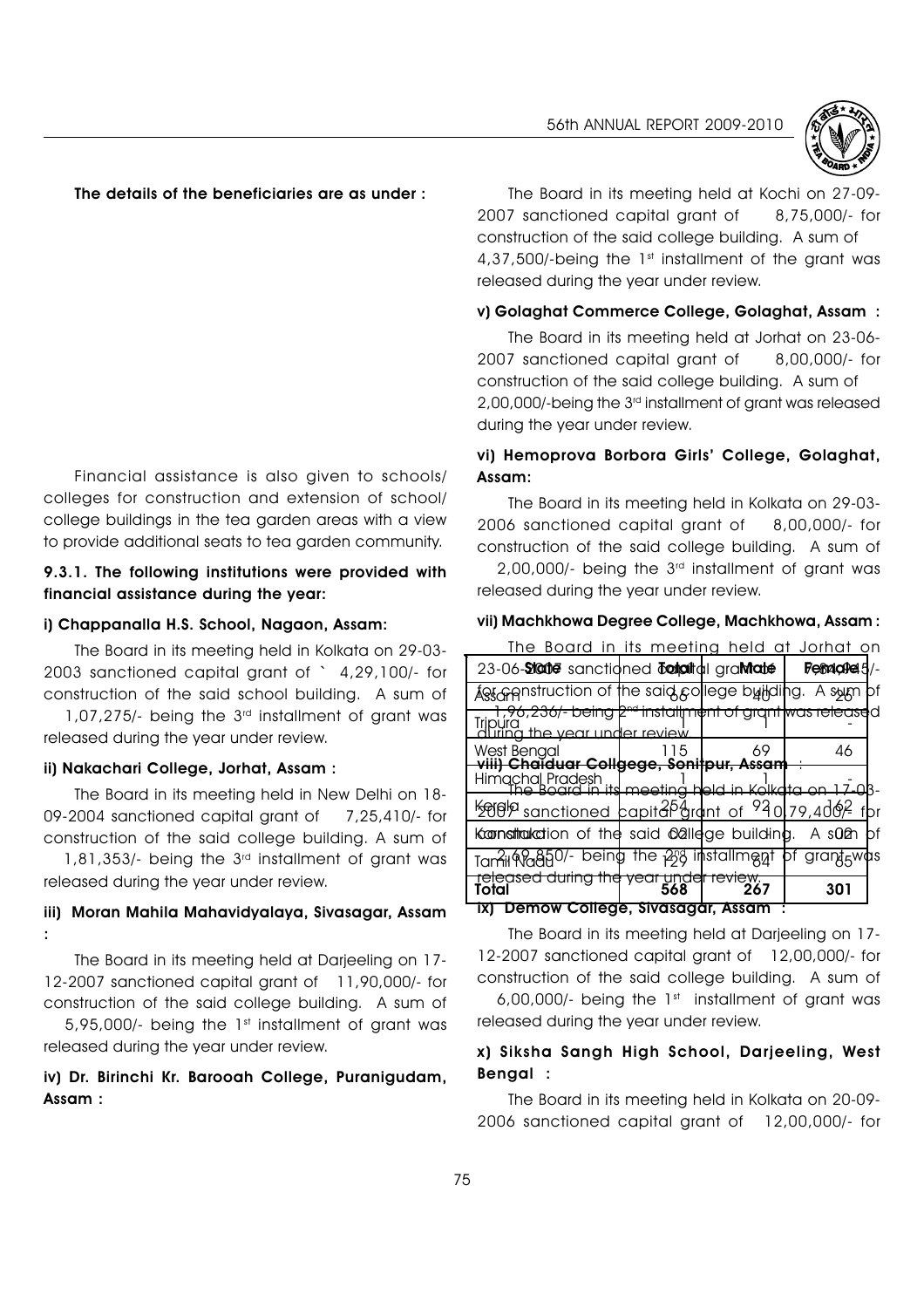

construction of the said school building. A sum of 6,00,000/- being the  $1<sup>st</sup>$  installment of grant was

released during the year under review. xi) St. Mathews L.P. School, Vandeperiyar, Kerala :

The Board in its meeting held in Kolkata on 08-11- 2008 sanctioned capital grant of construction of the said school building. A sum of

4,20,000/- being the  $1<sup>st</sup>$ ,  $2<sup>nd</sup>$  &  $3<sup>rd</sup>$  installments of grant were released during the year under review.

### xii) Simkuna Sai Jr. High School, Darjeeling, West Bengal :

4,20,000/- for<br>ng. A sum of<br>lments of grant<br>iew.<br>**rjeeling, West**<br>sata on 08-11-<br>7,68,100/- for<br>ng. A sum of<br>of grant was<br>**lege, Jorhat,**<br>sata on 26-03-<br>6.71,300/- for The Board in its meeting held in Kolkata on 08-11- 2008 sanctioned capital grant of 7,68,100/- for construction of the said school building. A sum of

 $3,84,050$ /- being the 1st installment of grant was released during the year under review.

### xiii) Chandra Kamal Bezbaruah College, Jorhat, Assam :

 $6.71,300/-$  for  $\Box$ The Board in its meeting held in Kolkata on 26-03- 2008 sanctioned capital grant of construction of the said college building. A sum of

6,71,300/-being the  $1<sup>st</sup>$ ,  $2<sup>nd</sup>$  &  $3<sup>rd</sup>$  installments of grant were released during the year under review.

# xiv) Ghoom Girls' H.S. School, Darjeeling, West Bengal :

The Board in its meeting held in Kolkata on 08-11- 2008 sanctioned capital grant of 12,00,000/- for construction of the said school building. A sum of

6,00,000/-being the  $1<sup>st</sup>$  installment of grant was released during the year under review.

#### xv) P.C. Barjalenga High School, Cachar, Assam :

The Board in its meeting held in Kolkata on 19-09- 2003 sanctioned capital grant of 6,30,000/- for construction of the said school building. A sum of

 $1,57,500$ /- being the  $3<sup>rd</sup>$  installment of grant was released during the year under review.

#### xvi) Griffith Higher Secondary School, Darjeeling, West Bengal :

The Board in its meeting held at Kochi on 27-09-

2007 sanctioned capital grant of 12,00,000/- for construction of the said school building. A sum of 3,00,000/-being the 3rd installment of grant was released during the year under review.

#### xvii) Borhat B.P.B. Memorial College, Sivasagar, Assam :

The Board in its meeting held at Jorhat on 23-06- 2007 sanctioned capital grant of 7,45,500/- for construction of the said college building. A sum of

 $1,86,375$ /- being the  $2<sup>nd</sup>$  installment of grant was released during the year under review.

#### xviii) St. Mary's Girls Higher Secondary School, Coonoor, Nilgiris :

The Board in its meeting held at Agartala on 30-06- 2009 sanctioned capital grant of 10,78,351/- for construction of the said school building. A sum of

10,78,351/- being the  $1<sup>st</sup>$ ,  $2<sup>nd</sup>$  &  $3<sup>rd</sup>$  installments of grant were released during the year under review.

#### 9.3.2. Admission in Jalpaiguri Polytechnic Institution:

Since 1979-80, the Board has been maintaining three reserved seats in the Jalpaiguri Polytechnic Institute, Jalpaiguri, West Bengal for the wards of tea garden employees for admission during each academic year in diploma courses. During the period under review, three wards of tea garden employees were selected against these reserved seats on merit basis.

#### 9.3.3. Scouting and Guiding :

The Board has been granting financial assistance to the State Association of Bharat Scouts & Guides, in West Bengal, Kerala, Tamil Nadu Tripura, and Assam for the last 45 years. The purpose of this scheme is to inculcate a sense of discipline, self-reliance, selfrespect, freedom from fear and development of scouting and guiding activities amongst the tea plantation workers. The financial assistance includes (i) salary and conveyance allowance for district Scouts/ Guides Organizers in tea plantation area, (ii) charges for holding various training camps; (iii) uniform grant for the tea garden scouts/guides/cubs and bulbuls and (iv) financial assistance for holding rallies, rally-cum-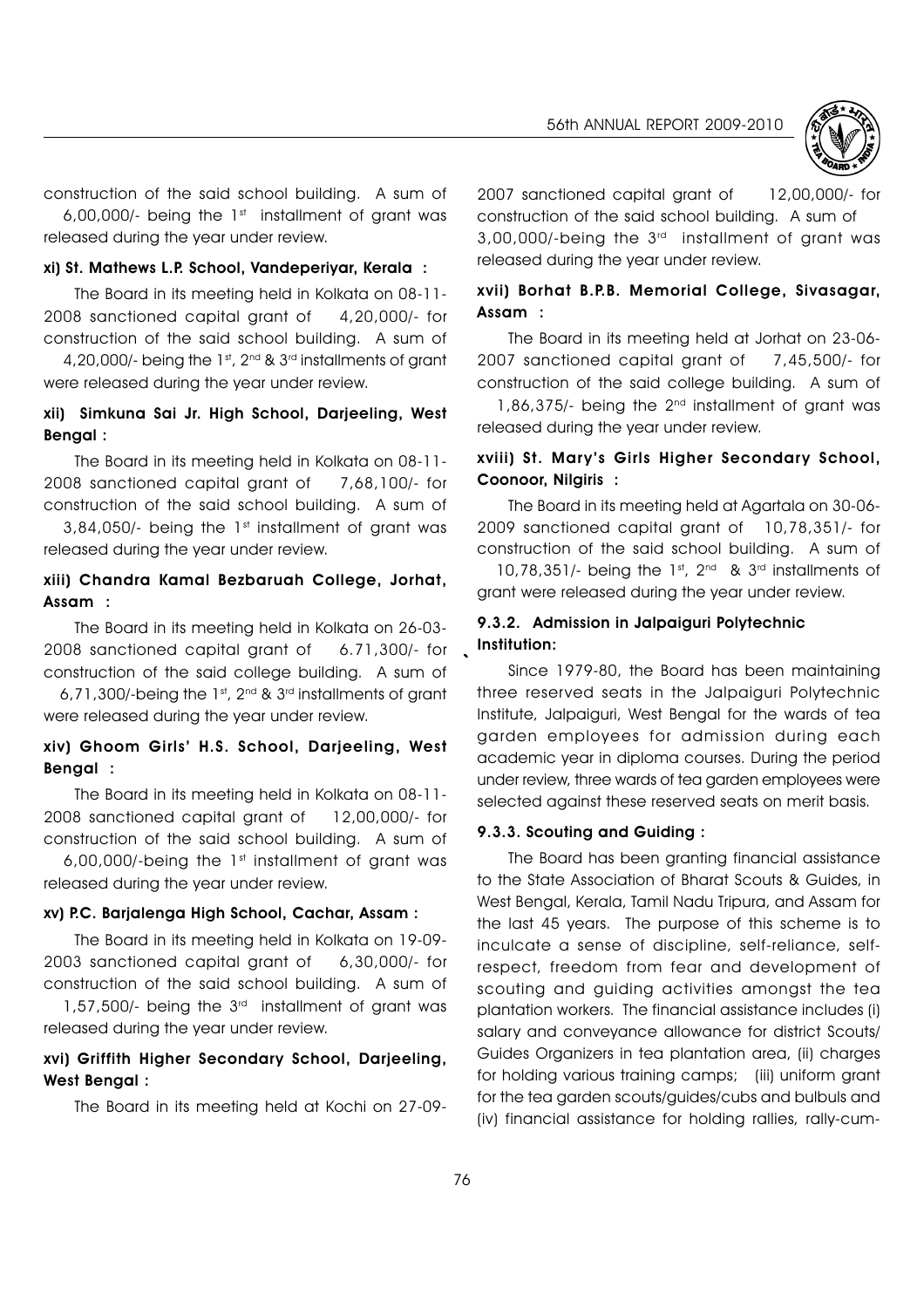

camps, camporee, jamboree etc. The scheme of granting financial assistance towards scouting and guiding in the tea plantation area is renewed on a year to year basis. During the year under review the Board has disbursed a sum of 5,37,662/- for scouting and guiding activities.

## 9.3.4. Sports :

In order to improve physical fitness and mental upliftment amongst the tea plantation workers, the Board has a scheme for rewarding the District level /State level/ National level sports personalities from amongst the tea plantation workers or their wards and provide assistance as provided to in the Board's scheme.

#### 9.4. Training :

The details of expenses incurred on training of tea garden workers/staff/managers are provided under the chapter "Tea Development".

`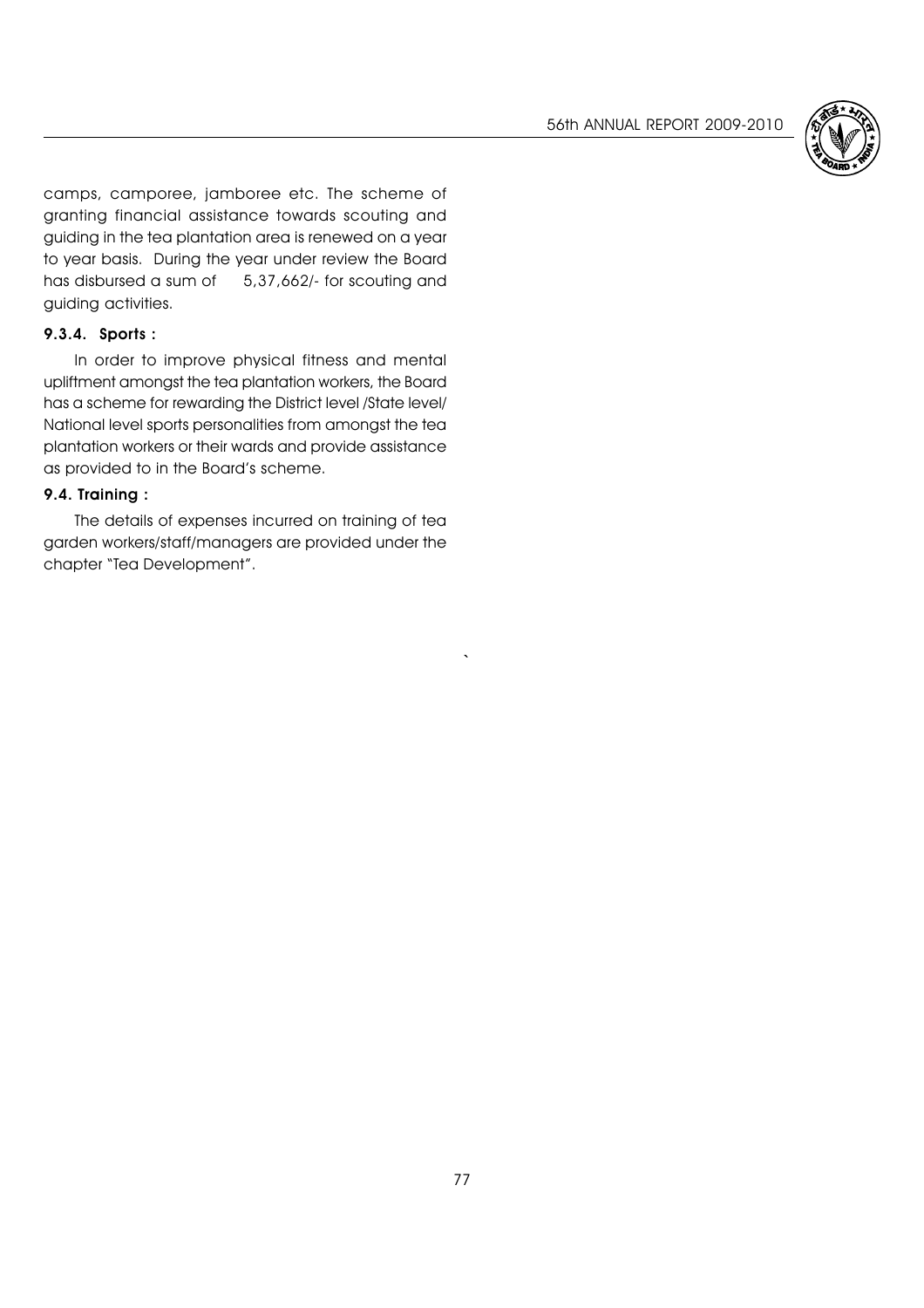

# HINDI CELL

#### 10. Introduction :

With the enforcement of the constitution on 26 January,1950, Hindi became the Official Language of the Union of India according to Article 343(1) of the constitution of India. Government of India was entrusted with the duty to promote the propagation and development of the Official Language Hindi, so that it may serve as a medium of expression of all the elements of the composite culture of India. It was natural to make continuous efforts for the use of Hindi Language. Right from its inception, Hindi Cell of the Board has been looking after the Implementation of Constitutional provision pertaining to Official Language Act 1963 and Rules 1976 made there under.

#### 10.1 Compliance of Sec.3(3)of O.L.ACT 1963 :

All relevant documents etc as mentioned in sec.3(3) of O.L. Act 1963, were issued bilingually, i.e. in Hindi & English simultaneously in the year under review.

#### 10.2 Purchase of Hindi Books :

In order to create a favourable atmosphere for implementation of official language and to make reference literature for Hindi teaching available, a Hindi Library is being maintained by the Hindi Cell. Books worth Rs. 30,000/- were bought for the Head Office as well as its Regional Offices. Among these reference materials and Glossaries/Dictionaries are included.

#### 10.3 Correspondence in Hindi :

All letters received in Hindi were invariably replied to in Hindi itself during the year under review. Vigorous efforts were made for achievement of programme and target laid therein.

#### 10.4 Report in Hindi :

Various reports like Annual Administrative Report, Annual Accounts, and Annual Audit Report of the Board were prepared in Hindi for submission to the parliament. Apart from this, Quarterly progress Report and Annual Assessment Report regarding progressive use of Hindi, were prepared in Hindi and sent regularly to Ministry of Commerce, New Delhi.

#### 10.5 Organising Hindi Workshop :

During the year the officer/employees who have got working knowledge or proficiency in Hindi were nominated for attending Hindi Workshop. Faculties from different Government Offices conducted the classes. This resulted in a favourable orientation and inclination amongst personnel towards functional Hindi.

#### 10.6 Hindi Training :

With a view to achieving the prescribed target for imparting training to the untrained staff of the Board, some of the employees were nominated for PRAVEEN & PRAGYA course.

#### 10.7 Organising Hindi Week :

With a view to create awareness regarding Official Language and accelerate its use in Official work, Hindi week was organized in the month of March, 2010. During the course of the week, several competitions were held and there was active participation whole heartedly from amongst all. Similar programmes were organized in regional offices of the Board in India.

#### 10.8 Publication of In-House Journal :

Since 1987, two issues of Hindi in-house journal "CHAI AUR BHARAT" are being published every year. This year also, Tea Board continued its publication in Hindi related to in the direction of tea labour welfare, Special article related to tea in addition to the regular reports in Hindi were published. As a consequence there was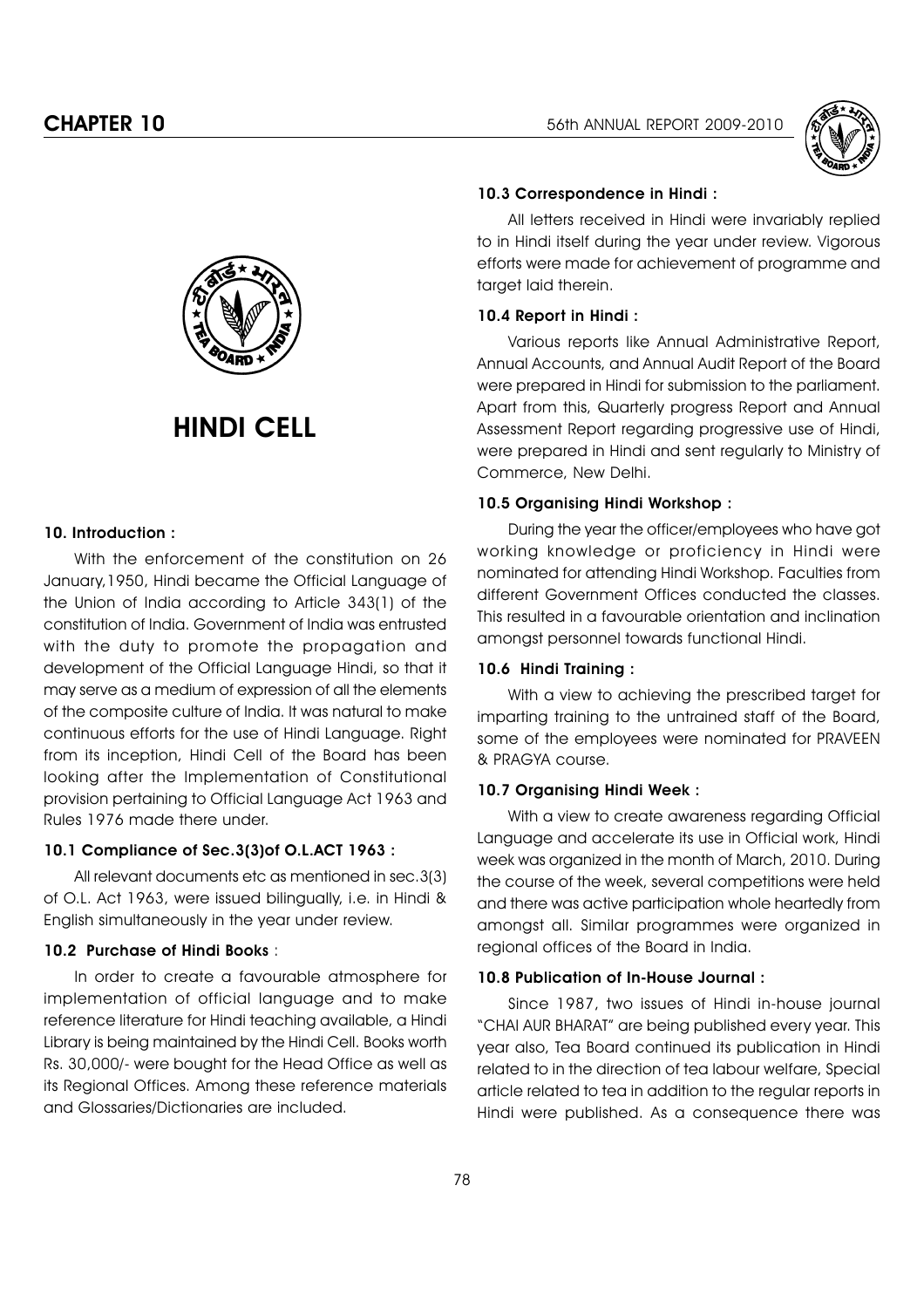

considerable literary inclination in the office. The copies of this journal were sent to the regional offices in India as well as abroad offices of Tea Board.

# 10.9 Annual Programme for Transacting The Official Work of The Union in Hindi :

In pursuance of Official Language Resolution, 1967, Department of Official Language issues programme every year to speed up propagation and development of Official Language Hindi and also to accelerate its progressive use for Official purpose. The Annual programme of the year 2009-2010 is a continuation of this, whereby considerable progress has been made in the use of Hindi in the Official transactions. The prescribed target has been achieved to some extent. However English continues to be in use in the Board.

#### 10.10 Meeting of OLIC of The Board :

The meeting of Official Language Implementation Committee (OLIC) were held in each quarters wherein useful decisions were taken.

#### 10.11 Provision for Bilingual Computer :

During the year bilingual software were made available to all the computers of the Board's office.

## 10.12 Incentive Scheme For Use of Hindi in Official Work :

Tea Board promoted and propagated the incentive scheme in Head Office as well as regional offices in India in order to accelerate the use of Hindi. The Official and the employees were benefited by these Schemes. 18 employees participated and 11 employees were awarded with cash prize.

#### 10.13 Quarterly Progress Report :

All regional/sub-regional offices controlled by Tea Board, Head office, submitted quarterly progress reports regarding progressive use of Hindi in the prescribed proforma . All reports were reviewed and action were taken to remove the deficiencies.

#### 10.14 Inspection of Regional Offices :

During the year 2009-10 some of the departments of Tea Board's, Head Office were inspected.

#### 10.15 Inspection of Parliamentary Committee on O.L.

Efforts to comply with the assurances given to the Parliamentary Committee on O.L. were taken up.

#### 10.16 Special Achievements :

The process of creating bilingual website is continuing and all the computers are being made available with the bilingual softwares.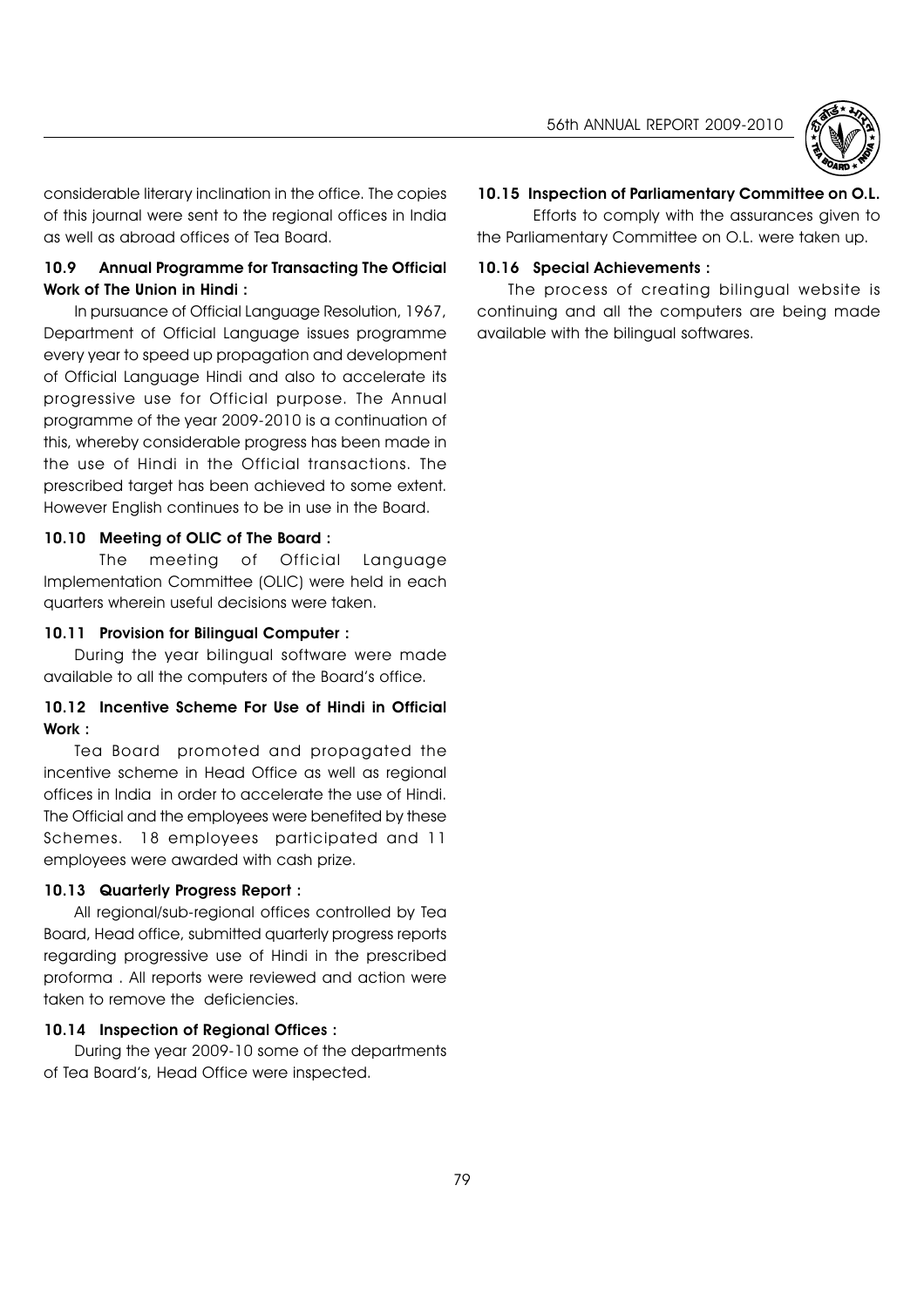



# HUMAN RESOURCE DEVELOPMENT

 Human Resource Development Cell of Tea Board Head Office at Kolkata and other departments arrange various types of training programmes, workshop, seminar etc. from time to time for the employees, officers & different stakeholders of Tea Industry.

 During 2009-10 the under-noted activities were undertaken by Tea Board relating to HRD:

### Details of Training Programme conducted for Tea Board Officials :

| A/c Year | <b>Institute</b> | No. of<br>Programmes | <b>Duration</b> |
|----------|------------------|----------------------|-----------------|
| 2009-10  | tra              | 01                   | 12 Days         |
| 2009     | tra              | Ω1                   | 04 Days         |
| 2009     | <b>ISRO</b>      | 01                   | 02 Days         |
| 2009     | <b>SPC</b>       | 01                   | 02 Days         |
| 2009     | <b>TOTAL</b>     | 04                   | 20 Days         |

TRA : Tea Research Association.

ISRO : Indian Space Research Organization.

SPC : State Productivity Council, West Bengal.

 Apart from the above, Language Cell of Tea Board at Head Quarter organizes training & workshop every year for development of skill and proficiency of staff in Hindi.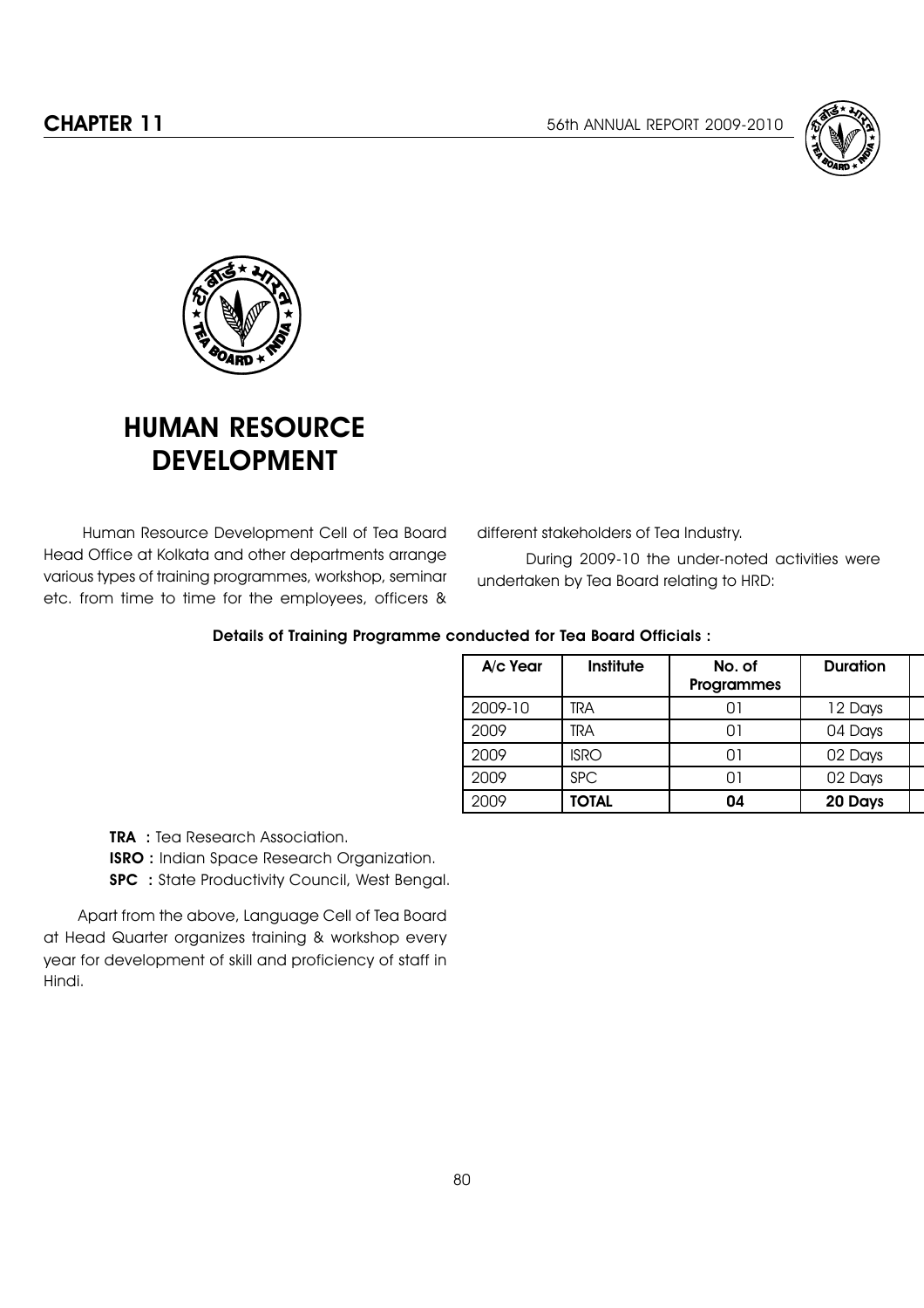



# **SUPPIY**

The main functions of the Supply Branch, Tea Board, Kolkata is to render assistance to the Tea Industry in the matter of procurement, movement and distribution of various inputs, viz., Fertilizers (especially Urea, Purulia Phos and Rock Phosphate) etc.

#### 12.1 FERTILIZER :

Fertilizer for the Tea Industry is allocated by the Ministry of Agriculture, Government of India under the Essential Commodities Act on the basis of the requirements indicated by the Board, through the respective State Government. Allocation of Fertilizer to Tea Gardens is done on half-yearly basis – one for Kharif Season (i.e., from April to September ) and the other for Rabi Season (i.e., from October to March).

| As per the information available with the Board, the        |           |             |  |
|-------------------------------------------------------------|-----------|-------------|--|
| controlled fertilizer (i.e. Urea) which is used in Tea Gar- |           |             |  |
| dens as one of the important fertilizers was supplied to    |           |             |  |
| Tea Gardens of Assam and other States (i.e., under North    |           |             |  |
| Eastern Zone) and West Benaal (i.e., under East Zone)       |           |             |  |
| by the manufacturers, viz., (1) Brahmaputre WANLUVERF       |           | <b>UREA</b> |  |
| tillere of the iMan Hinstrict (L) and (2) ASSAM in Fer-     |           |             |  |
| supplier                                                    |           |             |  |
|                                                             |           |             |  |
| and West Bengal during the                                  |           |             |  |
| March. 2010 is aivenl hereuïñder inla                       |           | tahījar     |  |
|                                                             | 41.894.55 | 19.271.36   |  |

(Figures in M.T.)

Another important Fertilizer which is commonly known as Purulia Phos is also used in Tea Gardens. Purulia Phos is supplied by M/s West Bengal Mineral Development & Trading Corporation Ltd., (W.B.M.D.T.C.L.). The supply of

Purulia Phos to the tea garden in Assam (under North Eastern Zone) and tea garden in North Bengal ( under East Zone ) is given below :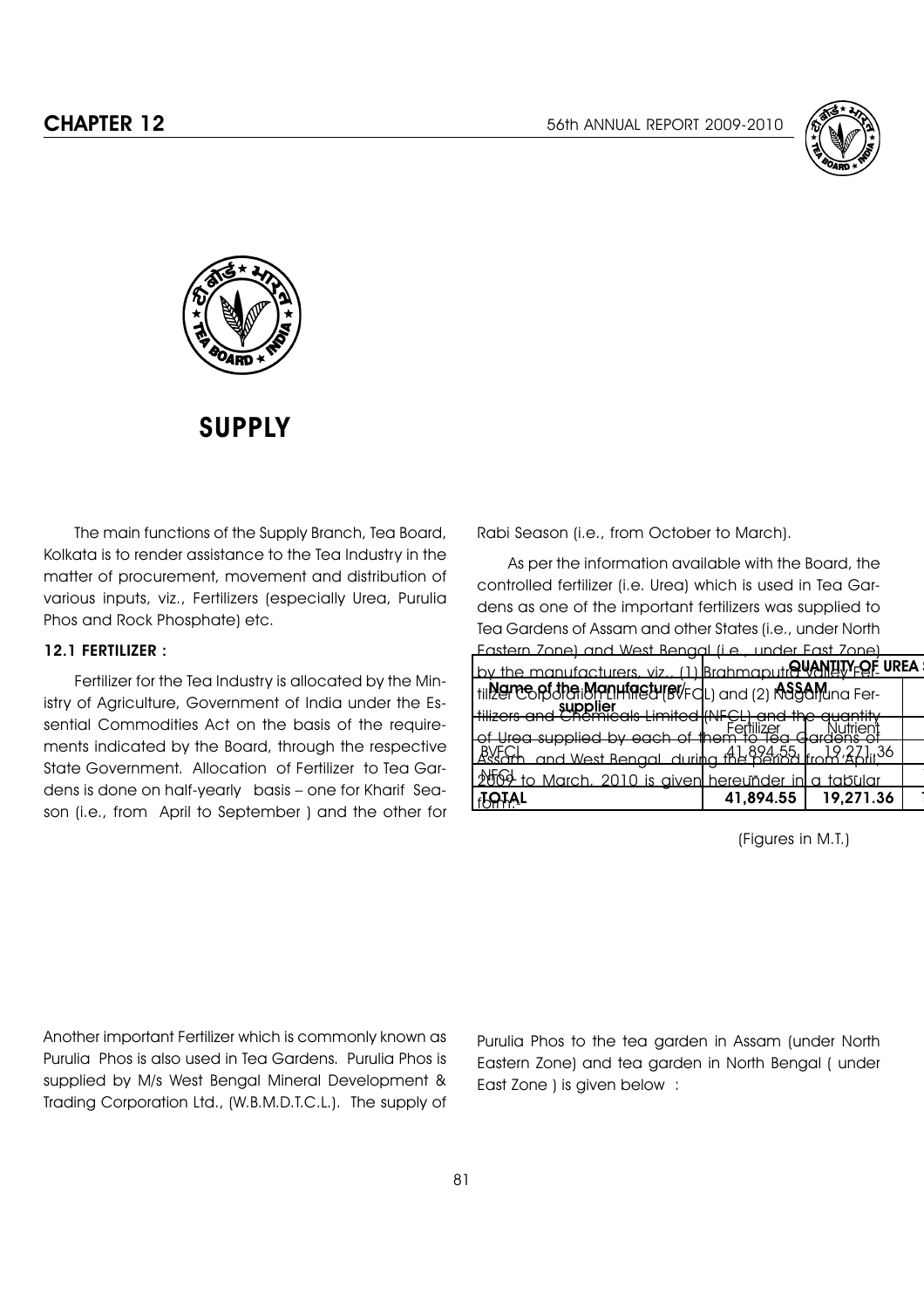

(Figures in M.T.)

| Assam         |                 | <b>West Bengal</b> |                 | Total             |                 |
|---------------|-----------------|--------------------|-----------------|-------------------|-----------------|
| Fertilizer    | <b>Nutrient</b> | <b>Fertilizer</b>  | <b>Nutrient</b> | <b>Fertilizer</b> | <b>Nutrient</b> |
| $\sim$ $\sim$ | $- -$           | 2,914.05           | 582.78          | 2,914.05          | 582.78          |

Besides the controlled Fertilizer, Supply Branch is also looking after problems of short supply of de-controlled Fertilizer viz., MOP, DAP etc., which are used in the Tea Garden in Assam and other States ( under North Eastern Zone ) and West Bengal ( under East Zone ).

#### 12.2 OTHERS

Supply Branch is also looking after and shorting the matters relating to Coal, Food Grain, LPG Cylinder / Natural Gas , HSD Oil etc., required by the tea estates in case of any problems being faced by the Tea Industry due to disruption of supply of the same to Tea Garden.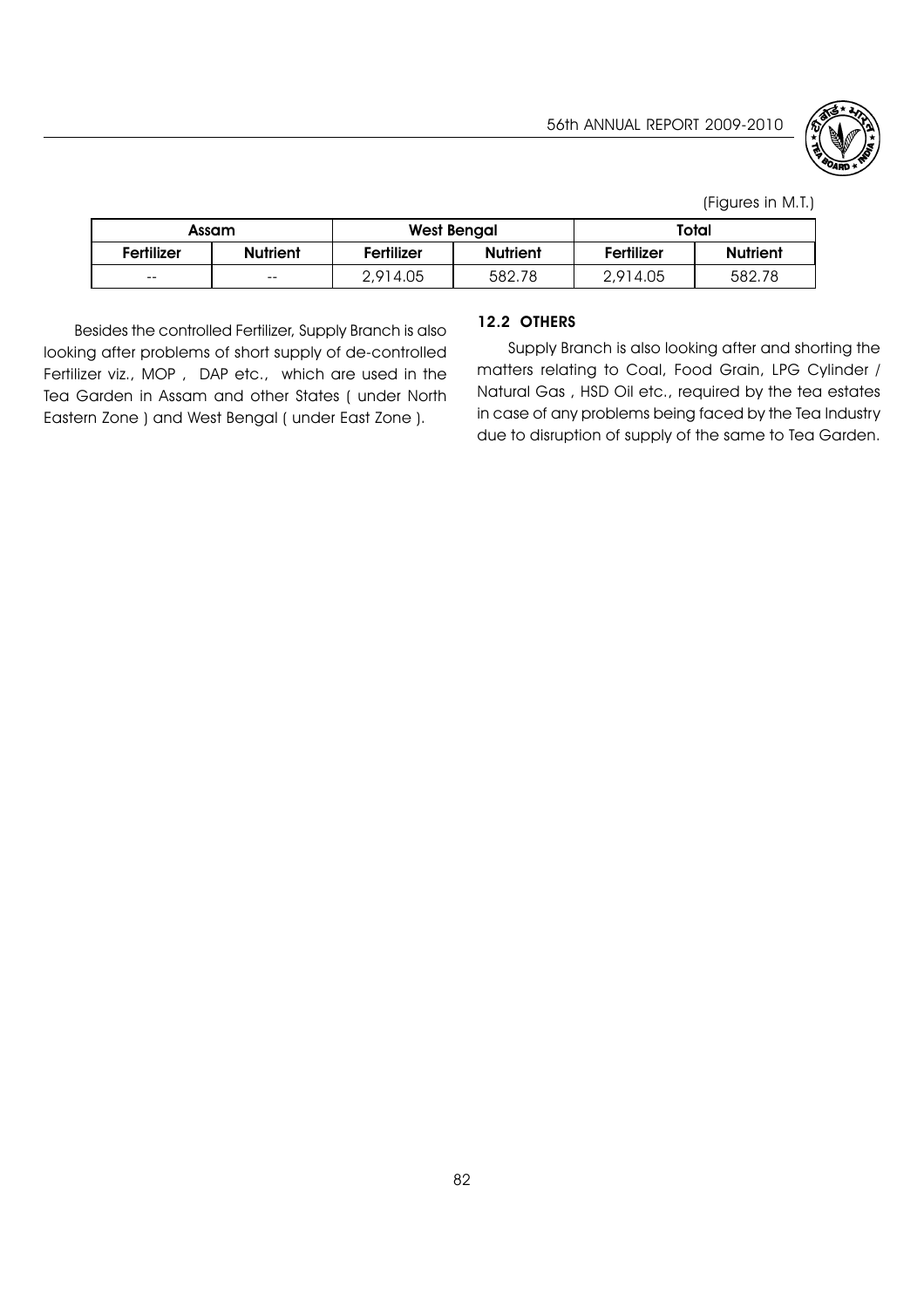



# VIGILANCE CELL

The Deputy Chairman of Tea Board was appointed as Chief Vigilance Officer by the Central Vigilance Commission. The overall activities of the Vigilance Cell are being done under the supervision of Chief Vigilance Officer. The total strength of Vigilance Cell is four apart from Deputy Chairman. The main function of the Vigilance Cell is to implement the directives of the Government/Central Vigilance Commission. The Vigilance Cell also attends to various queries as and when required and submits monthly and quarterly report to the Government. As per the advice of Chief Vigilance Officer the directives of CVC in respect of tender and preventive vigilance are being followed in the Board in

every respect. The Law Officer is also working as Vigilance Officer who is mainly responsible for maintaining liaison work. This Cell is also functioning on overall Vigilance Surveillance activities of the Board. Another important activity of vigilance cell is observance of Vigilance Awareness Week every year as per directive of the Central Vigilance Commission whereupon all the employees of Tea Board are administered oath in the form of message of efficiency and transparency to the activities of Tea Board for highlighting the basic mission of the awareness. No Vigilance case is pending with this cell as on 31-03- 2010.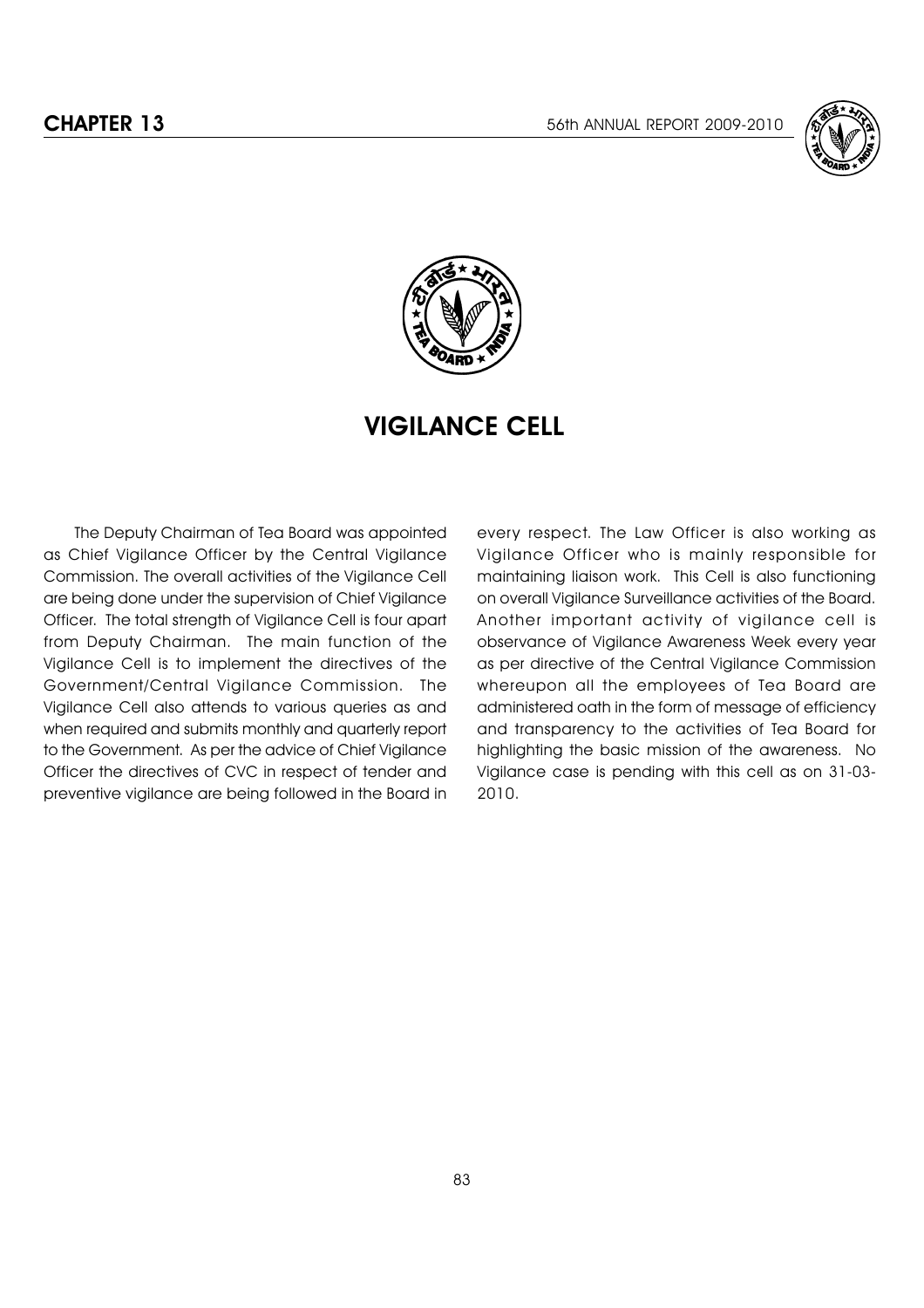



# REPORT ON LEGAL CELL RTI ACT, 2005

 Tea Board's Legal Cell is being looked after by the Law Officer. He is being assisted by other staff members. The Legal Cell of Tea Board is attending to all legal matters of the Board as and when referred by the officers of Tea Board in Head office/Regional Office. The Cell is also maintaining liaison with the Board's Solicitors/Law Firms viz. M/S Fox & Mandal, Rajesh Khaitan & Co., K&S Partners and other legal consultants on behalf of the Board. The Cell is also looking after all matters relating to Intellectual Property Rights including Administration of various logo mark/word mark registered by the Board under different statutes in India and abroad. This cell is

also responsible for performing the job relating to the disposal of applications and appeals made under the Right to Information Act, 2005 and sending monthly as well as yearly return to the Ministry. During the year under review, Board has not lost any court case of major importance.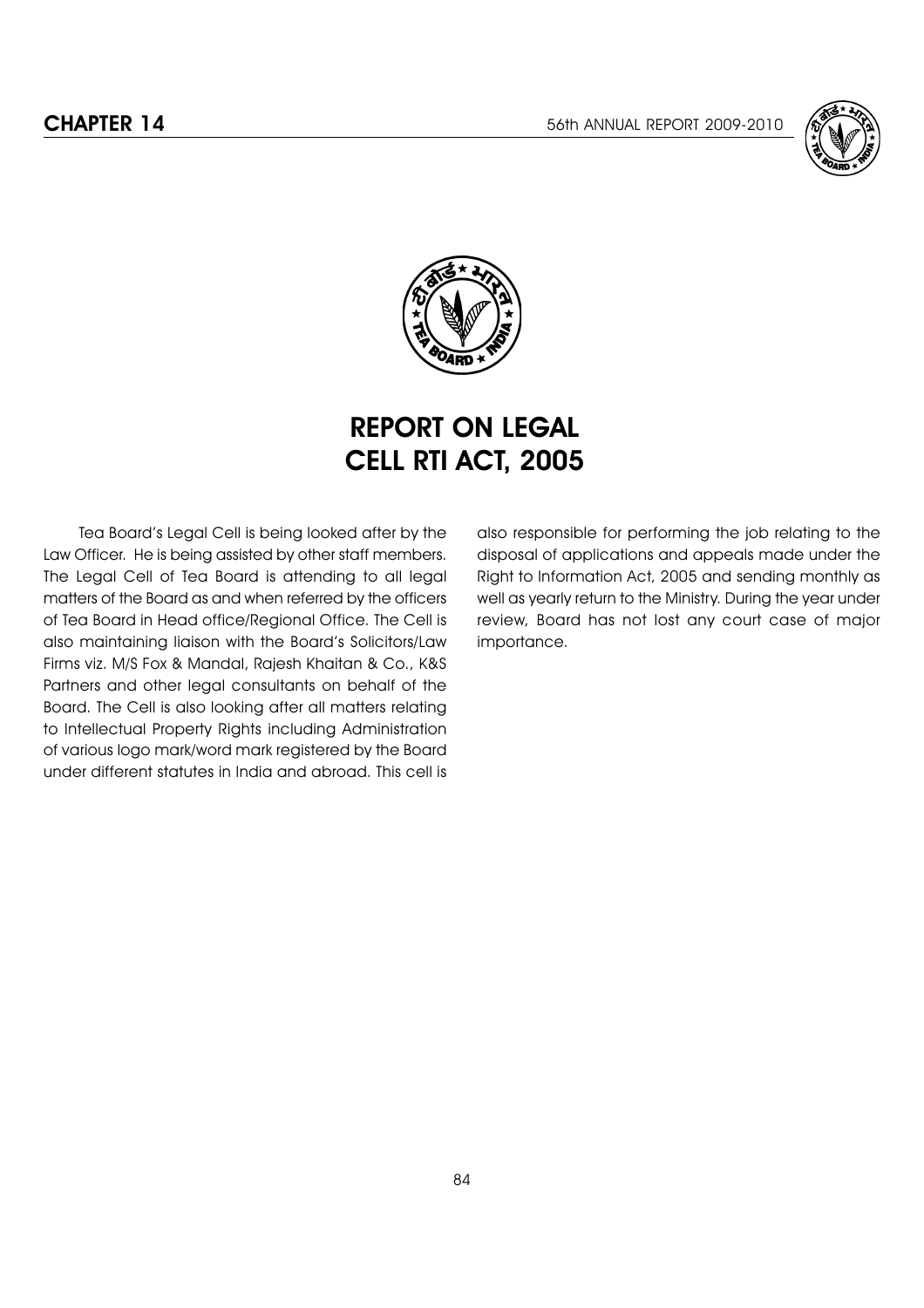

# List of the Board Members for the Period from 26.08.2008 to 31.03.2011

- 1. Shri Basudeb Banerjee, IAS, Chairman, Tea Board.
- 2. The Principal Secretary, Commerce & Industries Department, Govt. of Assam, Dispur, Guwahati - 6
- 3. The Secretary, Industries (Investment promotion), Govt. of Kerala Secretariat, Thiruvananthapuram, Kerala-695 001
- 4. The Commissioner and Secretary, Department of Industries & Commerce, Govt. Of Tripura, Agartala-799 001
- 5. The Secretary, Small Industries Department, Govt. of Tamil Nadu, Chennai-600 009
- 6. The Principal Secretary, Commerce & Industries Department, 4, Camac Street, Kolkata-700 017.
- 7. The Principal Secretary, Department of Agriculture, Govt. of Himachal Pradesh, Simla-171 002 Himachal Pradesh.
- 8. Shri Adhir Ranjan Chowdhury, Hon'ble Member of Parliament, Lok Sabha, 82, South Avenue, New Delhi- 110 011.
- 9. Shri Rajen Gohain, Hon'ble Member of Parliament, Lok Sabha. 185, South Avenue, New Delhi – 110 001.
- 10. Shri Saman Pathak, Hon'ble member of Parliament,Rajya Sabha, Suites 207,523, V.P. House, Rafi Marg, New Delhi – 100 001
- 11. The Chairman, Indian Tea Association, "Royal Exchange", 6, N.S. Road, Kolkata – 700 001
- 12. The Chairman, United Planters' Association of South India, "Glenview", Coonoor – 643 101, Nilgiris, Tamil Nadu.
- 13. Shri Kapil Kapoor, 6, Alipore Avenue, Kolkata – 700 027
- 14. Shri J. L. Butail, Kangra Valley Small Tea Planters' Association, Kangra Velley Tea Estate, Gopalpur, Dist: Kangra, Pin – 176 059, Himachal Pradesh.
- 15. Shri Rajib Chandra Barooah, Hollonghabi Tea Estate, P.O. Mohanaghat, Dibrugarh Town, Pin – 786 008, Assam.
- 16. Shri P.V. Balachandran, President : Dist. Congress Committee, P.O. Kalpetta North, Wynaad, Pin – 673 122, Kerala.
- 17. Shri Koshy Baby, Gudalur Bazzar, Nilgiris – Distt., Pin – 643 212, Tamil Nadu.
- 18. Shri Rajinder Singh Thakur, P.O. Khalet, Teh.: Palampur, Distt.- Kangra, Pin – 176 061, Himachal Pradesh.
- 19. Shri Subrata Mukherjee, President, Indian National Trade Union Congress (INTUC), West Benaal, 15/1A, Gariahat Road, Kolkata – 700 019.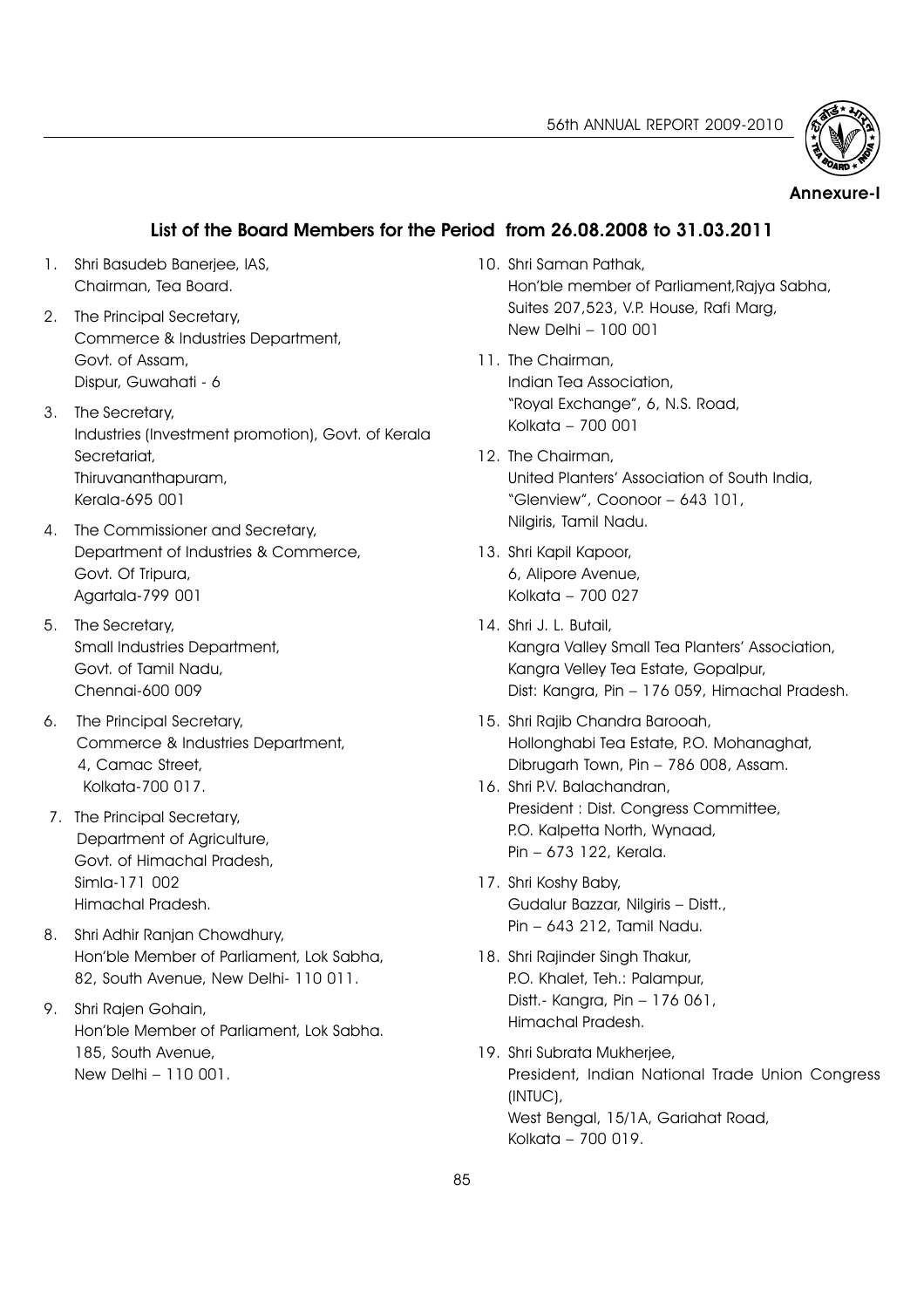

- 20. Shri Shankar Malakar, President, Darjeeling District Congress Committee, Babupara, Siliguri, Dist – Darjeeling, Pin- 734 001, West Bengal.
- 21. Shri A.K. Moni, Ex-MLA, Top Station Road, Munnar, P.O. Idukki, Pin – 685 612, Kerala.
- 22. Shri Mani Kr. Darnal, General Secretary, Indian National Plantation Workers Federation, Birpara, Pin – 735 101. Jalpaiguri, West Bengal.
- 23. Shri Aloke Chakraborthy, Secretary, INTUC, West Bengal Branch, "Putul Ghar"' Durgapuri, Siliguri, P.O. Pradhan Nagar, Pin – 734 001, West Bengal.
- 24. Shri Vijay Jagannath, McLeod Russel (India) Ltd., Tea Marketing Deptt. (9<sup>th</sup> Floor), 4, Mangoe Lane, Kolkata – 700 001.
- 25. Shri Rajiv Krishan Puri, C/o. Parcon (India) Pvt. Ltd., 207, A.J.C. Bose Road, 2<sup>nd</sup> Floor, Kolkata – 700 020.
- 26. Shri Karan Paul, Chairman, Apeejay Surendra Group, 15, Park Street, Kolkata – 700 016.
- 27. Shri Shiv Kumar Saria, Soongachi Tea Industries Pvt. Ltd. Arjun Enclave, C & E Block, 1st Floor, Green Park Colony, Tea Acution Rord, Siliguri- 734 003
- 28. Shri Nivedith Thomas Alva, No.253, 2<sup>nd</sup> Block, 5<sup>th</sup> Cross, Rajmahal Vilas II, Bangalore - 560 097.

#### Karnataka.

- 29. Ms. Bobbeeta Sharma, Office: Sangeeta Advertising, Anuradha Complex, Bamuni Maidan, Guwahati – 781 021.
- 30. Smt. Deepa Dasmunsi, 6-A, Rani Bhavani Road, Kolkata – 700 026, West Bengal.
- 31. Shri D. P. Roy, Member, West Bengal Legislative Assembly, Natun Para, Jalpaiguri – 785 101, West Bengal.

#### Special Invitees of the Board

- (1) Representative to the Govt. of India, Ministry of Commerce & Industry, Deptt. Of Commerce, Udyog Bhawan New Delhi.
- (2) The Chairman & Managing Director, North Eastern Development Finance Corporation Ltd. (NEDFI), Basundhara Enclave, B.K. Kakati Road, Ulubari, Guwahati – 781 007.
- (3) The President, Tea Association of India, 6, N.S. Road, Kolkata – 700 001.
- (4) The Chairman, Confederation of Indian Small Tea Growers' Association (CISTA), 6 th Lane, "MANIK BHAWAN", Ganapatti, Dist.- Sibsagar, Pin – 785 640, Assam.
- (5) The Chairman, United Planters' Associations of Southern India (UPASI – Tea Committee), "Glenview", Coonoor – 643 101, Nilgiris, Tamil Nadu.
- (6) The Chairman, Darjeeling Tea Associations (DTA), 6, N. S. Road, Kolkata.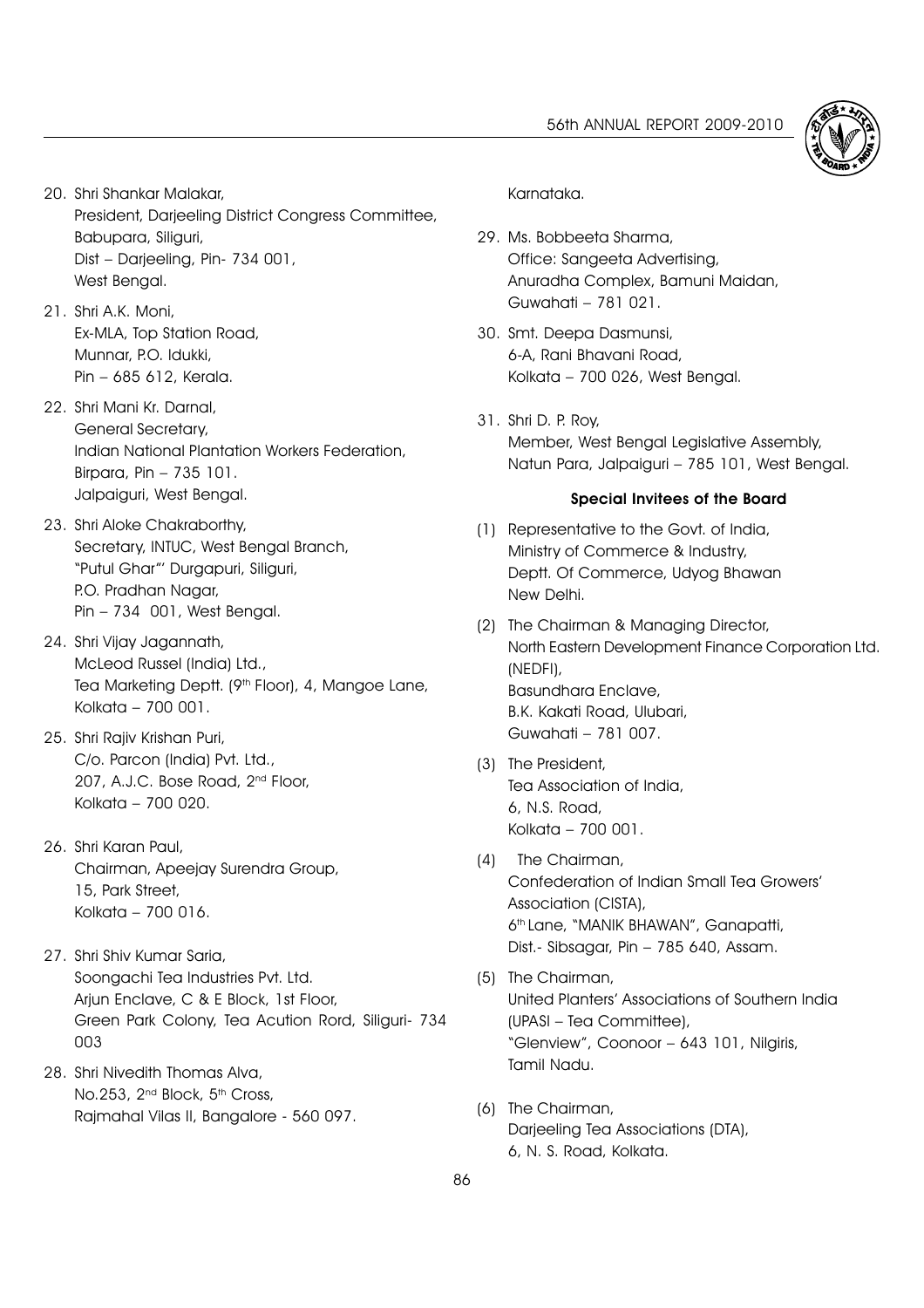

# Composition of the Standing Committees for the year 2008–2011 (upto 31st March, 2011)

#### Executive Committee

- 1. Chairman, Tea Board (Ex-Officio Chairman of the Committee).
- 2. Shri J.L. Butail,Vice-Chairman, Tea Board &Chairman, Kangra Tea Planters Association, Kangra Valley Tea Estate, Gopalpur, Dist.- Kangra, Pin – 176 059, H. P.
- 3. Shri Adhir Ranjan Chowdhury, Hon'ble Member of parliament, Lok Sabha, 82, South Avenue, New Delhi- 110 011.
- 4. Shri Saman Pathak, Hon'ble member of Parliament,(Rajya Sabha), Suites 207,523, V.P. House, Rafi Marg, New Delhi – 100 001.
- 5. Shri D. P. Roy, Member, West Bengal Legislative Assembly, Jalpaiguri – 785 101, West Bengal.
- 6. Shri Kapil Kapoor, 6, Alipore Avenue, Kolkata – 700 027.
- 7. Shri Rajiv Krishan Puri, C/o. Parcon (India) Pvt. Ltd., 207, A.J.C. Bose Road, 2<sup>nd</sup> Floor, Kolkata – 700 020.
- 8. Shri Rajinder Singh Thakur, P.O. Khalet, Teh.: Palampur, Distt.- Kangra, Pin – 176 061, Himachal Pradesh.
- 9. Shri Shiv Kumar Saria, Soongachi Tea Industries Pvt. Ltd. Siliguri.

# Four Meetings were held during 2009-10 i.e. on 30.06.09, 11.09.09, 30.12.09 and 26.03.10)

- II. Labour Welfare Committee
- 1. Chairman, Tea Board (Ex-Officio Chairman of the Committee).
- 2. The Chairman, Indian Tea Association, "Royal Exchange", 6, N.S. Road, Kolkata – 700 001
- 3. The President, United Planters' Association of South India, "Glenview", Coonoor – 643 101, Nilgiris, Tamil Nadu.
- 4. Shri Subrata Mukherjee, President, Indian National Trade Union Congress (INTUC), West Benaal, 15/1A, Gariahat Road, Kolkata – 700 019.
- 5. Shri Shankar Malakar, President, Darjeeling District Congress Committee, Babupara, Siliguri, Dist – Darjeeling, Pin- 734 001, West Bengal.
- 6. Shri A.K. Moni, Ex-MLA, Top Station Road, Munnar, P.O. Idukki, Pin – 685 612, Kerala.
- 7. Shri Aloke Chakraborty, Secretary, INTUC, West Bengal Branch, "Putul Ghar"' Durgapuri, Siliguri, P.O. Pradhan Nagar, Pin – 734 001, West Bengal.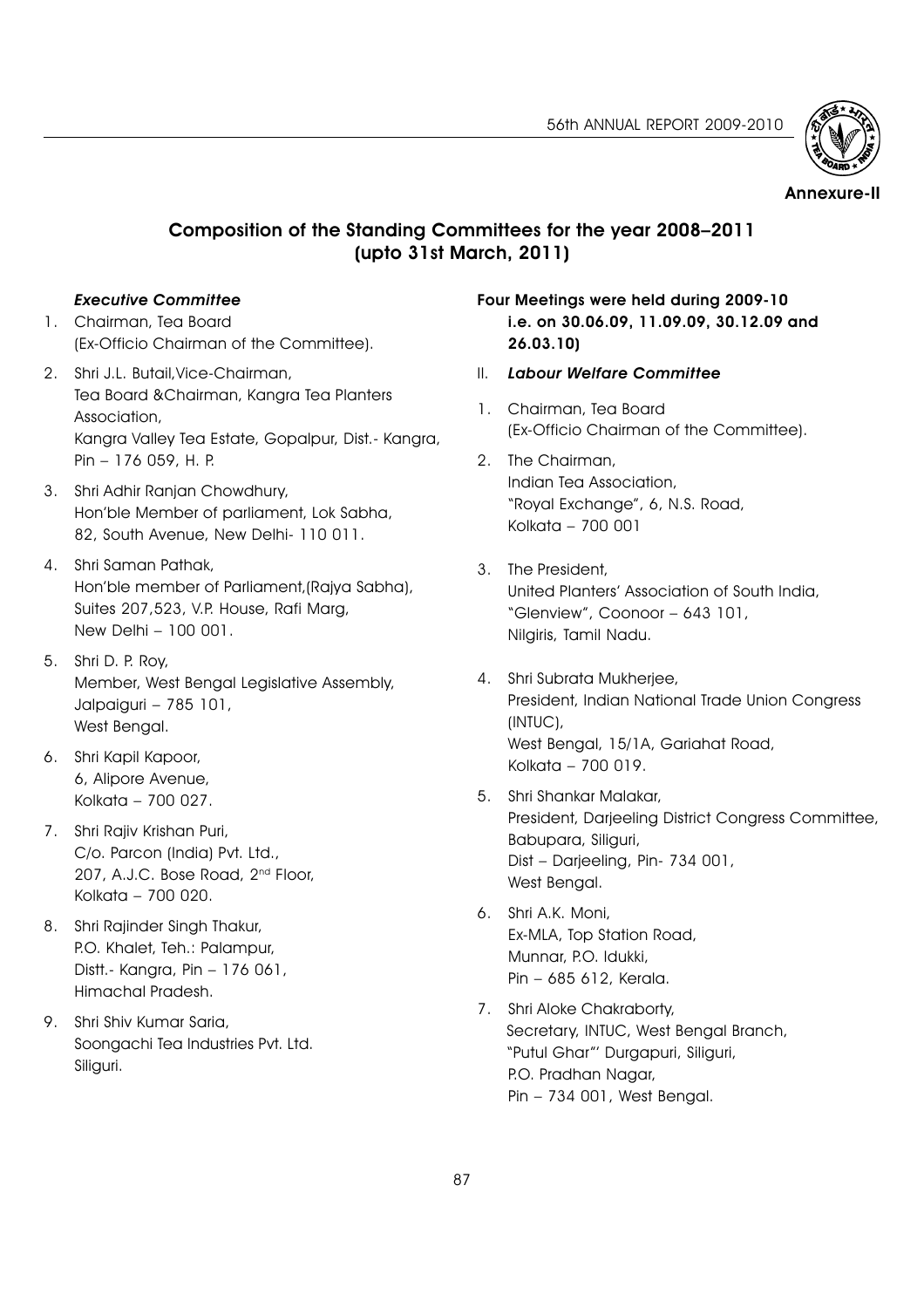

- 8. Shri Mani Kr. Darnal, General Secretary, Indian National Plantation Workers Federation, Birpara, Pin – 735 101. Jalpaiguri, West Bengal.
- 9. Shri Koshy Baby, Gudalur Bazzar, Nilgiris – Distt., Pin – 643 212, Tamil Nadu.

# Four Meetings were held during 2009-10 i.e. on 30.06.09, 11.09.09, 30.12.09 and 26.03.10)

### III. Development Committee

- 1. Chairman, Tea Board (Ex-Officio Chairman of the Committee).
- 2. Shri Rajen Gohain, Member of Parliament, Tilak Deka Road, Itachali, P.O. Dist. Nagaon – 782 001 Assam.
- 3. Chairman, Indian Tea Association, Kolkata.
- 4. President, United Planters' Association of Southern India, (UPASI), "Glenview", Coonoor – 643 101, Nilgiris, Tamil Nadu.
- 5. Shri Vijay Jagannath,, Mcleod Russels (I) Ltd.,Kolkata.
- 6. Shri Rajib Chandra Barooah, Hollonghabi Tea Estate Pvt. Ltd., P.O. Mohanaghat, Dibrugarh – 786 008, Assam.
- 7. Shri P. V. Balachandran, Chandra Estate, P.O. Narikundu, Ambalavayal – 673 593, Wayanad.

# Four Meetings were held during 2009-10 i.e. on 30.06.09, 11.09.09, 30.12.09 and 26.03.10)

#### IV. Export Promotion Committee

- 1. Chairman, Tea Board (Ex-Officio Chairman of the Committee).
- 2. Shri Saman Pathak, Hon'ble member of Parliament,(Rajya Sabha), Suites 207,523, V.P. House, Rafi Marg, New Delhi – 100 001
- 3. The Chairman, Indian Tea Association, "Royal Exchange", 6, N.S. Road, Kolkata – 700 001
- 4. Ms. Bobbeeta Sharma, Office: Sangeeta Advertising, Anuradha Complex, Bamuni Maidan, Guwahati – 781 021.
- 5. Shri Vijay Jagannath, McLeod Russel (India) Ltd., Tea Marketing Deptt. (9<sup>th</sup> Floor), 4, Mangoe Lane, Kolkata – 700 001.
- 6. Shri Kapil Kapoor, 6, Alipore Avenue, Kolkata – 700 027
- 7. Shri Rajiv Krishan Puri, C/o. Parcon (India) Pvt. Ltd., 207, A.J.C. Bose Road, 2<sup>nd</sup> Floor, Kolkata – 700 020.

 Four Meetings were held during 2009-10 i.e. on 30.06.09, 11.09.09, 30.12.09 and 26.03.10)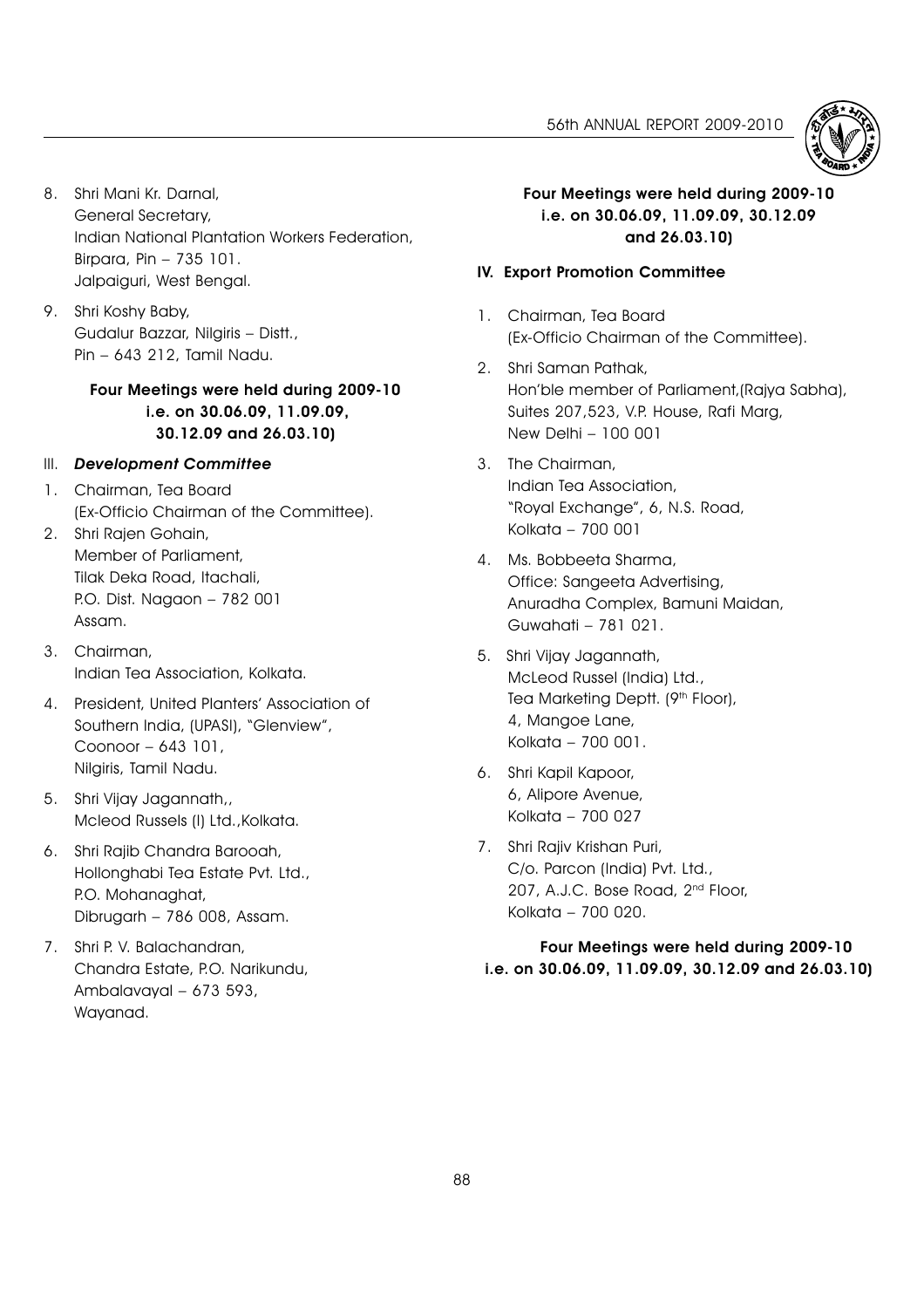

### Addresses of Tea Board Offices in India and Abroad :

#### OFFICES IN INDIA

#### KOLKATA

Tea Board 14, BTM Sarani, Kolkata - 700 001. Tel. :033-22351411/Fax:033-22215715 E-mail : secyteaboard@vsnl.net Website :www.teaboard.gov.in

### DELHI

Tea Board 13/2 Jam Nagar House, Shahjahan Road, New Delhi - 110 011 Tel. : 011-23074179, 23625930-F Mob. : 09811100236, 23543513-R E-mail :asitkala50@indiatimes.com

#### **COONOOR**

Executive Director, Tea Board, Shelwood, Coonoor Club Road, Post Box No. 6, Coonoor - 643 101, Nilgiri, South India Tel. : 0423-2231638/2230316\*[D] Fax : 0423-2232332, 2231484-Res. E-mail : teaboardcoonoor@rediffmail.com

### KOCHI

Joint Controller of Licensing Tea Board Indira Gandhi Road, Willingdon Island, Kochi - 682 003, Kerala. Tel. :0484-2666523/2340481 Fax :0484-2666648 E-mail : teaboardkochi@hotmail.com

#### KOTTAYAM

Assistant Director of Tea Development, Tea Board, College Road, Kottayam - 686 001, Kerala. Tel.: 0481-2567391 Fax: 0481-2301223 E-mail : teaboard.kottayam@gmail.com

#### **CHENNAI**

Welfare Liaison Officer (South) Tea Board 139, Eldams Road (2<sup>nd</sup> floor), Chennai - 600018. Telefax : 044-24341650 TEL : 044-24342754 E-mail : teaboardchennai@gmail.com

### **GUWAHATI**

Executive Director, North Eastern Zonal Office Housefed Complex, 5<sup>th</sup> floor, Beltola-Basistha Road,. Dispur, Guwahati-781006 TEL: 0361-2234257/2234258 Fax: 0361-2234251 E-mail : teaboardghy@hotmail.com

#### **JORHAT**

Dy. Director of Tea Development (Plantation), Tea Board, Tea Research Association Complex, Cinnamara Jorhat-785001, Assam Tel: 0376-2360066/Fax 2360068

#### DIBRUGARH

Dy. Director of Tea Development (Plantation), Tea Board, West Chowkidingee T.R. Phukan Road, Dibrugarh – 786 001 Tele fax: 0373-2322932 E-mail: teaboarddibrugarh@gmail.com

#### **TEZPUR**

Asst. Director of Tea Development Tea Board Mission Charali, Opp. Trade & Industry Building, P.O. Dekargaon, Tezpur-784 501, Dist. Sonitpur, Assam. Tel : 03712-255664 E-mail : teaboardtezpur@yahoo.com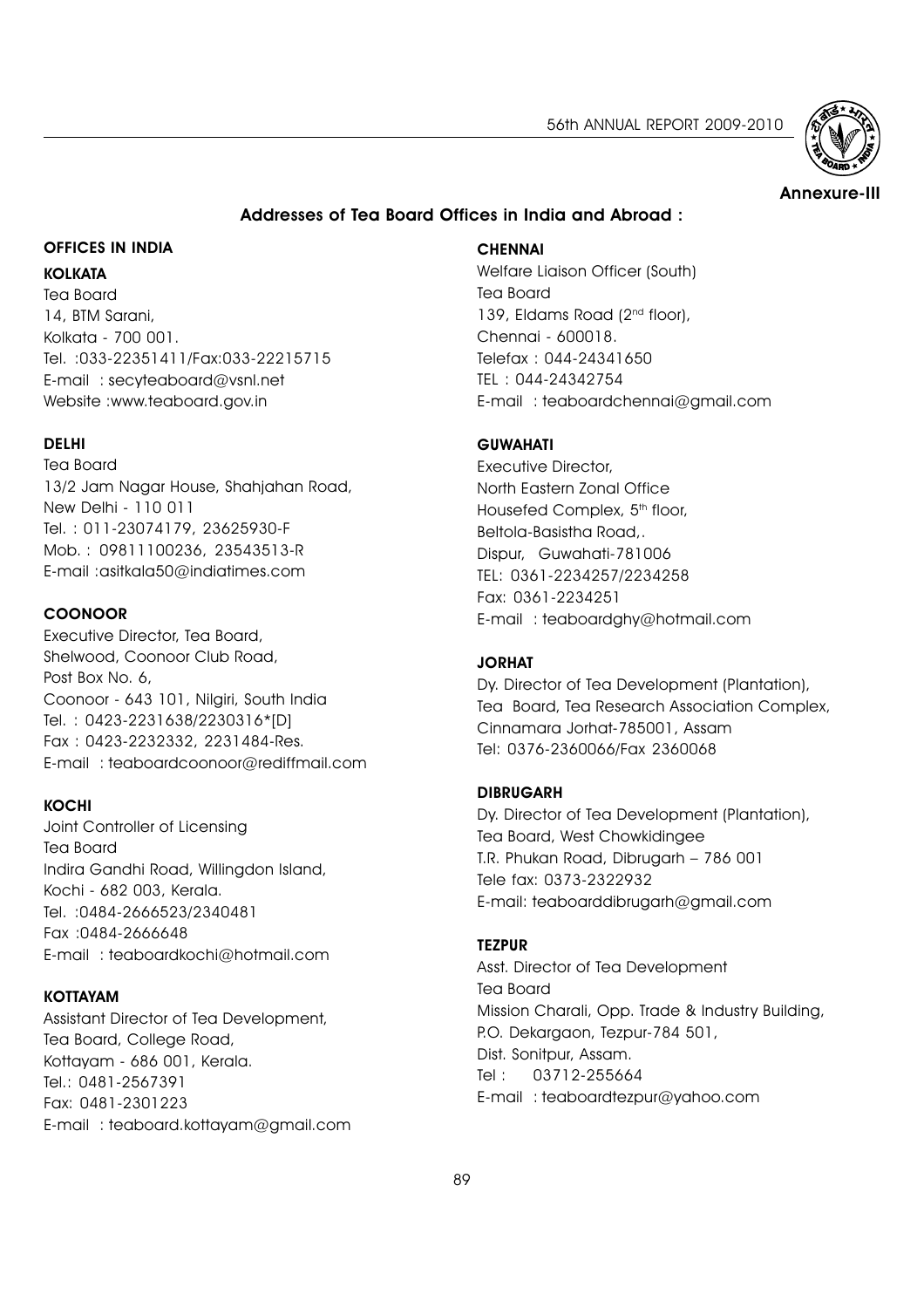

#### **SILCHAR**

Asst. Director of Tea Development, Tea Board Club Road, Silchar - 788 001, Dist.: Cachar, Assam. Tel. : 03842-232518 E-mail : silchar\_tboard@rediffmail.com

#### AGARTALA

Assistant Director of Tea Development, Akhaura Road, Fire Brigade, Chowmuhani Agartala - 799 001, Tripura (West) Tel. : 0381-2324182 E-mail : anu\_pam6dash@rediffmail.com

#### SILIGURI

Dy. Director of Tea Development (Plantation), Sahid Bhagat Singh Commercial Complex, ( $3<sup>rd</sup>$  floor), 2<sup>nd</sup> Mile, Sevoke Road, Siliguri, West Bengal Tel/Fax: 0353-2544778/2540209 E-mail : amal.roychowdhury@gmail.com

#### **JALPAIGURI**

Assistant Director Tea Development, Tea Board, Ruby Cottage Shibajee Road, Hakimpara Jalpaiguri Te: 03561 225146 E-mail: teaboardjal@gmail.com

#### PALAMPUR

Assistant Director Tea Development, Tea Board, Mission Road, Palampur - 176 061 Kangra, Himachal Pradesh. Tel : 01894-230524 Fax : 01894-231748 E-mail : csmteaboard@gmail.com

#### DARJEELING (DTR & D.C.)

Project Director, Tea Board, Acharya Bhanu Path, Kurseong - 734 203, Darjeeling. Tel.: 0354-230287 Fax : 0354-230218-Fax & Tel E-mail: tea2darjeeling@yahoo.co.in

# MUMBAI

Superintendent Tea Board, Resham Bhavan, 78, Veer Nariman Road, Mumbai - 400 020. Telefax.: 022-22041699 G.H. (Tel): 2367 5401 E-mail : mumtea@vsnl.net

### OFFICES ABROAD

#### UNITED KINGDOM

Mr.Ali Raza Rizvi, IAS, Director of Tea Promotion Tea Board of India, India House, Aldwych, London - WC2B 4NA. Tel.: 0044207-2402394 Fax : 00 44207-2402533 Res. : 01372476967 Mobile : 00447788420995 Residence : 4, Carrick Gate, Esher, Surrey KT10 9 NE, U.K.: E-mail : teabordlon@aol.com

#### DUBAI

Sri Manish Shankar Sharma, I.P.S., Director of Tea Promotion Tea Board of India P.O. Box No. 2415, Flat No. 5, Al Abbas Buildings, Bank Street, Bur Dubai, Dubai UAE. Tel. : 009714 3522612/3522613 Fax : 00 9714 3522615 Mobile:0097154575283, 513275 E-mail : teaboard@emirates.net.ae

#### MOSCOW

Dr. P. Shakil Ahammed, IAS, Director of Tea Promotion Tea Board of India, C/o Embassy of India, 4, Vorontsovo Polye, Russian Federation, Moscow. Tel : 007095-9171657 Fax : 007095-9163724 Res. : 007095-2543743 E-mail : teaboard@com2com.ru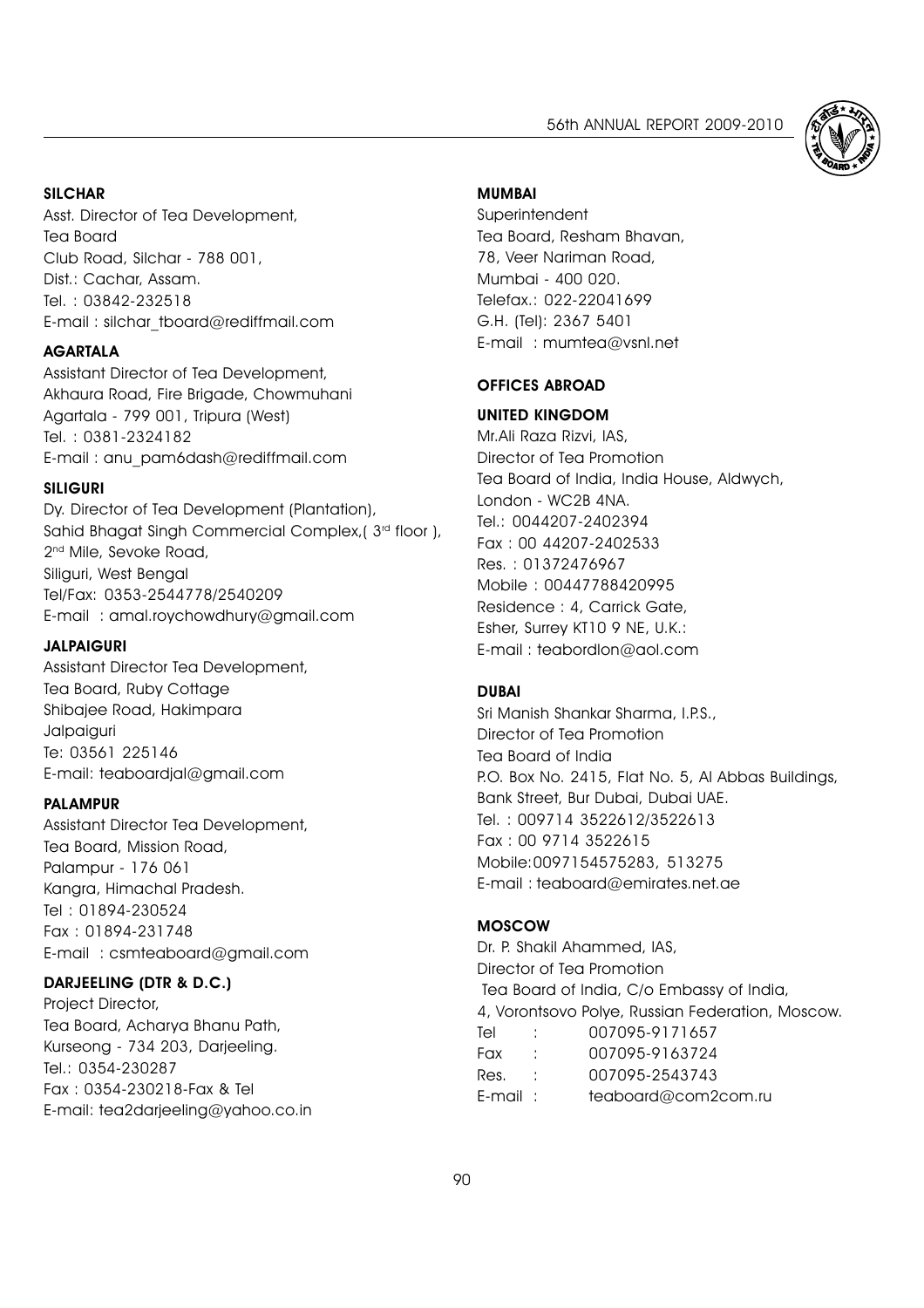

# Annexure-IV

# Expenditure Statement under Grant-in-aid and Research Schemes during 2009-2010

| 1.  | Grant-in-Aid to TRA               | 4,91,38,199.00  |
|-----|-----------------------------------|-----------------|
| 2.  | Grant-in-Aid to UPASI             | 1,14,47,809.00  |
| 3.  | <b>DTR&amp;DC Upgradation</b>     | 1,17,98,708.00  |
| 4.  | Research grant to TRA             | 1,66,00,000.00  |
| 5.  | Research grant to UPASI           | 1,00,00,000.00  |
| 6.  | Research grant to DTR&DC          | 12,00,000.00    |
| 7.  | Research grant to C-DAC           | 30,00,000.00    |
| 8.  | Research grant to IIT-KGP         | 50,00,000.00    |
| 9.  | Research grant to B.C.Guha Centre | 15,00,000.00    |
| 10. | Research grant to HPKVV           | 3,50,000.00     |
| 11. | Research grant to AAU             | 2,00,000.00     |
| 12. | Seminar and workshop              | 74,22,614.63    |
| 13. | <b>TRA Centenary Grant</b>        | 5,60,00,000.00  |
| 14. | AED to TRA                        | 3,10,87,432.00  |
| 15. | AED to UPASI                      | 72,42,491.00    |
| 16. | <b>ASIDE Scheme</b>               | 50,00,000.00    |
|     | <b>Total</b>                      | 21,69,87,253.63 |

Note : This does not include expenditure on development issues under R & D head.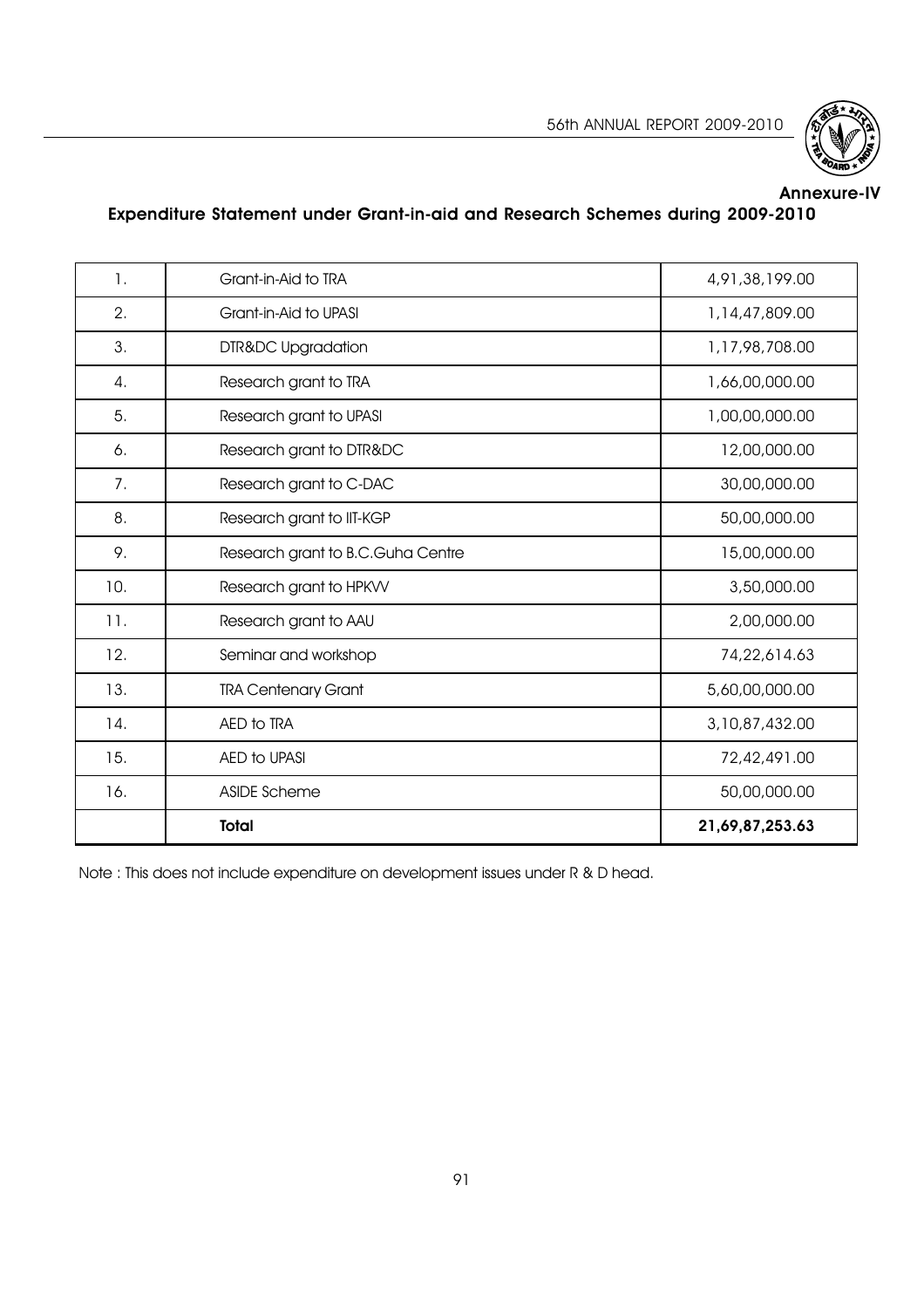

# Annexure-V

# SCHEMEWISE DISBURSEMENT SEPARATE POOL UNDER THE BOARD'S LABOUR WELFARE ACTIVITIES DURING THE YEAR 2009-10.

| SI.<br>No. | <b>Description</b>                                                                     | North India    | South India              | All India      |
|------------|----------------------------------------------------------------------------------------|----------------|--------------------------|----------------|
| 1.         | Educational Stipend & Nehru Award                                                      | 10,37,744.00   | 60,75,017.00             | 71,12,761.00   |
| 2.         | <b>Bharat Scouts &amp; Guides</b>                                                      | 4,17,662.00    | 1,20,000.00              | 5,37,662.00    |
| 3.         | Family Welfare Educational Programme of IPARW,<br>Jalpaiguri                           | 1,75,000.00    |                          | 1,75,000.00    |
| 4.         | Family Welfare Educational Programme of ITA                                            | 7,87,103.00    | $\Box$                   | 7,87,103.00    |
| 5.         | Medical Assistance to Tea Plantation Workers                                           | 20,000.00      |                          | 20,000.00      |
| 6.         | Assistance to disabled persons                                                         |                | 65,462.00                | 65,462.00      |
| 7.         | Siliguri Greater Lions Eye Hospital, Siliguri, West Bengal                             | 8,00,000.00    |                          | 8,00,000.00    |
| 8.         | Programme for construction of sanitary latrines in tea<br>garden labour lines of Assam | 50,00,000.00   |                          | 50,00,000.00   |
| 9.         | Chappanalla H.S. School, Nagaon, Assam                                                 | 1,07,275.00    |                          | 1,07,275.00    |
| 10.        | Nakachari College, Jorhat, Assam                                                       | 1,81,353.00    |                          | 1,81,353.00    |
| 11.        | Moran Mahila Mahavidyalaya, Sivasagar, Assam                                           | 5,95,000.00    |                          | 5,95,000.00    |
| 12.        | Dr. Birinchi Kr. Barooah College, Puranigudam,<br>Assam                                | 4,37,500.00    |                          | 4,37,500.00    |
| 13.        | Golaghat Commerce College, Golaghat, Assam                                             | 2,00,000.00    | $\overline{\phantom{a}}$ | 2,00,000.00    |
| 14.        | Hemoprova Borbora Girls' College, Golaghat, Assam                                      | 2,00,000.00    |                          | 2,00,000.00    |
| 15.        | Machkhowa Degree College, Machkhowa, Assam                                             | 1,96,236.00    |                          | 1,96,236.00    |
| 16.        | Chaiduar College, Sonitpur, Assam                                                      | 2,69,850.00    | $\overline{a}$           | 2,69,850.00    |
| 17.        | Demow College, Sivasagar, Assam                                                        | 6,00,000.00    |                          | 6,00,000.00    |
| 18.        | Siksha Sangh High School, Darjeeling, West Bengal                                      | 6,00,000.00    |                          | 6,00,000.00    |
| 19.        | St. Mathews L.P. School, Vandiperiyar, Kerala                                          |                | 4,20,000.00              | 4,20,000.00    |
| 20.        | Simkuna Sai Jr. High School, Darjeeling, West Bengal                                   | 3,84,050.00    |                          | 3,84,050.000   |
| 21.        | Chandrakamal Bezbaruah College, Jorhat, Assam                                          | 6,71,300.00    |                          | 6,71,300.00    |
| 22.        | Ghoom Girls' H.S. School, Darjeeling, West Bengal                                      | 6,00,000.00    |                          | 6,00,000.00    |
| 23.        | P.C. Barjalenga High School, Cachar, Assam                                             | 1,57,500.00    |                          | 1,57,500.00    |
| 24.        | Griffith H.S. School, Darjeeling, West Bengal                                          | 3,00,000.00    |                          | 3,00,000.00    |
| 25.        | Borhat B.P.B. Memorial College, Sivasagar, Assam                                       | 1,86,375.00    |                          | 1,86,375.00    |
| 26.        | St. Mary's Girls' H.S. School, Coonoor, Nilgiris.                                      |                | 10,78,351.00             | 10,78,351.00   |
|            | Total                                                                                  | 1,39,23,948.00 | 77,58,830.00             | 2,16,82,778.00 |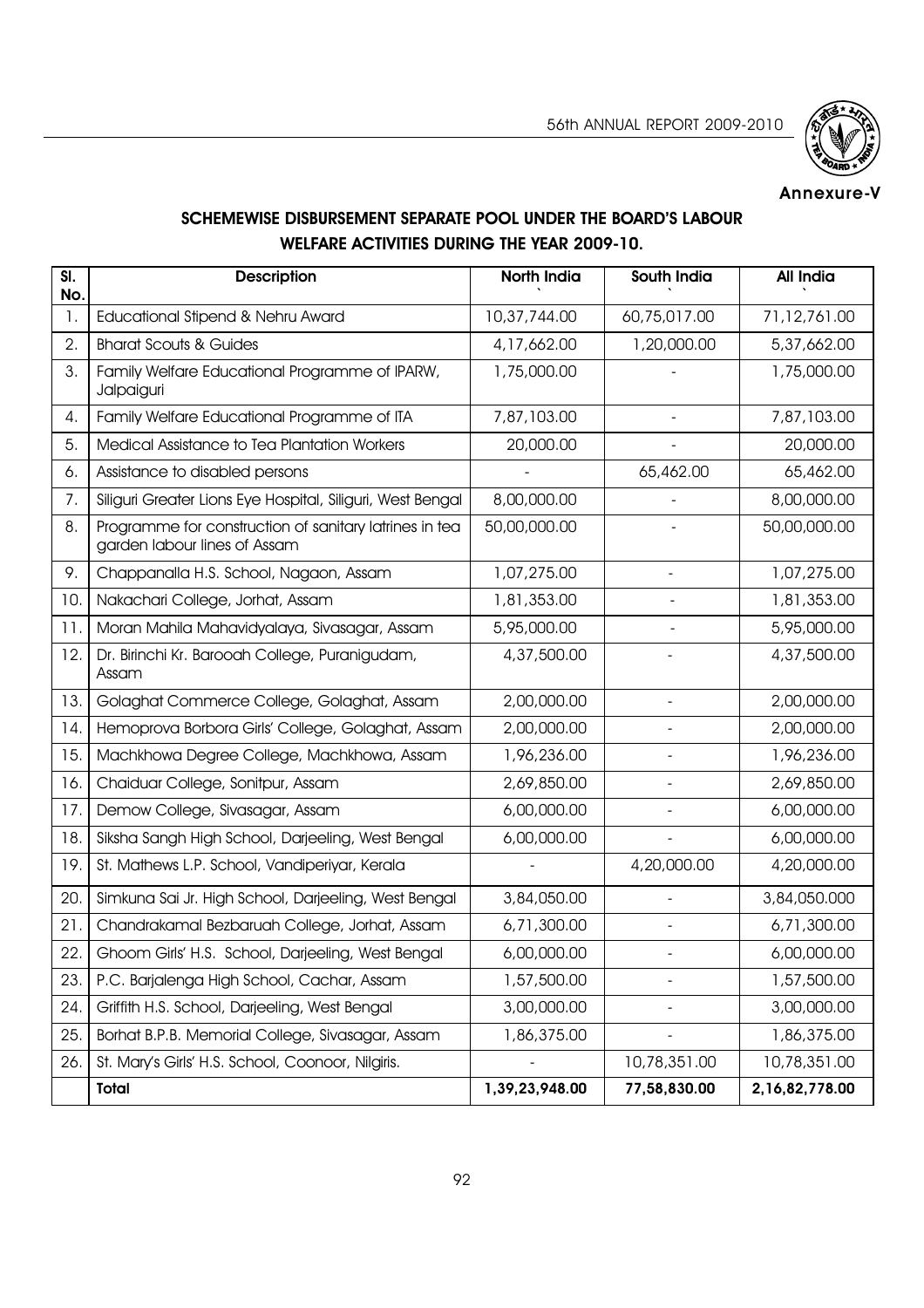

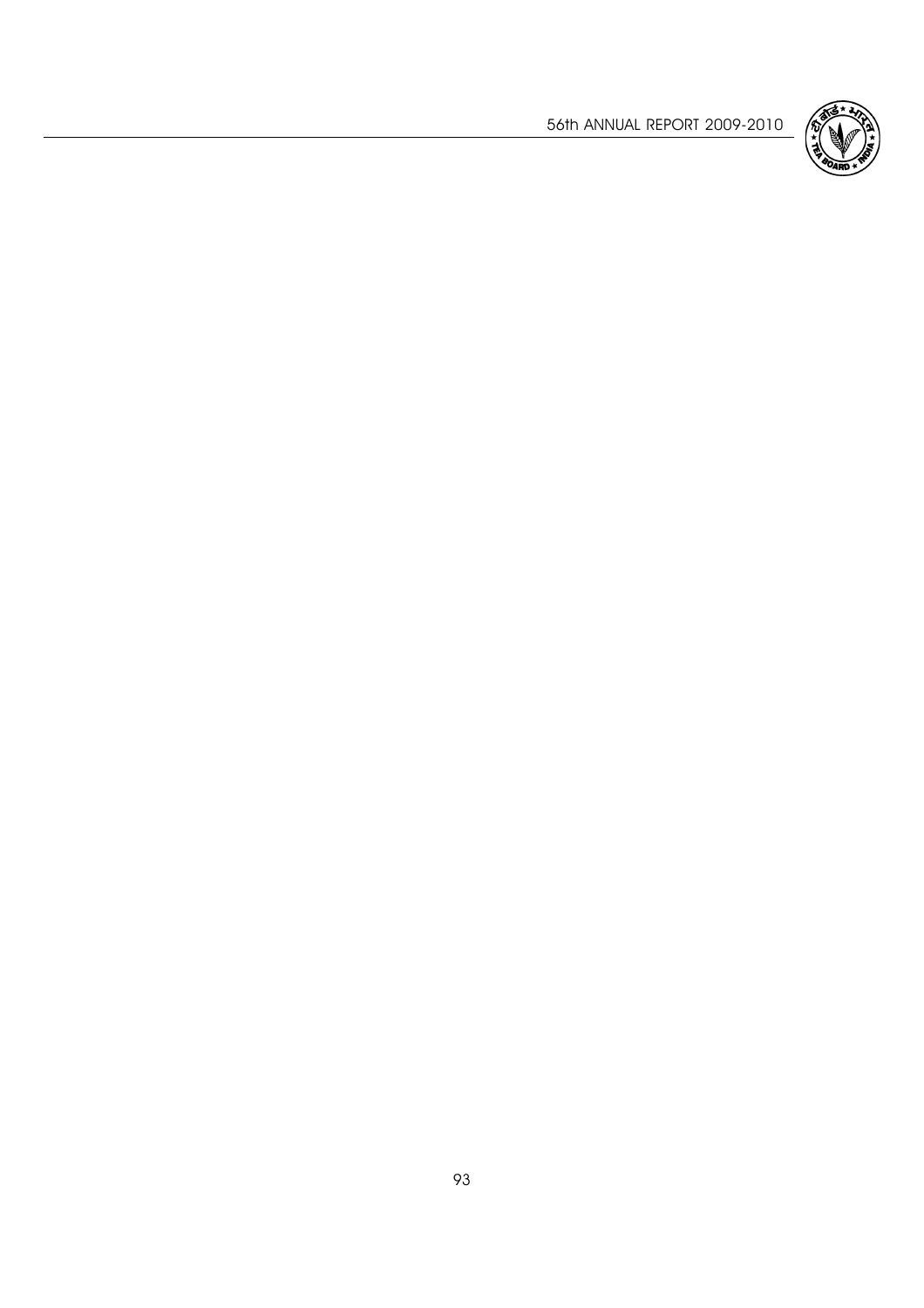

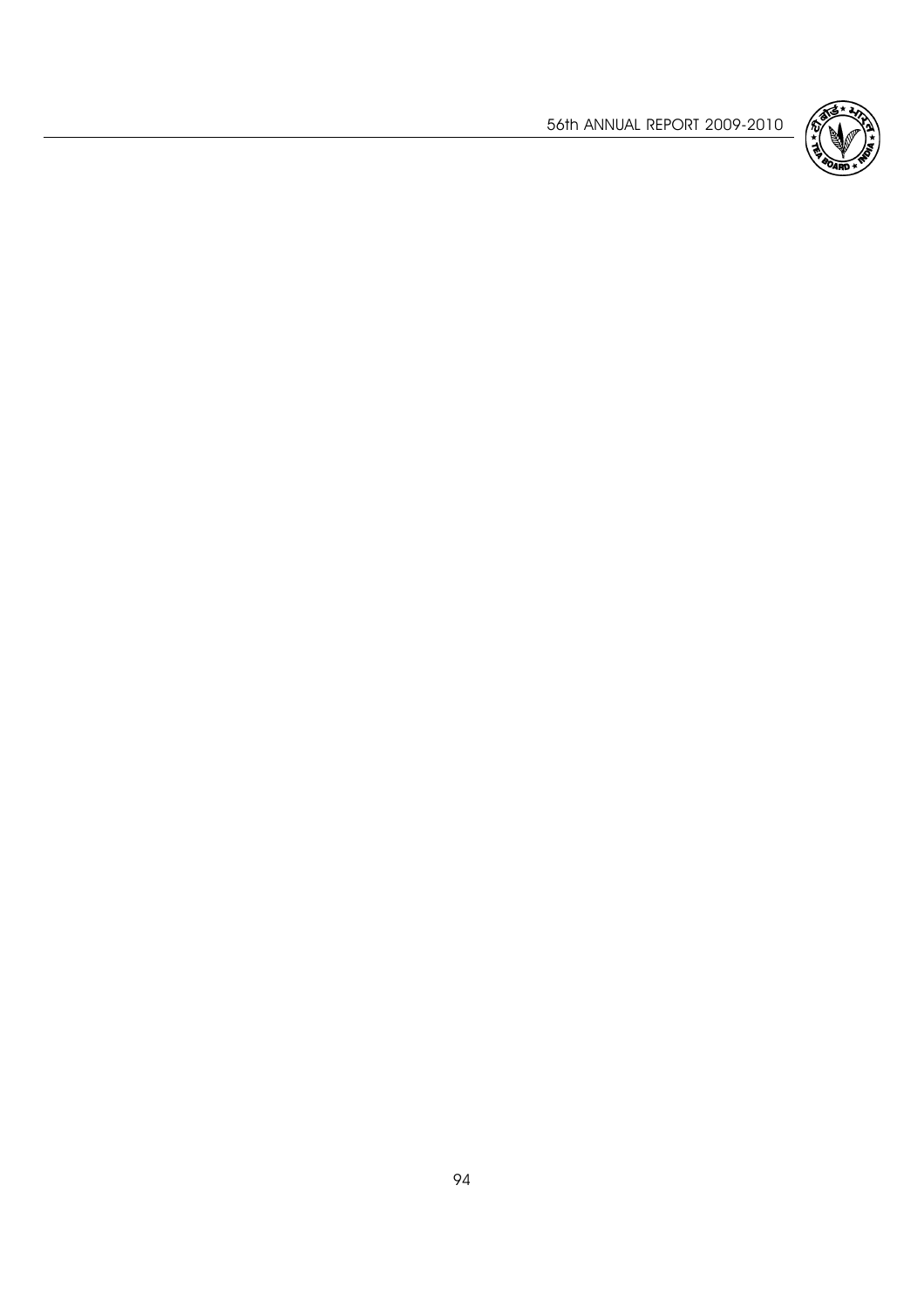# **CONTENTS**



# CHAPTER –1 Organisational set-up & functions Constitution of the Board 1 Organisation of the Board 1 Tea Board Composition 1 Functions of Tea Board 1-2 Source of Funds 2 Tea Cess 2 Administrative Set-up 2 Offices within India & Overseas 2 Functional activities of the Head office 2-3 Salient features of the services rendered by Tea Board 3-4 Manpower of Tea Board 5 Recruitment drive 5 Changes in Administration 6

# CHAPTER – 2

## Broad over view of the Global and Indian Tea **Scenarios**

| Global Tea Scenario                                 |       |
|-----------------------------------------------------|-------|
| Indian Tea Scenario                                 | $7-9$ |
| 2009-10 in perspective: Global Tea Situation        | 9-10  |
| 2009-10 in perspective: Indian Tea Situation 11--12 |       |
| <b>Primary Marketing</b>                            | 12-13 |
| <b>Domestic Consumption</b>                         | 13    |
| Taxes & Duties                                      | 13    |

### CHAPTER – 3

| <b>Finance</b>                |    |
|-------------------------------|----|
| Introduction                  | 14 |
| Cess Proceeds                 | 14 |
| Research & Development Grants | 14 |
| Special Fund (ASIDE)          | 14 |
| Special Fund (MAI)            | 14 |
| Special Fund (AED)            | 14 |
|                               |    |

| Page No.     | Subsidy                                     | Page No.<br>14 |
|--------------|---------------------------------------------|----------------|
|              | Loan Corpus Fund                            | 14             |
| 1            | Special Purpose Tea Fund                    | 14             |
| 1            | Receipts                                    | 15             |
| 1            | Expenditure - (Non-Plan)/R & D              | 15             |
| $1 - 2$      | Expenditure - Subsidy/Special               |                |
| $\mathbf{2}$ | Fund/AED/ASIDE/MAI/Loan Scheme/SPTF         | 15             |
| $\mathbf{2}$ | <b>CHAPTER -4</b>                           |                |
| $\mathbf{2}$ | <b>Tea Development</b>                      |                |
| $\mathbf{2}$ | Introduction                                | 16             |
| $2 - 3$      | Development Committee                       | 16             |
|              | Physical and Financial achievement          |                |
| $3 - 4$      | during 2009-10                              | 16             |
| 5            | <b>Plantation Finance Scheme</b>            | $17 - 18$      |
| 5            | Special Purpose Tea Fund Scheme             | $18 - 19$      |
| 6            | Quality Upgradation & Product               |                |
|              | Diversification scheme                      | $19-21$        |
| ٥            | H R D Scheme                                | $21 - 24$      |
|              | <b>Development Grant</b>                    | 24-25          |
| 7            | Other ongoing projects and major            |                |
| $7 - 9$      | initiatives Taken during the year           | 25             |
| $9 - 10$     | Mapping of Tea Areas through GIS and        |                |
| $11 - 12$    | remote sensing                              | 25             |
| $12 - 13$    | Energy conservation in small tea processing |                |
| 13           | units in South India                        | $25 - 26$      |
| 13           | Organic Tea Development Project             | 26             |
|              | Revolving Corpus for Loan Schemes           | 26             |
|              | <b>Closed Tea Gardens</b>                   | $26 - 27$      |
| 14           | <b>CHAPTER -5</b>                           |                |
| 14           | <b>Tea Research</b>                         |                |
| 14           | Introduction                                | 27             |
| 14           | Grant-in-Aid                                | 27             |
| 14           | Plan Scheme                                 | $27 - 28$      |
| 14           | <b>UPASI Projects</b>                       | 28             |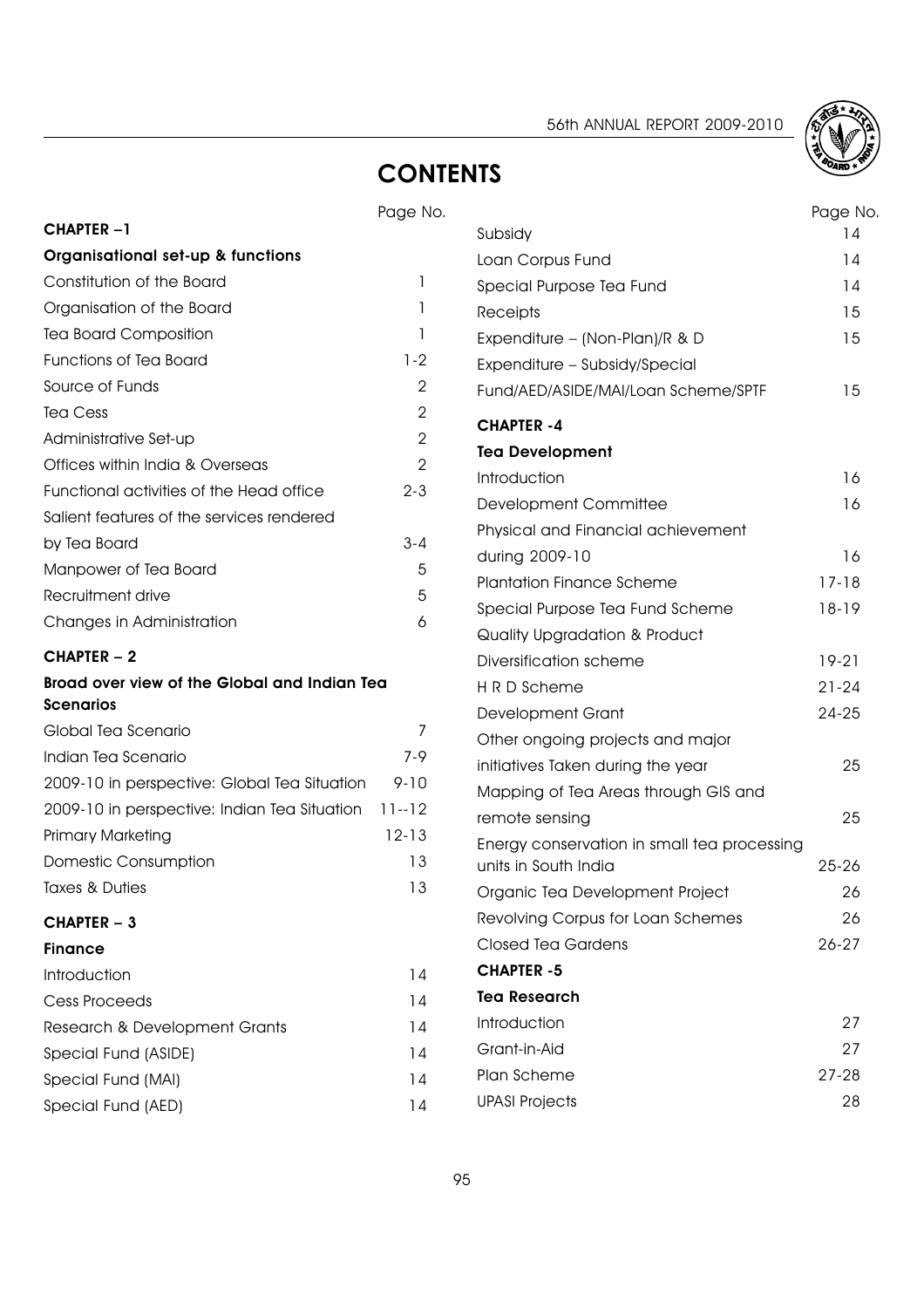

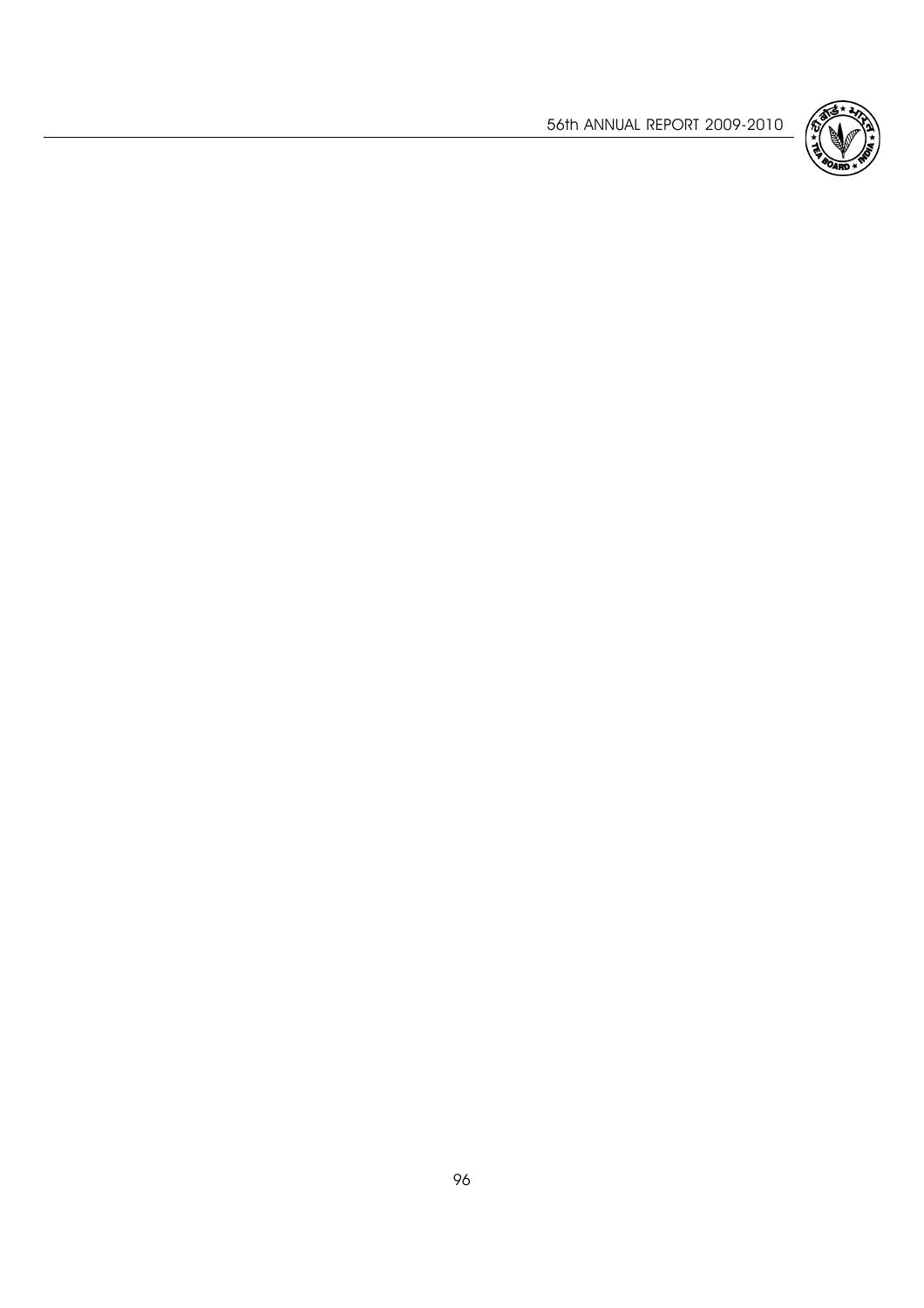